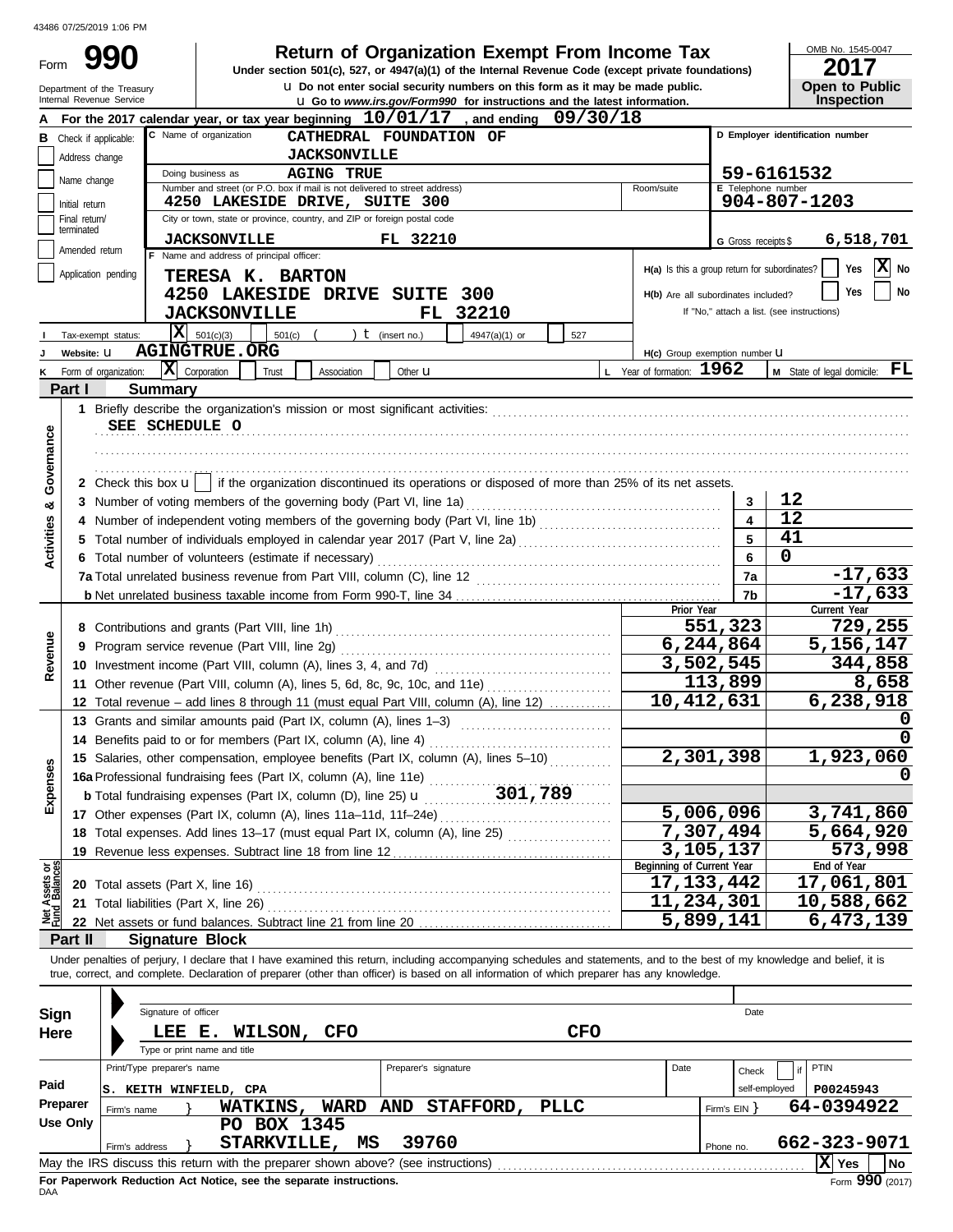|              | 59-6161532<br>Form 990 (2017) CATHEDRAL FOUNDATION<br>OF<br>Page 2                                                                                                            |
|--------------|-------------------------------------------------------------------------------------------------------------------------------------------------------------------------------|
|              | <b>Statement of Program Service Accomplishments</b><br>Part III                                                                                                               |
|              | $\mathbf{x}$                                                                                                                                                                  |
| $\mathbf{1}$ | Briefly describe the organization's mission:                                                                                                                                  |
|              | SEE SCHEDULE O                                                                                                                                                                |
|              |                                                                                                                                                                               |
|              |                                                                                                                                                                               |
| $\mathbf{2}$ | Did the organization undertake any significant program services during the year which were not listed on the                                                                  |
|              | Yes $\overline{X}$ No<br>prior Form 990 or 990-EZ?                                                                                                                            |
|              | If "Yes," describe these new services on Schedule O.                                                                                                                          |
|              | Did the organization cease conducting, or make significant changes in how it conducts, any program                                                                            |
|              | Yes $\overline{X}$ No<br>services?                                                                                                                                            |
|              | If "Yes," describe these changes on Schedule O.                                                                                                                               |
|              | Describe the organization's program service accomplishments for each of its three largest program services, as measured by                                                    |
|              | expenses. Section $501(c)(3)$ and $501(c)(4)$ organizations are required to report the amount of grants and allocations to others,                                            |
|              | the total expenses, and revenue, if any, for each program service reported.                                                                                                   |
|              |                                                                                                                                                                               |
|              | 1,801,362<br>$1,668,277$ including grants of \$<br>) (Expenses \$<br>) (Revenue \$<br>4a (Code:                                                                               |
|              | ORGANIZATION OWNS AND OPERATES A SENIOR LIVING FACILITY AND<br><b>OWNS</b><br>THE                                                                                             |
|              | AND LEASES A SKILLED NURSING FACILITY TO A THIRD PARTY OPERATOR, CATHEDRAL                                                                                                    |
|              | GERENTOLOGY CENTER, INC. THE ORGANIZATION<br>HAS AN AGREEMENT<br><b>WITH</b><br>THE                                                                                           |
|              | OF HOUSING AND URBAN DEVELOPMENT<br>( "HUD" )<br>FOR THE<br><b>DEPARTMENT</b><br>RENTAL OF<br>THE<br><b>ODCANTZATIONIS SENIO LIVING DOOFPTY TO INDIVIDUALS FLIGIRLE IMPRO</b> |

TO TUDIAIDOUTS RGANIZATION'S SENIOR LIVING PROPERTY **RTTGTRTE** GUIDELINES. THESE RENTAL PROPERTIES ARE OPERATING DIVISIONS AND ARE CLASSIFIED AS A SENIOR LIVING FACILITY ("SLF") AND A SKILLED NURSING FACILITY ("SNF"). THE FOLLOWING PROPERTIES INCLUDE: CATHEDRAL TOWNHOUSE, AN SLF THAT CONTAINS 179 APARTMENTS; AND 333 ASHLEY, AN SNF FACILITY THAT CONTAINS 120 BEDS. 

895,731 including grants of \$ ) (Revenue  $$1,437,107$  ) 4b (Code: ) (Expenses \$ THE ORGANIZATION PROVIDES FOOD PREPARATION SERVICES UNDER SERVICE CONTRACTS TO URBAN JACKSONVILLE, INC. FOR THE MEALS ON WHEELS PROGRAM, AND TO CATHEDRAL GERONTOLOGY CENTER, INC. FOR THEIR NURSING HOME RESIDENTS. DURING THE YEAR ENDED 9/30/18, THE FOOD SERVICES DEPARTMENT PREPARED AND PROVIDED 199,993 MEALS TO URBAN JACKSONVILLE, INC. AND 114,315 MEALS TO CATHEDRAL GERONTOLOGY CENTER, INC. 12,485 MEALS WERE ALSO PREPARED AND PROVIDED TO OTHER SENIOR MEAL SITES IN THE JACKSONVILLE AREA.

583,708 including grants of \$  $662,770$ 4c (Code: ) (Expenses \$ ) (Revenue \$ THE ORGANIZATION IS THE FISCAL AGENT FOR THE FLORIDA SELF DIRECTED CARE PROGRAM FOR DISTRICT 4. THE PROGRAM PROMOTES SELF-DETERMINATION, RECOVERY AND FULL INCLUSION OF PEOPLE WHO HAVE BEEN DIAGNOSED WITH A MENTAL ILLNESS AND DEPEND ON GOVERNMENT SUBSIDIZED MENTAL WELLNESS SERVICES. FUNDS ARE UTILITED TO PURCHASE PSYCHIATRIC AND MENTAL WELLNESS CARE, AS WELL AS ALTERNATIVE AND NON-TRADITIONAL SERVICES THAT RESULT IN THE SAME SUCCESSES AS TRADITIONAL MENTAL HEALTH SERVICES. DURING THE TWELVE MONTHS ENDED 9/30/18, THE PROGRAM PURCHASED SERVICES FOR 170 PARTICIPANTS.

4d Other program services (Describe in Schedule O.) (Expenses  $$1,226,182$  including grants of \$

) (Revenue  $$1,254,908$ )

4e Total program service expenses u 4,373,898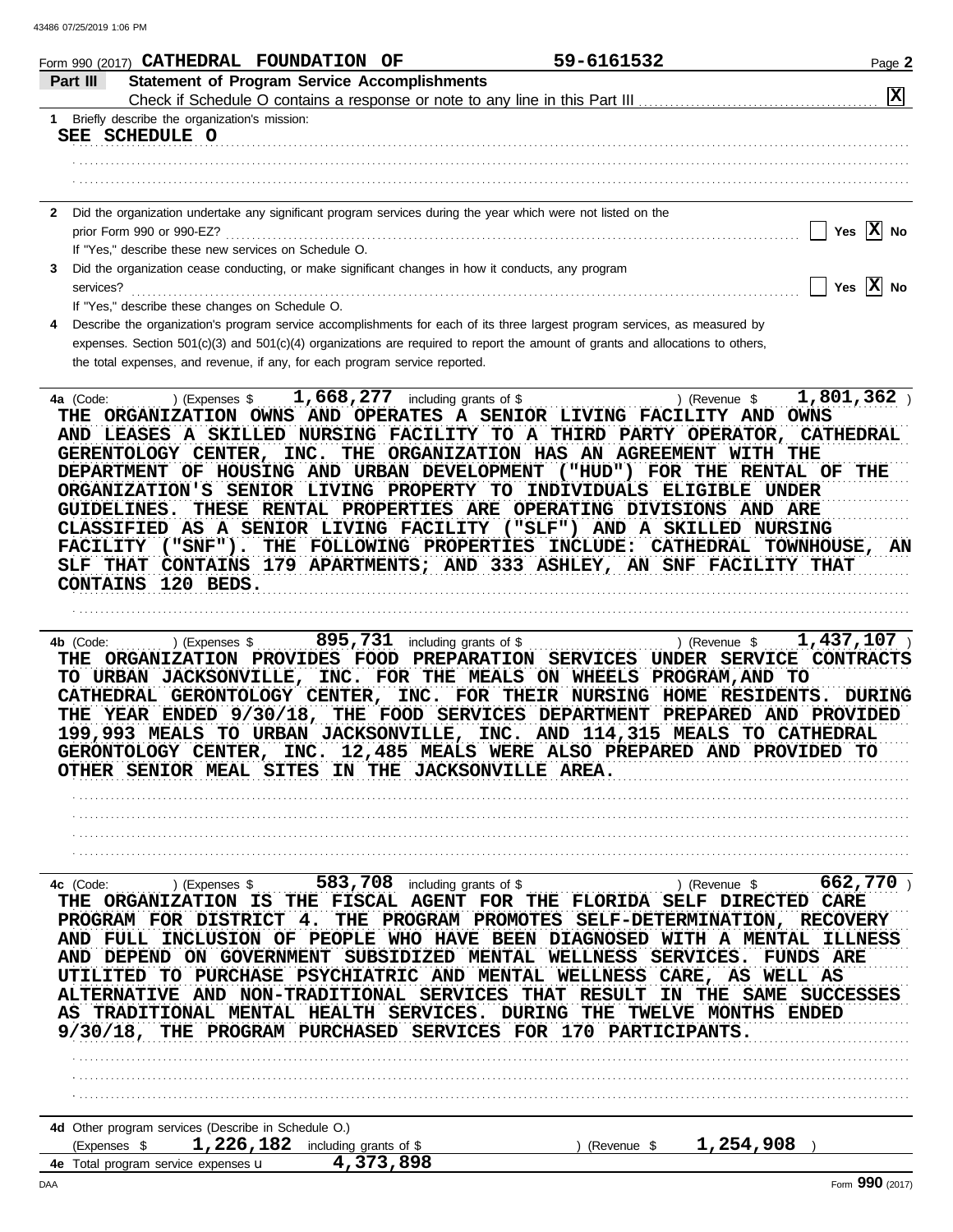|         | Form 990 (2017) CATHEDRAL FOUNDATION OF | 59-6161532 | $P$ aqe $\ddot{\phantom{2}}$ |
|---------|-----------------------------------------|------------|------------------------------|
| Part IV | <b>Checklist of Required Schedules</b>  |            |                              |

|     |                                                                                                                                                                                                                                |                 | Yes         | No          |
|-----|--------------------------------------------------------------------------------------------------------------------------------------------------------------------------------------------------------------------------------|-----------------|-------------|-------------|
| 1   | Is the organization described in section $501(c)(3)$ or $4947(a)(1)$ (other than a private foundation)? If "Yes,"                                                                                                              |                 |             |             |
|     | complete Schedule A example of the state of the state of the state of the state of the state of the state of the state of the state of the state of the state of the state of the state of the state of the state of the state | 1               | X           |             |
| 2   |                                                                                                                                                                                                                                | $\mathbf{2}$    | $\mathbf x$ |             |
| 3   | Did the organization engage in direct or indirect political campaign activities on behalf of or in opposition to                                                                                                               |                 |             |             |
|     |                                                                                                                                                                                                                                | 3               |             | X           |
| 4   | Section 501(c)(3) organizations. Did the organization engage in lobbying activities, or have a section 501(h)                                                                                                                  |                 |             |             |
|     |                                                                                                                                                                                                                                | 4               |             | X           |
| 5   | Is the organization a section $501(c)(4)$ , $501(c)(5)$ , or $501(c)(6)$ organization that receives membership dues,                                                                                                           |                 |             |             |
|     | assessments, or similar amounts as defined in Revenue Procedure 98-19? If "Yes," complete Schedule C,                                                                                                                          |                 |             |             |
|     | Part III                                                                                                                                                                                                                       | 5               |             | x           |
| 6   | Did the organization maintain any donor advised funds or any similar funds or accounts for which donors                                                                                                                        |                 |             |             |
|     | have the right to provide advice on the distribution or investment of amounts in such funds or accounts? If                                                                                                                    |                 |             |             |
|     |                                                                                                                                                                                                                                | 6               |             | X           |
| 7   | Did the organization receive or hold a conservation easement, including easements to preserve open space,                                                                                                                      |                 |             |             |
|     | the environment, historic land areas, or historic structures? If "Yes," complete Schedule D, Part II                                                                                                                           | 7               |             | X           |
| 8   | Did the organization maintain collections of works of art, historical treasures, or other similar assets? If "Yes,"                                                                                                            |                 |             |             |
|     |                                                                                                                                                                                                                                | 8               |             | X           |
| 9   | Did the organization report an amount in Part X, line 21, for escrow or custodial account liability, serve as a                                                                                                                |                 |             |             |
|     | custodian for amounts not listed in Part X; or provide credit counseling, debt management, credit repair, or                                                                                                                   |                 |             |             |
|     | debt negotiation services? If "Yes," complete Schedule D, Part IV                                                                                                                                                              | 9               |             | x           |
| 10  | Did the organization, directly or through a related organization, hold assets in temporarily restricted                                                                                                                        |                 |             |             |
|     | endowments, permanent endowments, or quasi-endowments? If "Yes," complete Schedule D, Part V                                                                                                                                   | 10              |             | x           |
| 11  | If the organization's answer to any of the following questions is "Yes," then complete Schedule D, Parts VI,                                                                                                                   |                 |             |             |
|     | VII, VIII, IX, or X as applicable.                                                                                                                                                                                             |                 |             |             |
| a   | Did the organization report an amount for land, buildings, and equipment in Part X, line 10? If "Yes,"                                                                                                                         |                 |             |             |
|     | complete Schedule D, Part VI                                                                                                                                                                                                   | 11a             | X           |             |
|     | <b>b</b> Did the organization report an amount for investments—other securities in Part X, line 12 that is 5% or more                                                                                                          |                 |             |             |
|     | of its total assets reported in Part X, line 16? If "Yes," complete Schedule D, Part VII                                                                                                                                       | 11b             |             | x           |
|     | c Did the organization report an amount for investments—program related in Part X, line 13 that is 5% or more                                                                                                                  |                 |             | x           |
|     |                                                                                                                                                                                                                                | 11c             |             |             |
|     | d Did the organization report an amount for other assets in Part X, line 15 that is 5% or more of its total assets                                                                                                             | 11d             | х           |             |
|     | reported in Part X, line 16? If "Yes," complete Schedule D, Part IX<br>e Did the organization report an amount for other liabilities in Part X, line 25? If "Yes," complete Schedule D, Part X                                 | 11e             | $\mathbf x$ |             |
| f   | Did the organization's separate or consolidated financial statements for the tax year include a footnote that addresses                                                                                                        |                 |             |             |
|     | the organization's liability for uncertain tax positions under FIN 48 (ASC 740)? If "Yes," complete Schedule D, Part X                                                                                                         | 11f             |             | X           |
|     | 12a Did the organization obtain separate, independent audited financial statements for the tax year? If "Yes," complete                                                                                                        |                 |             |             |
|     |                                                                                                                                                                                                                                | 12a             | X.          |             |
|     | <b>b</b> Was the organization included in consolidated, independent audited financial statements for the tax year? If                                                                                                          |                 |             |             |
|     | "Yes," and if the organization answered "No" to line 12a, then completing Schedule D, Parts XI and XII is optional                                                                                                             | 12 <sub>b</sub> |             | х           |
| 13  |                                                                                                                                                                                                                                | 13              |             | $\mathbf x$ |
| 14a |                                                                                                                                                                                                                                | 14a             |             | X           |
| b   | Did the organization have aggregate revenues or expenses of more than \$10,000 from grantmaking,                                                                                                                               |                 |             |             |
|     | fundraising, business, investment, and program service activities outside the United States, or aggregate                                                                                                                      |                 |             |             |
|     |                                                                                                                                                                                                                                | 14b             |             | х           |
| 15  | Did the organization report on Part IX, column (A), line 3, more than \$5,000 of grants or other assistance to or                                                                                                              |                 |             |             |
|     | for any foreign organization? If "Yes," complete Schedule F, Parts II and IV [[[[[[[[[[[[[[[[[[[[[[[[[[[[[[[[                                                                                                                  | 15              |             | х           |
| 16  | Did the organization report on Part IX, column (A), line 3, more than \$5,000 of aggregate grants or other                                                                                                                     |                 |             |             |
|     |                                                                                                                                                                                                                                | 16              |             | х           |
| 17  | Did the organization report a total of more than \$15,000 of expenses for professional fundraising services on                                                                                                                 |                 |             |             |
|     |                                                                                                                                                                                                                                | 17              |             | х           |
| 18  | Did the organization report more than \$15,000 total of fundraising event gross income and contributions on                                                                                                                    |                 |             |             |
|     |                                                                                                                                                                                                                                | 18              |             | x           |
| 19  | Did the organization report more than \$15,000 of gross income from gaming activities on Part VIII, line 9a?                                                                                                                   |                 |             |             |
|     |                                                                                                                                                                                                                                | 19              |             | X           |

Form **990** (2017)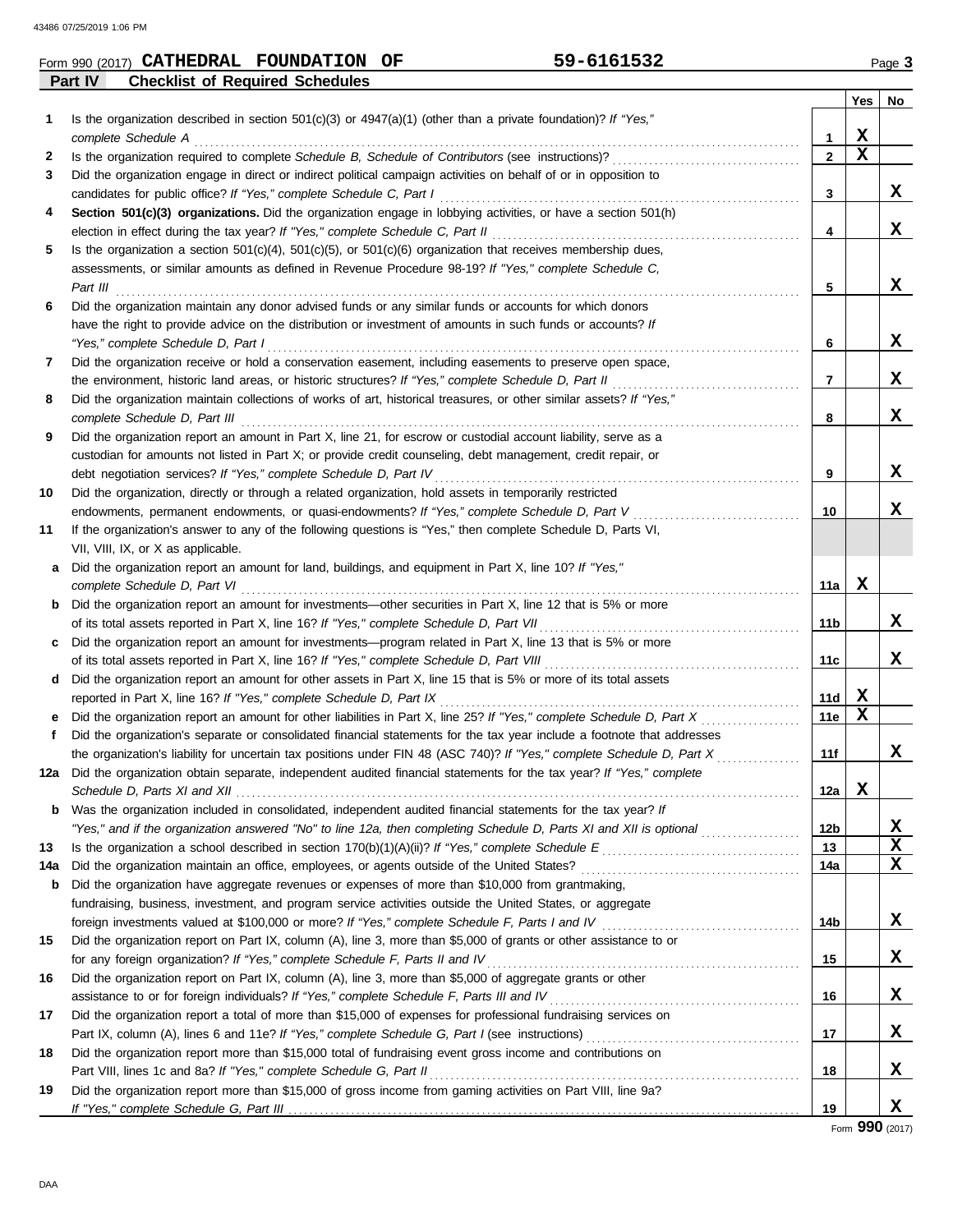|     | 59-6161532<br>Form 990 (2017) CATHEDRAL FOUNDATION OF                                                            |                 |     | Page 4 |
|-----|------------------------------------------------------------------------------------------------------------------|-----------------|-----|--------|
|     | Part IV<br><b>Checklist of Required Schedules (continued)</b>                                                    |                 |     |        |
|     |                                                                                                                  |                 | Yes | No     |
| 20a | Did the organization operate one or more hospital facilities? If "Yes," complete Schedule H                      | <b>20a</b>      |     | x      |
| b   |                                                                                                                  | 20b             |     |        |
| 21  | Did the organization report more than \$5,000 of grants or other assistance to any domestic organization or      |                 |     |        |
|     | domestic government on Part IX, column (A), line 1? If "Yes," complete Schedule I, Parts I and II                | 21              |     | X      |
| 22  | Did the organization report more than \$5,000 of grants or other assistance to or for domestic individuals on    |                 |     |        |
|     | Part IX, column (A), line 2? If "Yes," complete Schedule I, Parts I and III                                      | 22              |     | X      |
| 23  | Did the organization answer "Yes" to Part VII, Section A, line 3, 4, or 5 about compensation of the              |                 |     |        |
|     | organization's current and former officers, directors, trustees, key employees, and highest compensated          |                 |     |        |
|     | employees? If "Yes," complete Schedule J                                                                         | 23              | X   |        |
|     | 24a Did the organization have a tax-exempt bond issue with an outstanding principal amount of more than          |                 |     |        |
|     | \$100,000 as of the last day of the year, that was issued after December 31, 2002? If "Yes," answer lines 24b    |                 |     |        |
|     | through 24d and complete Schedule K. If "No," go to line 25a                                                     | 24a             |     | X      |
| b   | Did the organization invest any proceeds of tax-exempt bonds beyond a temporary period exception?                | 24b             |     |        |
| c   | Did the organization maintain an escrow account other than a refunding escrow at any time during the year        |                 |     |        |
|     | to defease any tax-exempt bonds?                                                                                 | 24c             |     |        |
| d   | Did the organization act as an "on behalf of" issuer for bonds outstanding at any time during the year?          | 24d             |     |        |
|     | 25a Section 501(c)(3), 501(c)(4), and 501(c)(29) organizations. Did the organization engage in an excess benefit |                 |     |        |
|     | transaction with a disqualified person during the year? If "Yes," complete Schedule L, Part I                    | 25a             |     | X      |
| b   | Is the organization aware that it engaged in an excess benefit transaction with a disqualified person in a prior |                 |     |        |
|     | year, and that the transaction has not been reported on any of the organization's prior Forms 990 or 990-EZ?     |                 |     |        |
|     | If "Yes," complete Schedule L, Part I                                                                            | 25 <sub>b</sub> |     | X      |
| 26  | Did the organization report any amount on Part X, line 5, 6, or 22 for receivables from or payables to any       |                 |     |        |
|     | current or former officers, directors, trustees, key employees, highest compensated employees, or                |                 |     |        |
|     | disqualified persons? If "Yes," complete Schedule L, Part II                                                     | 26              |     | X      |
| 27  | Did the organization provide a grant or other assistance to an officer, director, trustee, key employee,         |                 |     |        |
|     | substantial contributor or employee thereof, a grant selection committee member, or to a 35% controlled          |                 |     |        |
|     | entity or family member of any of these persons? If "Yes," complete Schedule L, Part III                         | 27              |     | X      |
| 28  | Was the organization a party to a business transaction with one of the following parties (see Schedule L,        |                 |     |        |
|     | Part IV instructions for applicable filing thresholds, conditions, and exceptions):                              |                 |     |        |
| а   | A current or former officer, director, trustee, or key employee? If "Yes," complete Schedule L, Part IV          | 28a             |     | X      |
| b   | A family member of a current or former officer, director, trustee, or key employee? If "Yes," complete           |                 |     |        |
|     | Schedule L, Part IV                                                                                              | 28b             |     | X      |
| C   | An entity of which a current or former officer, director, trustee, or key employee (or a family member thereof)  |                 |     |        |
|     | was an officer, director, trustee, or direct or indirect owner? If "Yes," complete Schedule L, Part IV           | 28c             | X   |        |
| 29  | Did the organization receive more than \$25,000 in non-cash contributions? If "Yes," complete Schedule M         | 29              |     | X      |
| 30  | Did the organization receive contributions of art, historical treasures, or other similar assets, or qualified   |                 |     |        |
|     | conservation contributions? If "Yes," complete Schedule M                                                        | 30              |     | X      |
| 31  | Did the organization liquidate, terminate, or dissolve and cease operations? If "Yes," complete Schedule N,      |                 |     |        |
|     | Part I                                                                                                           | 31              |     | X      |
| 32  | Did the organization sell, exchange, dispose of, or transfer more than 25% of its net assets? If "Yes,"          |                 |     |        |
|     | complete Schedule N, Part II                                                                                     | 32              |     | X      |
| 33  | Did the organization own 100% of an entity disregarded as separate from the organization under Regulations       |                 |     |        |
|     | sections 301.7701-2 and 301.7701-3? If "Yes," complete Schedule R, Part I                                        | 33              |     | X      |
| 34  | Was the organization related to any tax-exempt or taxable entity? If "Yes," complete Schedule R, Part II, III,   |                 |     |        |
|     | or IV, and Part V, line 1                                                                                        | 34              | X   |        |
| 35a | Did the organization have a controlled entity within the meaning of section 512(b)(13)?                          | 35a             |     | X      |
| b   | If "Yes" to line 35a, did the organization receive any payment from or engage in any transaction with a          |                 |     |        |
|     | controlled entity within the meaning of section 512(b)(13)? If "Yes," complete Schedule R, Part V, line 2        | 35 <sub>b</sub> |     |        |
| 36  | Section 501(c)(3) organizations. Did the organization make any transfers to an exempt non-charitable             |                 |     |        |
|     | related organization? If "Yes," complete Schedule R, Part V, line 2                                              | 36              |     | X      |
| 37  | Did the organization conduct more than 5% of its activities through an entity that is not a related organization |                 |     |        |
|     | and that is treated as a partnership for federal income tax purposes? If "Yes," complete Schedule R,             |                 |     |        |
|     | Part VI                                                                                                          | 37              |     | X      |
| 38  | Did the organization complete Schedule O and provide explanations in Schedule O for Part VI, lines 11b and       |                 |     |        |
|     | 19? Note. All Form 990 filers are required to complete Schedule O.                                               | 38              | X   |        |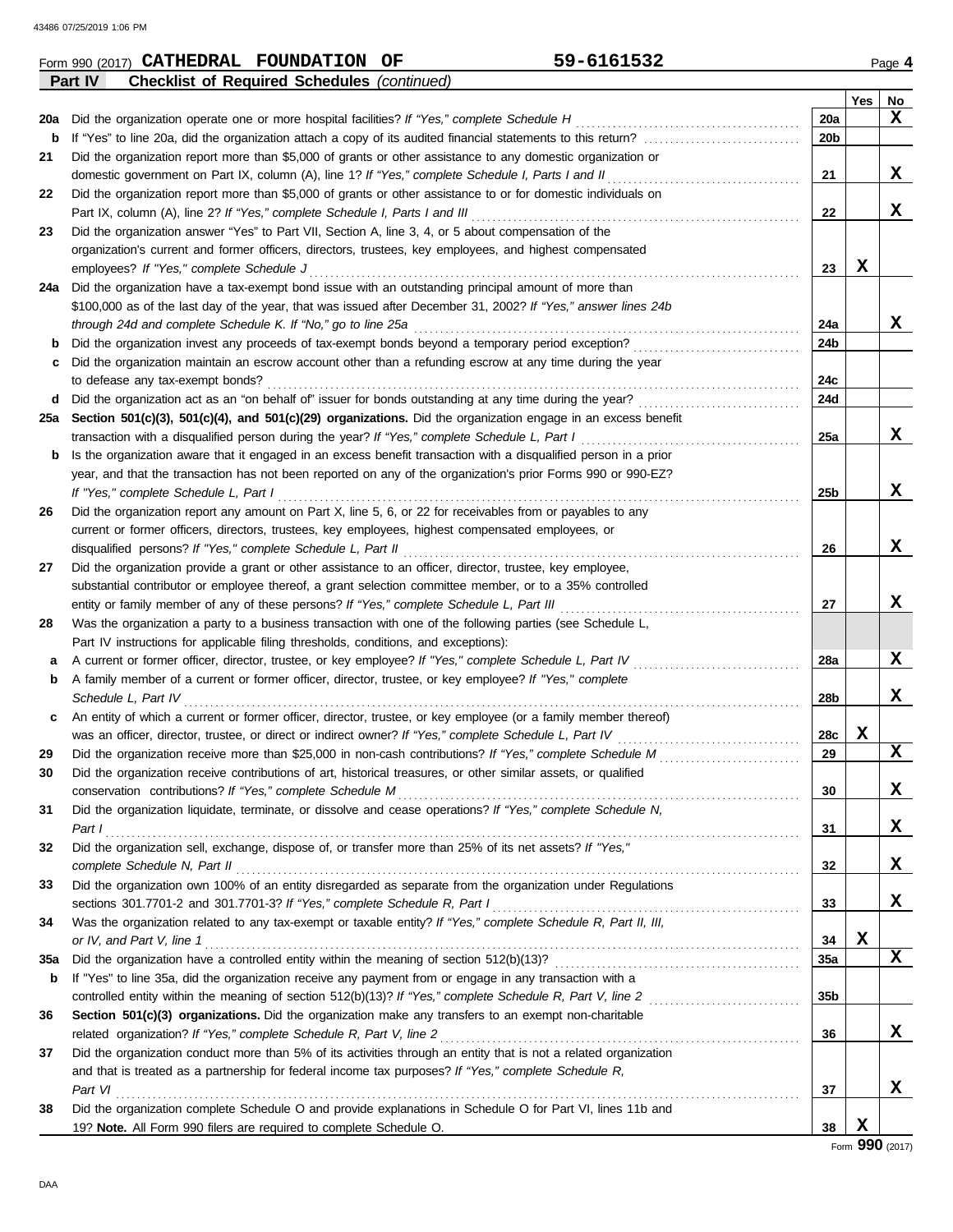|         | <b>Statements Regarding Other IRS Filings and Tax Compliance</b><br>Part V<br>Check if Schedule O contains a response or note to any line in this Part V                                                   |                 |             |                 |                  |                 |  |  |  |  |
|---------|------------------------------------------------------------------------------------------------------------------------------------------------------------------------------------------------------------|-----------------|-------------|-----------------|------------------|-----------------|--|--|--|--|
|         |                                                                                                                                                                                                            |                 |             |                 | Yes              | No              |  |  |  |  |
| 1а      | Enter the number reported in Box 3 of Form 1096. Enter -0- if not applicable                                                                                                                               | 1а              | 20          |                 |                  |                 |  |  |  |  |
| b       | Enter the number of Forms W-2G included in line 1a. Enter -0- if not applicable <i>minimum</i>                                                                                                             | 1 <sub>b</sub>  | $\mathbf 0$ |                 |                  |                 |  |  |  |  |
| c       | Did the organization comply with backup withholding rules for reportable payments to vendors and                                                                                                           |                 |             |                 |                  |                 |  |  |  |  |
|         | reportable gaming (gambling) winnings to prize winners?<br>.                                                                                                                                               |                 |             | 1c              |                  |                 |  |  |  |  |
| 2a      | Enter the number of employees reported on Form W-3, Transmittal of Wage and Tax                                                                                                                            |                 |             |                 |                  |                 |  |  |  |  |
|         | Statements, filed for the calendar year ending with or within the year covered by this return                                                                                                              | 2a              | 41          |                 |                  |                 |  |  |  |  |
| b       | If at least one is reported on line 2a, did the organization file all required federal employment tax returns?                                                                                             |                 |             | 2b              | X                |                 |  |  |  |  |
|         | Note. If the sum of lines 1a and 2a is greater than 250, you may be required to e-file (see instructions)<br>Did the organization have unrelated business gross income of \$1,000 or more during the year? |                 |             |                 |                  |                 |  |  |  |  |
| За<br>b | If "Yes," has it filed a Form 990-T for this year? If "No" to line 3b, provide an explanation in Schedule O                                                                                                |                 |             | За<br>3b        | X<br>$\mathbf x$ |                 |  |  |  |  |
| 4a      | At any time during the calendar year, did the organization have an interest in, or a signature or other authority                                                                                          |                 |             |                 |                  |                 |  |  |  |  |
|         | over, a financial account in a foreign country (such as a bank account, securities account, or other financial                                                                                             |                 |             |                 |                  |                 |  |  |  |  |
|         | account)?                                                                                                                                                                                                  |                 |             | 4a              |                  | x               |  |  |  |  |
| b       | If "Yes," enter the name of the foreign country: <b>u</b>                                                                                                                                                  |                 |             |                 |                  |                 |  |  |  |  |
|         | See instructions for filing requirements for FinCEN Form 114, Report of Foreign Bank and Financial Accounts                                                                                                |                 |             |                 |                  |                 |  |  |  |  |
|         | (FBAR).                                                                                                                                                                                                    |                 |             |                 |                  |                 |  |  |  |  |
| 5a      | Was the organization a party to a prohibited tax shelter transaction at any time during the tax year?                                                                                                      |                 |             | 5a              |                  | X               |  |  |  |  |
| b       | Did any taxable party notify the organization that it was or is a party to a prohibited tax shelter transaction?                                                                                           |                 |             | 5 <sub>b</sub>  |                  | $\mathbf{x}$    |  |  |  |  |
| c       | If "Yes" to line 5a or 5b, did the organization file Form 8886-T?                                                                                                                                          |                 |             | 5c              |                  |                 |  |  |  |  |
| 6а      | Does the organization have annual gross receipts that are normally greater than \$100,000, and did the                                                                                                     |                 |             |                 |                  |                 |  |  |  |  |
|         | organization solicit any contributions that were not tax deductible as charitable contributions?                                                                                                           |                 |             | 6a              |                  | x               |  |  |  |  |
| b       | If "Yes," did the organization include with every solicitation an express statement that such contributions or                                                                                             |                 |             |                 |                  |                 |  |  |  |  |
|         | gifts were not tax deductible?                                                                                                                                                                             |                 |             | 6b              |                  |                 |  |  |  |  |
| 7       | Organizations that may receive deductible contributions under section 170(c).                                                                                                                              |                 |             |                 |                  |                 |  |  |  |  |
| а       | Did the organization receive a payment in excess of \$75 made partly as a contribution and partly for goods                                                                                                |                 |             |                 |                  |                 |  |  |  |  |
|         | and services provided to the payor?                                                                                                                                                                        |                 |             | 7a              |                  |                 |  |  |  |  |
| b       | If "Yes," did the organization notify the donor of the value of the goods or services provided?                                                                                                            |                 |             | 7b              |                  |                 |  |  |  |  |
| c       | Did the organization sell, exchange, or otherwise dispose of tangible personal property for which it was                                                                                                   |                 |             |                 |                  |                 |  |  |  |  |
|         | required to file Form 8282?                                                                                                                                                                                |                 |             | 7c              |                  |                 |  |  |  |  |
| d       |                                                                                                                                                                                                            | 7d              |             |                 |                  |                 |  |  |  |  |
| е       | Did the organization receive any funds, directly or indirectly, to pay premiums on a personal benefit contract?                                                                                            |                 |             | 7e              |                  |                 |  |  |  |  |
| f       | Did the organization, during the year, pay premiums, directly or indirectly, on a personal benefit contract?                                                                                               |                 |             | 7f              |                  |                 |  |  |  |  |
| g       | If the organization received a contribution of qualified intellectual property, did the organization file Form 8899 as required?                                                                           |                 |             | 7g              |                  |                 |  |  |  |  |
| h       | If the organization received a contribution of cars, boats, airplanes, or other vehicles, did the organization file a Form 1098-C?                                                                         |                 |             | 7h              |                  |                 |  |  |  |  |
|         | Sponsoring organizations maintaining donor advised funds. Did a donor advised fund maintained by the                                                                                                       |                 |             |                 |                  |                 |  |  |  |  |
|         |                                                                                                                                                                                                            |                 |             | 8               |                  |                 |  |  |  |  |
| 9       | Sponsoring organizations maintaining donor advised funds.                                                                                                                                                  |                 |             |                 |                  |                 |  |  |  |  |
| a       |                                                                                                                                                                                                            |                 |             | 9a              |                  |                 |  |  |  |  |
| b       | Did the sponsoring organization make a distribution to a donor, donor advisor, or related person?                                                                                                          |                 |             | 9b              |                  |                 |  |  |  |  |
| 10      | Section 501(c)(7) organizations. Enter:                                                                                                                                                                    | 10a             |             |                 |                  |                 |  |  |  |  |
| а       | Gross receipts, included on Form 990, Part VIII, line 12, for public use of club facilities                                                                                                                | 10 <sub>b</sub> |             |                 |                  |                 |  |  |  |  |
| b<br>11 | Section 501(c)(12) organizations. Enter:                                                                                                                                                                   |                 |             |                 |                  |                 |  |  |  |  |
|         |                                                                                                                                                                                                            | 11a             |             |                 |                  |                 |  |  |  |  |
| а<br>b  | Gross income from other sources (Do not net amounts due or paid to other sources                                                                                                                           |                 |             |                 |                  |                 |  |  |  |  |
|         | against amounts due or received from them.)                                                                                                                                                                | 11 <sub>b</sub> |             |                 |                  |                 |  |  |  |  |
| 12a     | Section 4947(a)(1) non-exempt charitable trusts. Is the organization filing Form 990 in lieu of Form 1041?                                                                                                 |                 |             | 12a             |                  |                 |  |  |  |  |
| b       | If "Yes," enter the amount of tax-exempt interest received or accrued during the year manufacture.                                                                                                         | 12 <sub>b</sub> |             |                 |                  |                 |  |  |  |  |
| 13      | Section 501(c)(29) qualified nonprofit health insurance issuers.                                                                                                                                           |                 |             |                 |                  |                 |  |  |  |  |
| а       | Is the organization licensed to issue qualified health plans in more than one state?                                                                                                                       |                 |             | 13а             |                  |                 |  |  |  |  |
|         | Note. See the instructions for additional information the organization must report on Schedule O.                                                                                                          |                 |             |                 |                  |                 |  |  |  |  |
| b       | Enter the amount of reserves the organization is required to maintain by the states in which                                                                                                               |                 |             |                 |                  |                 |  |  |  |  |
|         |                                                                                                                                                                                                            | 13 <sub>b</sub> |             |                 |                  |                 |  |  |  |  |
| c       | Enter the amount of reserves on hand                                                                                                                                                                       | 13 <sub>c</sub> |             |                 |                  |                 |  |  |  |  |
| 14a     | Did the organization receive any payments for indoor tanning services during the tax year?                                                                                                                 |                 |             | 14a             |                  | x               |  |  |  |  |
| b       |                                                                                                                                                                                                            |                 |             | 14 <sub>b</sub> |                  |                 |  |  |  |  |
| DAA     |                                                                                                                                                                                                            |                 |             |                 |                  | Form 990 (2017) |  |  |  |  |

|  |  |  | Form 990 (2017) <b>CATHEDRAL</b> | <b>FOUNDATION</b> | OF | 59-6161532 | Page 5 |
|--|--|--|----------------------------------|-------------------|----|------------|--------|
|--|--|--|----------------------------------|-------------------|----|------------|--------|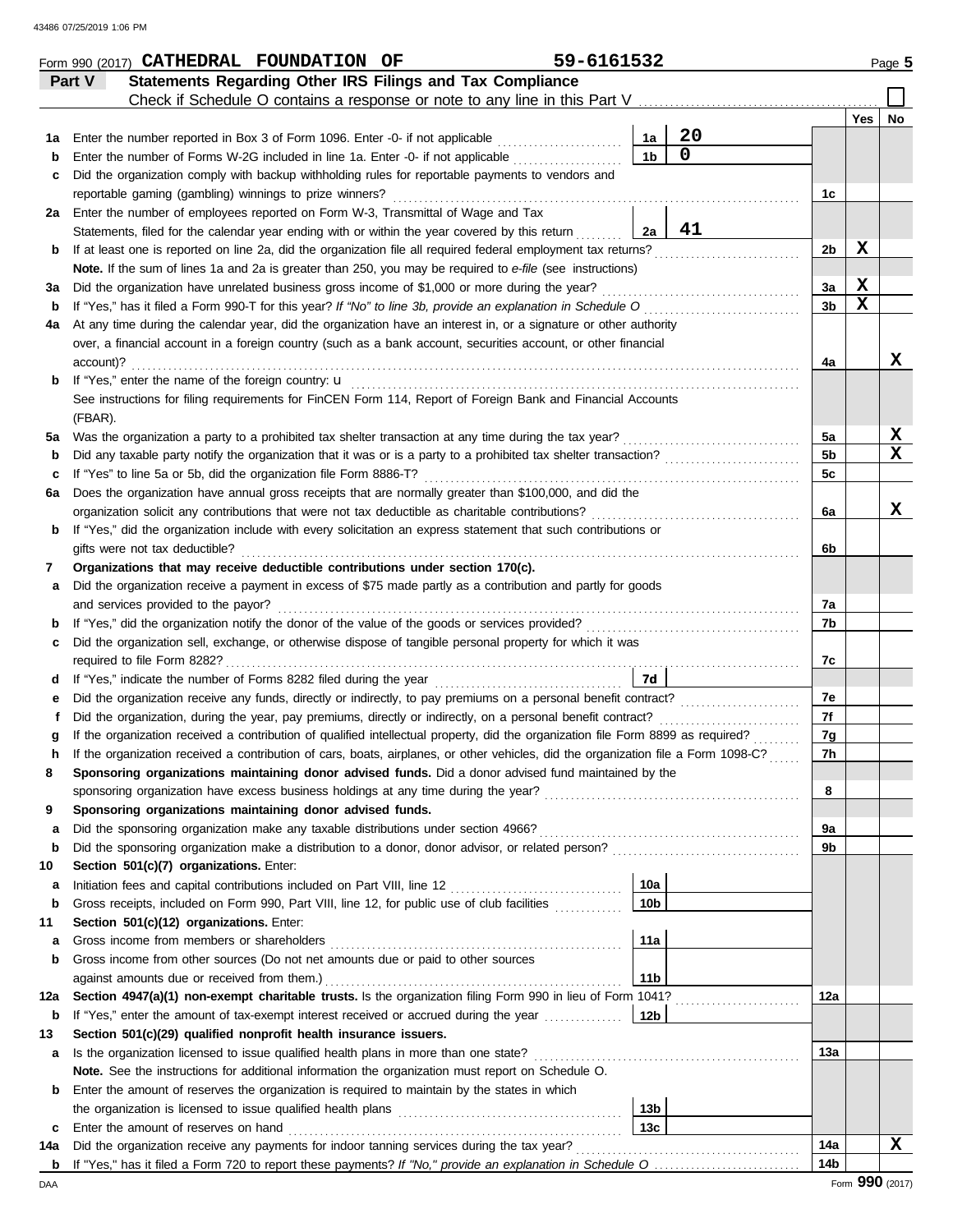|     | Form 990 (2017) CATHEDRAL FOUNDATION OF                                                                                                                                                                                                                                                                                                                                                                                                                                                                                                                                                                                                                                                                                                                                                                                                                                                                                                                                                                                                                                                                                                                                                                                                                                                                                                                                                                                                                                                                                                                                                                                                                                                                                                                                                                                                                                                                                                                                                                                                                                                                                                                                                                                                                                                                                                                                                                                                                                                                                                                                                                                                                                                                                                                                                                                                                                                                                                                                                                                                                                                                                                                                                                                                                                                                                                                                                                                                                                                                                                                                                                                               |                 |             | Page 6          |
|-----|---------------------------------------------------------------------------------------------------------------------------------------------------------------------------------------------------------------------------------------------------------------------------------------------------------------------------------------------------------------------------------------------------------------------------------------------------------------------------------------------------------------------------------------------------------------------------------------------------------------------------------------------------------------------------------------------------------------------------------------------------------------------------------------------------------------------------------------------------------------------------------------------------------------------------------------------------------------------------------------------------------------------------------------------------------------------------------------------------------------------------------------------------------------------------------------------------------------------------------------------------------------------------------------------------------------------------------------------------------------------------------------------------------------------------------------------------------------------------------------------------------------------------------------------------------------------------------------------------------------------------------------------------------------------------------------------------------------------------------------------------------------------------------------------------------------------------------------------------------------------------------------------------------------------------------------------------------------------------------------------------------------------------------------------------------------------------------------------------------------------------------------------------------------------------------------------------------------------------------------------------------------------------------------------------------------------------------------------------------------------------------------------------------------------------------------------------------------------------------------------------------------------------------------------------------------------------------------------------------------------------------------------------------------------------------------------------------------------------------------------------------------------------------------------------------------------------------------------------------------------------------------------------------------------------------------------------------------------------------------------------------------------------------------------------------------------------------------------------------------------------------------------------------------------------------------------------------------------------------------------------------------------------------------------------------------------------------------------------------------------------------------------------------------------------------------------------------------------------------------------------------------------------------------------------------------------------------------------------------------------------------------|-----------------|-------------|-----------------|
|     | Part VI                                                                                                                                                                                                                                                                                                                                                                                                                                                                                                                                                                                                                                                                                                                                                                                                                                                                                                                                                                                                                                                                                                                                                                                                                                                                                                                                                                                                                                                                                                                                                                                                                                                                                                                                                                                                                                                                                                                                                                                                                                                                                                                                                                                                                                                                                                                                                                                                                                                                                                                                                                                                                                                                                                                                                                                                                                                                                                                                                                                                                                                                                                                                                                                                                                                                                                                                                                                                                                                                                                                                                                                                                               |                 |             |                 |
|     |                                                                                                                                                                                                                                                                                                                                                                                                                                                                                                                                                                                                                                                                                                                                                                                                                                                                                                                                                                                                                                                                                                                                                                                                                                                                                                                                                                                                                                                                                                                                                                                                                                                                                                                                                                                                                                                                                                                                                                                                                                                                                                                                                                                                                                                                                                                                                                                                                                                                                                                                                                                                                                                                                                                                                                                                                                                                                                                                                                                                                                                                                                                                                                                                                                                                                                                                                                                                                                                                                                                                                                                                                                       |                 |             |                 |
|     |                                                                                                                                                                                                                                                                                                                                                                                                                                                                                                                                                                                                                                                                                                                                                                                                                                                                                                                                                                                                                                                                                                                                                                                                                                                                                                                                                                                                                                                                                                                                                                                                                                                                                                                                                                                                                                                                                                                                                                                                                                                                                                                                                                                                                                                                                                                                                                                                                                                                                                                                                                                                                                                                                                                                                                                                                                                                                                                                                                                                                                                                                                                                                                                                                                                                                                                                                                                                                                                                                                                                                                                                                                       |                 |             | ΙXΙ             |
|     |                                                                                                                                                                                                                                                                                                                                                                                                                                                                                                                                                                                                                                                                                                                                                                                                                                                                                                                                                                                                                                                                                                                                                                                                                                                                                                                                                                                                                                                                                                                                                                                                                                                                                                                                                                                                                                                                                                                                                                                                                                                                                                                                                                                                                                                                                                                                                                                                                                                                                                                                                                                                                                                                                                                                                                                                                                                                                                                                                                                                                                                                                                                                                                                                                                                                                                                                                                                                                                                                                                                                                                                                                                       |                 |             |                 |
|     |                                                                                                                                                                                                                                                                                                                                                                                                                                                                                                                                                                                                                                                                                                                                                                                                                                                                                                                                                                                                                                                                                                                                                                                                                                                                                                                                                                                                                                                                                                                                                                                                                                                                                                                                                                                                                                                                                                                                                                                                                                                                                                                                                                                                                                                                                                                                                                                                                                                                                                                                                                                                                                                                                                                                                                                                                                                                                                                                                                                                                                                                                                                                                                                                                                                                                                                                                                                                                                                                                                                                                                                                                                       |                 | Yes         | No              |
| 1a  |                                                                                                                                                                                                                                                                                                                                                                                                                                                                                                                                                                                                                                                                                                                                                                                                                                                                                                                                                                                                                                                                                                                                                                                                                                                                                                                                                                                                                                                                                                                                                                                                                                                                                                                                                                                                                                                                                                                                                                                                                                                                                                                                                                                                                                                                                                                                                                                                                                                                                                                                                                                                                                                                                                                                                                                                                                                                                                                                                                                                                                                                                                                                                                                                                                                                                                                                                                                                                                                                                                                                                                                                                                       |                 |             |                 |
|     |                                                                                                                                                                                                                                                                                                                                                                                                                                                                                                                                                                                                                                                                                                                                                                                                                                                                                                                                                                                                                                                                                                                                                                                                                                                                                                                                                                                                                                                                                                                                                                                                                                                                                                                                                                                                                                                                                                                                                                                                                                                                                                                                                                                                                                                                                                                                                                                                                                                                                                                                                                                                                                                                                                                                                                                                                                                                                                                                                                                                                                                                                                                                                                                                                                                                                                                                                                                                                                                                                                                                                                                                                                       |                 |             |                 |
|     |                                                                                                                                                                                                                                                                                                                                                                                                                                                                                                                                                                                                                                                                                                                                                                                                                                                                                                                                                                                                                                                                                                                                                                                                                                                                                                                                                                                                                                                                                                                                                                                                                                                                                                                                                                                                                                                                                                                                                                                                                                                                                                                                                                                                                                                                                                                                                                                                                                                                                                                                                                                                                                                                                                                                                                                                                                                                                                                                                                                                                                                                                                                                                                                                                                                                                                                                                                                                                                                                                                                                                                                                                                       |                 |             |                 |
|     |                                                                                                                                                                                                                                                                                                                                                                                                                                                                                                                                                                                                                                                                                                                                                                                                                                                                                                                                                                                                                                                                                                                                                                                                                                                                                                                                                                                                                                                                                                                                                                                                                                                                                                                                                                                                                                                                                                                                                                                                                                                                                                                                                                                                                                                                                                                                                                                                                                                                                                                                                                                                                                                                                                                                                                                                                                                                                                                                                                                                                                                                                                                                                                                                                                                                                                                                                                                                                                                                                                                                                                                                                                       |                 |             |                 |
| b   |                                                                                                                                                                                                                                                                                                                                                                                                                                                                                                                                                                                                                                                                                                                                                                                                                                                                                                                                                                                                                                                                                                                                                                                                                                                                                                                                                                                                                                                                                                                                                                                                                                                                                                                                                                                                                                                                                                                                                                                                                                                                                                                                                                                                                                                                                                                                                                                                                                                                                                                                                                                                                                                                                                                                                                                                                                                                                                                                                                                                                                                                                                                                                                                                                                                                                                                                                                                                                                                                                                                                                                                                                                       |                 |             |                 |
| 2   |                                                                                                                                                                                                                                                                                                                                                                                                                                                                                                                                                                                                                                                                                                                                                                                                                                                                                                                                                                                                                                                                                                                                                                                                                                                                                                                                                                                                                                                                                                                                                                                                                                                                                                                                                                                                                                                                                                                                                                                                                                                                                                                                                                                                                                                                                                                                                                                                                                                                                                                                                                                                                                                                                                                                                                                                                                                                                                                                                                                                                                                                                                                                                                                                                                                                                                                                                                                                                                                                                                                                                                                                                                       |                 |             |                 |
|     | 59-6161532<br>Governance, Management, and Disclosure For each "Yes" response to lines 2 through 7b below, and for a "No"<br>response to line 8a, 8b, or 10b below, describe the circumstances, processes, or changes in Schedule O. See instructions.<br>Section A. Governing Body and Management<br>12<br>1a<br>Enter the number of voting members of the governing body at the end of the tax year<br>If there are material differences in voting rights among members of the governing body, or<br>if the governing body delegated broad authority to an executive committee or similar<br>committee, explain in Schedule O.<br>12<br>1 <sub>b</sub><br>Enter the number of voting members included in line 1a, above, who are independent<br>Did any officer, director, trustee, or key employee have a family relationship or a business relationship with<br>any other officer, director, trustee, or key employee?<br>2<br>Did the organization delegate control over management duties customarily performed by or under the direct<br>supervision of officers, directors, or trustees, or key employees to a management company or other person?<br>3<br>4<br>Did the organization make any significant changes to its governing documents since the prior Form 990 was filed?<br>5<br>Did the organization become aware during the year of a significant diversion of the organization's assets?<br>6<br>Did the organization have members or stockholders?<br>Did the organization have members, stockholders, or other persons who had the power to elect or appoint<br>one or more members of the governing body?<br>7a<br>Are any governance decisions of the organization reserved to (or subject to approval by) members,<br>stockholders, or persons other than the governing body?<br>7b<br>Did the organization contemporaneously document the meetings held or written actions undertaken during the year by the following:<br>The governing body?<br>8a<br>Each committee with authority to act on behalf of the governing body?<br>8b<br>Is there any officer, director, trustee, or key employee listed in Part VII, Section A, who cannot be reached at<br>9<br>Section B. Policies (This Section B requests information about policies not required by the Internal Revenue Code.)<br>Did the organization have local chapters, branches, or affiliates?<br>If "Yes," did the organization have written policies and procedures governing the activities of such chapters,<br>affiliates, and branches to ensure their operations are consistent with the organization's exempt purposes?<br>Has the organization provided a complete copy of this Form 990 to all members of its governing body before filing the form?<br>Describe in Schedule O the process, if any, used by the organization to review this Form 990.<br>Did the organization have a written conflict of interest policy? If "No," go to line 13<br>Were officers, directors, or trustees, and key employees required to disclose annually interests that could give rise to conflicts?<br>describe in Schedule O how this was done<br>Did the organization have a written document retention and destruction policy?<br>Did the process for determining compensation of the following persons include a review and approval by<br>Another's website $ \mathbf{X} $ Upon request<br>Other (explain in Schedule O)<br>Own website<br>Describe in Schedule O whether (and if so, how) the organization made its governing documents, conflict of interest policy, and<br>financial statements available to the public during the tax year. |                 |             | X               |
| 3   |                                                                                                                                                                                                                                                                                                                                                                                                                                                                                                                                                                                                                                                                                                                                                                                                                                                                                                                                                                                                                                                                                                                                                                                                                                                                                                                                                                                                                                                                                                                                                                                                                                                                                                                                                                                                                                                                                                                                                                                                                                                                                                                                                                                                                                                                                                                                                                                                                                                                                                                                                                                                                                                                                                                                                                                                                                                                                                                                                                                                                                                                                                                                                                                                                                                                                                                                                                                                                                                                                                                                                                                                                                       |                 |             |                 |
|     |                                                                                                                                                                                                                                                                                                                                                                                                                                                                                                                                                                                                                                                                                                                                                                                                                                                                                                                                                                                                                                                                                                                                                                                                                                                                                                                                                                                                                                                                                                                                                                                                                                                                                                                                                                                                                                                                                                                                                                                                                                                                                                                                                                                                                                                                                                                                                                                                                                                                                                                                                                                                                                                                                                                                                                                                                                                                                                                                                                                                                                                                                                                                                                                                                                                                                                                                                                                                                                                                                                                                                                                                                                       |                 | X           |                 |
| 4   |                                                                                                                                                                                                                                                                                                                                                                                                                                                                                                                                                                                                                                                                                                                                                                                                                                                                                                                                                                                                                                                                                                                                                                                                                                                                                                                                                                                                                                                                                                                                                                                                                                                                                                                                                                                                                                                                                                                                                                                                                                                                                                                                                                                                                                                                                                                                                                                                                                                                                                                                                                                                                                                                                                                                                                                                                                                                                                                                                                                                                                                                                                                                                                                                                                                                                                                                                                                                                                                                                                                                                                                                                                       |                 |             | $\mathbf x$     |
| 5   |                                                                                                                                                                                                                                                                                                                                                                                                                                                                                                                                                                                                                                                                                                                                                                                                                                                                                                                                                                                                                                                                                                                                                                                                                                                                                                                                                                                                                                                                                                                                                                                                                                                                                                                                                                                                                                                                                                                                                                                                                                                                                                                                                                                                                                                                                                                                                                                                                                                                                                                                                                                                                                                                                                                                                                                                                                                                                                                                                                                                                                                                                                                                                                                                                                                                                                                                                                                                                                                                                                                                                                                                                                       |                 |             | $\mathbf x$     |
| 6   |                                                                                                                                                                                                                                                                                                                                                                                                                                                                                                                                                                                                                                                                                                                                                                                                                                                                                                                                                                                                                                                                                                                                                                                                                                                                                                                                                                                                                                                                                                                                                                                                                                                                                                                                                                                                                                                                                                                                                                                                                                                                                                                                                                                                                                                                                                                                                                                                                                                                                                                                                                                                                                                                                                                                                                                                                                                                                                                                                                                                                                                                                                                                                                                                                                                                                                                                                                                                                                                                                                                                                                                                                                       |                 | X           |                 |
|     |                                                                                                                                                                                                                                                                                                                                                                                                                                                                                                                                                                                                                                                                                                                                                                                                                                                                                                                                                                                                                                                                                                                                                                                                                                                                                                                                                                                                                                                                                                                                                                                                                                                                                                                                                                                                                                                                                                                                                                                                                                                                                                                                                                                                                                                                                                                                                                                                                                                                                                                                                                                                                                                                                                                                                                                                                                                                                                                                                                                                                                                                                                                                                                                                                                                                                                                                                                                                                                                                                                                                                                                                                                       |                 |             |                 |
| 7a  |                                                                                                                                                                                                                                                                                                                                                                                                                                                                                                                                                                                                                                                                                                                                                                                                                                                                                                                                                                                                                                                                                                                                                                                                                                                                                                                                                                                                                                                                                                                                                                                                                                                                                                                                                                                                                                                                                                                                                                                                                                                                                                                                                                                                                                                                                                                                                                                                                                                                                                                                                                                                                                                                                                                                                                                                                                                                                                                                                                                                                                                                                                                                                                                                                                                                                                                                                                                                                                                                                                                                                                                                                                       |                 | X           |                 |
|     |                                                                                                                                                                                                                                                                                                                                                                                                                                                                                                                                                                                                                                                                                                                                                                                                                                                                                                                                                                                                                                                                                                                                                                                                                                                                                                                                                                                                                                                                                                                                                                                                                                                                                                                                                                                                                                                                                                                                                                                                                                                                                                                                                                                                                                                                                                                                                                                                                                                                                                                                                                                                                                                                                                                                                                                                                                                                                                                                                                                                                                                                                                                                                                                                                                                                                                                                                                                                                                                                                                                                                                                                                                       |                 |             |                 |
| b   |                                                                                                                                                                                                                                                                                                                                                                                                                                                                                                                                                                                                                                                                                                                                                                                                                                                                                                                                                                                                                                                                                                                                                                                                                                                                                                                                                                                                                                                                                                                                                                                                                                                                                                                                                                                                                                                                                                                                                                                                                                                                                                                                                                                                                                                                                                                                                                                                                                                                                                                                                                                                                                                                                                                                                                                                                                                                                                                                                                                                                                                                                                                                                                                                                                                                                                                                                                                                                                                                                                                                                                                                                                       |                 |             |                 |
|     |                                                                                                                                                                                                                                                                                                                                                                                                                                                                                                                                                                                                                                                                                                                                                                                                                                                                                                                                                                                                                                                                                                                                                                                                                                                                                                                                                                                                                                                                                                                                                                                                                                                                                                                                                                                                                                                                                                                                                                                                                                                                                                                                                                                                                                                                                                                                                                                                                                                                                                                                                                                                                                                                                                                                                                                                                                                                                                                                                                                                                                                                                                                                                                                                                                                                                                                                                                                                                                                                                                                                                                                                                                       |                 |             | x               |
| 8   |                                                                                                                                                                                                                                                                                                                                                                                                                                                                                                                                                                                                                                                                                                                                                                                                                                                                                                                                                                                                                                                                                                                                                                                                                                                                                                                                                                                                                                                                                                                                                                                                                                                                                                                                                                                                                                                                                                                                                                                                                                                                                                                                                                                                                                                                                                                                                                                                                                                                                                                                                                                                                                                                                                                                                                                                                                                                                                                                                                                                                                                                                                                                                                                                                                                                                                                                                                                                                                                                                                                                                                                                                                       |                 |             |                 |
| а   |                                                                                                                                                                                                                                                                                                                                                                                                                                                                                                                                                                                                                                                                                                                                                                                                                                                                                                                                                                                                                                                                                                                                                                                                                                                                                                                                                                                                                                                                                                                                                                                                                                                                                                                                                                                                                                                                                                                                                                                                                                                                                                                                                                                                                                                                                                                                                                                                                                                                                                                                                                                                                                                                                                                                                                                                                                                                                                                                                                                                                                                                                                                                                                                                                                                                                                                                                                                                                                                                                                                                                                                                                                       |                 | X           |                 |
| b   |                                                                                                                                                                                                                                                                                                                                                                                                                                                                                                                                                                                                                                                                                                                                                                                                                                                                                                                                                                                                                                                                                                                                                                                                                                                                                                                                                                                                                                                                                                                                                                                                                                                                                                                                                                                                                                                                                                                                                                                                                                                                                                                                                                                                                                                                                                                                                                                                                                                                                                                                                                                                                                                                                                                                                                                                                                                                                                                                                                                                                                                                                                                                                                                                                                                                                                                                                                                                                                                                                                                                                                                                                                       |                 | X           |                 |
| 9   |                                                                                                                                                                                                                                                                                                                                                                                                                                                                                                                                                                                                                                                                                                                                                                                                                                                                                                                                                                                                                                                                                                                                                                                                                                                                                                                                                                                                                                                                                                                                                                                                                                                                                                                                                                                                                                                                                                                                                                                                                                                                                                                                                                                                                                                                                                                                                                                                                                                                                                                                                                                                                                                                                                                                                                                                                                                                                                                                                                                                                                                                                                                                                                                                                                                                                                                                                                                                                                                                                                                                                                                                                                       |                 |             |                 |
|     |                                                                                                                                                                                                                                                                                                                                                                                                                                                                                                                                                                                                                                                                                                                                                                                                                                                                                                                                                                                                                                                                                                                                                                                                                                                                                                                                                                                                                                                                                                                                                                                                                                                                                                                                                                                                                                                                                                                                                                                                                                                                                                                                                                                                                                                                                                                                                                                                                                                                                                                                                                                                                                                                                                                                                                                                                                                                                                                                                                                                                                                                                                                                                                                                                                                                                                                                                                                                                                                                                                                                                                                                                                       |                 |             | x               |
|     |                                                                                                                                                                                                                                                                                                                                                                                                                                                                                                                                                                                                                                                                                                                                                                                                                                                                                                                                                                                                                                                                                                                                                                                                                                                                                                                                                                                                                                                                                                                                                                                                                                                                                                                                                                                                                                                                                                                                                                                                                                                                                                                                                                                                                                                                                                                                                                                                                                                                                                                                                                                                                                                                                                                                                                                                                                                                                                                                                                                                                                                                                                                                                                                                                                                                                                                                                                                                                                                                                                                                                                                                                                       |                 |             |                 |
|     |                                                                                                                                                                                                                                                                                                                                                                                                                                                                                                                                                                                                                                                                                                                                                                                                                                                                                                                                                                                                                                                                                                                                                                                                                                                                                                                                                                                                                                                                                                                                                                                                                                                                                                                                                                                                                                                                                                                                                                                                                                                                                                                                                                                                                                                                                                                                                                                                                                                                                                                                                                                                                                                                                                                                                                                                                                                                                                                                                                                                                                                                                                                                                                                                                                                                                                                                                                                                                                                                                                                                                                                                                                       |                 | Yes         | No              |
| 10a |                                                                                                                                                                                                                                                                                                                                                                                                                                                                                                                                                                                                                                                                                                                                                                                                                                                                                                                                                                                                                                                                                                                                                                                                                                                                                                                                                                                                                                                                                                                                                                                                                                                                                                                                                                                                                                                                                                                                                                                                                                                                                                                                                                                                                                                                                                                                                                                                                                                                                                                                                                                                                                                                                                                                                                                                                                                                                                                                                                                                                                                                                                                                                                                                                                                                                                                                                                                                                                                                                                                                                                                                                                       | 10a             |             | x               |
| b   |                                                                                                                                                                                                                                                                                                                                                                                                                                                                                                                                                                                                                                                                                                                                                                                                                                                                                                                                                                                                                                                                                                                                                                                                                                                                                                                                                                                                                                                                                                                                                                                                                                                                                                                                                                                                                                                                                                                                                                                                                                                                                                                                                                                                                                                                                                                                                                                                                                                                                                                                                                                                                                                                                                                                                                                                                                                                                                                                                                                                                                                                                                                                                                                                                                                                                                                                                                                                                                                                                                                                                                                                                                       |                 |             |                 |
|     |                                                                                                                                                                                                                                                                                                                                                                                                                                                                                                                                                                                                                                                                                                                                                                                                                                                                                                                                                                                                                                                                                                                                                                                                                                                                                                                                                                                                                                                                                                                                                                                                                                                                                                                                                                                                                                                                                                                                                                                                                                                                                                                                                                                                                                                                                                                                                                                                                                                                                                                                                                                                                                                                                                                                                                                                                                                                                                                                                                                                                                                                                                                                                                                                                                                                                                                                                                                                                                                                                                                                                                                                                                       | 10b             |             |                 |
| 11a |                                                                                                                                                                                                                                                                                                                                                                                                                                                                                                                                                                                                                                                                                                                                                                                                                                                                                                                                                                                                                                                                                                                                                                                                                                                                                                                                                                                                                                                                                                                                                                                                                                                                                                                                                                                                                                                                                                                                                                                                                                                                                                                                                                                                                                                                                                                                                                                                                                                                                                                                                                                                                                                                                                                                                                                                                                                                                                                                                                                                                                                                                                                                                                                                                                                                                                                                                                                                                                                                                                                                                                                                                                       | 11a             | X           |                 |
| b   |                                                                                                                                                                                                                                                                                                                                                                                                                                                                                                                                                                                                                                                                                                                                                                                                                                                                                                                                                                                                                                                                                                                                                                                                                                                                                                                                                                                                                                                                                                                                                                                                                                                                                                                                                                                                                                                                                                                                                                                                                                                                                                                                                                                                                                                                                                                                                                                                                                                                                                                                                                                                                                                                                                                                                                                                                                                                                                                                                                                                                                                                                                                                                                                                                                                                                                                                                                                                                                                                                                                                                                                                                                       |                 |             |                 |
| 12a |                                                                                                                                                                                                                                                                                                                                                                                                                                                                                                                                                                                                                                                                                                                                                                                                                                                                                                                                                                                                                                                                                                                                                                                                                                                                                                                                                                                                                                                                                                                                                                                                                                                                                                                                                                                                                                                                                                                                                                                                                                                                                                                                                                                                                                                                                                                                                                                                                                                                                                                                                                                                                                                                                                                                                                                                                                                                                                                                                                                                                                                                                                                                                                                                                                                                                                                                                                                                                                                                                                                                                                                                                                       | 12a             | X           |                 |
| b   |                                                                                                                                                                                                                                                                                                                                                                                                                                                                                                                                                                                                                                                                                                                                                                                                                                                                                                                                                                                                                                                                                                                                                                                                                                                                                                                                                                                                                                                                                                                                                                                                                                                                                                                                                                                                                                                                                                                                                                                                                                                                                                                                                                                                                                                                                                                                                                                                                                                                                                                                                                                                                                                                                                                                                                                                                                                                                                                                                                                                                                                                                                                                                                                                                                                                                                                                                                                                                                                                                                                                                                                                                                       | 12b             | X           |                 |
| c   | Did the organization regularly and consistently monitor and enforce compliance with the policy? If "Yes,"                                                                                                                                                                                                                                                                                                                                                                                                                                                                                                                                                                                                                                                                                                                                                                                                                                                                                                                                                                                                                                                                                                                                                                                                                                                                                                                                                                                                                                                                                                                                                                                                                                                                                                                                                                                                                                                                                                                                                                                                                                                                                                                                                                                                                                                                                                                                                                                                                                                                                                                                                                                                                                                                                                                                                                                                                                                                                                                                                                                                                                                                                                                                                                                                                                                                                                                                                                                                                                                                                                                             |                 |             |                 |
|     |                                                                                                                                                                                                                                                                                                                                                                                                                                                                                                                                                                                                                                                                                                                                                                                                                                                                                                                                                                                                                                                                                                                                                                                                                                                                                                                                                                                                                                                                                                                                                                                                                                                                                                                                                                                                                                                                                                                                                                                                                                                                                                                                                                                                                                                                                                                                                                                                                                                                                                                                                                                                                                                                                                                                                                                                                                                                                                                                                                                                                                                                                                                                                                                                                                                                                                                                                                                                                                                                                                                                                                                                                                       | 12c             | $\mathbf x$ |                 |
| 13  | Did the organization have a written whistleblower policy?                                                                                                                                                                                                                                                                                                                                                                                                                                                                                                                                                                                                                                                                                                                                                                                                                                                                                                                                                                                                                                                                                                                                                                                                                                                                                                                                                                                                                                                                                                                                                                                                                                                                                                                                                                                                                                                                                                                                                                                                                                                                                                                                                                                                                                                                                                                                                                                                                                                                                                                                                                                                                                                                                                                                                                                                                                                                                                                                                                                                                                                                                                                                                                                                                                                                                                                                                                                                                                                                                                                                                                             | 13              | X           |                 |
| 14  |                                                                                                                                                                                                                                                                                                                                                                                                                                                                                                                                                                                                                                                                                                                                                                                                                                                                                                                                                                                                                                                                                                                                                                                                                                                                                                                                                                                                                                                                                                                                                                                                                                                                                                                                                                                                                                                                                                                                                                                                                                                                                                                                                                                                                                                                                                                                                                                                                                                                                                                                                                                                                                                                                                                                                                                                                                                                                                                                                                                                                                                                                                                                                                                                                                                                                                                                                                                                                                                                                                                                                                                                                                       | 14              | х           |                 |
| 15  |                                                                                                                                                                                                                                                                                                                                                                                                                                                                                                                                                                                                                                                                                                                                                                                                                                                                                                                                                                                                                                                                                                                                                                                                                                                                                                                                                                                                                                                                                                                                                                                                                                                                                                                                                                                                                                                                                                                                                                                                                                                                                                                                                                                                                                                                                                                                                                                                                                                                                                                                                                                                                                                                                                                                                                                                                                                                                                                                                                                                                                                                                                                                                                                                                                                                                                                                                                                                                                                                                                                                                                                                                                       |                 |             |                 |
|     | independent persons, comparability data, and contemporaneous substantiation of the deliberation and decision?                                                                                                                                                                                                                                                                                                                                                                                                                                                                                                                                                                                                                                                                                                                                                                                                                                                                                                                                                                                                                                                                                                                                                                                                                                                                                                                                                                                                                                                                                                                                                                                                                                                                                                                                                                                                                                                                                                                                                                                                                                                                                                                                                                                                                                                                                                                                                                                                                                                                                                                                                                                                                                                                                                                                                                                                                                                                                                                                                                                                                                                                                                                                                                                                                                                                                                                                                                                                                                                                                                                         |                 |             |                 |
| а   | The organization's CEO, Executive Director, or top management official                                                                                                                                                                                                                                                                                                                                                                                                                                                                                                                                                                                                                                                                                                                                                                                                                                                                                                                                                                                                                                                                                                                                                                                                                                                                                                                                                                                                                                                                                                                                                                                                                                                                                                                                                                                                                                                                                                                                                                                                                                                                                                                                                                                                                                                                                                                                                                                                                                                                                                                                                                                                                                                                                                                                                                                                                                                                                                                                                                                                                                                                                                                                                                                                                                                                                                                                                                                                                                                                                                                                                                | 15a             | X           |                 |
| b   | Other officers or key employees of the organization                                                                                                                                                                                                                                                                                                                                                                                                                                                                                                                                                                                                                                                                                                                                                                                                                                                                                                                                                                                                                                                                                                                                                                                                                                                                                                                                                                                                                                                                                                                                                                                                                                                                                                                                                                                                                                                                                                                                                                                                                                                                                                                                                                                                                                                                                                                                                                                                                                                                                                                                                                                                                                                                                                                                                                                                                                                                                                                                                                                                                                                                                                                                                                                                                                                                                                                                                                                                                                                                                                                                                                                   | 15b             | х           |                 |
|     | If "Yes" to line 15a or 15b, describe the process in Schedule O (see instructions).                                                                                                                                                                                                                                                                                                                                                                                                                                                                                                                                                                                                                                                                                                                                                                                                                                                                                                                                                                                                                                                                                                                                                                                                                                                                                                                                                                                                                                                                                                                                                                                                                                                                                                                                                                                                                                                                                                                                                                                                                                                                                                                                                                                                                                                                                                                                                                                                                                                                                                                                                                                                                                                                                                                                                                                                                                                                                                                                                                                                                                                                                                                                                                                                                                                                                                                                                                                                                                                                                                                                                   |                 |             |                 |
| 16a | Did the organization invest in, contribute assets to, or participate in a joint venture or similar arrangement                                                                                                                                                                                                                                                                                                                                                                                                                                                                                                                                                                                                                                                                                                                                                                                                                                                                                                                                                                                                                                                                                                                                                                                                                                                                                                                                                                                                                                                                                                                                                                                                                                                                                                                                                                                                                                                                                                                                                                                                                                                                                                                                                                                                                                                                                                                                                                                                                                                                                                                                                                                                                                                                                                                                                                                                                                                                                                                                                                                                                                                                                                                                                                                                                                                                                                                                                                                                                                                                                                                        |                 |             |                 |
|     | with a taxable entity during the year?                                                                                                                                                                                                                                                                                                                                                                                                                                                                                                                                                                                                                                                                                                                                                                                                                                                                                                                                                                                                                                                                                                                                                                                                                                                                                                                                                                                                                                                                                                                                                                                                                                                                                                                                                                                                                                                                                                                                                                                                                                                                                                                                                                                                                                                                                                                                                                                                                                                                                                                                                                                                                                                                                                                                                                                                                                                                                                                                                                                                                                                                                                                                                                                                                                                                                                                                                                                                                                                                                                                                                                                                | 16a             |             | х               |
| b   | If "Yes," did the organization follow a written policy or procedure requiring the organization to evaluate its                                                                                                                                                                                                                                                                                                                                                                                                                                                                                                                                                                                                                                                                                                                                                                                                                                                                                                                                                                                                                                                                                                                                                                                                                                                                                                                                                                                                                                                                                                                                                                                                                                                                                                                                                                                                                                                                                                                                                                                                                                                                                                                                                                                                                                                                                                                                                                                                                                                                                                                                                                                                                                                                                                                                                                                                                                                                                                                                                                                                                                                                                                                                                                                                                                                                                                                                                                                                                                                                                                                        |                 |             |                 |
|     | participation in joint venture arrangements under applicable federal tax law, and take steps to safeguard the                                                                                                                                                                                                                                                                                                                                                                                                                                                                                                                                                                                                                                                                                                                                                                                                                                                                                                                                                                                                                                                                                                                                                                                                                                                                                                                                                                                                                                                                                                                                                                                                                                                                                                                                                                                                                                                                                                                                                                                                                                                                                                                                                                                                                                                                                                                                                                                                                                                                                                                                                                                                                                                                                                                                                                                                                                                                                                                                                                                                                                                                                                                                                                                                                                                                                                                                                                                                                                                                                                                         |                 |             |                 |
|     |                                                                                                                                                                                                                                                                                                                                                                                                                                                                                                                                                                                                                                                                                                                                                                                                                                                                                                                                                                                                                                                                                                                                                                                                                                                                                                                                                                                                                                                                                                                                                                                                                                                                                                                                                                                                                                                                                                                                                                                                                                                                                                                                                                                                                                                                                                                                                                                                                                                                                                                                                                                                                                                                                                                                                                                                                                                                                                                                                                                                                                                                                                                                                                                                                                                                                                                                                                                                                                                                                                                                                                                                                                       | 16 <sub>b</sub> |             |                 |
|     | <b>Section C. Disclosure</b>                                                                                                                                                                                                                                                                                                                                                                                                                                                                                                                                                                                                                                                                                                                                                                                                                                                                                                                                                                                                                                                                                                                                                                                                                                                                                                                                                                                                                                                                                                                                                                                                                                                                                                                                                                                                                                                                                                                                                                                                                                                                                                                                                                                                                                                                                                                                                                                                                                                                                                                                                                                                                                                                                                                                                                                                                                                                                                                                                                                                                                                                                                                                                                                                                                                                                                                                                                                                                                                                                                                                                                                                          |                 |             |                 |
| 17  | List the states with which a copy of this Form 990 is required to be filed $\mathbf u$ NONE                                                                                                                                                                                                                                                                                                                                                                                                                                                                                                                                                                                                                                                                                                                                                                                                                                                                                                                                                                                                                                                                                                                                                                                                                                                                                                                                                                                                                                                                                                                                                                                                                                                                                                                                                                                                                                                                                                                                                                                                                                                                                                                                                                                                                                                                                                                                                                                                                                                                                                                                                                                                                                                                                                                                                                                                                                                                                                                                                                                                                                                                                                                                                                                                                                                                                                                                                                                                                                                                                                                                           |                 |             |                 |
| 18  | Section 6104 requires an organization to make its Forms 1023 (or 1024 if applicable), 990, and 990-T (Section 501(c)(3)s only)                                                                                                                                                                                                                                                                                                                                                                                                                                                                                                                                                                                                                                                                                                                                                                                                                                                                                                                                                                                                                                                                                                                                                                                                                                                                                                                                                                                                                                                                                                                                                                                                                                                                                                                                                                                                                                                                                                                                                                                                                                                                                                                                                                                                                                                                                                                                                                                                                                                                                                                                                                                                                                                                                                                                                                                                                                                                                                                                                                                                                                                                                                                                                                                                                                                                                                                                                                                                                                                                                                        |                 |             |                 |
|     | available for public inspection. Indicate how you made these available. Check all that apply.                                                                                                                                                                                                                                                                                                                                                                                                                                                                                                                                                                                                                                                                                                                                                                                                                                                                                                                                                                                                                                                                                                                                                                                                                                                                                                                                                                                                                                                                                                                                                                                                                                                                                                                                                                                                                                                                                                                                                                                                                                                                                                                                                                                                                                                                                                                                                                                                                                                                                                                                                                                                                                                                                                                                                                                                                                                                                                                                                                                                                                                                                                                                                                                                                                                                                                                                                                                                                                                                                                                                         |                 |             |                 |
|     |                                                                                                                                                                                                                                                                                                                                                                                                                                                                                                                                                                                                                                                                                                                                                                                                                                                                                                                                                                                                                                                                                                                                                                                                                                                                                                                                                                                                                                                                                                                                                                                                                                                                                                                                                                                                                                                                                                                                                                                                                                                                                                                                                                                                                                                                                                                                                                                                                                                                                                                                                                                                                                                                                                                                                                                                                                                                                                                                                                                                                                                                                                                                                                                                                                                                                                                                                                                                                                                                                                                                                                                                                                       |                 |             |                 |
| 19  |                                                                                                                                                                                                                                                                                                                                                                                                                                                                                                                                                                                                                                                                                                                                                                                                                                                                                                                                                                                                                                                                                                                                                                                                                                                                                                                                                                                                                                                                                                                                                                                                                                                                                                                                                                                                                                                                                                                                                                                                                                                                                                                                                                                                                                                                                                                                                                                                                                                                                                                                                                                                                                                                                                                                                                                                                                                                                                                                                                                                                                                                                                                                                                                                                                                                                                                                                                                                                                                                                                                                                                                                                                       |                 |             |                 |
|     |                                                                                                                                                                                                                                                                                                                                                                                                                                                                                                                                                                                                                                                                                                                                                                                                                                                                                                                                                                                                                                                                                                                                                                                                                                                                                                                                                                                                                                                                                                                                                                                                                                                                                                                                                                                                                                                                                                                                                                                                                                                                                                                                                                                                                                                                                                                                                                                                                                                                                                                                                                                                                                                                                                                                                                                                                                                                                                                                                                                                                                                                                                                                                                                                                                                                                                                                                                                                                                                                                                                                                                                                                                       |                 |             |                 |
| 20  | State the name, address, and telephone number of the person who possesses the organization's books and records: u                                                                                                                                                                                                                                                                                                                                                                                                                                                                                                                                                                                                                                                                                                                                                                                                                                                                                                                                                                                                                                                                                                                                                                                                                                                                                                                                                                                                                                                                                                                                                                                                                                                                                                                                                                                                                                                                                                                                                                                                                                                                                                                                                                                                                                                                                                                                                                                                                                                                                                                                                                                                                                                                                                                                                                                                                                                                                                                                                                                                                                                                                                                                                                                                                                                                                                                                                                                                                                                                                                                     |                 |             |                 |
|     | 4250 LAKESIDE DR, STE 300<br>LEE E. WILSON, CFO                                                                                                                                                                                                                                                                                                                                                                                                                                                                                                                                                                                                                                                                                                                                                                                                                                                                                                                                                                                                                                                                                                                                                                                                                                                                                                                                                                                                                                                                                                                                                                                                                                                                                                                                                                                                                                                                                                                                                                                                                                                                                                                                                                                                                                                                                                                                                                                                                                                                                                                                                                                                                                                                                                                                                                                                                                                                                                                                                                                                                                                                                                                                                                                                                                                                                                                                                                                                                                                                                                                                                                                       |                 |             |                 |
|     | 32210<br><b>JACKSONVILLE</b><br>FL.                                                                                                                                                                                                                                                                                                                                                                                                                                                                                                                                                                                                                                                                                                                                                                                                                                                                                                                                                                                                                                                                                                                                                                                                                                                                                                                                                                                                                                                                                                                                                                                                                                                                                                                                                                                                                                                                                                                                                                                                                                                                                                                                                                                                                                                                                                                                                                                                                                                                                                                                                                                                                                                                                                                                                                                                                                                                                                                                                                                                                                                                                                                                                                                                                                                                                                                                                                                                                                                                                                                                                                                                   | 904-807-1203    |             |                 |
| DAA |                                                                                                                                                                                                                                                                                                                                                                                                                                                                                                                                                                                                                                                                                                                                                                                                                                                                                                                                                                                                                                                                                                                                                                                                                                                                                                                                                                                                                                                                                                                                                                                                                                                                                                                                                                                                                                                                                                                                                                                                                                                                                                                                                                                                                                                                                                                                                                                                                                                                                                                                                                                                                                                                                                                                                                                                                                                                                                                                                                                                                                                                                                                                                                                                                                                                                                                                                                                                                                                                                                                                                                                                                                       |                 |             | Form 990 (2017) |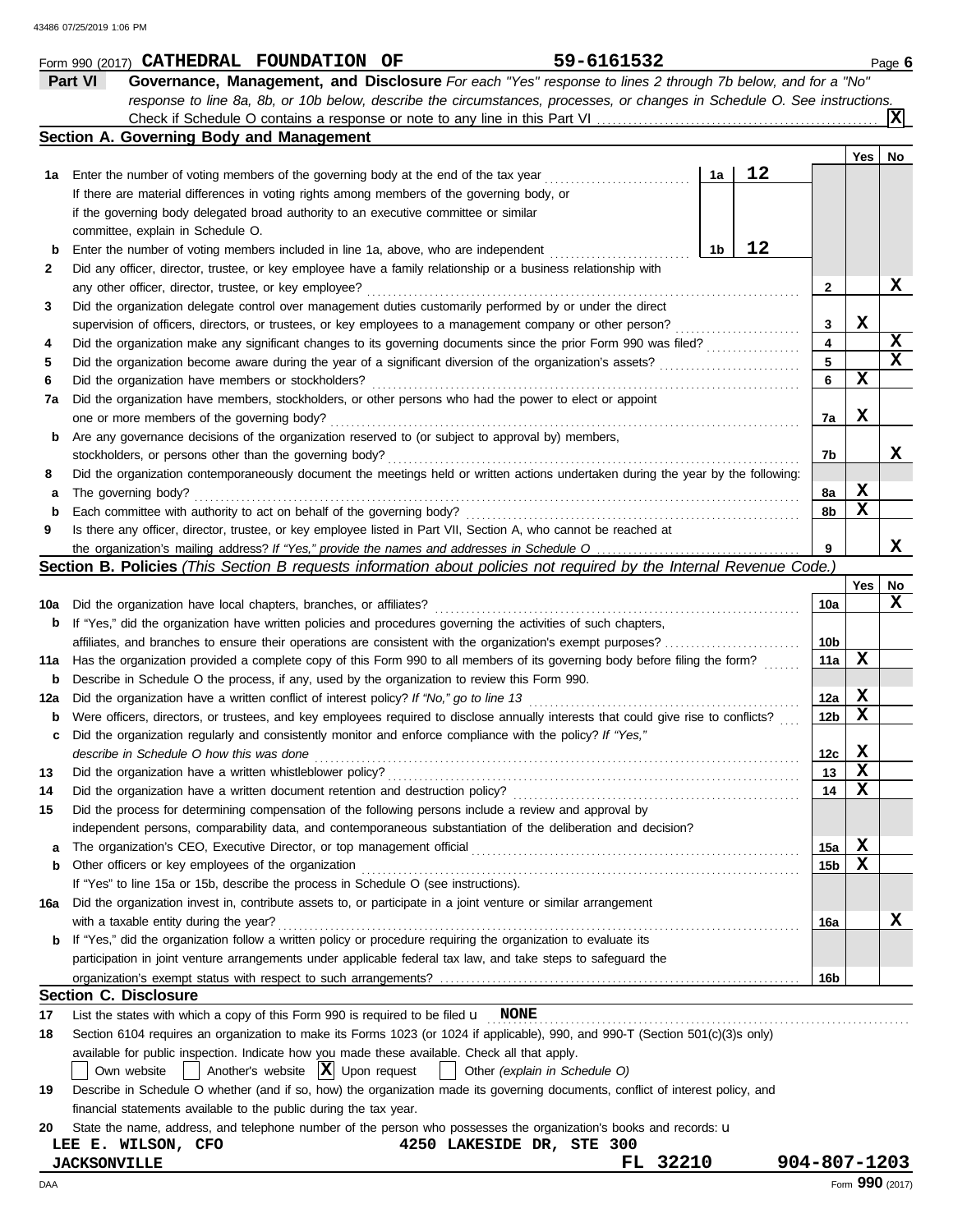|            | Form 990 (2017) CATHEDRAL FOUNDATION OF                                                                                                                         | 59-6161532                                                                                                                             | Page 7 |  |  |  |  |  |  |  |
|------------|-----------------------------------------------------------------------------------------------------------------------------------------------------------------|----------------------------------------------------------------------------------------------------------------------------------------|--------|--|--|--|--|--|--|--|
| Part VII   |                                                                                                                                                                 | Compensation of Officers, Directors, Trustees, Key Employees, Highest Compensated Employees, and                                       |        |  |  |  |  |  |  |  |
|            | <b>Independent Contractors</b>                                                                                                                                  |                                                                                                                                        |        |  |  |  |  |  |  |  |
|            | Check if Schedule O contains a response or note to any line in this Part VII<br>Officers, Directors, Trustees, Key Employees, and Highest Compensated Employees |                                                                                                                                        |        |  |  |  |  |  |  |  |
| Section A. |                                                                                                                                                                 |                                                                                                                                        |        |  |  |  |  |  |  |  |
|            | 1a Complete this table for all persons required to be listed. Report compensation for the calendar year ending with or within the<br>organization's tax year.   |                                                                                                                                        |        |  |  |  |  |  |  |  |
|            | compensation. Enter -0- in columns $(D)$ , $(E)$ , and $(F)$ if no compensation was paid.                                                                       | • List all of the organization's current officers, directors, trustees (whether individuals or organizations), regardless of amount of |        |  |  |  |  |  |  |  |
|            | • List all of the organization's current key employees, if any. See instructions for definition of "key employee."                                              |                                                                                                                                        |        |  |  |  |  |  |  |  |

who received reportable compensation (Box 5 of Form W-2 and/or Box 7 of Form 1099-MISC) of more than \$100,000 from the organization and any related organizations. **•** List all of the organization's **current** key employees, if any. See instructions for definition of "key employee."<br>• List the organization's five **current** highest compensated employees (other than an officer, director **•**

■ List all of the organization's **former** officers, key employees, and highest compensated employees who received more than<br> **•** 00,000 of reportable compensation from the ergonization and any related ergonizations \$100,000 of reportable compensation from the organization and any related organizations.

■ List all of the organization's **former directors or trustees** that received, in the capacity as a former director or trustee of the<br>paization, more than \$10,000 of reportable compensation from the organization and any r organization, more than \$10,000 of reportable compensation from the organization and any related organizations. List persons in the following order: individual trustees or directors; institutional trustees; officers; key employees; highest compensated employees; and former such persons.

Check this box if neither the organization nor any related organization compensated any current officer, director, or trustee.

| (A)<br>Name and Title                | (B)<br>Average<br>hours per<br>week<br>(list any               |                                      |                          | Position    | (C)          | (do not check more than one<br>box, unless person is both an<br>officer and a director/trustee) | (D)<br>Reportable<br>compensation<br>from<br>the | (E)<br>Reportable<br>compensation from<br>related<br>organizations | (F)<br>Estimated<br>amount of<br>other<br>compensation   |
|--------------------------------------|----------------------------------------------------------------|--------------------------------------|--------------------------|-------------|--------------|-------------------------------------------------------------------------------------------------|--------------------------------------------------|--------------------------------------------------------------------|----------------------------------------------------------|
|                                      | hours for<br>related<br>organizations<br>below dotted<br>line) | Individual<br>or director<br>trustee | Institutional<br>trustee | Officer     | Key employee | Former<br>Highest compensated<br>employee                                                       | organization<br>(W-2/1099-MISC)                  | (W-2/1099-MISC)                                                    | from the<br>organization<br>and related<br>organizations |
| $(1)$ JOHN D. CORSE                  |                                                                |                                      |                          |             |              |                                                                                                 |                                                  |                                                                    |                                                          |
|                                      | 0.00                                                           |                                      |                          |             |              |                                                                                                 |                                                  |                                                                    |                                                          |
| <b>DIRECTOR</b>                      | 0.00                                                           | $\mathbf x$                          |                          |             |              |                                                                                                 | 0                                                | 0                                                                  | 0                                                        |
| $(2)$ KATHERINE $B$ .                | <b>MOOREHEAD</b>                                               |                                      |                          |             |              |                                                                                                 |                                                  |                                                                    |                                                          |
|                                      | 0.00                                                           |                                      |                          |             |              |                                                                                                 |                                                  |                                                                    |                                                          |
| DIR/VICE CHAIR                       | 0.00                                                           | X                                    |                          | $\mathbf x$ |              |                                                                                                 | 0                                                | 0                                                                  | 0                                                        |
| (3) REBECCA L.<br><b>BERG</b>        |                                                                |                                      |                          |             |              |                                                                                                 |                                                  |                                                                    |                                                          |
|                                      | 0.00                                                           |                                      |                          |             |              |                                                                                                 |                                                  |                                                                    |                                                          |
| <b>CHAIR/DIRECTOR</b>                | 0.00                                                           | $\mathbf x$                          |                          | $\mathbf x$ |              |                                                                                                 | 0                                                | 0                                                                  | 0                                                        |
| <b>JORGENSEN</b><br>$(4)$ MICHAEL E. |                                                                |                                      |                          |             |              |                                                                                                 |                                                  |                                                                    |                                                          |
|                                      | 0.00                                                           |                                      |                          |             |              |                                                                                                 |                                                  |                                                                    |                                                          |
| DIR & SECRETARY                      | 0.00                                                           | $\mathbf x$                          |                          | $\mathbf x$ |              |                                                                                                 | 0                                                | 0                                                                  | 0                                                        |
| (5) PASQUALE GILBERTO                |                                                                |                                      |                          |             |              |                                                                                                 |                                                  |                                                                    |                                                          |
|                                      | 0.00                                                           |                                      |                          |             |              |                                                                                                 |                                                  |                                                                    |                                                          |
| <b>DIRECTOR</b>                      | 0.00                                                           | $\mathbf x$                          |                          |             |              |                                                                                                 | 0                                                | 0                                                                  | 0                                                        |
| (6) SHARON T. WILBURN                |                                                                |                                      |                          |             |              |                                                                                                 |                                                  |                                                                    |                                                          |
|                                      | 0.00                                                           |                                      |                          |             |              |                                                                                                 |                                                  |                                                                    |                                                          |
| <b>DIRECTOR</b>                      | 0.00                                                           | $\mathbf x$                          |                          |             |              |                                                                                                 | 0                                                | 0                                                                  | $\mathbf 0$                                              |
| (7) MICHAEL R. WEATHERBY             |                                                                |                                      |                          |             |              |                                                                                                 |                                                  |                                                                    |                                                          |
|                                      | 0.00                                                           |                                      |                          |             |              |                                                                                                 |                                                  |                                                                    |                                                          |
| <b>DIRECTOR</b>                      | 0.00                                                           | $\mathbf x$                          |                          |             |              |                                                                                                 | 0                                                | 0                                                                  | 0                                                        |
| (8) ANDREW HARMON                    |                                                                |                                      |                          |             |              |                                                                                                 |                                                  |                                                                    |                                                          |
|                                      | 0.00                                                           |                                      |                          |             |              |                                                                                                 |                                                  |                                                                    |                                                          |
| <b>DIRECTOR</b>                      | 0.00                                                           | $\mathbf x$                          |                          |             |              |                                                                                                 | 0                                                | 0                                                                  | 0                                                        |
| (9) ALFRED W. RUTLAND                |                                                                |                                      |                          |             |              |                                                                                                 |                                                  |                                                                    |                                                          |
|                                      | 0.00                                                           |                                      |                          |             |              |                                                                                                 |                                                  |                                                                    | 0                                                        |
| <b>DIRECTOR</b>                      | 0.00                                                           | X                                    |                          |             |              |                                                                                                 | 0                                                | 0                                                                  |                                                          |
| (10) ALLAHYAR NEJAD                  | 0.00                                                           |                                      |                          |             |              |                                                                                                 |                                                  |                                                                    |                                                          |
| <b>DIRECTOR</b>                      | 0.00                                                           | $\mathbf x$                          |                          |             |              |                                                                                                 | 0                                                | 0                                                                  | 0                                                        |
| <b>WHITNEY GEORGE</b><br>$(11)$ DR.  |                                                                |                                      |                          |             |              |                                                                                                 |                                                  |                                                                    |                                                          |
|                                      | 0.00                                                           |                                      |                          |             |              |                                                                                                 |                                                  |                                                                    |                                                          |
| <b>DIRECTOR</b>                      | 0.00                                                           | $\mathbf x$                          |                          |             |              |                                                                                                 | 0                                                | 0                                                                  | 0                                                        |
|                                      |                                                                |                                      |                          |             |              |                                                                                                 |                                                  |                                                                    |                                                          |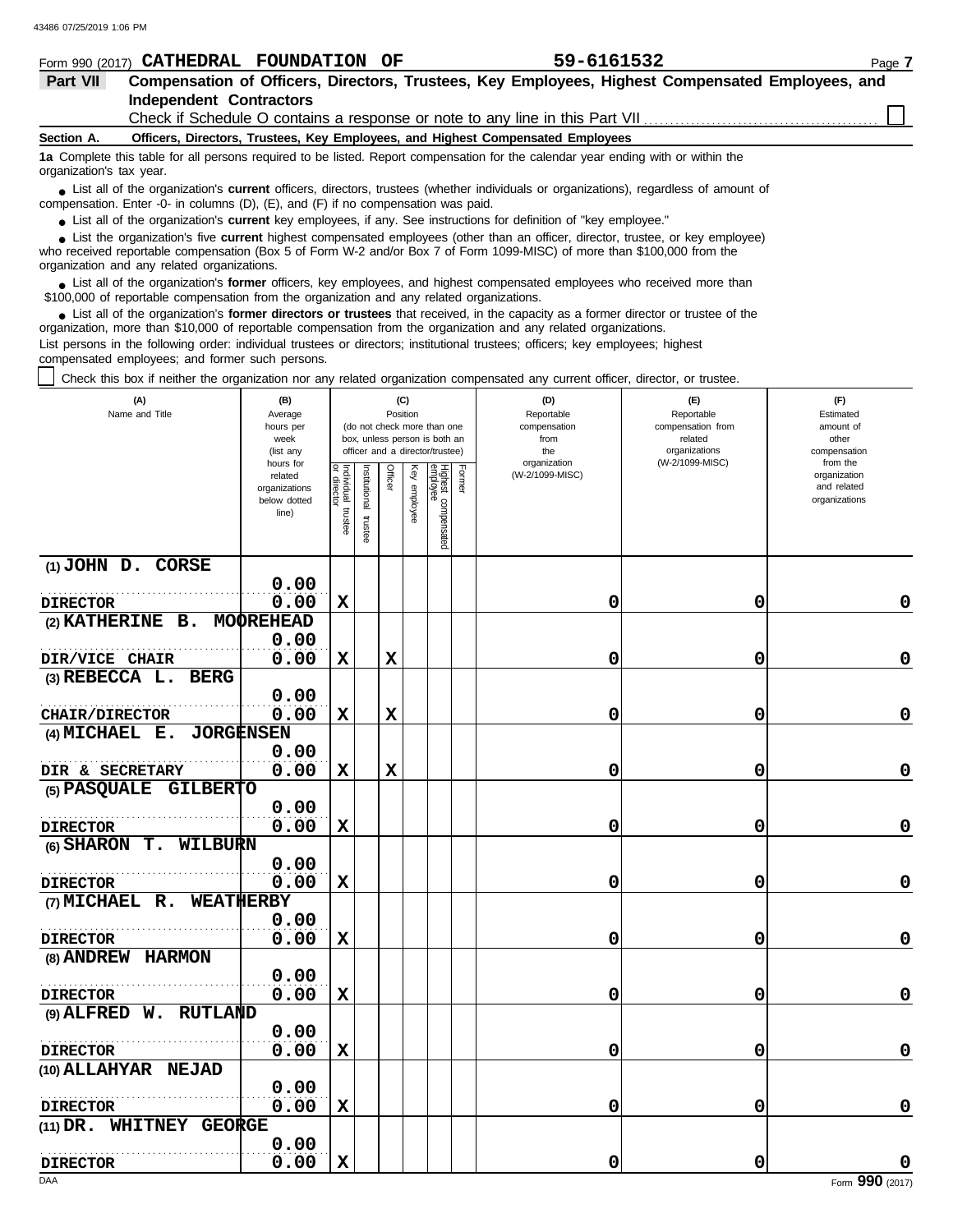| 43486 07/25/2019 1:06 PM<br><b>Part VII</b> | Form 990 (2017) CATHEDRAL FOUNDATION OF                                                                                                                                |                                                                |                         |                      |         |              |                                                  |                  | 59-6161532<br>Section A. Officers, Directors, Trustees, Key Employees, and Highest Compensated Employees (continued)                                                                                                 |                                                        |  |                                                          |                     | Page 8      |
|---------------------------------------------|------------------------------------------------------------------------------------------------------------------------------------------------------------------------|----------------------------------------------------------------|-------------------------|----------------------|---------|--------------|--------------------------------------------------|------------------|----------------------------------------------------------------------------------------------------------------------------------------------------------------------------------------------------------------------|--------------------------------------------------------|--|----------------------------------------------------------|---------------------|-------------|
| Name and title                              | (C)<br>(B)<br>Position<br>Average<br>hours per<br>(do not check more than one<br>box, unless person is both an<br>week<br>officer and a director/trustee)<br>(list any |                                                                |                         |                      |         |              | (D)<br>Reportable<br>compensation<br>from<br>the |                  | (E)<br>Reportable<br>compensation from<br>related<br>organizations                                                                                                                                                   | (F)<br>Estimated<br>amount of<br>other<br>compensation |  |                                                          |                     |             |
|                                             |                                                                                                                                                                        | hours for<br>related<br>organizations<br>below dotted<br>line) | Individual 1<br>trustee | nstitutional trustee | Officer | Key employee | Highest compensated<br>employee                  | Former           | organization<br>(W-2/1099-MISC)                                                                                                                                                                                      | (W-2/1099-MISC)                                        |  | from the<br>organization<br>and related<br>organizations |                     |             |
| (12)                                        | GREGORY REDMON                                                                                                                                                         |                                                                |                         |                      |         |              |                                                  |                  |                                                                                                                                                                                                                      |                                                        |  |                                                          |                     |             |
| <b>DIRECTOR</b>                             |                                                                                                                                                                        | 0.00<br>0.00                                                   | X                       |                      |         |              |                                                  |                  | 0                                                                                                                                                                                                                    | 0                                                      |  |                                                          |                     | $\mathbf 0$ |
| (13)                                        | TERESA K. BARTON                                                                                                                                                       | 35.00                                                          |                         |                      |         |              |                                                  |                  |                                                                                                                                                                                                                      |                                                        |  |                                                          |                     |             |
| CEO/EXEC. DIR.                              |                                                                                                                                                                        | 7.00                                                           |                         |                      | X       |              |                                                  |                  | 229,553                                                                                                                                                                                                              | 0                                                      |  |                                                          | 36,407              |             |
| (14)                                        | LEE E. WILSON,                                                                                                                                                         | <b>CFO</b><br>35.00                                            |                         |                      |         |              |                                                  |                  |                                                                                                                                                                                                                      |                                                        |  |                                                          |                     |             |
| CFO                                         |                                                                                                                                                                        | 7.00                                                           |                         |                      | X       |              |                                                  |                  | 116,125                                                                                                                                                                                                              | 0                                                      |  |                                                          |                     | 6,786       |
|                                             |                                                                                                                                                                        |                                                                |                         |                      |         |              |                                                  |                  |                                                                                                                                                                                                                      |                                                        |  |                                                          |                     |             |
|                                             |                                                                                                                                                                        |                                                                |                         |                      |         |              |                                                  |                  |                                                                                                                                                                                                                      |                                                        |  |                                                          |                     |             |
|                                             |                                                                                                                                                                        |                                                                |                         |                      |         |              |                                                  |                  |                                                                                                                                                                                                                      |                                                        |  |                                                          |                     |             |
|                                             |                                                                                                                                                                        |                                                                |                         |                      |         |              |                                                  |                  |                                                                                                                                                                                                                      |                                                        |  |                                                          |                     |             |
|                                             |                                                                                                                                                                        |                                                                |                         |                      |         |              |                                                  |                  |                                                                                                                                                                                                                      |                                                        |  |                                                          |                     |             |
|                                             |                                                                                                                                                                        |                                                                |                         |                      |         |              |                                                  |                  |                                                                                                                                                                                                                      |                                                        |  |                                                          |                     |             |
| 1b Sub-total                                |                                                                                                                                                                        |                                                                |                         |                      |         |              |                                                  | u                | 345,678                                                                                                                                                                                                              |                                                        |  |                                                          | 43,193              |             |
|                                             | Total from continuation sheets to Part VII, Section A                                                                                                                  |                                                                |                         |                      |         |              |                                                  | u<br>$\mathbf u$ | 345,678                                                                                                                                                                                                              |                                                        |  |                                                          | 43,193              |             |
| 2                                           | reportable compensation from the organization $\bf{u}$ 2                                                                                                               |                                                                |                         |                      |         |              |                                                  |                  | Total number of individuals (including but not limited to those listed above) who received more than \$100,000 of                                                                                                    |                                                        |  |                                                          |                     |             |
|                                             |                                                                                                                                                                        |                                                                |                         |                      |         |              |                                                  |                  |                                                                                                                                                                                                                      |                                                        |  |                                                          | Yes                 | No          |
| 3                                           |                                                                                                                                                                        |                                                                |                         |                      |         |              |                                                  |                  | Did the organization list any former officer, director, or trustee, key employee, or highest compensated                                                                                                             |                                                        |  | 3                                                        |                     | x           |
| 4                                           |                                                                                                                                                                        |                                                                |                         |                      |         |              |                                                  |                  | For any individual listed on line 1a, is the sum of reportable compensation and other compensation from the<br>organization and related organizations greater than \$150,000? If "Yes," complete Schedule J for such |                                                        |  |                                                          |                     |             |
| 5                                           |                                                                                                                                                                        |                                                                |                         |                      |         |              |                                                  |                  | Did any person listed on line 1a receive or accrue compensation from any unrelated organization or individual                                                                                                        |                                                        |  | 4                                                        | X                   |             |
|                                             | Section B. Independent Contractors                                                                                                                                     |                                                                |                         |                      |         |              |                                                  |                  |                                                                                                                                                                                                                      |                                                        |  | 5                                                        |                     | X           |
| 1                                           |                                                                                                                                                                        |                                                                |                         |                      |         |              |                                                  |                  | Complete this table for your five highest compensated independent contractors that received more than \$100,000 of                                                                                                   |                                                        |  |                                                          |                     |             |
|                                             |                                                                                                                                                                        | (A)<br>Name and business address                               |                         |                      |         |              |                                                  |                  | compensation from the organization. Report compensation for the calendar year ending with or within the organization's tax year.                                                                                     | (B)<br>Description of services                         |  |                                                          | (C)<br>Compensation |             |
| <b>STARKVILLE</b>                           | WATKINS WARD AND STAFFORD PLLC                                                                                                                                         | MS 39760                                                       |                         |                      |         |              |                                                  |                  | P O BOX 1345<br><b>AUDITORS</b>                                                                                                                                                                                      |                                                        |  |                                                          |                     |             |
|                                             |                                                                                                                                                                        |                                                                |                         |                      |         |              |                                                  |                  |                                                                                                                                                                                                                      |                                                        |  |                                                          |                     | 142,300     |
|                                             |                                                                                                                                                                        |                                                                |                         |                      |         |              |                                                  |                  |                                                                                                                                                                                                                      |                                                        |  |                                                          |                     |             |
|                                             |                                                                                                                                                                        |                                                                |                         |                      |         |              |                                                  |                  |                                                                                                                                                                                                                      |                                                        |  |                                                          |                     |             |
|                                             |                                                                                                                                                                        |                                                                |                         |                      |         |              |                                                  |                  |                                                                                                                                                                                                                      |                                                        |  |                                                          |                     |             |
| 2                                           | Total number of independent contractors (including but not limited to those listed above) who<br>received more than \$100,000 of compensation from the organization u  |                                                                |                         |                      |         |              |                                                  |                  |                                                                                                                                                                                                                      | 1                                                      |  |                                                          |                     |             |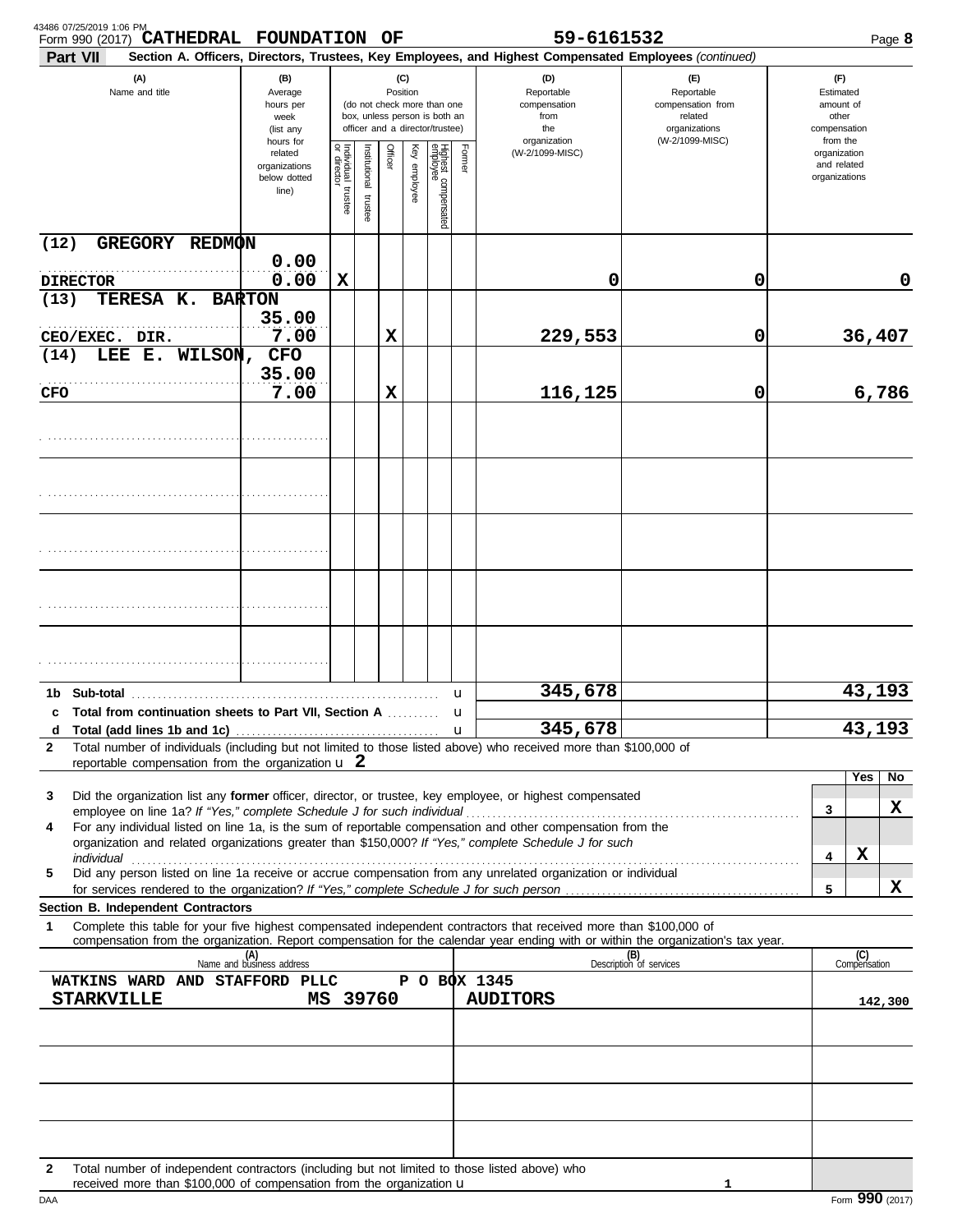#### Form 990 (2017) Page **9 CATHEDRAL FOUNDATION OF 59-6161532**

#### **Part VIII Statement of Revenue**

|  | . .<br>$-$ |  |
|--|------------|--|
|  |            |  |

|                                                             |    |                                                                                     |                |    |                   | (A)<br>Total revenue | (B)<br>Related or<br>exempt<br>function | (C)<br>Unrelated<br>business<br>revenue | (D)<br>Revenue<br>excluded from tax<br>under sections |
|-------------------------------------------------------------|----|-------------------------------------------------------------------------------------|----------------|----|-------------------|----------------------|-----------------------------------------|-----------------------------------------|-------------------------------------------------------|
|                                                             |    |                                                                                     |                |    |                   |                      | revenue                                 |                                         | 512-514                                               |
|                                                             |    | 1a Federated campaigns                                                              | 1a             |    |                   |                      |                                         |                                         |                                                       |
|                                                             |    | <b>b</b> Membership dues                                                            | 1b             |    |                   |                      |                                         |                                         |                                                       |
|                                                             |    | c Fundraising events                                                                | 1 <sub>c</sub> |    |                   |                      |                                         |                                         |                                                       |
|                                                             |    | d Related organizations                                                             | 1 <sub>d</sub> |    | 512,325           |                      |                                         |                                         |                                                       |
|                                                             |    | e Government grants (contributions)                                                 | 1e             |    |                   |                      |                                         |                                         |                                                       |
|                                                             |    | f All other contributions, gifts, grants,                                           |                |    |                   |                      |                                         |                                         |                                                       |
|                                                             |    | and similar amounts not included above                                              | 1f             |    | 216,930           |                      |                                         |                                         |                                                       |
|                                                             | a  | Noncash contributions included in lines 1a-1f:                                      |                | \$ |                   |                      |                                         |                                         |                                                       |
|                                                             |    |                                                                                     |                |    |                   | 729,255              |                                         |                                         |                                                       |
|                                                             |    |                                                                                     |                |    | <b>Busn. Code</b> |                      |                                         |                                         |                                                       |
|                                                             | 2a | RENTAL INCOME                                                                       |                |    |                   | 1,943,288            | 1,943,288                               |                                         |                                                       |
|                                                             | b  | FOOD SERVICE                                                                        |                |    |                   | 1,437,107            | 1,437,107                               |                                         |                                                       |
|                                                             | с  | ADMIN AND BOOKKEEPING                                                               |                |    |                   | 1,112,982            | 1,112,982                               |                                         |                                                       |
|                                                             | d  | SDC PROGRAM                                                                         |                |    |                   | 662,770              | 662,770                                 |                                         |                                                       |
|                                                             |    |                                                                                     |                |    |                   |                      |                                         |                                         |                                                       |
| Program Service Revenue <b>Contributions, Gifts, Grants</b> |    | f All other program service revenue $\ldots$                                        |                |    |                   | 5, 156, 147          |                                         |                                         |                                                       |
|                                                             | 3  | Investment income (including dividends, interest,                                   |                |    |                   |                      |                                         |                                         |                                                       |
|                                                             |    | and other similar amounts)                                                          |                |    | u                 | 344,858              | 344,858                                 |                                         |                                                       |
|                                                             | 4  | Income from investment of tax-exempt bond proceeds <b>u</b>                         |                | .  |                   |                      |                                         |                                         |                                                       |
|                                                             | 5  |                                                                                     |                |    | u                 |                      |                                         |                                         |                                                       |
|                                                             |    | (i) Real                                                                            |                |    | (ii) Personal     |                      |                                         |                                         |                                                       |
|                                                             | 6а | 262,150<br>Gross rents                                                              |                |    |                   |                      |                                         |                                         |                                                       |
|                                                             | b  | 279,783<br>Less: rental exps.                                                       |                |    |                   |                      |                                         |                                         |                                                       |
|                                                             | с  | $-17,633$<br>Rental inc. or (loss)                                                  |                |    |                   |                      |                                         |                                         |                                                       |
|                                                             | d  |                                                                                     |                |    | u                 | $-17,633$            |                                         | $-17,633$                               |                                                       |
|                                                             |    | <b>7a</b> Gross amount from<br>(i) Securities<br>sales of assets                    |                |    | (ii) Other        |                      |                                         |                                         |                                                       |
|                                                             |    | other than inventory                                                                |                |    |                   |                      |                                         |                                         |                                                       |
|                                                             | b  | Less: cost or other                                                                 |                |    |                   |                      |                                         |                                         |                                                       |
|                                                             |    | basis & sales exps.                                                                 |                |    |                   |                      |                                         |                                         |                                                       |
|                                                             |    | c Gain or (loss)                                                                    |                |    |                   |                      |                                         |                                         |                                                       |
|                                                             |    |                                                                                     |                |    | $\mathbf u$       |                      |                                         |                                         |                                                       |
| ۹C                                                          |    | 8a Gross income from fundraising events                                             |                |    |                   |                      |                                         |                                         |                                                       |
|                                                             |    |                                                                                     |                |    |                   |                      |                                         |                                         |                                                       |
| Other Reven                                                 |    | of contributions reported on line 1c).                                              | a              |    |                   |                      |                                         |                                         |                                                       |
|                                                             |    | See Part IV, line $18$                                                              | b              |    |                   |                      |                                         |                                         |                                                       |
|                                                             |    | <b>b</b> Less: direct expenses<br>c Net income or (loss) from fundraising events  u |                |    |                   |                      |                                         |                                         |                                                       |
|                                                             |    | 9a Gross income from gaming activities.                                             |                |    |                   |                      |                                         |                                         |                                                       |
|                                                             |    | See Part IV, line 19 $\ldots$                                                       | a              |    |                   |                      |                                         |                                         |                                                       |
|                                                             |    | <b>b</b> Less: direct expenses                                                      | b              |    |                   |                      |                                         |                                         |                                                       |
|                                                             |    | c Net income or (loss) from gaming activities  u                                    |                |    |                   |                      |                                         |                                         |                                                       |
|                                                             |    | 10a Gross sales of inventory, less                                                  |                |    |                   |                      |                                         |                                         |                                                       |
|                                                             |    | returns and allowances                                                              | a              |    |                   |                      |                                         |                                         |                                                       |
|                                                             |    | <b>b</b> Less: cost of goods sold                                                   | b              |    |                   |                      |                                         |                                         |                                                       |
|                                                             |    | <b>c</b> Net income or (loss) from sales of inventory $\mathbf{u}$                  |                |    |                   |                      |                                         |                                         |                                                       |
|                                                             |    | Miscellaneous Revenue                                                               |                |    | Busn. Code        |                      |                                         |                                         |                                                       |
|                                                             |    | 11a LAUNDRY/VENDING                                                                 |                |    |                   | 11,123               | 11,123                                  |                                         |                                                       |
|                                                             | b  | MISC. SERVICE INCOME                                                                |                |    |                   | 11,117               | 11,117                                  |                                         |                                                       |
|                                                             | c  | ALL OTHER REVENUE                                                                   |                | .  |                   | 1,640                | 1,640                                   |                                         |                                                       |
|                                                             | d  |                                                                                     |                |    |                   | 2,411<br>26,291      | 2,411                                   |                                         |                                                       |
|                                                             |    | Total. Add lines 11a-11d                                                            |                | .  | u                 |                      |                                         |                                         |                                                       |

u **6,238,918 5,527,296 -17,633 0**

**Total revenue.** See instructions. . . . . . . . . . . . . . . . . . . . . **12**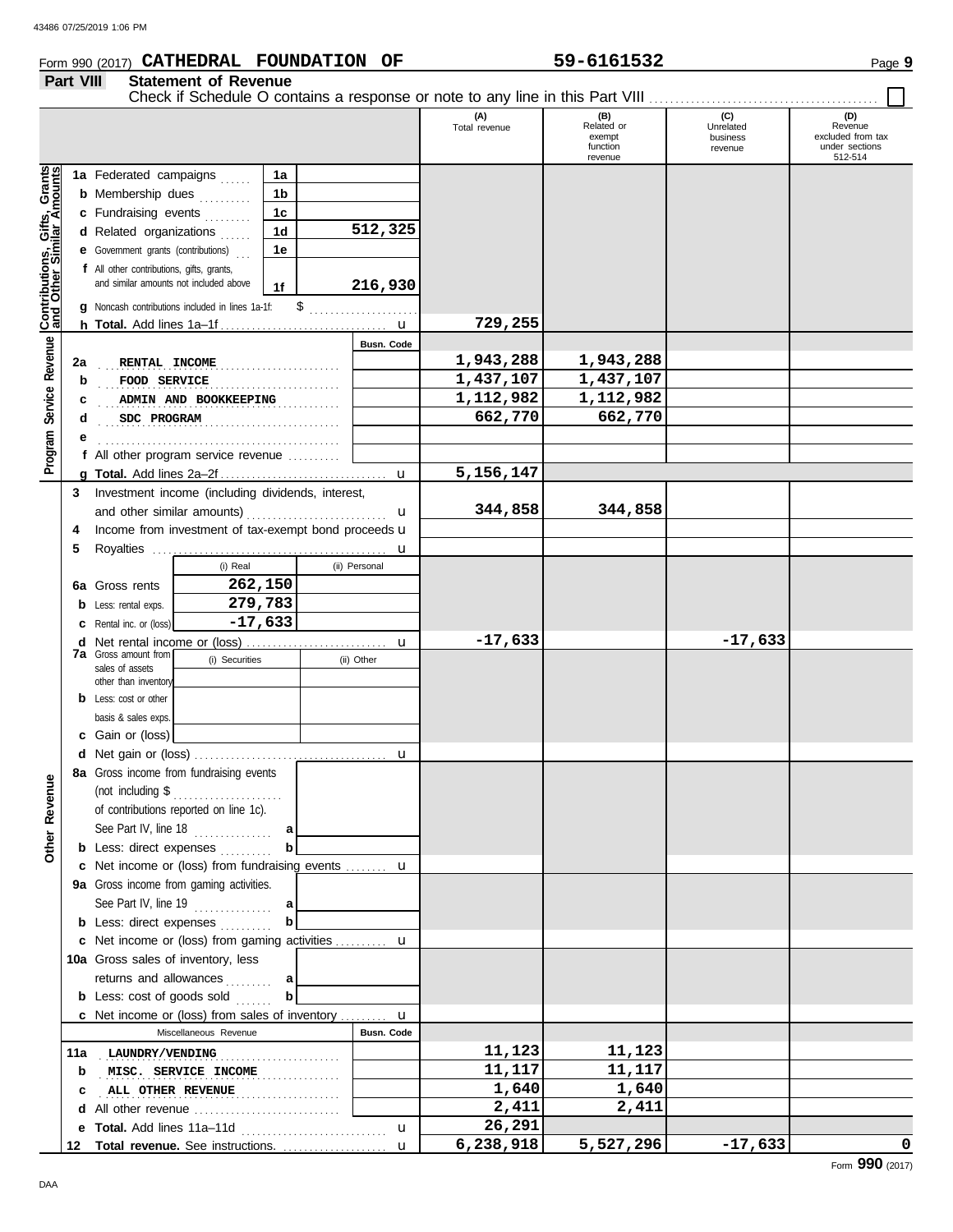# **Part IX Statement of Functional Expenses Form 990 (2017) CATHEDRAL FOUNDATION OF 59-6161532** Page 10

|              | Section 501(c)(3) and 501(c)(4) organizations must complete all columns. All other organizations must complete column (A).<br>Check if Schedule O contains a response or note to any line in this Part IX                           |                       |                             |                                    |                         |
|--------------|-------------------------------------------------------------------------------------------------------------------------------------------------------------------------------------------------------------------------------------|-----------------------|-----------------------------|------------------------------------|-------------------------|
|              | Do not include amounts reported on lines 6b,                                                                                                                                                                                        | (A)<br>Total expenses | (B)<br>Program service      | (C)                                | (D)                     |
|              | 7b, 8b, 9b, and 10b of Part VIII.                                                                                                                                                                                                   |                       | expenses                    | Management and<br>general expenses | Fundraising<br>expenses |
| $\mathbf 1$  | Grants and other assistance to domestic organizations                                                                                                                                                                               |                       |                             |                                    |                         |
|              | and domestic governments. See Part IV, line 21                                                                                                                                                                                      |                       |                             |                                    |                         |
| $\mathbf{2}$ | Grants and other assistance to domestic                                                                                                                                                                                             |                       |                             |                                    |                         |
|              | individuals. See Part IV, line 22                                                                                                                                                                                                   |                       |                             |                                    |                         |
| 3            | Grants and other assistance to foreign                                                                                                                                                                                              |                       |                             |                                    |                         |
|              | organizations, foreign governments, and foreign                                                                                                                                                                                     |                       |                             |                                    |                         |
|              | individuals. See Part IV, lines 15 and 16                                                                                                                                                                                           |                       |                             |                                    |                         |
| 4            | Benefits paid to or for members                                                                                                                                                                                                     |                       |                             |                                    |                         |
| 5            | Compensation of current officers, directors,                                                                                                                                                                                        |                       |                             |                                    |                         |
|              | trustees, and key employees                                                                                                                                                                                                         | 345,678               | 57,653                      | 288,025                            |                         |
| 6            | Compensation not included above, to disqualified                                                                                                                                                                                    |                       |                             |                                    |                         |
|              | persons (as defined under section 4958(f)(1)) and                                                                                                                                                                                   |                       |                             |                                    |                         |
|              | persons described in section 4958(c)(3)(B)                                                                                                                                                                                          |                       |                             |                                    |                         |
| 7            | Other salaries and wages                                                                                                                                                                                                            | 1,223,849             | 915,789                     | 188,967                            | 119,093                 |
| 8            | Pension plan accruals and contributions (include                                                                                                                                                                                    |                       |                             |                                    |                         |
|              | section 401(k) and 403(b) employer contributions)                                                                                                                                                                                   | 40,337                | 12,834                      | 21,776                             | $\frac{5,727}{6,417}$   |
| 9            | Other employee benefits                                                                                                                                                                                                             | 158,752               | 99,609                      | 52,726                             |                         |
| 10           | Payroll taxes                                                                                                                                                                                                                       | 154,444               | 102,587                     | 42,746                             | 9,111                   |
| 11           | Fees for services (non-employees):                                                                                                                                                                                                  |                       |                             |                                    |                         |
| а            | Management                                                                                                                                                                                                                          | 114,586               | 84,586                      | 30,000                             |                         |
| b            | Legal                                                                                                                                                                                                                               | 18,509                | 1,500                       | 17,009                             |                         |
| c            |                                                                                                                                                                                                                                     | 71,619                | 59,734                      | 11,885                             |                         |
| d            | Lobbying                                                                                                                                                                                                                            |                       |                             |                                    |                         |
| е            | Professional fundraising services. See Part IV, line 17                                                                                                                                                                             |                       |                             |                                    |                         |
| f            | Investment management fees<br>. <b>.</b>                                                                                                                                                                                            | 20,761                |                             | 20,761                             |                         |
| a            | Other. (If line 11g amount exceeds 10% of line 25, column                                                                                                                                                                           |                       |                             |                                    |                         |
|              | (A) amount, list line 11g expenses on Schedule O.)                                                                                                                                                                                  | 69,404<br>23,783      | 8,921<br>$\overline{5,655}$ | 60,483                             |                         |
| 12           | Advertising and promotion                                                                                                                                                                                                           | 58,717                | 35,250                      |                                    | <u>18,128</u><br>841    |
| 13           |                                                                                                                                                                                                                                     | 19,374                | 14,531                      | 22,626<br>4,843                    |                         |
| 14           | Information technology                                                                                                                                                                                                              |                       |                             |                                    |                         |
| 15           | Royalties                                                                                                                                                                                                                           | 851,995               | 762,313                     | 89,682                             |                         |
| 16           |                                                                                                                                                                                                                                     | 18,641                | 15,711                      | 2,930                              |                         |
| 17           | Travel<br>Payments of travel or entertainment expenses                                                                                                                                                                              |                       |                             |                                    |                         |
| 18           |                                                                                                                                                                                                                                     |                       |                             |                                    |                         |
| 19           | for any federal, state, or local public officials<br>Conferences, conventions, and meetings                                                                                                                                         |                       |                             |                                    |                         |
|              |                                                                                                                                                                                                                                     | 178,950               | 157,316                     | 21,634                             |                         |
| 20<br>21     | Interest<br>Payments to affiliates                                                                                                                                                                                                  | 131,631               |                             |                                    | 131,631                 |
| 22           | Depreciation, depletion, and amortization                                                                                                                                                                                           | 448,595               | 400,320                     | 48,275                             |                         |
| 23           | Insurance <b>continuous</b> contains a series of the series of the series of the series of the series of the series of the series of the series of the series of the series of the series of the series of the series of the series | 137,325               | 100,444                     | 36,881                             |                         |
| 24           | Other expenses. Itemize expenses not covered                                                                                                                                                                                        |                       |                             |                                    |                         |
|              | above (List miscellaneous expenses in line 24e. If                                                                                                                                                                                  |                       |                             |                                    |                         |
|              | line 24e amount exceeds 10% of line 25, column                                                                                                                                                                                      |                       |                             |                                    |                         |
|              | (A) amount, list line 24e expenses on Schedule O.)                                                                                                                                                                                  |                       |                             |                                    |                         |
| a            | FOOD COSTS                                                                                                                                                                                                                          | 810,399               | 810,399                     |                                    |                         |
| b            | SDC SERVICES                                                                                                                                                                                                                        | 583,708               | 583,708                     |                                    |                         |
| c            | OTHER EXPENSES                                                                                                                                                                                                                      | 90,449                | 59,706                      | 19,902                             | 10,841                  |
| d            | FOOD SERVICE SUPPLIES                                                                                                                                                                                                               | 85,332                | 85,332                      |                                    |                         |
| е            | All other expenses                                                                                                                                                                                                                  | 8,082                 |                             | 8,082                              |                         |
| 25           | Total functional expenses. Add lines 1 through 24e                                                                                                                                                                                  | 5,664,920             | 4,373,898                   | 989,233                            | 301,789                 |
| 26           | Joint costs. Complete this line only if the                                                                                                                                                                                         |                       |                             |                                    |                         |
|              | organization reported in column (B) joint costs                                                                                                                                                                                     |                       |                             |                                    |                         |
|              | from a combined educational campaign and<br>fundraising solicitation. Check here $\mathbf{u}$  <br>if                                                                                                                               |                       |                             |                                    |                         |
|              | following SOP 98-2 (ASC 958-720)                                                                                                                                                                                                    |                       |                             |                                    |                         |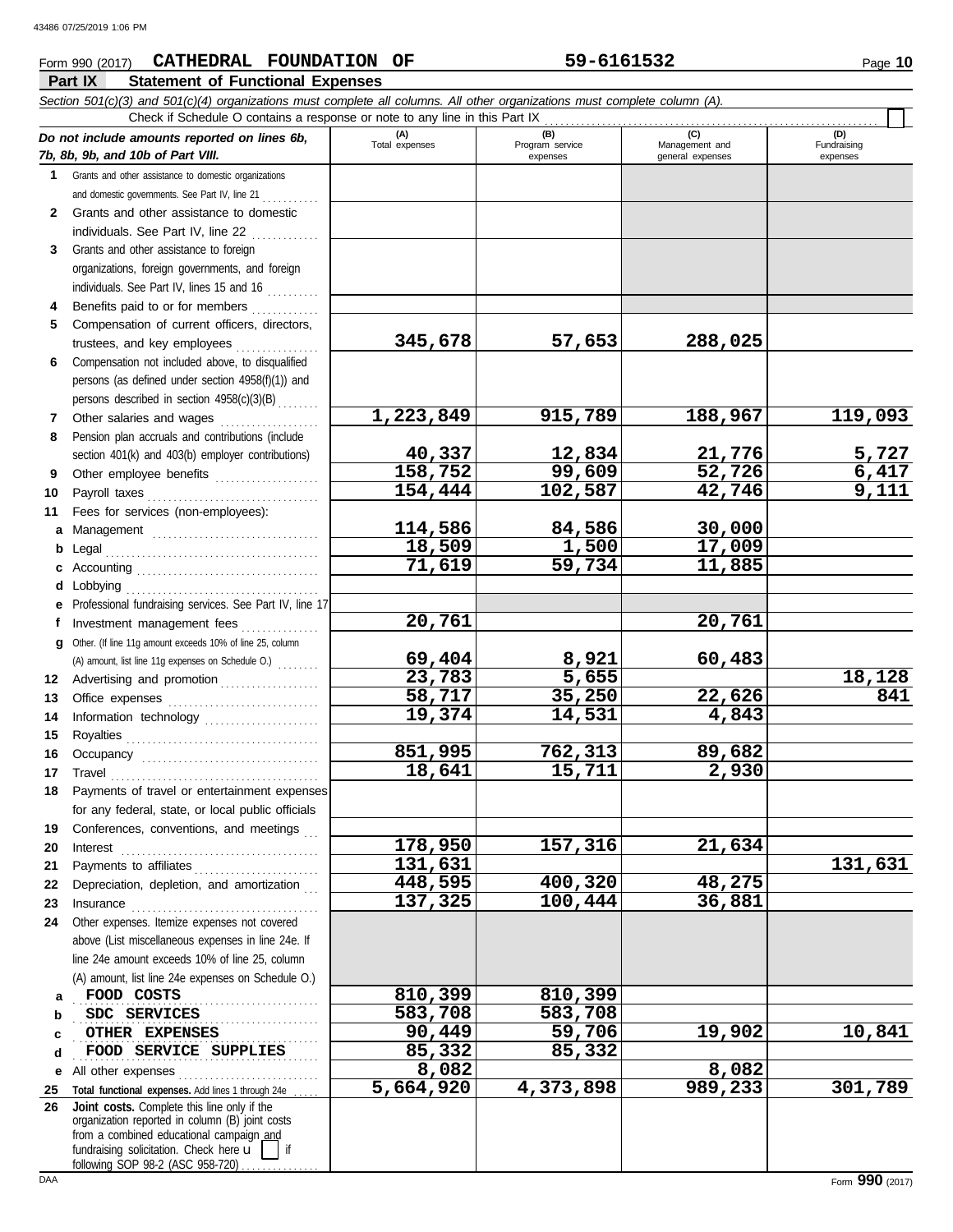**Part X Balance Sheet**

## **Form 990 (2017) CATHEDRAL FOUNDATION OF 59-6161532** Page 11

|                 |    | Check if Schedule O contains a response or note to any line in this Part X                                                                                                                                                          |         |            |                   |                 |             |
|-----------------|----|-------------------------------------------------------------------------------------------------------------------------------------------------------------------------------------------------------------------------------------|---------|------------|-------------------|-----------------|-------------|
|                 |    |                                                                                                                                                                                                                                     |         |            | (A)               |                 | (B)         |
|                 |    |                                                                                                                                                                                                                                     |         |            | Beginning of year |                 | End of year |
|                 | 1  |                                                                                                                                                                                                                                     |         |            | 318,915           | $\mathbf{1}$    | 363,627     |
|                 | 2  |                                                                                                                                                                                                                                     |         |            | 6,113,156         | $\mathbf{2}$    | 976,634     |
|                 | 3  |                                                                                                                                                                                                                                     |         |            | 3                 |                 |             |
|                 | 4  |                                                                                                                                                                                                                                     | 380,118 | 4          | 307,175           |                 |             |
|                 | 5  | Loans and other receivables from current and former officers, directors,                                                                                                                                                            |         |            |                   |                 |             |
|                 |    | trustees, key employees, and highest compensated employees.                                                                                                                                                                         |         |            |                   |                 |             |
|                 |    |                                                                                                                                                                                                                                     |         |            |                   | 5               |             |
|                 | 6  | Loans and other receivables from other disqualified persons (as defined under section                                                                                                                                               |         |            |                   |                 |             |
|                 |    | $4958(f)(1)$ ), persons described in section $4958(c)(3)(B)$ , and contributing employers and                                                                                                                                       |         |            |                   |                 |             |
|                 |    | sponsoring organizations of section 501(c)(9) voluntary employees' beneficiary                                                                                                                                                      |         |            |                   |                 |             |
|                 |    | organizations (see instructions). Complete Part II of Schedule L                                                                                                                                                                    |         |            |                   | 6               |             |
| Assets          | 7  |                                                                                                                                                                                                                                     |         |            |                   | 7               |             |
|                 | 8  | Inventories for sale or use <i>communication</i> and the state or use of the contract of the state or use of the state or the state or the state or the state or the state or the state of the state or the state or the state or t |         |            | 49,187            | 8               | 34,952      |
|                 | 9  |                                                                                                                                                                                                                                     |         |            | 80,736            | 9               | 103,577     |
|                 |    | 10a Land, buildings, and equipment: cost or                                                                                                                                                                                         |         |            |                   |                 |             |
|                 |    |                                                                                                                                                                                                                                     |         | 17,272,804 |                   |                 |             |
|                 |    | <b>b</b> Less: accumulated depreciation $\begin{array}{ c c c c c c }\n\hline\n\end{array}$ 10b $\begin{array}{ c c c c c }\n\hline\n\end{array}$ 10,723,436                                                                        |         |            | 6,847,216         | 10 <sub>c</sub> | 6,549,368   |
|                 | 11 |                                                                                                                                                                                                                                     |         |            |                   | 11              | 5,031,502   |
|                 | 12 |                                                                                                                                                                                                                                     |         |            | 1,949             | 12              | 650,178     |
|                 | 13 |                                                                                                                                                                                                                                     |         |            |                   | 13              |             |
|                 | 14 | Intangible assets                                                                                                                                                                                                                   |         |            | 67,357            | 14              | 47,224      |
|                 | 15 |                                                                                                                                                                                                                                     |         |            | 3,274,808         | 15              | 2,997,564   |
|                 | 16 |                                                                                                                                                                                                                                     |         |            | 17, 133, 442      | 16              | 17,061,801  |
|                 | 17 |                                                                                                                                                                                                                                     |         |            | 603,852           | 17              | 238,990     |
|                 | 18 |                                                                                                                                                                                                                                     |         |            |                   | 18              |             |
|                 | 19 | Deferred revenue                                                                                                                                                                                                                    |         |            | 19,174            | 19              | 13,911      |
|                 | 20 |                                                                                                                                                                                                                                     |         |            |                   | 20              |             |
|                 | 21 | Escrow or custodial account liability. Complete Part IV of Schedule D                                                                                                                                                               |         |            |                   | 21              |             |
|                 | 22 | Loans and other payables to current and former officers, directors,                                                                                                                                                                 |         |            |                   |                 |             |
| Liabilities     |    | trustees, key employees, highest compensated employees, and                                                                                                                                                                         |         |            |                   |                 |             |
|                 |    | disqualified persons. Complete Part II of Schedule L                                                                                                                                                                                |         |            |                   | 22              |             |
|                 | 23 | Secured mortgages and notes payable to unrelated third parties                                                                                                                                                                      |         |            | 8,369,386         | 23              | 8,039,524   |
|                 | 24 |                                                                                                                                                                                                                                     |         |            |                   | 24              |             |
|                 | 25 | Other liabilities (including federal income tax, payables to related third                                                                                                                                                          |         |            |                   |                 |             |
|                 |    | parties, and other liabilities not included on lines 17-24). Complete Part X                                                                                                                                                        |         |            |                   |                 |             |
|                 |    | of Schedule D                                                                                                                                                                                                                       |         |            | 2,241,889         | 25              | 2,296,237   |
|                 | 26 |                                                                                                                                                                                                                                     |         |            | 11,234,301        | 26              | 10,588,662  |
|                 |    | Organizations that follow SFAS 117 (ASC 958), check here $\mathbf{u}$   $\overline{\mathbf{X}}$ and                                                                                                                                 |         |            |                   |                 |             |
| <b>Balances</b> |    | complete lines 27 through 29, and lines 33 and 34.                                                                                                                                                                                  |         |            |                   |                 |             |
|                 | 27 | Unrestricted net assets                                                                                                                                                                                                             |         |            | 5,644,807         | 27              | 6,361,729   |
|                 | 28 |                                                                                                                                                                                                                                     |         |            |                   | 28              | 111,410     |
| or Fund         | 29 | Permanently restricted net assets                                                                                                                                                                                                   |         |            | 254,334           | 29              |             |
|                 |    | Organizations that do not follow SFAS 117 (ASC 958), check here u                                                                                                                                                                   |         | and        |                   |                 |             |
|                 |    | complete lines 30 through 34.                                                                                                                                                                                                       |         |            |                   |                 |             |
| Assets          | 30 | Capital stock or trust principal, or current funds                                                                                                                                                                                  |         |            |                   | 30              |             |
|                 | 31 |                                                                                                                                                                                                                                     |         |            |                   | 31              |             |
| ğ               | 32 | Retained earnings, endowment, accumulated income, or other funds                                                                                                                                                                    |         |            |                   | 32              |             |
|                 | 33 | Total net assets or fund balances                                                                                                                                                                                                   |         |            | 5,899,141         | 33              | 6,473,139   |
|                 | 34 |                                                                                                                                                                                                                                     |         |            | 17, 133, 442      | 34              | 17,061,801  |

Form **990** (2017)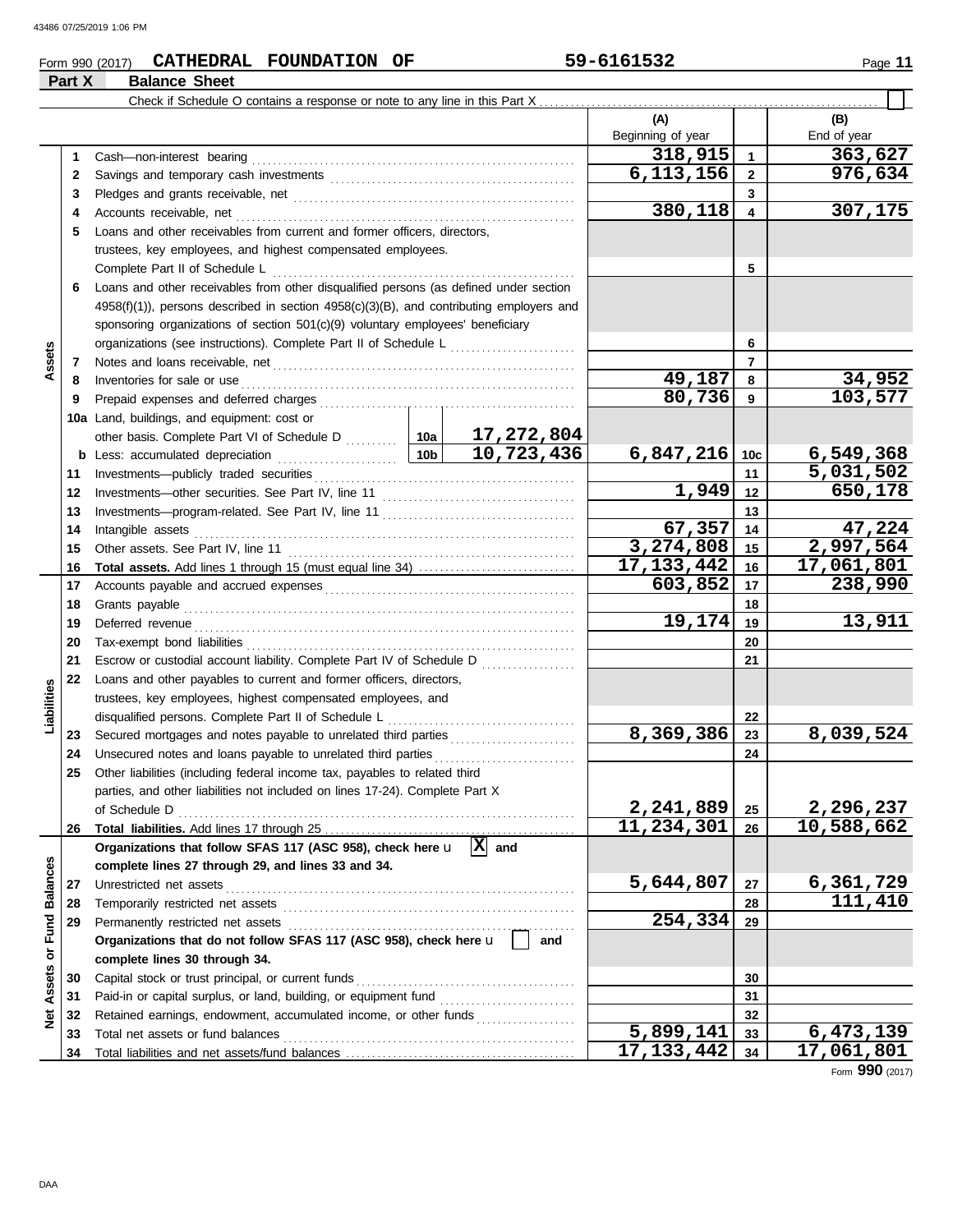|    | 59-6161532<br>Form 990 (2017) CATHEDRAL FOUNDATION OF                                                                                                                                                                               |                |                        | Page 12 |
|----|-------------------------------------------------------------------------------------------------------------------------------------------------------------------------------------------------------------------------------------|----------------|------------------------|---------|
|    | <b>Reconciliation of Net Assets</b><br>Part XI                                                                                                                                                                                      |                |                        |         |
|    |                                                                                                                                                                                                                                     |                |                        |         |
| 1  | $\mathbf{1}$                                                                                                                                                                                                                        |                | 6,238,918              |         |
| 2  | $\mathbf{2}$                                                                                                                                                                                                                        |                | 5,664,920              |         |
| 3  | $\overline{3}$<br>Revenue less expenses. Subtract line 2 from line 1                                                                                                                                                                |                | 573,998                |         |
| 4  | $\overline{\mathbf{4}}$<br>Net assets or fund balances at beginning of year (must equal Part X, line 33, column (A)) [[[[[[[[[[[[[[[[[[[                                                                                            |                | $\overline{5,899,141}$ |         |
| 5  | 5                                                                                                                                                                                                                                   |                |                        |         |
| 6  | 6<br>Donated services and use of facilities <b>constructs</b> and the service of the service of the services and use of facilities                                                                                                  |                |                        |         |
| 7  | $\overline{7}$<br>Investment expenses <b>contract and the expenses contract and the expenses of the expenses contract and the expenses</b>                                                                                          |                |                        |         |
| 8  | 8<br>Prior period adjustments entertainments and adjustments and account of the contract of the contract of the contract of the contract of the contract of the contract of the contract of the contract of the contract of the con |                |                        |         |
| 9  | 9                                                                                                                                                                                                                                   |                |                        |         |
| 10 | Net assets or fund balances at end of year. Combine lines 3 through 9 (must equal Part X, line                                                                                                                                      |                |                        |         |
|    | 10                                                                                                                                                                                                                                  |                | 6,473,139              |         |
|    | <b>Financial Statements and Reporting</b><br>Part XII                                                                                                                                                                               |                |                        |         |
|    |                                                                                                                                                                                                                                     |                |                        |         |
|    |                                                                                                                                                                                                                                     |                | Yes                    | No      |
| 1  | $ \mathbf{X} $ Accrual<br>Cash<br>Accounting method used to prepare the Form 990:<br>Other                                                                                                                                          |                |                        |         |
|    | If the organization changed its method of accounting from a prior year or checked "Other," explain in                                                                                                                               |                |                        |         |
|    | Schedule O.                                                                                                                                                                                                                         |                |                        |         |
|    | 2a Were the organization's financial statements compiled or reviewed by an independent accountant?                                                                                                                                  | 2a             |                        | x       |
|    | If "Yes," check a box below to indicate whether the financial statements for the year were compiled or                                                                                                                              |                |                        |         |
|    | reviewed on a separate basis, consolidated basis, or both:                                                                                                                                                                          |                |                        |         |
|    | Separate basis<br>Consolidated basis<br>  Both consolidated and separate basis                                                                                                                                                      |                |                        |         |
|    | <b>b</b> Were the organization's financial statements audited by an independent accountant?                                                                                                                                         | 2b             | X                      |         |
|    | If "Yes," check a box below to indicate whether the financial statements for the year were audited on a                                                                                                                             |                |                        |         |
|    | separate basis, consolidated basis, or both:                                                                                                                                                                                        |                |                        |         |
|    | $ \mathbf{X} $ Separate basis<br>$\perp$<br>Consolidated basis<br>  Both consolidated and separate basis                                                                                                                            |                |                        |         |
|    | c If "Yes" to line 2a or 2b, does the organization have a committee that assumes responsibility for oversight                                                                                                                       |                |                        |         |
|    | of the audit, review, or compilation of its financial statements and selection of an independent accountant?                                                                                                                        | 2c             | x                      |         |
|    | If the organization changed either its oversight process or selection process during the tax year, explain in                                                                                                                       |                |                        |         |
|    | Schedule O.                                                                                                                                                                                                                         |                |                        |         |
|    | 3a As a result of a federal award, was the organization required to undergo an audit or audits as set forth in                                                                                                                      |                |                        |         |
|    |                                                                                                                                                                                                                                     | За             | X                      |         |
|    | <b>b</b> If "Yes," did the organization undergo the required audit or audits? If the organization did not undergo the                                                                                                               |                |                        |         |
|    |                                                                                                                                                                                                                                     | 3 <sub>b</sub> | X                      |         |

Form **990** (2017)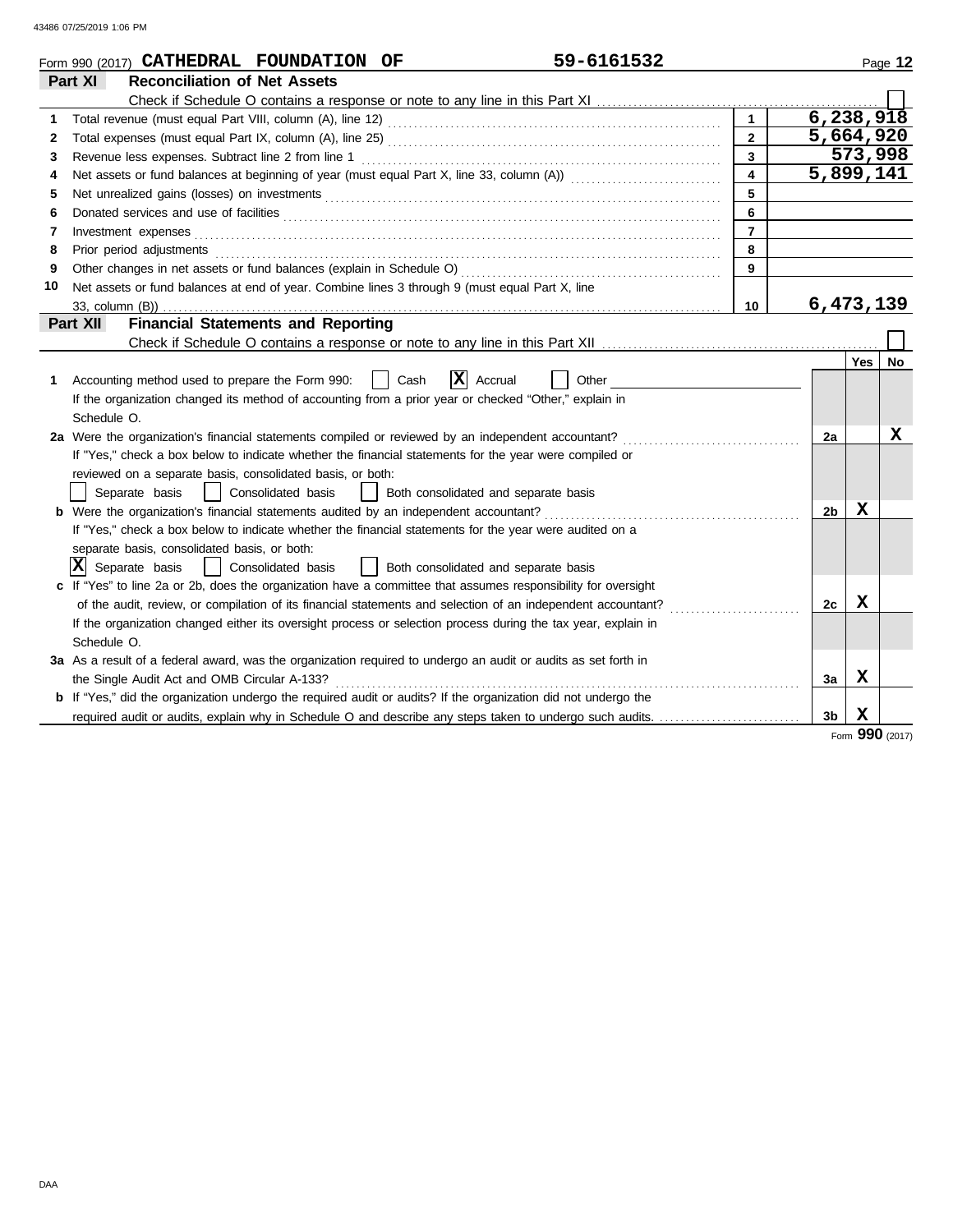|                                                                                                                    | <b>SCHEDULE A</b>          |                                                            | <b>Public Charity Status and Public Support</b>                                                                                                                                                                                                                |                                       |    |                               | OMB No. 1545-0047                   |
|--------------------------------------------------------------------------------------------------------------------|----------------------------|------------------------------------------------------------|----------------------------------------------------------------------------------------------------------------------------------------------------------------------------------------------------------------------------------------------------------------|---------------------------------------|----|-------------------------------|-------------------------------------|
|                                                                                                                    | (Form 990 or 990-EZ)       |                                                            | Complete if the organization is a section $501(c)(3)$ organization or a section $4947(a)(1)$ nonexempt charitable trust.                                                                                                                                       |                                       |    |                               | 2017                                |
|                                                                                                                    | Department of the Treasury |                                                            | La Attach to Form 990 or Form 990-EZ.                                                                                                                                                                                                                          |                                       |    |                               | Open to Public                      |
| Internal Revenue Service<br><b>u</b> Go to <i>www.irs.gov/Form990</i> for instructions and the latest information. |                            |                                                            |                                                                                                                                                                                                                                                                |                                       |    | Inspection                    |                                     |
|                                                                                                                    | Name of the organization   | CATHEDRAL FOUNDATION OF                                    |                                                                                                                                                                                                                                                                |                                       |    |                               | Employer identification number      |
|                                                                                                                    | Part I                     | <b>JACKSONVILLE</b>                                        |                                                                                                                                                                                                                                                                |                                       |    | 59-6161532                    |                                     |
|                                                                                                                    |                            |                                                            | Reason for Public Charity Status (All organizations must complete this part.) See instructions.<br>The organization is not a private foundation because it is: (For lines 1 through 12, check only one box.)                                                   |                                       |    |                               |                                     |
| 1                                                                                                                  |                            |                                                            | A church, convention of churches, or association of churches described in section 170(b)(1)(A)(i).                                                                                                                                                             |                                       |    |                               |                                     |
| 2                                                                                                                  |                            |                                                            | A school described in section 170(b)(1)(A)(ii). (Attach Schedule E (Form 990 or 990-EZ).)                                                                                                                                                                      |                                       |    |                               |                                     |
| 3                                                                                                                  |                            |                                                            | A hospital or a cooperative hospital service organization described in section 170(b)(1)(A)(iii).                                                                                                                                                              |                                       |    |                               |                                     |
| 4                                                                                                                  |                            |                                                            | A medical research organization operated in conjunction with a hospital described in section 170(b)(1)(A)(iii). Enter the hospital's name,                                                                                                                     |                                       |    |                               |                                     |
|                                                                                                                    | city, and state:           |                                                            |                                                                                                                                                                                                                                                                |                                       |    |                               |                                     |
| 5                                                                                                                  |                            | section 170(b)(1)(A)(iv). (Complete Part II.)              | An organization operated for the benefit of a college or university owned or operated by a governmental unit described in                                                                                                                                      |                                       |    |                               |                                     |
| 6                                                                                                                  |                            |                                                            | A federal, state, or local government or governmental unit described in section 170(b)(1)(A)(v).                                                                                                                                                               |                                       |    |                               |                                     |
| 7                                                                                                                  |                            |                                                            | An organization that normally receives a substantial part of its support from a governmental unit or from the general public                                                                                                                                   |                                       |    |                               |                                     |
| 8                                                                                                                  |                            | described in section 170(b)(1)(A)(vi). (Complete Part II.) | A community trust described in section 170(b)(1)(A)(vi). (Complete Part II.)                                                                                                                                                                                   |                                       |    |                               |                                     |
| 9                                                                                                                  |                            |                                                            | An agricultural research organization described in section 170(b)(1)(A)(ix) operated in conjunction with a land-grant college                                                                                                                                  |                                       |    |                               |                                     |
|                                                                                                                    | university:                |                                                            | or university or a non-land grant college of agriculture (see instructions). Enter the name, city, and state of the college or                                                                                                                                 |                                       |    |                               |                                     |
| 10                                                                                                                 | $ {\bf x} $                |                                                            | An organization that normally receives: (1) more than 33 1/3% of its support from contributions, membership fees, and gross                                                                                                                                    |                                       |    |                               |                                     |
|                                                                                                                    |                            |                                                            | receipts from activities related to its exempt functions—subject to certain exceptions, and (2) no more than 33 1/3% of its                                                                                                                                    |                                       |    |                               |                                     |
|                                                                                                                    |                            |                                                            | support from gross investment income and unrelated business taxable income (less section 511 tax) from businesses<br>acquired by the organization after June 30, 1975. See section 509(a)(2). (Complete Part III.)                                             |                                       |    |                               |                                     |
| 11                                                                                                                 |                            |                                                            | An organization organized and operated exclusively to test for public safety. See section 509(a)(4).                                                                                                                                                           |                                       |    |                               |                                     |
| 12                                                                                                                 |                            |                                                            | An organization organized and operated exclusively for the benefit of, to perform the functions of, or to carry out the purposes                                                                                                                               |                                       |    |                               |                                     |
|                                                                                                                    |                            |                                                            | of one or more publicly supported organizations described in section 509(a)(1) or section 509(a)(2). See section 509(a)(3).<br>Check the box in lines 12a through 12d that describes the type of supporting organization and complete lines 12e, 12f, and 12g. |                                       |    |                               |                                     |
|                                                                                                                    | a                          |                                                            | Type I. A supporting organization operated, supervised, or controlled by its supported organization(s), typically by giving<br>the supported organization(s) the power to regularly appoint or elect a majority of the directors or trustees of the            |                                       |    |                               |                                     |
|                                                                                                                    |                            |                                                            | supporting organization. You must complete Part IV, Sections A and B.                                                                                                                                                                                          |                                       |    |                               |                                     |
|                                                                                                                    | b                          |                                                            | Type II. A supporting organization supervised or controlled in connection with its supported organization(s), by having                                                                                                                                        |                                       |    |                               |                                     |
|                                                                                                                    |                            |                                                            | control or management of the supporting organization vested in the same persons that control or manage the supported<br>organization(s). You must complete Part IV, Sections A and C.                                                                          |                                       |    |                               |                                     |
|                                                                                                                    | c                          |                                                            | Type III functionally integrated. A supporting organization operated in connection with, and functionally integrated with,                                                                                                                                     |                                       |    |                               |                                     |
|                                                                                                                    |                            |                                                            | its supported organization(s) (see instructions). You must complete Part IV, Sections A, D, and E.                                                                                                                                                             |                                       |    |                               |                                     |
|                                                                                                                    | d                          |                                                            | Type III non-functionally integrated. A supporting organization operated in connection with its supported organization(s)<br>that is not functionally integrated. The organization generally must satisfy a distribution requirement and an attentiveness      |                                       |    |                               |                                     |
|                                                                                                                    |                            |                                                            | requirement (see instructions). You must complete Part IV, Sections A and D, and Part V.                                                                                                                                                                       |                                       |    |                               |                                     |
|                                                                                                                    | е                          |                                                            | Check this box if the organization received a written determination from the IRS that it is a Type I, Type II, Type III                                                                                                                                        |                                       |    |                               |                                     |
|                                                                                                                    | f                          | Enter the number of supported organizations                | functionally integrated, or Type III non-functionally integrated supporting organization.                                                                                                                                                                      |                                       |    |                               |                                     |
|                                                                                                                    | g                          |                                                            | Provide the following information about the supported organization(s).                                                                                                                                                                                         |                                       |    |                               |                                     |
|                                                                                                                    | (i) Name of supported      | (ii) EIN                                                   | (iii) Type of organization                                                                                                                                                                                                                                     | (iv) Is the organization              |    | (v) Amount of monetary        | (vi) Amount of                      |
|                                                                                                                    | organization               |                                                            | (described on lines 1-10<br>above (see instructions))                                                                                                                                                                                                          | listed in your governing<br>document? |    | support (see<br>instructions) | other support (see<br>instructions) |
|                                                                                                                    |                            |                                                            |                                                                                                                                                                                                                                                                | Yes                                   | No |                               |                                     |
| (A)                                                                                                                |                            |                                                            |                                                                                                                                                                                                                                                                |                                       |    |                               |                                     |
| (B)                                                                                                                |                            |                                                            |                                                                                                                                                                                                                                                                |                                       |    |                               |                                     |
|                                                                                                                    |                            |                                                            |                                                                                                                                                                                                                                                                |                                       |    |                               |                                     |
| (C)                                                                                                                |                            |                                                            |                                                                                                                                                                                                                                                                |                                       |    |                               |                                     |
| (D)                                                                                                                |                            |                                                            |                                                                                                                                                                                                                                                                |                                       |    |                               |                                     |
| (E)                                                                                                                |                            |                                                            |                                                                                                                                                                                                                                                                |                                       |    |                               |                                     |
|                                                                                                                    |                            |                                                            |                                                                                                                                                                                                                                                                |                                       |    |                               |                                     |
| Total                                                                                                              |                            |                                                            |                                                                                                                                                                                                                                                                |                                       |    |                               |                                     |

**For Paperwork Reduction Act Notice, see the Instructions for Form 990 or 990-EZ.**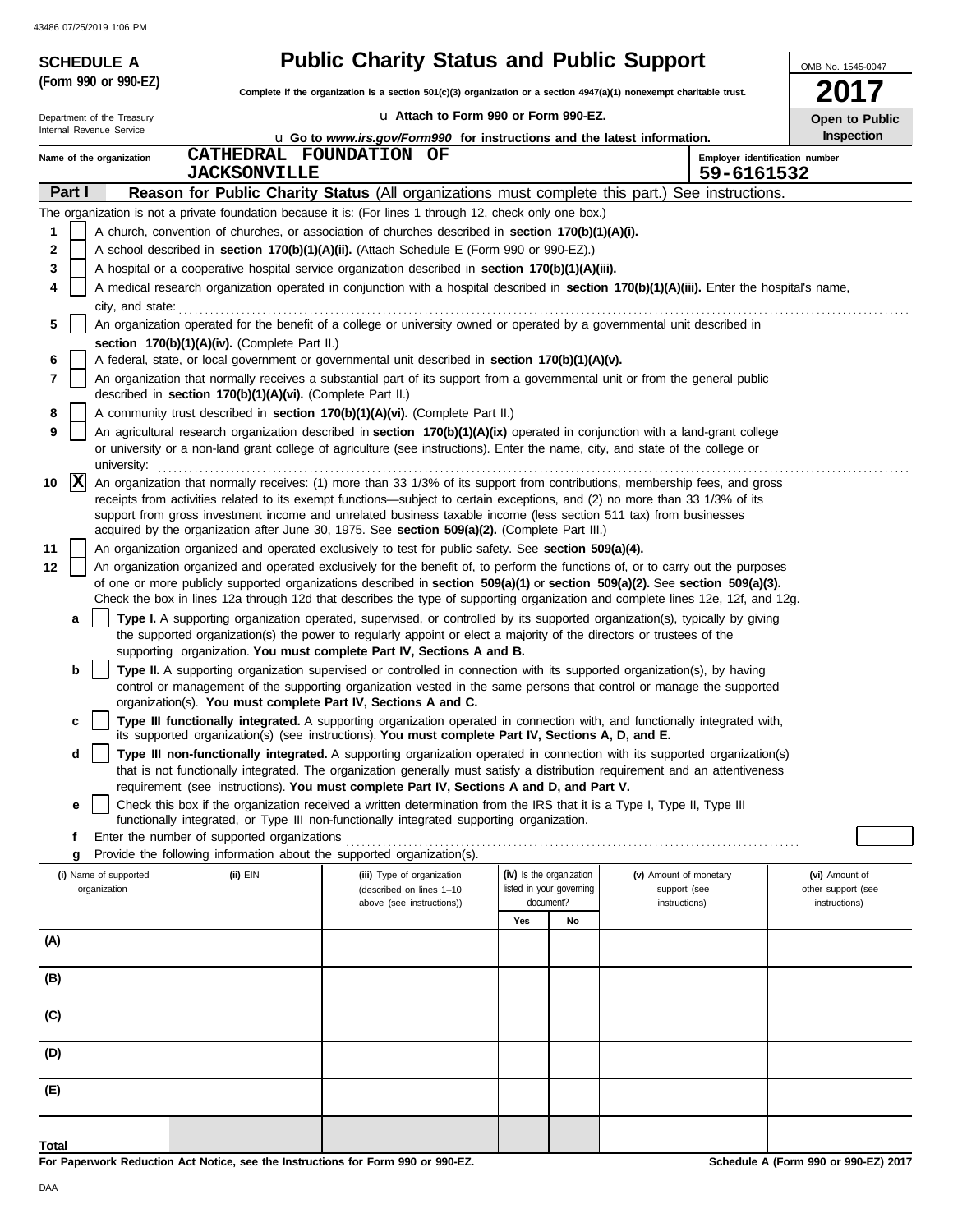|          | Schedule A (Form 990 or 990-EZ) 2017                                                                                                                                                                               |          | CATHEDRAL FOUNDATION OF |            |            | 59-6161532 | Page 2    |
|----------|--------------------------------------------------------------------------------------------------------------------------------------------------------------------------------------------------------------------|----------|-------------------------|------------|------------|------------|-----------|
|          | Support Schedule for Organizations Described in Sections 170(b)(1)(A)(iv) and 170(b)(1)(A)(vi)<br>Part II                                                                                                          |          |                         |            |            |            |           |
|          | (Complete only if you checked the box on line 5, 7, or 8 of Part I or if the organization failed to qualify under                                                                                                  |          |                         |            |            |            |           |
|          | Part III. If the organization fails to qualify under the tests listed below, please complete Part III.)                                                                                                            |          |                         |            |            |            |           |
|          | <b>Section A. Public Support</b>                                                                                                                                                                                   |          |                         |            |            |            |           |
|          | Calendar year (or fiscal year beginning in)<br>$\mathbf{u}$                                                                                                                                                        | (a) 2013 | (b) 2014                | $(c)$ 2015 | $(d)$ 2016 | (e) $2017$ | (f) Total |
| 1        | Gifts, grants, contributions, and<br>membership fees received. (Do not<br>include any "unusual grants.")                                                                                                           |          |                         |            |            |            |           |
| 2        | Tax revenues levied for the<br>organization's benefit and either paid<br>to or expended on its behalf                                                                                                              |          |                         |            |            |            |           |
| 3        | The value of services or facilities<br>furnished by a governmental unit to the<br>organization without charge                                                                                                      |          |                         |            |            |            |           |
| 4        | Total. Add lines 1 through 3<br>.                                                                                                                                                                                  |          |                         |            |            |            |           |
| 5        | The portion of total contributions by<br>each person (other than a<br>governmental unit or publicly<br>supported organization) included on<br>line 1 that exceeds 2% of the amount<br>shown on line 11, column (f) |          |                         |            |            |            |           |
| 6        | Public support. Subtract line 5 from line 4.                                                                                                                                                                       |          |                         |            |            |            |           |
|          | <b>Section B. Total Support</b>                                                                                                                                                                                    |          |                         |            |            |            |           |
|          | Calendar year (or fiscal year beginning in)<br>$\mathbf{u}$                                                                                                                                                        | (a) 2013 | (b) 2014                | $(c)$ 2015 | $(d)$ 2016 | (e) 2017   | (f) Total |
| 7<br>8   | Amounts from line 4<br>Gross income from interest, dividends,<br>payments received on securities loans,<br>rents, royalties, and income from<br>similar sources                                                    |          |                         |            |            |            |           |
| 9        | Net income from unrelated business<br>activities, whether or not the business<br>is regularly carried on $\ldots$ , $\ldots$ , $\ldots$                                                                            |          |                         |            |            |            |           |
| 10<br>11 | Other income. Do not include gain or<br>loss from the sale of capital assets<br>(Explain in Part VI.)<br>Total support. Add lines 7 through 10                                                                     |          |                         |            |            |            |           |
| 12       | Gross receipts from related activities, etc. (see instructions)                                                                                                                                                    |          |                         |            |            | 12         |           |
| 13       | First five years. If the Form 990 is for the organization's first, second, third, fourth, or fifth tax year as a section 501(c)(3)                                                                                 |          |                         |            |            |            |           |
|          |                                                                                                                                                                                                                    |          |                         |            |            |            |           |
|          | Section C. Computation of Public Support Percentage                                                                                                                                                                |          |                         |            |            |            |           |
| 14       |                                                                                                                                                                                                                    |          |                         |            |            | 14         | %         |
| 15       | Public support percentage from 2016 Schedule A, Part II, line 14                                                                                                                                                   |          |                         |            |            | 15         | %         |
| 16a      | 33 1/3% support test-2017. If the organization did not check the box on line 13, and line 14 is 33 1/3% or more, check this                                                                                        |          |                         |            |            |            |           |
|          | box and stop here. The organization qualifies as a publicly supported organization                                                                                                                                 |          |                         |            |            |            |           |
| b        | 33 1/3% support test-2016. If the organization did not check a box on line 13 or 16a, and line 15 is 33 1/3% or more, check                                                                                        |          |                         |            |            |            |           |
|          | this box and stop here. The organization qualifies as a publicly supported organization                                                                                                                            |          |                         |            |            |            |           |
|          | 17a 10%-facts-and-circumstances test-2017. If the organization did not check a box on line 13, 16a, or 16b, and line 14 is                                                                                         |          |                         |            |            |            |           |
|          | 10% or more, and if the organization meets the "facts-and-circumstances" test, check this box and stop here. Explain in                                                                                            |          |                         |            |            |            |           |
|          | Part VI how the organization meets the "facts-and-circumstances" test. The organization qualifies as a publicly supported                                                                                          |          |                         |            |            |            |           |
| b        | organization<br>10%-facts-and-circumstances test-2016. If the organization did not check a box on line 13, 16a, 16b, or 17a, and line                                                                              |          |                         |            |            |            |           |
|          | 15 is 10% or more, and if the organization meets the "facts-and-circumstances" test, check this box and stop here.                                                                                                 |          |                         |            |            |            |           |
|          | Explain in Part VI how the organization meets the "facts-and-circumstances" test. The organization qualifies as a publicly                                                                                         |          |                         |            |            |            |           |
|          | supported organization                                                                                                                                                                                             |          |                         |            |            |            |           |
| 18       | Private foundation. If the organization did not check a box on line 13, 16a, 16b, 17a, or 17b, check this box and see<br>instructions                                                                              |          |                         |            |            |            |           |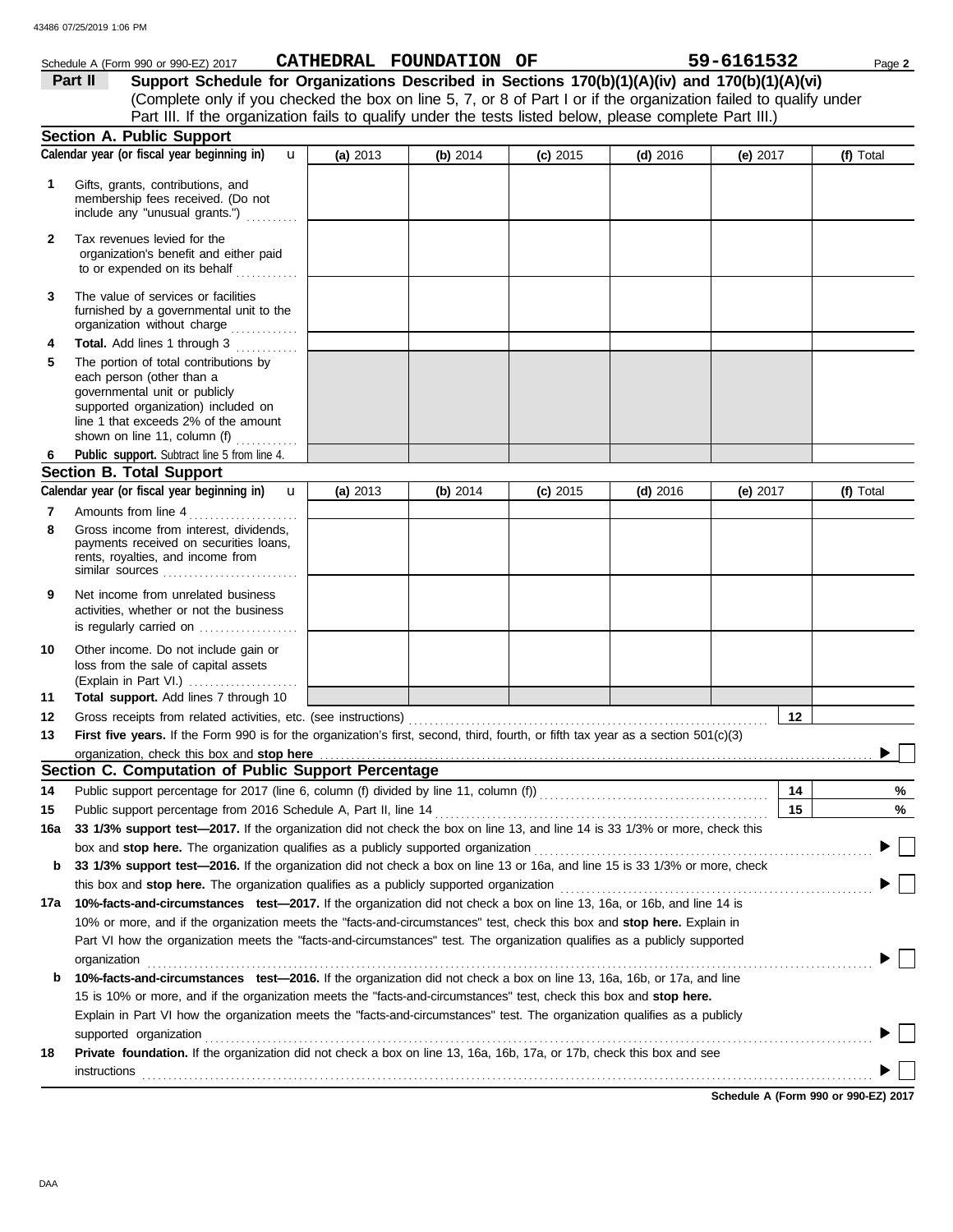## **Schedule A (Form 990 or 990-EZ) 2017 CATHEDRAL FOUNDATION OF** 59-6161532 Page 3

**Part III** Support Schedule for Organizations Described in Section 509(a)(2) (Complete only if you checked the box on line 10 of Part I or if the organization failed to qualify under Part II. If the organization fails to qualify under the tests listed below, please complete Part II.)

|              | <b>Section A. Public Support</b>                                                                                                                                                                                                                                     |           |           |            |            |            |              |
|--------------|----------------------------------------------------------------------------------------------------------------------------------------------------------------------------------------------------------------------------------------------------------------------|-----------|-----------|------------|------------|------------|--------------|
|              | Calendar year (or fiscal year beginning in)<br>$\mathbf{u}$                                                                                                                                                                                                          | (a) 2013  | (b) 2014  | $(c)$ 2015 | $(d)$ 2016 | (e) $2017$ | (f) Total    |
| 1            | Gifts, grants, contributions, and membership<br>fees received. (Do not include any "unusual grants.")                                                                                                                                                                | 213,721   | 209,748   | 4,666,144  | 551,323    | 729,255    | 6,370,191    |
| $\mathbf{2}$ | Gross receipts from admissions, merchandise<br>sold or services performed, or facilities<br>furnished in any activity that is related to the<br>organization's tax-exempt purpose                                                                                    | 7,512,802 | 7,663,001 | 7,390,101  | 6,589,103  | 5,527,296  | 34,682,303   |
| 3            | Gross receipts from activities that are not an<br>unrelated trade or business under section 513                                                                                                                                                                      |           |           |            |            |            |              |
| 4            | Tax revenues levied for the<br>organization's benefit and either paid<br>to or expended on its behalf<br>.                                                                                                                                                           |           |           |            |            |            |              |
| 5            | The value of services or facilities<br>furnished by a governmental unit to the<br>organization without charge                                                                                                                                                        |           |           |            |            |            |              |
| 6            | Total. Add lines 1 through 5<br>.                                                                                                                                                                                                                                    | 7,726,523 | 7,872,749 | 12,056,245 | 7,140,426  | 6,256,551  | 41,052,494   |
| 7a           | Amounts included on lines 1, 2, and 3<br>received from disqualified persons<br>.                                                                                                                                                                                     |           |           |            |            |            |              |
| b            | Amounts included on lines 2 and 3<br>received from other than disqualified<br>persons that exceed the greater of \$5,000<br>or 1% of the amount on line 13 for the year                                                                                              |           |           |            |            |            |              |
| c            | Add lines 7a and 7b<br>.                                                                                                                                                                                                                                             |           |           |            |            |            |              |
| 8            | Public support. (Subtract line 7c from                                                                                                                                                                                                                               |           |           |            |            |            |              |
|              | line $6.$ )                                                                                                                                                                                                                                                          |           |           |            |            |            | 41,052,494   |
|              | <b>Section B. Total Support</b><br>Calendar year (or fiscal year beginning in)                                                                                                                                                                                       |           |           |            |            |            |              |
|              | $\mathbf{u}$                                                                                                                                                                                                                                                         | (a) 2013  | (b) 2014  | $(c)$ 2015 | $(d)$ 2016 | (e) $2017$ | (f) Total    |
| 9            | Amounts from line 6<br>.                                                                                                                                                                                                                                             | 7,726,523 | 7,872,749 | 12,056,245 | 7,140,426  | 6,256,551  | 41,052,494   |
| 10a          | Gross income from interest, dividends,<br>payments received on securities loans, rents,<br>royalties, and income from similar sources                                                                                                                                | 173,619   | 172,214   | 187,547    | 207,049    | 344,858    | 1,085,287    |
| b            | Unrelated business taxable income (less<br>section 511 taxes) from businesses<br>acquired after June 30, 1975                                                                                                                                                        |           |           |            |            |            |              |
| c            | Add lines 10a and 10b                                                                                                                                                                                                                                                | 173,619   | 172,214   | 187,547    | 207,049    | 344,858    | 1,085,287    |
| 11           | Net income from unrelated business<br>activities not included in line 10b, whether<br>or not the business is regularly carried on                                                                                                                                    |           |           |            |            |            |              |
| 12           | Other income. Do not include gain or<br>loss from the sale of capital assets<br>(Explain in Part VI.)                                                                                                                                                                | 74,766    | 113,028   | 62,060     | 89,838     | 26,291     | 365,983      |
| 13           | Total support. (Add lines 9, 10c, 11,<br>and 12.)                                                                                                                                                                                                                    | 7,974,908 | 8,157,991 | 12,305,852 | 7,437,313  | 6,627,700  | 42,503,764   |
| 14           | First five years. If the Form 990 is for the organization's first, second, third, fourth, or fifth tax year as a section 501(c)(3)                                                                                                                                   |           |           |            |            |            |              |
|              | organization, check this box and stop here                                                                                                                                                                                                                           |           |           |            |            |            |              |
|              | Section C. Computation of Public Support Percentage                                                                                                                                                                                                                  |           |           |            |            |            |              |
| 15           | Public support percentage for 2017 (line 8, column (f) divided by line 13, column (f)) [[[[[[[[[[[[[[[[[[[[[[                                                                                                                                                        |           |           |            |            | 15         | 96.59%       |
| 16           | Public support percentage from 2016 Schedule A, Part III, line 15                                                                                                                                                                                                    |           |           |            |            | 16         | 96.98%       |
|              | Section D. Computation of Investment Income Percentage                                                                                                                                                                                                               |           |           |            |            |            |              |
| 17           |                                                                                                                                                                                                                                                                      |           |           |            |            | 17         | 3 %          |
| 18           | Investment income percentage from 2016 Schedule A, Part III, line 17                                                                                                                                                                                                 |           |           |            |            | 18         | $2\%$        |
| 19a          | 33 1/3% support tests-2017. If the organization did not check the box on line 14, and line 15 is more than 33 1/3%, and line                                                                                                                                         |           |           |            |            |            | $\mathbf{x}$ |
|              | 17 is not more than 33 1/3%, check this box and stop here. The organization qualifies as a publicly supported organization                                                                                                                                           |           |           |            |            |            |              |
| b            | 33 1/3% support tests-2016. If the organization did not check a box on line 14 or line 19a, and line 16 is more than 33 1/3%, and<br>line 18 is not more than 33 1/3%, check this box and stop here. The organization qualifies as a publicly supported organization |           |           |            |            |            |              |
| 20           |                                                                                                                                                                                                                                                                      |           |           |            |            |            |              |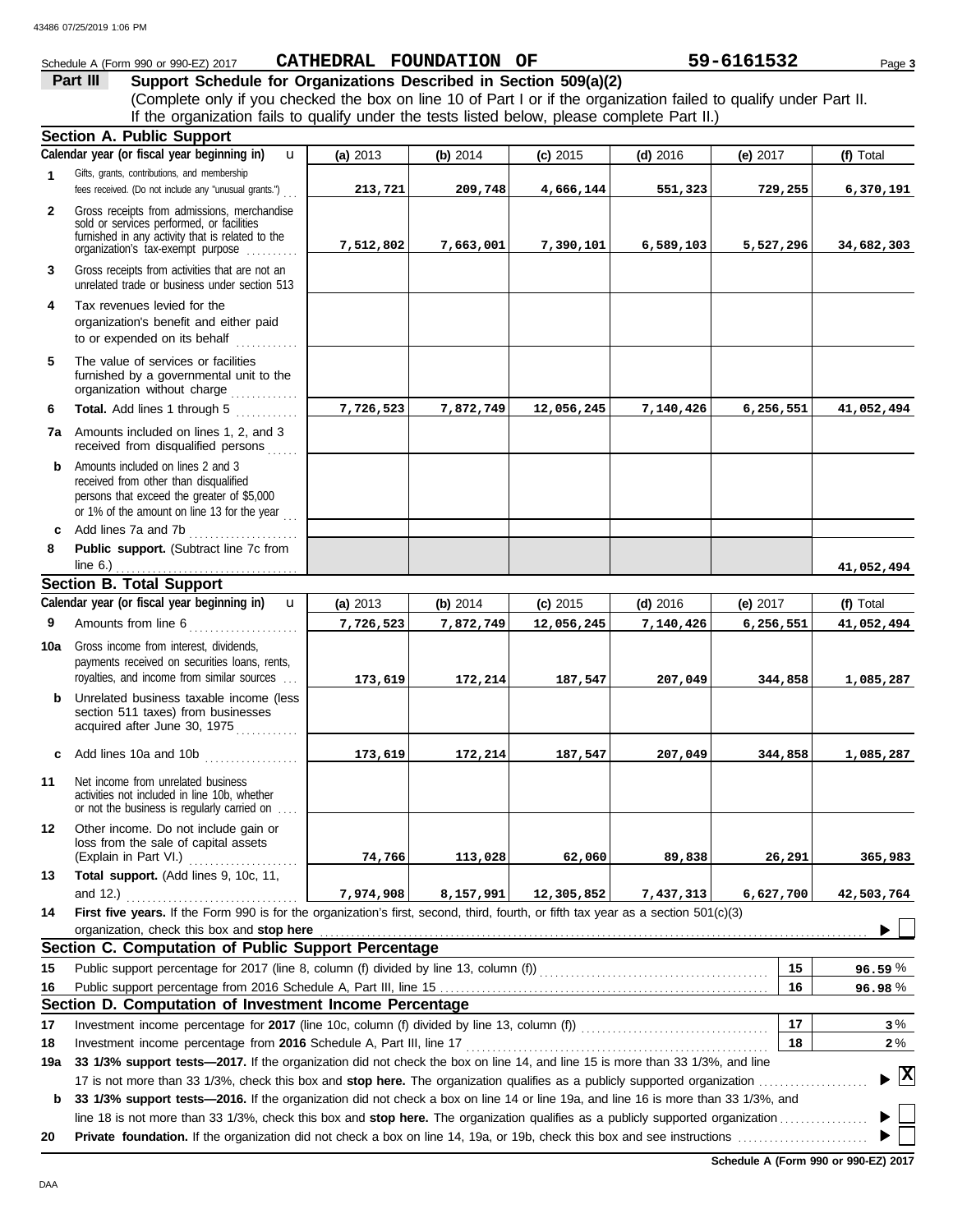|     | CATHEDRAL FOUNDATION OF<br>Schedule A (Form 990 or 990-EZ) 2017<br>Part IV<br><b>Supporting Organizations</b>                                                                                                            | 59-6161532      |     | Page 4 |
|-----|--------------------------------------------------------------------------------------------------------------------------------------------------------------------------------------------------------------------------|-----------------|-----|--------|
|     | (Complete only if you checked a box in line 12 on Part I. If you checked 12a of Part I, complete Sections A                                                                                                              |                 |     |        |
|     | and B. If you checked 12b of Part I, complete Sections A and C. If you checked 12c of Part I, complete                                                                                                                   |                 |     |        |
|     | Sections A, D, and E. If you checked 12d of Part I, complete Sections A and D, and complete Part V.)                                                                                                                     |                 |     |        |
|     | Section A. All Supporting Organizations                                                                                                                                                                                  |                 |     |        |
|     |                                                                                                                                                                                                                          |                 | Yes | No     |
| 1   | Are all of the organization's supported organizations listed by name in the organization's governing                                                                                                                     |                 |     |        |
|     | documents? If "No," describe in Part VI how the supported organizations are designated. If designated by                                                                                                                 |                 |     |        |
|     | class or purpose, describe the designation. If historic and continuing relationship, explain.                                                                                                                            | 1               |     |        |
| 2   | Did the organization have any supported organization that does not have an IRS determination of status                                                                                                                   |                 |     |        |
|     | under section 509(a)(1) or (2)? If "Yes," explain in Part VI how the organization determined that the supported                                                                                                          |                 |     |        |
|     | organization was described in section 509(a)(1) or (2).                                                                                                                                                                  | 2               |     |        |
| За  | Did the organization have a supported organization described in section $501(c)(4)$ , (5), or (6)? If "Yes," answer<br>$(b)$ and $(c)$ below.                                                                            | 3a              |     |        |
| b   | Did the organization confirm that each supported organization qualified under section $501(c)(4)$ , $(5)$ , or $(6)$ and                                                                                                 |                 |     |        |
|     | satisfied the public support tests under section 509(a)(2)? If "Yes," describe in Part VI when and how the                                                                                                               |                 |     |        |
|     | organization made the determination.                                                                                                                                                                                     | 3b              |     |        |
| c   | Did the organization ensure that all support to such organizations was used exclusively for section $170(c)(2)(B)$                                                                                                       |                 |     |        |
|     | purposes? If "Yes," explain in Part VI what controls the organization put in place to ensure such use.                                                                                                                   | 3c              |     |        |
| 4a  | Was any supported organization not organized in the United States ("foreign supported organization")? If                                                                                                                 |                 |     |        |
|     | "Yes," and if you checked 12a or 12b in Part I, answer (b) and (c) below.                                                                                                                                                | 4a              |     |        |
| b   | Did the organization have ultimate control and discretion in deciding whether to make grants to the foreign                                                                                                              |                 |     |        |
|     | supported organization? If "Yes," describe in Part VI how the organization had such control and discretion                                                                                                               |                 |     |        |
|     | despite being controlled or supervised by or in connection with its supported organizations.                                                                                                                             | 4b              |     |        |
| c   | Did the organization support any foreign supported organization that does not have an IRS determination                                                                                                                  |                 |     |        |
|     | under sections $501(c)(3)$ and $509(a)(1)$ or (2)? If "Yes," explain in Part VI what controls the organization used                                                                                                      |                 |     |        |
|     | to ensure that all support to the foreign supported organization was used exclusively for section $170(c)(2)(B)$                                                                                                         |                 |     |        |
|     | purposes.                                                                                                                                                                                                                | 4c              |     |        |
| 5a  | Did the organization add, substitute, or remove any supported organizations during the tax year? If "Yes,"<br>answer (b) and (c) below (if applicable). Also, provide detail in Part VI, including (i) the names and EIN |                 |     |        |
|     | numbers of the supported organizations added, substituted, or removed; (ii) the reasons for each such action;                                                                                                            |                 |     |        |
|     | (iii) the authority under the organization's organizing document authorizing such action; and (iv) how the action                                                                                                        |                 |     |        |
|     | was accomplished (such as by amendment to the organizing document).                                                                                                                                                      | 5a              |     |        |
| b   | Type I or Type II only. Was any added or substituted supported organization part of a class already                                                                                                                      |                 |     |        |
|     | designated in the organization's organizing document?                                                                                                                                                                    | 5 <sub>b</sub>  |     |        |
|     | <b>Substitutions only.</b> Was the substitution the result of an event beyond the organization's control?                                                                                                                | 5c              |     |        |
| 6   | Did the organization provide support (whether in the form of grants or the provision of services or facilities) to                                                                                                       |                 |     |        |
|     | anyone other than (i) its supported organizations, (ii) individuals that are part of the charitable class benefited                                                                                                      |                 |     |        |
|     | by one or more of its supported organizations, or (iii) other supporting organizations that also support or                                                                                                              |                 |     |        |
|     | benefit one or more of the filing organization's supported organizations? If "Yes," provide detail in Part VI.                                                                                                           | 6               |     |        |
| 7   | Did the organization provide a grant, loan, compensation, or other similar payment to a substantial contributor                                                                                                          |                 |     |        |
|     | (defined in section $4958(c)(3)(C)$ ), a family member of a substantial contributor, or a 35% controlled entity with                                                                                                     |                 |     |        |
| 8   | regard to a substantial contributor? If "Yes," complete Part I of Schedule L (Form 990 or 990-EZ).                                                                                                                       | 7               |     |        |
|     | Did the organization make a loan to a disqualified person (as defined in section 4958) not described in line 7?<br>If "Yes," complete Part I of Schedule L (Form 990 or 990-EZ).                                         | 8               |     |        |
| 9а  | Was the organization controlled directly or indirectly at any time during the tax year by one or more                                                                                                                    |                 |     |        |
|     | disqualified persons as defined in section 4946 (other than foundation managers and organizations described                                                                                                              |                 |     |        |
|     | in section 509(a)(1) or (2))? If "Yes," provide detail in Part VI.                                                                                                                                                       | 9a              |     |        |
| b   | Did one or more disqualified persons (as defined in line 9a) hold a controlling interest in any entity in which                                                                                                          |                 |     |        |
|     | the supporting organization had an interest? If "Yes," provide detail in Part VI.                                                                                                                                        | 9b              |     |        |
| c   | Did a disqualified person (as defined in line 9a) have an ownership interest in, or derive any personal benefit                                                                                                          |                 |     |        |
|     | from, assets in which the supporting organization also had an interest? If "Yes," provide detail in Part VI.                                                                                                             | 9c              |     |        |
| 10a | Was the organization subject to the excess business holdings rules of section 4943 because of section                                                                                                                    |                 |     |        |
|     | 4943(f) (regarding certain Type II supporting organizations, and all Type III non-functionally integrated                                                                                                                |                 |     |        |
|     | supporting organizations)? If "Yes," answer 10b below.                                                                                                                                                                   | 10a             |     |        |
| b   | Did the organization have any excess business holdings in the tax year? (Use Schedule C, Form 4720, to                                                                                                                   |                 |     |        |
|     | determine whether the organization had excess business holdings.)                                                                                                                                                        | 10 <sub>b</sub> |     |        |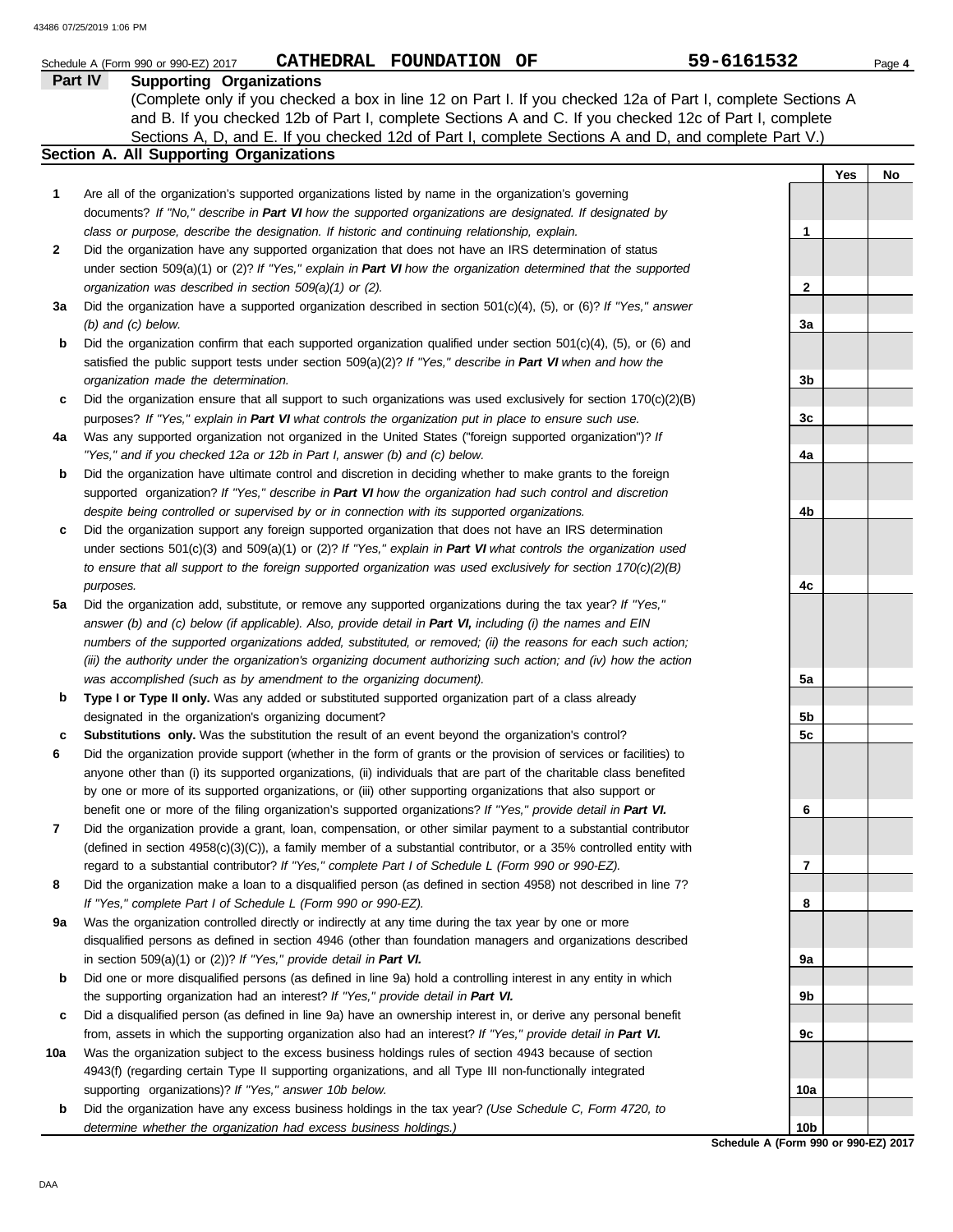|         | CATHEDRAL FOUNDATION OF<br>Schedule A (Form 990 or 990-EZ) 2017                                                                                                                                             | 59-6161532                           |     | Page 5 |
|---------|-------------------------------------------------------------------------------------------------------------------------------------------------------------------------------------------------------------|--------------------------------------|-----|--------|
| Part IV | <b>Supporting Organizations (continued)</b>                                                                                                                                                                 |                                      |     |        |
|         |                                                                                                                                                                                                             |                                      | Yes | No     |
| 11      | Has the organization accepted a gift or contribution from any of the following persons?                                                                                                                     |                                      |     |        |
| а       | A person who directly or indirectly controls, either alone or together with persons described in (b) and (c)                                                                                                |                                      |     |        |
|         | below, the governing body of a supported organization?                                                                                                                                                      | 11a                                  |     |        |
|         | <b>b</b> A family member of a person described in (a) above?                                                                                                                                                | 11 <sub>b</sub>                      |     |        |
|         | c A 35% controlled entity of a person described in (a) or (b) above? If "Yes" to a, b, or c, provide detail in Part VI.                                                                                     | 11c                                  |     |        |
|         | Section B. Type I Supporting Organizations                                                                                                                                                                  |                                      |     |        |
|         |                                                                                                                                                                                                             |                                      | Yes | No     |
| 1       | Did the directors, trustees, or membership of one or more supported organizations have the power to                                                                                                         |                                      |     |        |
|         | regularly appoint or elect at least a majority of the organization's directors or trustees at all times during the                                                                                          |                                      |     |        |
|         | tax year? If "No," describe in Part VI how the supported organization(s) effectively operated, supervised, or                                                                                               |                                      |     |        |
|         | controlled the organization's activities. If the organization had more than one supported organization,                                                                                                     |                                      |     |        |
|         | describe how the powers to appoint and/or remove directors or trustees were allocated among the supported                                                                                                   |                                      |     |        |
|         | organizations and what conditions or restrictions, if any, applied to such powers during the tax year.                                                                                                      | 1                                    |     |        |
| 2       | Did the organization operate for the benefit of any supported organization other than the supported                                                                                                         |                                      |     |        |
|         | organization(s) that operated, supervised, or controlled the supporting organization? If "Yes," explain in Part                                                                                             |                                      |     |        |
|         | VI how providing such benefit carried out the purposes of the supported organization(s) that operated,                                                                                                      |                                      |     |        |
|         | supervised, or controlled the supporting organization.                                                                                                                                                      | $\mathbf 2$                          |     |        |
|         | Section C. Type II Supporting Organizations                                                                                                                                                                 |                                      |     |        |
|         |                                                                                                                                                                                                             |                                      | Yes | No     |
| 1       | Were a majority of the organization's directors or trustees during the tax year also a majority of the directors                                                                                            |                                      |     |        |
|         | or trustees of each of the organization's supported organization(s)? If "No," describe in Part VI how control                                                                                               |                                      |     |        |
|         | or management of the supporting organization was vested in the same persons that controlled or managed                                                                                                      |                                      |     |        |
|         | the supported organization(s).                                                                                                                                                                              | 1                                    |     |        |
|         | Section D. All Type III Supporting Organizations                                                                                                                                                            |                                      |     |        |
|         |                                                                                                                                                                                                             |                                      | Yes | No     |
| 1       | Did the organization provide to each of its supported organizations, by the last day of the fifth month of the                                                                                              |                                      |     |        |
|         | organization's tax year, (i) a written notice describing the type and amount of support provided during the prior tax                                                                                       |                                      |     |        |
|         | year, (ii) a copy of the Form 990 that was most recently filed as of the date of notification, and (iii) copies of the                                                                                      |                                      |     |        |
|         | organization's governing documents in effect on the date of notification, to the extent not previously provided?                                                                                            | $\mathbf{1}$                         |     |        |
| 2       | Were any of the organization's officers, directors, or trustees either (i) appointed or elected by the supported                                                                                            |                                      |     |        |
|         | organization(s) or (ii) serving on the governing body of a supported organization? If "No," explain in Part VI how                                                                                          |                                      |     |        |
|         | the organization maintained a close and continuous working relationship with the supported organization(s).                                                                                                 | $\mathbf{2}$                         |     |        |
| 3       | By reason of the relationship described in (2), did the organization's supported organizations have a                                                                                                       |                                      |     |        |
|         | significant voice in the organization's investment policies and in directing the use of the organization's                                                                                                  |                                      |     |        |
|         | income or assets at all times during the tax year? If "Yes," describe in Part VI the role the organization's                                                                                                |                                      |     |        |
|         | supported organizations played in this regard.                                                                                                                                                              | 3                                    |     |        |
|         | Section E. Type III Functionally-Integrated Supporting Organizations                                                                                                                                        |                                      |     |        |
| 1       | Check the box next to the method that the organization used to satisfy the Integral Part Test during the year (see instructions).<br>The organization satisfied the Activities Test. Complete line 2 below. |                                      |     |        |
| a<br>b  | The organization is the parent of each of its supported organizations. Complete line 3 below.                                                                                                               |                                      |     |        |
| с       | The organization supported a governmental entity. Describe in Part VI how you supported a government entity (see instructions).                                                                             |                                      |     |        |
|         |                                                                                                                                                                                                             |                                      |     |        |
| 2       | Activities Test. Answer (a) and (b) below.                                                                                                                                                                  |                                      | Yes | No     |
| а       | Did substantially all of the organization's activities during the tax year directly further the exempt purposes of                                                                                          |                                      |     |        |
|         | the supported organization(s) to which the organization was responsive? If "Yes," then in Part VI identify                                                                                                  |                                      |     |        |
|         | those supported organizations and explain how these activities directly furthered their exempt purposes,                                                                                                    |                                      |     |        |
|         | how the organization was responsive to those supported organizations, and how the organization determined                                                                                                   |                                      |     |        |
|         | that these activities constituted substantially all of its activities.                                                                                                                                      | 2a                                   |     |        |
| b       | Did the activities described in (a) constitute activities that, but for the organization's involvement, one or more                                                                                         |                                      |     |        |
|         | of the organization's supported organization(s) would have been engaged in? If "Yes," explain in Part VI the                                                                                                |                                      |     |        |
|         | reasons for the organization's position that its supported organization(s) would have engaged in these                                                                                                      |                                      |     |        |
|         | activities but for the organization's involvement.                                                                                                                                                          | 2b                                   |     |        |
| 3       | Parent of Supported Organizations. Answer (a) and (b) below.                                                                                                                                                |                                      |     |        |
| а       | Did the organization have the power to regularly appoint or elect a majority of the officers, directors, or                                                                                                 |                                      |     |        |
|         | trustees of each of the supported organizations? Provide details in Part VI.                                                                                                                                | За                                   |     |        |
| b       | Did the organization exercise a substantial degree of direction over the policies, programs, and activities of each                                                                                         |                                      |     |        |
|         | of its supported organizations? If "Yes," describe in Part VI the role played by the organization in this regard.                                                                                           | 3b                                   |     |        |
| DAA     |                                                                                                                                                                                                             | Schedule A (Form 990 or 990-EZ) 2017 |     |        |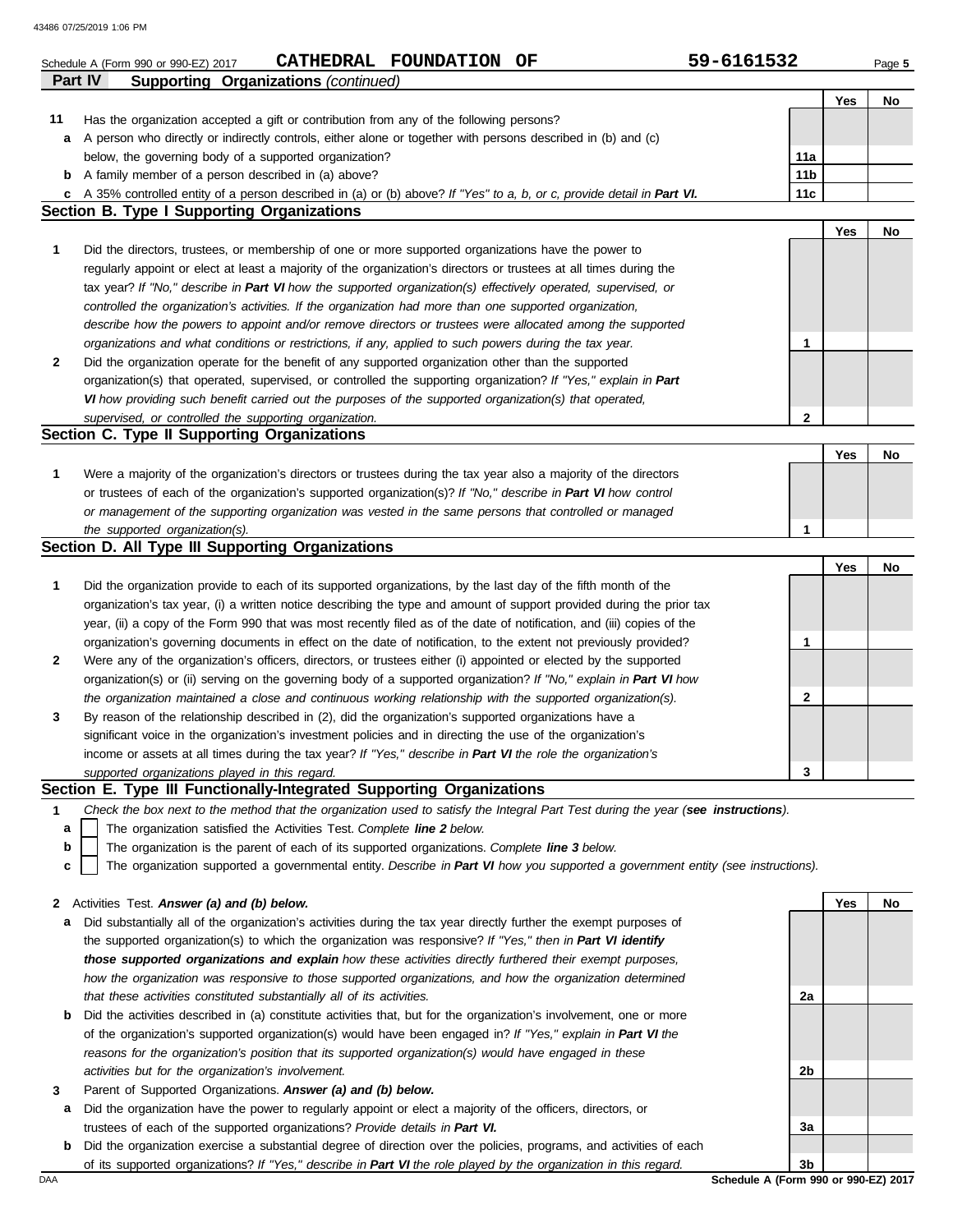| CATHEDRAL FOUNDATION OF<br>Schedule A (Form 990 or 990-EZ) 2017                                                                                  |                | 59-6161532     | Page 6                         |
|--------------------------------------------------------------------------------------------------------------------------------------------------|----------------|----------------|--------------------------------|
| Part V<br>Type III Non-Functionally Integrated 509(a)(3) Supporting Organizations                                                                |                |                |                                |
| $\mathbf{1}$<br>Check here if the organization satisfied the Integral Part Test as a qualifying trust on Nov. 20, 1970 (explain in Part VI). See |                |                |                                |
| instructions. All other Type III non-functionally integrated supporting organizations must complete Sections A through E.                        |                |                |                                |
| Section A - Adjusted Net Income                                                                                                                  |                | (A) Prior Year | (B) Current Year<br>(optional) |
| Net short-term capital gain<br>1                                                                                                                 | $\mathbf{1}$   |                |                                |
| $\mathbf{2}$<br>Recoveries of prior-year distributions                                                                                           | $\mathbf{2}$   |                |                                |
| 3<br>Other gross income (see instructions)                                                                                                       | 3              |                |                                |
| Add lines 1 through 3.<br>4                                                                                                                      | 4              |                |                                |
| 5<br>Depreciation and depletion                                                                                                                  | 5              |                |                                |
| Portion of operating expenses paid or incurred for production or<br>6                                                                            |                |                |                                |
| collection of gross income or for management, conservation, or                                                                                   |                |                |                                |
| maintenance of property held for production of income (see instructions)                                                                         | 6              |                |                                |
| 7<br>Other expenses (see instructions)                                                                                                           | $\overline{7}$ |                |                                |
| 8<br>Adjusted Net Income (subtract lines 5, 6 and 7 from line 4).                                                                                | 8              |                |                                |
| <b>Section B - Minimum Asset Amount</b>                                                                                                          |                | (A) Prior Year | (B) Current Year<br>(optional) |
| Aggregate fair market value of all non-exempt-use assets (see<br>1                                                                               |                |                |                                |
| instructions for short tax year or assets held for part of year):                                                                                |                |                |                                |
| <b>a</b> Average monthly value of securities                                                                                                     | 1a             |                |                                |
| <b>b</b> Average monthly cash balances                                                                                                           | 1b             |                |                                |
| Fair market value of other non-exempt-use assets<br>C                                                                                            | 1c             |                |                                |
| <b>Total</b> (add lines 1a, 1b, and 1c)<br>d                                                                                                     | 1d             |                |                                |
| <b>Discount</b> claimed for blockage or other<br>е                                                                                               |                |                |                                |
| factors (explain in detail in <b>Part VI</b> ):                                                                                                  |                |                |                                |
| $\mathbf{2}$<br>Acquisition indebtedness applicable to non-exempt-use assets                                                                     | $\mathbf{2}$   |                |                                |
| 3<br>Subtract line 2 from line 1d.                                                                                                               | 3              |                |                                |
| Cash deemed held for exempt use. Enter 1-1/2% of line 3 (for greater amount,<br>4                                                                |                |                |                                |
| see instructions).                                                                                                                               | 4              |                |                                |
| 5<br>Net value of non-exempt-use assets (subtract line 4 from line 3)                                                                            | 5              |                |                                |
| 6<br>Multiply line 5 by .035.                                                                                                                    | 6              |                |                                |
| 7<br>Recoveries of prior-year distributions                                                                                                      | $\overline{7}$ |                |                                |
| 8<br>Minimum Asset Amount (add line 7 to line 6)                                                                                                 | 8              |                |                                |
| Section C - Distributable Amount                                                                                                                 |                |                | <b>Current Year</b>            |
| Adjusted net income for prior year (from Section A, line 8, Column A)<br>1                                                                       | $\mathbf{1}$   |                |                                |
| $\mathbf{2}$<br>Enter 85% of line 1.                                                                                                             | $\mathbf 2$    |                |                                |
| 3<br>Minimum asset amount for prior year (from Section B, line 8, Column A)                                                                      | 3              |                |                                |
| Enter greater of line 2 or line 3.<br>4                                                                                                          | 4              |                |                                |
| 5<br>Income tax imposed in prior year                                                                                                            | 5              |                |                                |
| <b>Distributable Amount.</b> Subtract line 5 from line 4, unless subject to<br>6                                                                 |                |                |                                |
| emergency temporary reduction (see instructions).                                                                                                | 6              |                |                                |

**7** | Check here if the current year is the organization's first as a non-functionally integrated Type III supporting organization (see instructions).

**Schedule A (Form 990 or 990-EZ) 2017**

DAA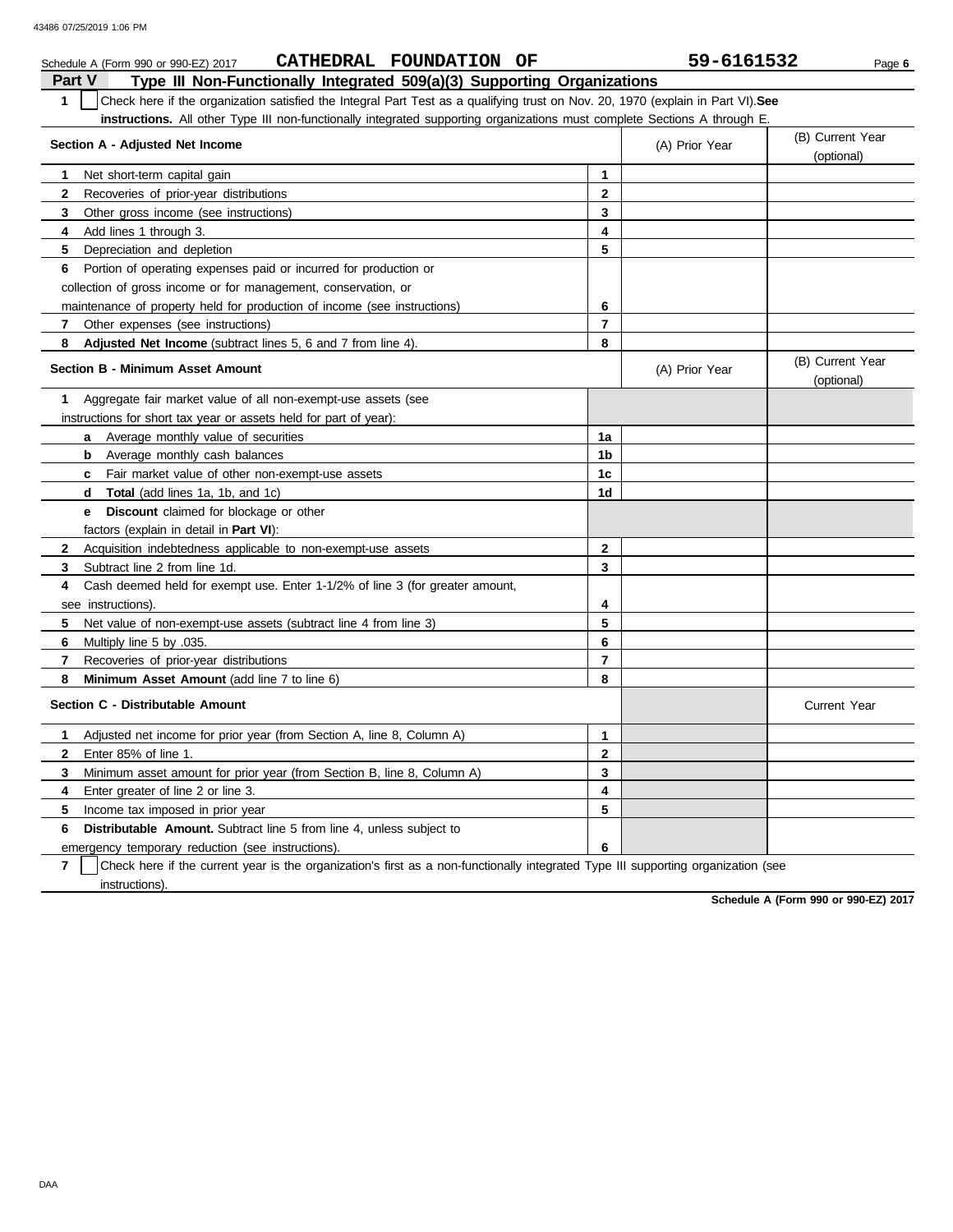| Part V         | CATHEDRAL FOUNDATION OF<br>Schedule A (Form 990 or 990-EZ) 2017<br>Type III Non-Functionally Integrated 509(a)(3) Supporting Organizations (continued) |                                    | 59-6161532                                    | Page 7                        |
|----------------|--------------------------------------------------------------------------------------------------------------------------------------------------------|------------------------------------|-----------------------------------------------|-------------------------------|
|                | <b>Section D - Distributions</b>                                                                                                                       |                                    |                                               | <b>Current Year</b>           |
| 1              | Amounts paid to supported organizations to accomplish exempt purposes                                                                                  |                                    |                                               |                               |
| $\mathbf{2}$   | Amounts paid to perform activity that directly furthers exempt purposes of supported                                                                   |                                    |                                               |                               |
|                | organizations, in excess of income from activity                                                                                                       |                                    |                                               |                               |
| 3              | Administrative expenses paid to accomplish exempt purposes of supported organizations                                                                  |                                    |                                               |                               |
| 4              | Amounts paid to acquire exempt-use assets                                                                                                              |                                    |                                               |                               |
| 5              | Qualified set-aside amounts (prior IRS approval required)                                                                                              |                                    |                                               |                               |
| 6              | Other distributions (describe in Part VI). See instructions.                                                                                           |                                    |                                               |                               |
| $\overline{7}$ | Total annual distributions. Add lines 1 through 6.                                                                                                     |                                    |                                               |                               |
| 8              | Distributions to attentive supported organizations to which the organization is responsive                                                             |                                    |                                               |                               |
|                | (provide details in Part VI). See instructions.                                                                                                        |                                    |                                               |                               |
| 9              | Distributable amount for 2017 from Section C, line 6                                                                                                   |                                    |                                               |                               |
| 10             | Line 8 amount divided by line 9 amount                                                                                                                 |                                    |                                               |                               |
|                | Section E - Distribution Allocations (see instructions)                                                                                                | (i)<br><b>Excess Distributions</b> | (ii)<br><b>Underdistributions</b><br>Pre-2017 | (iii)<br><b>Distributable</b> |
| 1              | Distributable amount for 2017 from Section C, line 6                                                                                                   |                                    |                                               | Amount for 2017               |
| $\mathbf{2}$   | Underdistributions, if any, for years prior to 2017                                                                                                    |                                    |                                               |                               |
|                | (reasonable cause required-explain in Part VI). See<br>instructions.                                                                                   |                                    |                                               |                               |
| 3              | Excess distributions carryover, if any, to 2017:                                                                                                       |                                    |                                               |                               |
| a              |                                                                                                                                                        |                                    |                                               |                               |
|                | $b$ From 2013                                                                                                                                          |                                    |                                               |                               |
|                |                                                                                                                                                        |                                    |                                               |                               |
|                |                                                                                                                                                        |                                    |                                               |                               |
|                |                                                                                                                                                        |                                    |                                               |                               |
|                | f Total of lines 3a through e                                                                                                                          |                                    |                                               |                               |
|                | g Applied to underdistributions of prior years                                                                                                         |                                    |                                               |                               |
|                | h Applied to 2017 distributable amount                                                                                                                 |                                    |                                               |                               |
|                | Carryover from 2012 not applied (see instructions)                                                                                                     |                                    |                                               |                               |
|                | Remainder. Subtract lines 3g, 3h, and 3i from 3f.                                                                                                      |                                    |                                               |                               |
| 4              | Distributions for 2017 from                                                                                                                            |                                    |                                               |                               |
|                | Section D, line 7:<br>\$                                                                                                                               |                                    |                                               |                               |
|                | a Applied to underdistributions of prior years                                                                                                         |                                    |                                               |                               |
|                | <b>b</b> Applied to 2017 distributable amount                                                                                                          |                                    |                                               |                               |
|                | c Remainder. Subtract lines 4a and 4b from 4.                                                                                                          |                                    |                                               |                               |
| 5              | Remaining underdistributions for years prior to 2017, if                                                                                               |                                    |                                               |                               |
|                | any. Subtract lines 3g and 4a from line 2. For result                                                                                                  |                                    |                                               |                               |
|                | greater than zero, explain in Part VI. See instructions.                                                                                               |                                    |                                               |                               |
| 6              | Remaining underdistributions for 2017. Subtract lines 3h                                                                                               |                                    |                                               |                               |
|                | and 4b from line 1. For result greater than zero, explain in                                                                                           |                                    |                                               |                               |
|                | Part VI. See instructions.                                                                                                                             |                                    |                                               |                               |
| 7              | Excess distributions carryover to 2018. Add lines 3j<br>and 4c.                                                                                        |                                    |                                               |                               |
| 8              | Breakdown of line 7:                                                                                                                                   |                                    |                                               |                               |
|                | a Excess from 2013                                                                                                                                     |                                    |                                               |                               |
|                |                                                                                                                                                        |                                    |                                               |                               |
|                | c Excess from 2015                                                                                                                                     |                                    |                                               |                               |
|                |                                                                                                                                                        |                                    |                                               |                               |
|                |                                                                                                                                                        |                                    |                                               |                               |
|                |                                                                                                                                                        |                                    |                                               |                               |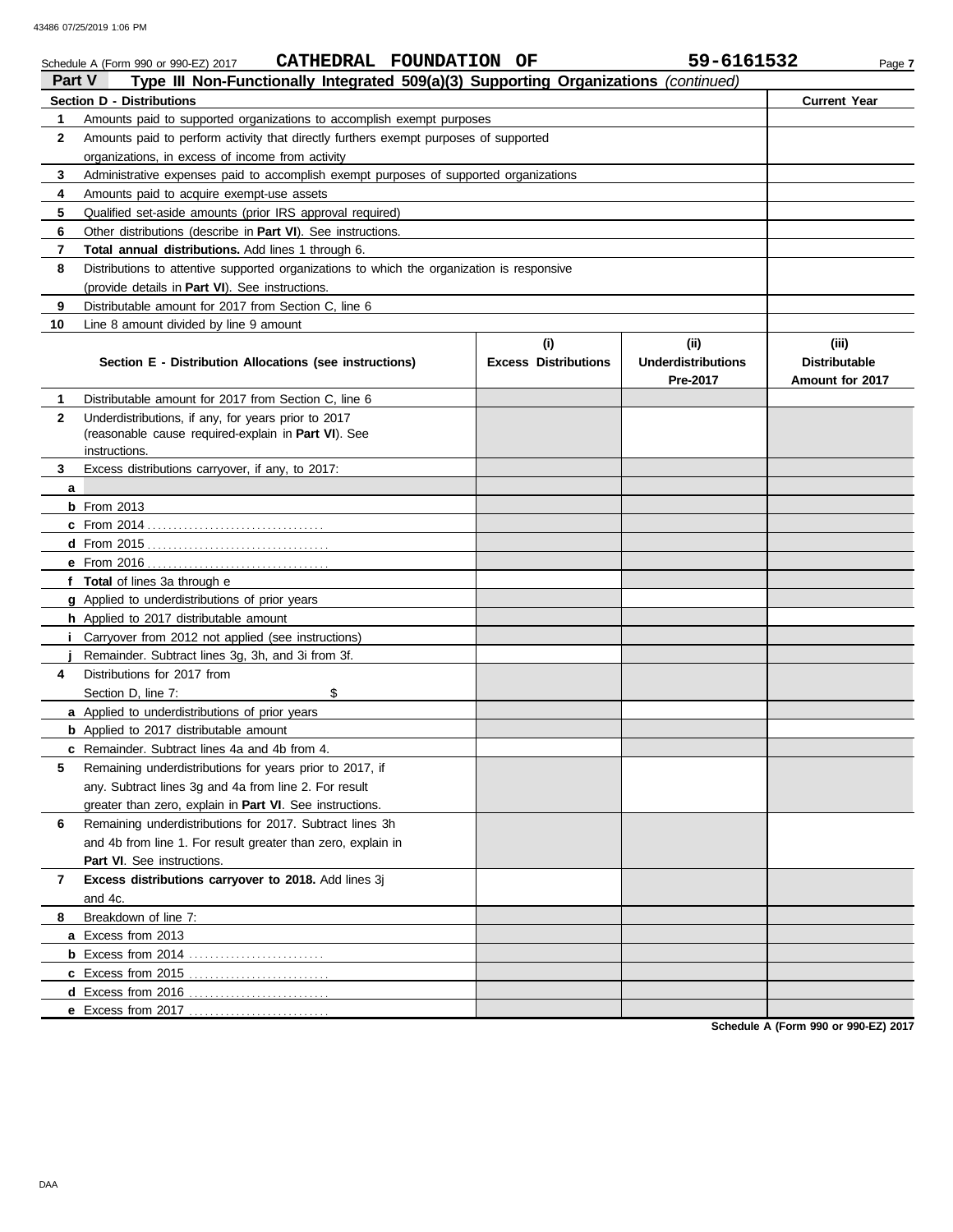|         | Schedule A (Form 990 or 990-EZ) 2017 |                                         | CATHEDRAL FOUNDATION OF |                                                                                                | 59-6161532                                                                                                                                                                                                                                                                                                                                                        | Page 8 |
|---------|--------------------------------------|-----------------------------------------|-------------------------|------------------------------------------------------------------------------------------------|-------------------------------------------------------------------------------------------------------------------------------------------------------------------------------------------------------------------------------------------------------------------------------------------------------------------------------------------------------------------|--------|
| Part VI |                                      |                                         |                         |                                                                                                | Supplemental Information. Provide the explanations required by Part II, line 10; Part II, line 17a or 17b; Part<br>III, line 12; Part IV, Section A, lines 1, 2, 3b, 3c, 4b, 4c, 5a, 6, 9a, 9b, 9c, 11a, 11b, and 11c; Part IV, Section<br>B, lines 1 and 2; Part IV, Section C, line 1; Part IV, Section D, lines 2 and 3; Part IV, Section E, lines 1c, 2a, 2b, |        |
|         |                                      |                                         |                         | lines 2, 5, and 6. Also complete this part for any additional information. (See instructions.) | 3a and 3b; Part V, line 1; Part V, Section B, line 1e; Part V, Section D, lines 5, 6, and 8; and Part V, Section E,                                                                                                                                                                                                                                               |        |
|         |                                      | PART III, LINE 12 - OTHER INCOME DETAIL |                         |                                                                                                |                                                                                                                                                                                                                                                                                                                                                                   |        |
|         |                                      |                                         |                         |                                                                                                |                                                                                                                                                                                                                                                                                                                                                                   |        |
|         | OTHER REVENUE                        |                                         | \$                      | 365,983                                                                                        |                                                                                                                                                                                                                                                                                                                                                                   |        |
|         |                                      |                                         |                         |                                                                                                |                                                                                                                                                                                                                                                                                                                                                                   |        |
|         |                                      |                                         |                         |                                                                                                |                                                                                                                                                                                                                                                                                                                                                                   |        |
|         |                                      |                                         |                         |                                                                                                |                                                                                                                                                                                                                                                                                                                                                                   |        |
|         |                                      |                                         |                         |                                                                                                |                                                                                                                                                                                                                                                                                                                                                                   |        |
|         |                                      |                                         |                         |                                                                                                |                                                                                                                                                                                                                                                                                                                                                                   |        |
|         |                                      |                                         |                         |                                                                                                |                                                                                                                                                                                                                                                                                                                                                                   |        |
|         |                                      |                                         |                         |                                                                                                |                                                                                                                                                                                                                                                                                                                                                                   |        |
|         |                                      |                                         |                         |                                                                                                |                                                                                                                                                                                                                                                                                                                                                                   |        |
|         |                                      |                                         |                         |                                                                                                |                                                                                                                                                                                                                                                                                                                                                                   |        |
|         |                                      |                                         |                         |                                                                                                |                                                                                                                                                                                                                                                                                                                                                                   |        |
|         |                                      |                                         |                         |                                                                                                |                                                                                                                                                                                                                                                                                                                                                                   |        |
|         |                                      |                                         |                         |                                                                                                |                                                                                                                                                                                                                                                                                                                                                                   |        |
|         |                                      |                                         |                         |                                                                                                |                                                                                                                                                                                                                                                                                                                                                                   |        |
|         |                                      |                                         |                         |                                                                                                |                                                                                                                                                                                                                                                                                                                                                                   |        |
|         |                                      |                                         |                         |                                                                                                |                                                                                                                                                                                                                                                                                                                                                                   |        |
|         |                                      |                                         |                         |                                                                                                |                                                                                                                                                                                                                                                                                                                                                                   |        |
|         |                                      |                                         |                         |                                                                                                |                                                                                                                                                                                                                                                                                                                                                                   |        |
|         |                                      |                                         |                         |                                                                                                |                                                                                                                                                                                                                                                                                                                                                                   |        |
|         |                                      |                                         |                         |                                                                                                |                                                                                                                                                                                                                                                                                                                                                                   |        |
|         |                                      |                                         |                         |                                                                                                |                                                                                                                                                                                                                                                                                                                                                                   |        |
|         |                                      |                                         |                         |                                                                                                |                                                                                                                                                                                                                                                                                                                                                                   |        |
|         |                                      |                                         |                         |                                                                                                |                                                                                                                                                                                                                                                                                                                                                                   |        |
|         |                                      |                                         |                         |                                                                                                |                                                                                                                                                                                                                                                                                                                                                                   |        |
|         |                                      |                                         |                         |                                                                                                |                                                                                                                                                                                                                                                                                                                                                                   |        |
|         |                                      |                                         |                         |                                                                                                |                                                                                                                                                                                                                                                                                                                                                                   |        |
|         |                                      |                                         |                         |                                                                                                |                                                                                                                                                                                                                                                                                                                                                                   |        |
|         |                                      |                                         |                         |                                                                                                |                                                                                                                                                                                                                                                                                                                                                                   |        |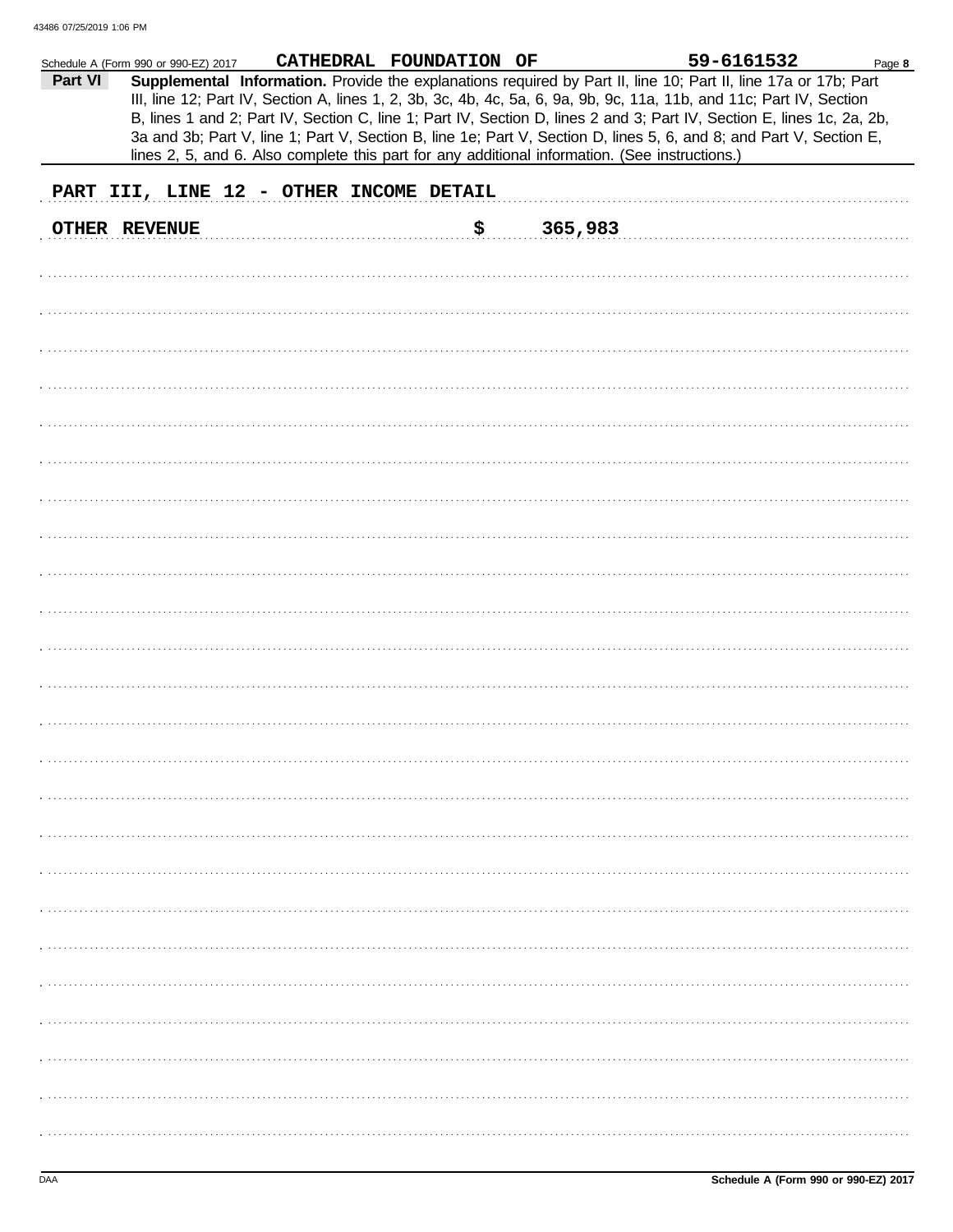| <b>Schedule B</b><br>(Form 990, 990-EZ,                              | <b>Schedule of Contributors</b>                                                                                | OMB No. 1545-0047 |                                |
|----------------------------------------------------------------------|----------------------------------------------------------------------------------------------------------------|-------------------|--------------------------------|
| or 990-PF)<br>Department of the Treasury<br>Internal Revenue Service | La Attach to Form 990, Form 990-EZ, or Form 990-PF.<br>u Go to www.irs.gov/Form990 for the latest information. |                   | 2017                           |
| Name of the organization<br>CATHEDRAL FOUNDATION OF                  |                                                                                                                |                   | Employer identification number |
| <b>JACKSONVILLE</b>                                                  |                                                                                                                | 59-6161532        |                                |
| <b>Organization type</b> (check one):                                |                                                                                                                |                   |                                |
| Filers of:                                                           | Section:                                                                                                       |                   |                                |
| Form 990 or 990-EZ                                                   | $ \mathbf{X} $ 501(c)(<br>3 ) (enter number) organization                                                      |                   |                                |
|                                                                      | 4947(a)(1) nonexempt charitable trust not treated as a private foundation                                      |                   |                                |
|                                                                      | 527 political organization                                                                                     |                   |                                |
| Form 990-PF                                                          | 501(c)(3) exempt private foundation                                                                            |                   |                                |
|                                                                      | 4947(a)(1) nonexempt charitable trust treated as a private foundation                                          |                   |                                |
|                                                                      | 501(c)(3) taxable private foundation                                                                           |                   |                                |
|                                                                      |                                                                                                                |                   |                                |

Check if your organization is covered by the **General Rule** or a **Special Rule. Note:** Only a section 501(c)(7), (8), or (10) organization can check boxes for both the General Rule and a Special Rule. See instructions.

#### **General Rule**

For an organization filing Form 990, 990-EZ, or 990-PF that received, during the year, contributions totaling \$5,000 **X** or more (in money or property) from any one contributor. Complete Parts I and II. See instructions for determining a contributor's total contributions.

#### **Special Rules**

| For an organization described in section 501(c)(3) filing Form 990 or 990-EZ that met the 33 <sup>1</sup> /3% support test of the |
|-----------------------------------------------------------------------------------------------------------------------------------|
| regulations under sections 509(a)(1) and 170(b)(1)(A)(vi), that checked Schedule A (Form 990 or 990-EZ), Part II, line            |
| 13, 16a, or 16b, and that received from any one contributor, during the year, total contributions of the greater of (1)           |
| \$5,000; or (2) 2% of the amount on (i) Form 990, Part VIII, line 1h; or (ii) Form 990-EZ, line 1. Complete Parts I and II.       |

literary, or educational purposes, or for the prevention of cruelty to children or animals. Complete Parts I, II, and III. For an organization described in section 501(c)(7), (8), or (10) filing Form 990 or 990-EZ that received from any one contributor, during the year, total contributions of more than \$1,000 *exclusively* for religious, charitable, scientific,

For an organization described in section 501(c)(7), (8), or (10) filing Form 990 or 990-EZ that received from any one contributor, during the year, contributions *exclusively* for religious, charitable, etc., purposes, but no such contributions totaled more than \$1,000. If this box is checked, enter here the total contributions that were received during the year for an *exclusively* religious, charitable, etc., purpose. Don't complete any of the parts unless the **General Rule** applies to this organization because it received *nonexclusively* religious, charitable, etc., contributions totaling \$5,000 or more during the year . . . . . . . . . . . . . . . . . . . . . . . . . . . . . . . . . . . . . . . . . . . . . . . . . . . . . . . . . . . . . . . . . . . . . . . . . . . . . . . .

990-EZ, or 990-PF), but it **must** answer "No" on Part IV, line 2, of its Form 990; or check the box on line H of its Form 990-EZ or on its Form 990-PF, Part I, line 2, to certify that it doesn't meet the filing requirements of Schedule B (Form 990, 990-EZ, or 990-PF). **Caution:** An organization that isn't covered by the General Rule and/or the Special Rules doesn't file Schedule B (Form 990,

**For Paperwork Reduction Act Notice, see the instructions for Form 990, 990-EZ, or 990-PF.**

\$ . . . . . . . . . . . . . . . . . . . . . . . . . . .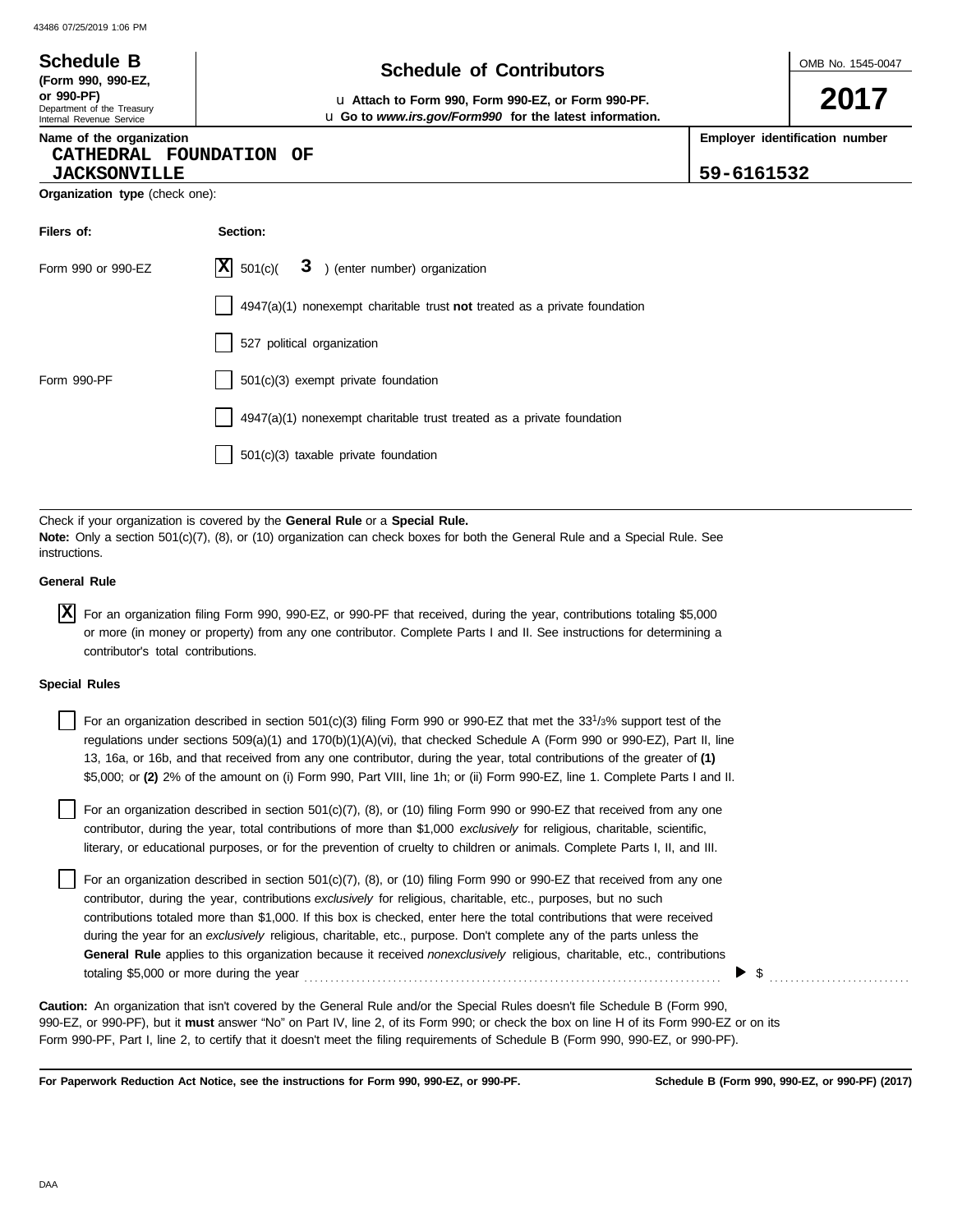**Part I**

Schedule B (Form 990, 990-EZ, or 990-PF) (2017) **Name of organization Employer identification number Employer identification number** Page **2 CATHEDRAL FOUNDATION OF PAGE 1 OF 2 59-6161532**

**Contributors** (see instructions). Use duplicate copies of Part I if additional space is needed.

**Type of contribution Person Payroll Noncash (a) (b) (c) (d) No. Name, address, and ZIP + 4 Type of contribution Person Payroll Noncash (a) (b) (c) (d) No. Name, address, and ZIP + 4 Type of contribution Person Payroll Noncash (a) (b) (c) (d)** No. Name, address, and ZIP + 4 **Total contributions** Type of contribution **Person Payroll Noncash** \$ . . . . . . . . . . . . . . . . . . . . . . . . . . . . **38,200** (Complete Part II for noncash contributions.) \$ . . . . . . . . . . . . . . . . . . . . . . . . . . . . **50,000** (Complete Part II for noncash contributions.) \$ . . . . . . . . . . . . . . . . . . . . . . . . . . . . **5,000** (Complete Part II for noncash contributions.) \$ . . . . . . . . . . . . . . . . . . . . . . . . . . . . **10,538** (Complete Part II for noncash contributions.) \$ . . . . . . . . . . . . . . . . . . . . . . . . . . . . **6,596** (Complete Part II for noncash contributions.)  $\frac{1}{2}$ (Complete Part II for noncash contributions.) **(a) (b) (c) (d) No. Name, address, and ZIP + 4 Total contributions Type of contribution Person Payroll Noncash (a) (b) (c) (d) No. Name, address, and ZIP + 4 Type of contribution Person Payroll Noncash (a) (b) (c) (d) No. Name, address, and ZIP + 4** . . . . . . . **1** . **2** . . . . . . . **3** . 4 . . . . . . . **5** . 6<sub>. . . .</sub> . . . . . . . . . . . . . . . . . . . . . . . . . . . . . . . . . . . . . . . . . . . . . . . . . . . . . . . . . . . . . . . . . . . . . . . . . . . . . . . . . . . . . . . . . . . . . . . . . . . . . . . . . . . . . . . . . . . . . . . . . . . . . . . . . . . . . . . . . . . . . . . . . . . . . . . . . . **JACKSONVILLE FL 32205-7648 THOMAS & IRENE KIRBO FOUNDATION** . . . . . . . . . . . . . . . . . . . . . . . . . . . . . . . . . . . . . . . . . . . . . . . . . . . . . . . . . . . . . . . . . . . . . . . . . . . . . **THE RUBY ESTATE** . . . . . . . . . . . . . . . . . . . . . . . . . . . . . . . . . . . . . . . . . . . . . . . . . . . . . . . . . . . . . . . . . . . . . . . . . . . . . FL 32217 . . . . . . . . . . . . . . . . . . . . . . . . . . . . . . . . . . . . . . . . . . . . . . . . . . . . . . . . . . . . . . . . . . . . . . . . . . . . . . . . . . . . . . . . . . . . . . . . . . . . . . . . . . . . . . . . . . . . . . . . . . . . . . . . . . . . . . . . . . . . . . . . . . . . . . . . . . **JACKSONVILLE FL 32202-4945** THE COMMUNITY FOUNDATION OF NE FL . . . . . . . . . . . . . . . . . . . . . . . . . . . . . . . . . . . . . . . . . . . . . . . . . . . . . . . . . . . . . . . . . . . . . . . . . . . . . **STEPHEN DAY** . . . . . . . . . . . . . . . . . . . . . . . . . . . . . . . . . . . . . . . . . . . . . . . . . . . . . . . . . . . . . . . . . . . . . . . . . . . . . . . . . . . . . . . . . . . . . . . . . . . . . . . . . . . . . . . . . . . . . . . . . . . . . . . . . . . . . . . . . . . . . . . . . . . . . . . . . . **JACKSONVILLE FL 32247** . . . . . . . . . . . . . . . . . . . . . . . . . . . . . . . . . . . . . . . . . . . . . . . . . . . . . . . . . . . . . . . . . . . . . . . . . . . . . . . . . . . . . . . . . . . . . . . . . . . . . . . . . . . . . . . . . . . . . . . . . . . . . . . . . . . . . . . . . . . . . . . . . . . . . . . . . . **ARTHUR J WISSLER JR TRUST MEALS ON WHEELS CHARITABLE TRUST** . . . . . . . . . . . . . . . . . . . . . . . . . . . . . . . . . . . . . . . . . . . . . . . . . . . . . . . . . . . . . . . . . . . . . . . . . . . . . . . . . . . . . . . . . . . . . . . . . . . . . . . . . . . . . . . . . . . . . . . . . . . . . . . . . . . . . . . . . . . . . . . . . . . . . . . . . . **FERNANDINA FL 32023 Total contributions Total contributions Total contributions Total contributions Total contributions MEALS ON WHEELS CHARITABLE TRUST 5 WATER OAK LANE X ARTHUR J WISSLER JR TRUST 9737 LILY RD. JACKSONVILLE FL 32246 X STEPHEN DAY P.O. BOX 10990 X THE COMMUNITY FOUNDATION OF NE FL 245 RIVERSIDE AVE SUITE 310 X THE RUBY ESTATE 3733 UNIVERSITY BLVD W. SUITE 212B JACKSONVILLE FL 32217 X THOMAS & IRENE KIRBO FOUNDATION 2720 PARK STREET, SUITE 211 5,000 X**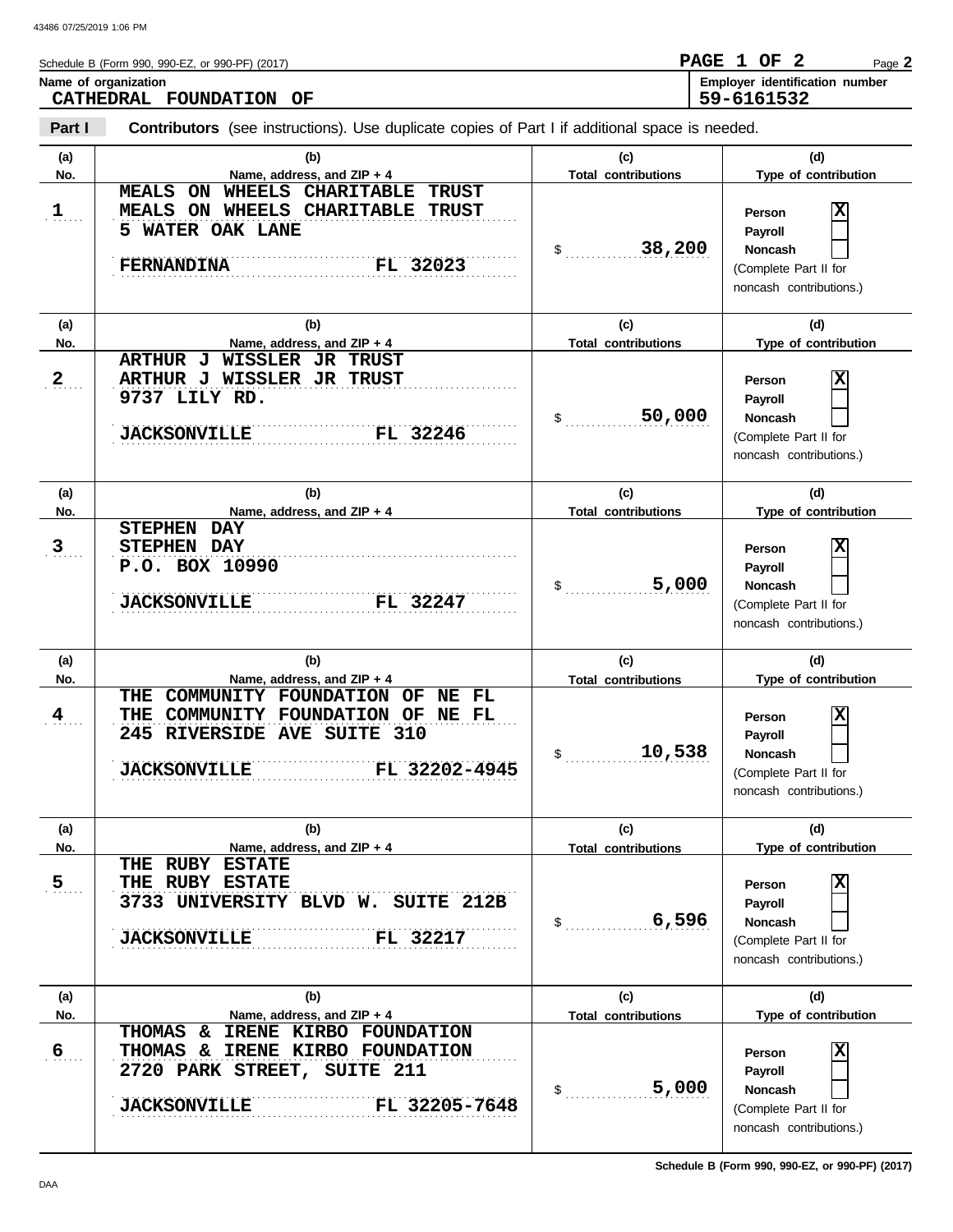Schedule B (Form 990, 990-EZ, or 990-PF) (2017) **Name of organization** 

| PAGE 2 OF 2 |  |                                | Page 2 |
|-------------|--|--------------------------------|--------|
|             |  | Employer identification number |        |

**59-6161532**

**CATHEDRAL FOUNDATION OF**

**Part I Contributors** (see instructions). Use duplicate copies of Part I if additional space is needed.

| (a)<br>No.     | (b)<br>Name, address, and ZIP + 4                                                                                                                                                   | (c)<br><b>Total contributions</b>         | (d)<br>Type of contribution                                                                                   |
|----------------|-------------------------------------------------------------------------------------------------------------------------------------------------------------------------------------|-------------------------------------------|---------------------------------------------------------------------------------------------------------------|
| $\overline{7}$ | <b>FOUNDATIO</b><br><b>BANK OF</b><br>AMERICA CHARITABLE<br><b>BANK OF</b><br>AMERICA CHARITABLE FOUNDATIO<br>50 NORTH LAURA ST. 24TH FLOOR<br>FL 32202-3664<br><b>JACKSONVILLE</b> | 5,000<br>\$                               | х<br>Person<br>Payroll<br>Noncash<br>(Complete Part II for<br>noncash contributions.)                         |
| (a)            | (b)                                                                                                                                                                                 | (c)                                       | (d)                                                                                                           |
| No.<br>8       | Name, address, and ZIP + 4<br>KC PETROLEUM,<br><b>INC</b><br>KC PETROLEUM,<br><b>INC</b><br>650 TALLEYRAND AVE.<br>FL 32202-1022<br><b>JACKSONVILLE</b>                             | <b>Total contributions</b><br>5,000<br>\$ | Type of contribution<br>X<br>Person<br>Payroll<br>Noncash<br>(Complete Part II for<br>noncash contributions.) |
| (a)            | (b)                                                                                                                                                                                 | (c)                                       | (d)                                                                                                           |
| No.            | Name, address, and ZIP + 4                                                                                                                                                          | <b>Total contributions</b>                | Type of contribution                                                                                          |
| 9              | PUBLIX SUPERMARKETS CHARITIES,<br><b>INC</b><br>PUBLIX SUPERMARKETS CHARITIES,<br><b>INC</b><br>P O BOX 407<br>FL 33802-0407<br><b>LAKE LAND</b>                                    | 5,000<br>\$                               | х<br>Person<br>Payroll<br><b>Noncash</b><br>(Complete Part II for<br>noncash contributions.)                  |
| (a)            | (b)                                                                                                                                                                                 | (c)                                       | (d)                                                                                                           |
| No.            | Name, address, and ZIP + 4                                                                                                                                                          | <b>Total contributions</b>                | Type of contribution                                                                                          |
| 10             | VINCENT'S HEALTHCARE/ASCENSION<br>ST.<br>ST.<br>VINCENT'S HEALTHCARE/ASCENSION<br>SHIRCLIFF WAY<br>ı<br>FL 32204-4748<br><b>JACKSONVILLE</b>                                        | 5,000<br>\$                               | X<br>Person<br>Payroll<br><b>Noncash</b><br>(Complete Part II for<br>noncash contributions.)                  |
| (a)            | (b)                                                                                                                                                                                 | (c)                                       | (d)                                                                                                           |
| No.            | Name, address, and ZIP + 4                                                                                                                                                          | <b>Total contributions</b>                | Type of contribution                                                                                          |
|                |                                                                                                                                                                                     | \$                                        | Person<br>Payroll<br><b>Noncash</b><br>(Complete Part II for<br>noncash contributions.)                       |
| (a)            | (b)                                                                                                                                                                                 | (c)                                       | (d)                                                                                                           |
| No.            | Name, address, and ZIP + 4                                                                                                                                                          | <b>Total contributions</b>                | Type of contribution                                                                                          |
|                |                                                                                                                                                                                     | \$                                        | Person<br>Payroll<br>Noncash                                                                                  |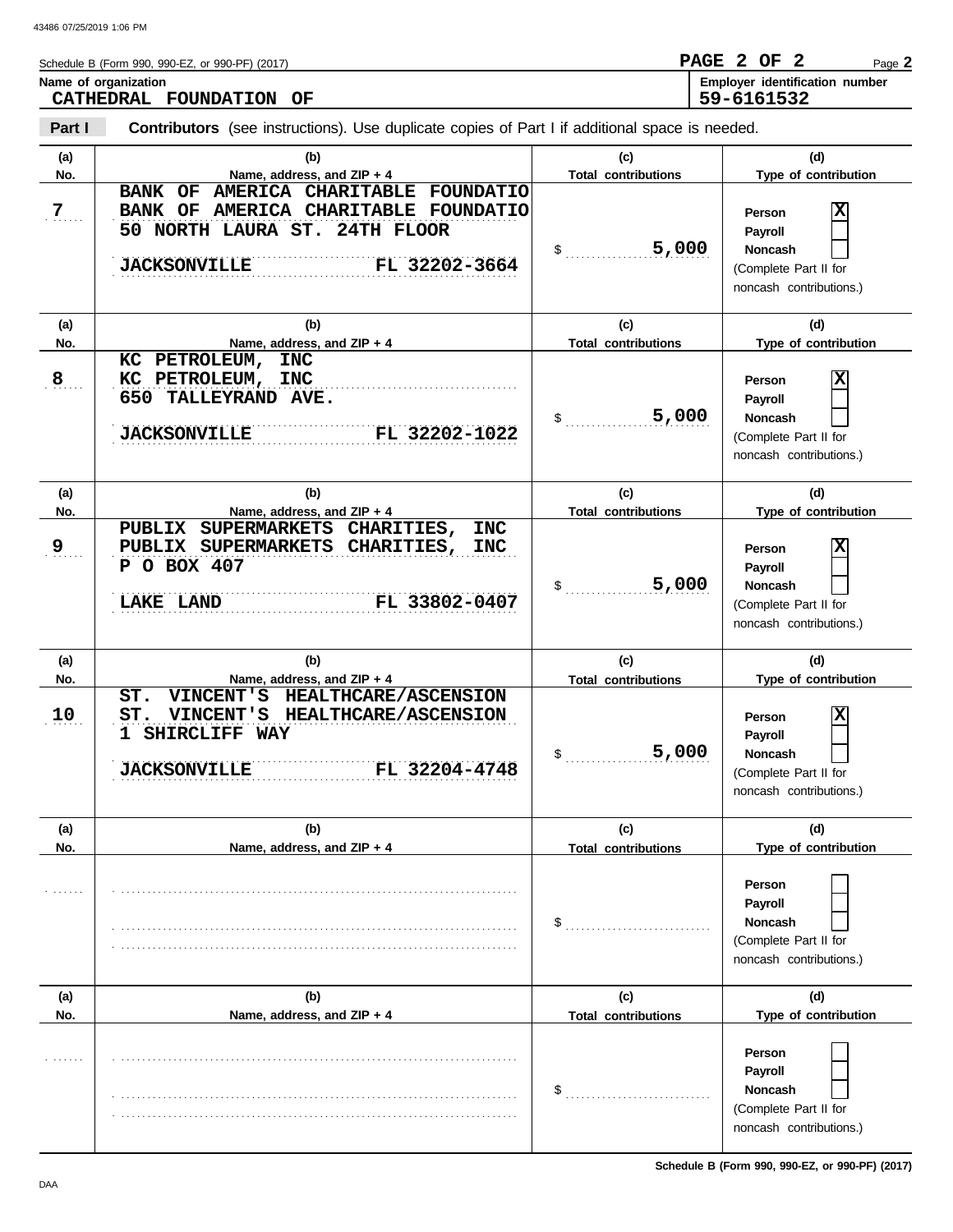|   | SCHEDULE D                                          |                                                                                                                                                                                                                                | <b>Supplemental Financial Statements</b><br>u Complete if the organization answered "Yes" on Form 990, |                                | OMB No. 1545-0047               |
|---|-----------------------------------------------------|--------------------------------------------------------------------------------------------------------------------------------------------------------------------------------------------------------------------------------|--------------------------------------------------------------------------------------------------------|--------------------------------|---------------------------------|
|   | (Form 990)                                          |                                                                                                                                                                                                                                | Part IV, line 6, 7, 8, 9, 10, 11a, 11b, 11c, 11d, 11e, 11f, 12a, or 12b.                               |                                |                                 |
|   | Department of the Treasury                          |                                                                                                                                                                                                                                | La Attach to Form 990.                                                                                 |                                | Open to Public                  |
|   | Internal Revenue Service                            |                                                                                                                                                                                                                                | <b>u</b> Go to www.irs.gov/Form990 for instructions and the latest information.                        |                                | <b>Inspection</b>               |
|   | Name of the organization<br>CATHEDRAL FOUNDATION OF |                                                                                                                                                                                                                                |                                                                                                        | Employer identification number |                                 |
|   | <b>JACKSONVILLE</b>                                 |                                                                                                                                                                                                                                |                                                                                                        | 59-6161532                     |                                 |
|   | Part I                                              | Organizations Maintaining Donor Advised Funds or Other Similar Funds or Accounts.                                                                                                                                              |                                                                                                        |                                |                                 |
|   |                                                     | Complete if the organization answered "Yes" on Form 990, Part IV, line 6.                                                                                                                                                      |                                                                                                        |                                |                                 |
|   |                                                     |                                                                                                                                                                                                                                | (a) Donor advised funds                                                                                |                                | (b) Funds and other accounts    |
| 1 |                                                     |                                                                                                                                                                                                                                |                                                                                                        |                                |                                 |
| 2 |                                                     |                                                                                                                                                                                                                                | the control of the control of the control of the control of the control of the control of              |                                |                                 |
| 3 |                                                     |                                                                                                                                                                                                                                |                                                                                                        |                                |                                 |
| 4 |                                                     |                                                                                                                                                                                                                                |                                                                                                        |                                |                                 |
| 5 |                                                     | Did the organization inform all donors and donor advisors in writing that the assets held in donor advised                                                                                                                     |                                                                                                        |                                |                                 |
|   |                                                     |                                                                                                                                                                                                                                |                                                                                                        |                                | Yes<br>No                       |
| 6 |                                                     | Did the organization inform all grantees, donors, and donor advisors in writing that grant funds can be used                                                                                                                   |                                                                                                        |                                |                                 |
|   |                                                     | only for charitable purposes and not for the benefit of the donor or donor advisor, or for any other purpose                                                                                                                   |                                                                                                        |                                |                                 |
|   |                                                     |                                                                                                                                                                                                                                |                                                                                                        |                                | Yes<br>No.                      |
|   | Part II                                             | <b>Conservation Easements.</b>                                                                                                                                                                                                 |                                                                                                        |                                |                                 |
|   |                                                     | Complete if the organization answered "Yes" on Form 990, Part IV, line 7.                                                                                                                                                      |                                                                                                        |                                |                                 |
|   |                                                     | Purpose(s) of conservation easements held by the organization (check all that apply).                                                                                                                                          |                                                                                                        |                                |                                 |
|   |                                                     | Preservation of land for public use (e.g., recreation or education)                                                                                                                                                            | Preservation of a historically important land area                                                     |                                |                                 |
|   | Protection of natural habitat                       |                                                                                                                                                                                                                                | Preservation of a certified historic structure                                                         |                                |                                 |
|   | Preservation of open space                          |                                                                                                                                                                                                                                |                                                                                                        |                                |                                 |
| 2 |                                                     | Complete lines 2a through 2d if the organization held a qualified conservation contribution in the form of a conservation                                                                                                      |                                                                                                        |                                |                                 |
|   | easement on the last day of the tax year.           |                                                                                                                                                                                                                                |                                                                                                        |                                | Held at the End of the Tax Year |
| a |                                                     |                                                                                                                                                                                                                                |                                                                                                        | 2a                             |                                 |
|   |                                                     | b Total acreage restricted by conservation easements [11] conservation conservation of the Total acreage restricted by conservation easements [11] conservation of the Total acreage restricted by conservation easements [11] |                                                                                                        | 2b                             |                                 |
|   |                                                     | Number of conservation easements on a certified historic structure included in (a) [11] [21] Number of conservation easements on a certified historic field in (a)                                                             |                                                                                                        | 2c                             |                                 |
|   |                                                     | d Number of conservation easements included in (c) acquired after 7/25/06, and not on a                                                                                                                                        |                                                                                                        | 2d                             |                                 |
|   |                                                     | Number of conservation easements modified, transferred, released, extinguished, or terminated by the organization during the                                                                                                   |                                                                                                        |                                |                                 |
| 3 |                                                     |                                                                                                                                                                                                                                |                                                                                                        |                                |                                 |
|   | tax year $\mathbf{u}$                               | Number of states where property subject to conservation easement is located u                                                                                                                                                  |                                                                                                        |                                |                                 |
| 5 |                                                     | Does the organization have a written policy regarding the periodic monitoring, inspection, handling of                                                                                                                         |                                                                                                        |                                |                                 |
|   |                                                     |                                                                                                                                                                                                                                |                                                                                                        |                                | Yes<br>No                       |
| 6 |                                                     | Staff and volunteer hours devoted to monitoring, inspecting, handling of violations, and enforcing conservation easements during the year                                                                                      |                                                                                                        |                                |                                 |
|   | $\mathbf{u}$ <sub></sub>                            |                                                                                                                                                                                                                                |                                                                                                        |                                |                                 |
| 7 |                                                     | Amount of expenses incurred in monitoring, inspecting, handling of violations, and enforcing conservation easements during the year                                                                                            |                                                                                                        |                                |                                 |
|   |                                                     |                                                                                                                                                                                                                                |                                                                                                        |                                |                                 |
| 8 |                                                     | Does each conservation easement reported on line 2(d) above satisfy the requirements of section 170(h)(4)(B)(i)                                                                                                                |                                                                                                        |                                |                                 |
|   |                                                     |                                                                                                                                                                                                                                |                                                                                                        |                                | Yes<br>No                       |
| 9 |                                                     | In Part XIII, describe how the organization reports conservation easements in its revenue and expense statement, and                                                                                                           |                                                                                                        |                                |                                 |
|   |                                                     | balance sheet, and include, if applicable, the text of the footnote to the organization's financial statements that describes the                                                                                              |                                                                                                        |                                |                                 |
|   |                                                     | organization's accounting for conservation easements.                                                                                                                                                                          |                                                                                                        |                                |                                 |
|   | Part III                                            | Organizations Maintaining Collections of Art, Historical Treasures, or Other Similar Assets.                                                                                                                                   |                                                                                                        |                                |                                 |
|   |                                                     | Complete if the organization answered "Yes" on Form 990, Part IV, line 8.                                                                                                                                                      |                                                                                                        |                                |                                 |
|   |                                                     | 1a If the organization elected, as permitted under SFAS 116 (ASC 958), not to report in its revenue statement and balance sheet                                                                                                |                                                                                                        |                                |                                 |
|   |                                                     | works of art, historical treasures, or other similar assets held for public exhibition, education, or research in furtherance of                                                                                               |                                                                                                        |                                |                                 |
|   |                                                     | public service, provide, in Part XIII, the text of the footnote to its financial statements that describes these items.                                                                                                        |                                                                                                        |                                |                                 |
|   |                                                     | <b>b</b> If the organization elected, as permitted under SFAS 116 (ASC 958), to report in its revenue statement and balance sheet                                                                                              |                                                                                                        |                                |                                 |
|   |                                                     | works of art, historical treasures, or other similar assets held for public exhibition, education, or research in furtherance of                                                                                               |                                                                                                        |                                |                                 |
|   |                                                     | public service, provide the following amounts relating to these items:                                                                                                                                                         |                                                                                                        |                                |                                 |
|   |                                                     |                                                                                                                                                                                                                                |                                                                                                        |                                | $\mathbf{u}$ \$                 |
| 2 |                                                     | If the organization received or held works of art, historical treasures, or other similar assets for financial gain, provide the                                                                                               |                                                                                                        |                                |                                 |
|   |                                                     | following amounts required to be reported under SFAS 116 (ASC 958) relating to these items:                                                                                                                                    |                                                                                                        |                                |                                 |
| а |                                                     |                                                                                                                                                                                                                                |                                                                                                        |                                |                                 |
|   |                                                     |                                                                                                                                                                                                                                |                                                                                                        |                                |                                 |

**For Paperwork Reduction Act Notice, see the Instructions for Form 990.**<br><sub>DAA</sub>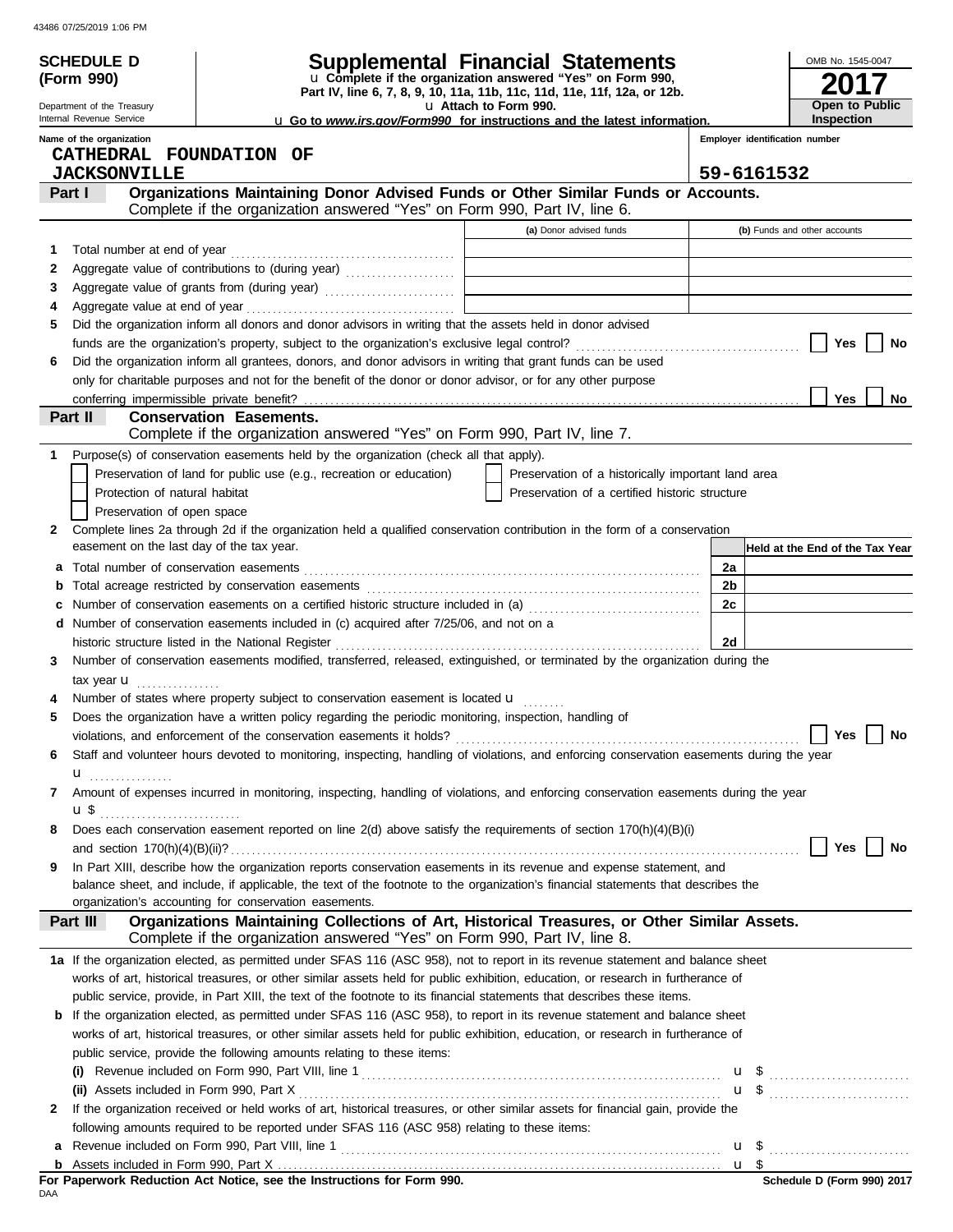| Organizations Maintaining Collections of Art, Historical Treasures, or Other Similar Assets (continued)<br>Part III<br>Using the organization's acquisition, accession, and other records, check any of the following that are a significant use of its<br>3<br>collection items (check all that apply):<br>Public exhibition<br>Loan or exchange programs<br>a<br>d<br>Scholarly research<br>b<br>е<br>Preservation for future generations<br>c<br>Provide a description of the organization's collections and explain how they further the organization's exempt purpose in Part<br>XIII.<br>During the year, did the organization solicit or receive donations of art, historical treasures, or other similar<br>5.<br>Yes<br><b>No</b><br>Part IV<br><b>Escrow and Custodial Arrangements.</b><br>Complete if the organization answered "Yes" on Form 990, Part IV, line 9, or reported an amount on Form<br>990, Part X, line 21.<br>1a Is the organization an agent, trustee, custodian or other intermediary for contributions or other assets not<br>Yes<br>No<br><b>b</b> If "Yes," explain the arrangement in Part XIII and complete the following table:<br>Amount<br>c Beginning balance <b>contract to the contract of the contract of the contract of the contract of the contract of the contract of the contract of the contract of the contract of the contract of the contract of the contract </b><br>1c<br>1d<br>1e<br>1f<br>Ending balance <i>communically contained a contained a contained a contained a contained a contained a contained a</i><br>f<br>2a Did the organization include an amount on Form 990, Part X, line 21, for escrow or custodial account liability?<br>Yes<br>No<br>Part V<br><b>Endowment Funds.</b><br>Complete if the organization answered "Yes" on Form 990, Part IV, line 10.<br>(a) Current year<br>(d) Three years back<br>(e) Four years back<br>(b) Prior year<br>(c) Two years back<br>1a Beginning of year balance<br><b>b</b> Contributions <b>contributions</b><br>c Net investment earnings, gains, and<br>d Grants or scholarships<br>e Other expenditures for facilities and<br>f Administrative expenses<br>g<br>2 Provide the estimated percentage of the current year end balance (line 1g, column (a)) held as:<br>a Board designated or quasi-endowment u |
|--------------------------------------------------------------------------------------------------------------------------------------------------------------------------------------------------------------------------------------------------------------------------------------------------------------------------------------------------------------------------------------------------------------------------------------------------------------------------------------------------------------------------------------------------------------------------------------------------------------------------------------------------------------------------------------------------------------------------------------------------------------------------------------------------------------------------------------------------------------------------------------------------------------------------------------------------------------------------------------------------------------------------------------------------------------------------------------------------------------------------------------------------------------------------------------------------------------------------------------------------------------------------------------------------------------------------------------------------------------------------------------------------------------------------------------------------------------------------------------------------------------------------------------------------------------------------------------------------------------------------------------------------------------------------------------------------------------------------------------------------------------------------------------------------------------------------------------------------------------------------------------------------------------------------------------------------------------------------------------------------------------------------------------------------------------------------------------------------------------------------------------------------------------------------------------------------------------------------------------------------------------------------------------------------------------------------------|
|                                                                                                                                                                                                                                                                                                                                                                                                                                                                                                                                                                                                                                                                                                                                                                                                                                                                                                                                                                                                                                                                                                                                                                                                                                                                                                                                                                                                                                                                                                                                                                                                                                                                                                                                                                                                                                                                                                                                                                                                                                                                                                                                                                                                                                                                                                                                |
|                                                                                                                                                                                                                                                                                                                                                                                                                                                                                                                                                                                                                                                                                                                                                                                                                                                                                                                                                                                                                                                                                                                                                                                                                                                                                                                                                                                                                                                                                                                                                                                                                                                                                                                                                                                                                                                                                                                                                                                                                                                                                                                                                                                                                                                                                                                                |
|                                                                                                                                                                                                                                                                                                                                                                                                                                                                                                                                                                                                                                                                                                                                                                                                                                                                                                                                                                                                                                                                                                                                                                                                                                                                                                                                                                                                                                                                                                                                                                                                                                                                                                                                                                                                                                                                                                                                                                                                                                                                                                                                                                                                                                                                                                                                |
|                                                                                                                                                                                                                                                                                                                                                                                                                                                                                                                                                                                                                                                                                                                                                                                                                                                                                                                                                                                                                                                                                                                                                                                                                                                                                                                                                                                                                                                                                                                                                                                                                                                                                                                                                                                                                                                                                                                                                                                                                                                                                                                                                                                                                                                                                                                                |
|                                                                                                                                                                                                                                                                                                                                                                                                                                                                                                                                                                                                                                                                                                                                                                                                                                                                                                                                                                                                                                                                                                                                                                                                                                                                                                                                                                                                                                                                                                                                                                                                                                                                                                                                                                                                                                                                                                                                                                                                                                                                                                                                                                                                                                                                                                                                |
|                                                                                                                                                                                                                                                                                                                                                                                                                                                                                                                                                                                                                                                                                                                                                                                                                                                                                                                                                                                                                                                                                                                                                                                                                                                                                                                                                                                                                                                                                                                                                                                                                                                                                                                                                                                                                                                                                                                                                                                                                                                                                                                                                                                                                                                                                                                                |
|                                                                                                                                                                                                                                                                                                                                                                                                                                                                                                                                                                                                                                                                                                                                                                                                                                                                                                                                                                                                                                                                                                                                                                                                                                                                                                                                                                                                                                                                                                                                                                                                                                                                                                                                                                                                                                                                                                                                                                                                                                                                                                                                                                                                                                                                                                                                |
|                                                                                                                                                                                                                                                                                                                                                                                                                                                                                                                                                                                                                                                                                                                                                                                                                                                                                                                                                                                                                                                                                                                                                                                                                                                                                                                                                                                                                                                                                                                                                                                                                                                                                                                                                                                                                                                                                                                                                                                                                                                                                                                                                                                                                                                                                                                                |
|                                                                                                                                                                                                                                                                                                                                                                                                                                                                                                                                                                                                                                                                                                                                                                                                                                                                                                                                                                                                                                                                                                                                                                                                                                                                                                                                                                                                                                                                                                                                                                                                                                                                                                                                                                                                                                                                                                                                                                                                                                                                                                                                                                                                                                                                                                                                |
|                                                                                                                                                                                                                                                                                                                                                                                                                                                                                                                                                                                                                                                                                                                                                                                                                                                                                                                                                                                                                                                                                                                                                                                                                                                                                                                                                                                                                                                                                                                                                                                                                                                                                                                                                                                                                                                                                                                                                                                                                                                                                                                                                                                                                                                                                                                                |
|                                                                                                                                                                                                                                                                                                                                                                                                                                                                                                                                                                                                                                                                                                                                                                                                                                                                                                                                                                                                                                                                                                                                                                                                                                                                                                                                                                                                                                                                                                                                                                                                                                                                                                                                                                                                                                                                                                                                                                                                                                                                                                                                                                                                                                                                                                                                |
|                                                                                                                                                                                                                                                                                                                                                                                                                                                                                                                                                                                                                                                                                                                                                                                                                                                                                                                                                                                                                                                                                                                                                                                                                                                                                                                                                                                                                                                                                                                                                                                                                                                                                                                                                                                                                                                                                                                                                                                                                                                                                                                                                                                                                                                                                                                                |
|                                                                                                                                                                                                                                                                                                                                                                                                                                                                                                                                                                                                                                                                                                                                                                                                                                                                                                                                                                                                                                                                                                                                                                                                                                                                                                                                                                                                                                                                                                                                                                                                                                                                                                                                                                                                                                                                                                                                                                                                                                                                                                                                                                                                                                                                                                                                |
|                                                                                                                                                                                                                                                                                                                                                                                                                                                                                                                                                                                                                                                                                                                                                                                                                                                                                                                                                                                                                                                                                                                                                                                                                                                                                                                                                                                                                                                                                                                                                                                                                                                                                                                                                                                                                                                                                                                                                                                                                                                                                                                                                                                                                                                                                                                                |
|                                                                                                                                                                                                                                                                                                                                                                                                                                                                                                                                                                                                                                                                                                                                                                                                                                                                                                                                                                                                                                                                                                                                                                                                                                                                                                                                                                                                                                                                                                                                                                                                                                                                                                                                                                                                                                                                                                                                                                                                                                                                                                                                                                                                                                                                                                                                |
|                                                                                                                                                                                                                                                                                                                                                                                                                                                                                                                                                                                                                                                                                                                                                                                                                                                                                                                                                                                                                                                                                                                                                                                                                                                                                                                                                                                                                                                                                                                                                                                                                                                                                                                                                                                                                                                                                                                                                                                                                                                                                                                                                                                                                                                                                                                                |
|                                                                                                                                                                                                                                                                                                                                                                                                                                                                                                                                                                                                                                                                                                                                                                                                                                                                                                                                                                                                                                                                                                                                                                                                                                                                                                                                                                                                                                                                                                                                                                                                                                                                                                                                                                                                                                                                                                                                                                                                                                                                                                                                                                                                                                                                                                                                |
|                                                                                                                                                                                                                                                                                                                                                                                                                                                                                                                                                                                                                                                                                                                                                                                                                                                                                                                                                                                                                                                                                                                                                                                                                                                                                                                                                                                                                                                                                                                                                                                                                                                                                                                                                                                                                                                                                                                                                                                                                                                                                                                                                                                                                                                                                                                                |
|                                                                                                                                                                                                                                                                                                                                                                                                                                                                                                                                                                                                                                                                                                                                                                                                                                                                                                                                                                                                                                                                                                                                                                                                                                                                                                                                                                                                                                                                                                                                                                                                                                                                                                                                                                                                                                                                                                                                                                                                                                                                                                                                                                                                                                                                                                                                |
|                                                                                                                                                                                                                                                                                                                                                                                                                                                                                                                                                                                                                                                                                                                                                                                                                                                                                                                                                                                                                                                                                                                                                                                                                                                                                                                                                                                                                                                                                                                                                                                                                                                                                                                                                                                                                                                                                                                                                                                                                                                                                                                                                                                                                                                                                                                                |
|                                                                                                                                                                                                                                                                                                                                                                                                                                                                                                                                                                                                                                                                                                                                                                                                                                                                                                                                                                                                                                                                                                                                                                                                                                                                                                                                                                                                                                                                                                                                                                                                                                                                                                                                                                                                                                                                                                                                                                                                                                                                                                                                                                                                                                                                                                                                |
|                                                                                                                                                                                                                                                                                                                                                                                                                                                                                                                                                                                                                                                                                                                                                                                                                                                                                                                                                                                                                                                                                                                                                                                                                                                                                                                                                                                                                                                                                                                                                                                                                                                                                                                                                                                                                                                                                                                                                                                                                                                                                                                                                                                                                                                                                                                                |
|                                                                                                                                                                                                                                                                                                                                                                                                                                                                                                                                                                                                                                                                                                                                                                                                                                                                                                                                                                                                                                                                                                                                                                                                                                                                                                                                                                                                                                                                                                                                                                                                                                                                                                                                                                                                                                                                                                                                                                                                                                                                                                                                                                                                                                                                                                                                |
|                                                                                                                                                                                                                                                                                                                                                                                                                                                                                                                                                                                                                                                                                                                                                                                                                                                                                                                                                                                                                                                                                                                                                                                                                                                                                                                                                                                                                                                                                                                                                                                                                                                                                                                                                                                                                                                                                                                                                                                                                                                                                                                                                                                                                                                                                                                                |
|                                                                                                                                                                                                                                                                                                                                                                                                                                                                                                                                                                                                                                                                                                                                                                                                                                                                                                                                                                                                                                                                                                                                                                                                                                                                                                                                                                                                                                                                                                                                                                                                                                                                                                                                                                                                                                                                                                                                                                                                                                                                                                                                                                                                                                                                                                                                |
|                                                                                                                                                                                                                                                                                                                                                                                                                                                                                                                                                                                                                                                                                                                                                                                                                                                                                                                                                                                                                                                                                                                                                                                                                                                                                                                                                                                                                                                                                                                                                                                                                                                                                                                                                                                                                                                                                                                                                                                                                                                                                                                                                                                                                                                                                                                                |
|                                                                                                                                                                                                                                                                                                                                                                                                                                                                                                                                                                                                                                                                                                                                                                                                                                                                                                                                                                                                                                                                                                                                                                                                                                                                                                                                                                                                                                                                                                                                                                                                                                                                                                                                                                                                                                                                                                                                                                                                                                                                                                                                                                                                                                                                                                                                |
|                                                                                                                                                                                                                                                                                                                                                                                                                                                                                                                                                                                                                                                                                                                                                                                                                                                                                                                                                                                                                                                                                                                                                                                                                                                                                                                                                                                                                                                                                                                                                                                                                                                                                                                                                                                                                                                                                                                                                                                                                                                                                                                                                                                                                                                                                                                                |
|                                                                                                                                                                                                                                                                                                                                                                                                                                                                                                                                                                                                                                                                                                                                                                                                                                                                                                                                                                                                                                                                                                                                                                                                                                                                                                                                                                                                                                                                                                                                                                                                                                                                                                                                                                                                                                                                                                                                                                                                                                                                                                                                                                                                                                                                                                                                |
|                                                                                                                                                                                                                                                                                                                                                                                                                                                                                                                                                                                                                                                                                                                                                                                                                                                                                                                                                                                                                                                                                                                                                                                                                                                                                                                                                                                                                                                                                                                                                                                                                                                                                                                                                                                                                                                                                                                                                                                                                                                                                                                                                                                                                                                                                                                                |
|                                                                                                                                                                                                                                                                                                                                                                                                                                                                                                                                                                                                                                                                                                                                                                                                                                                                                                                                                                                                                                                                                                                                                                                                                                                                                                                                                                                                                                                                                                                                                                                                                                                                                                                                                                                                                                                                                                                                                                                                                                                                                                                                                                                                                                                                                                                                |
|                                                                                                                                                                                                                                                                                                                                                                                                                                                                                                                                                                                                                                                                                                                                                                                                                                                                                                                                                                                                                                                                                                                                                                                                                                                                                                                                                                                                                                                                                                                                                                                                                                                                                                                                                                                                                                                                                                                                                                                                                                                                                                                                                                                                                                                                                                                                |
|                                                                                                                                                                                                                                                                                                                                                                                                                                                                                                                                                                                                                                                                                                                                                                                                                                                                                                                                                                                                                                                                                                                                                                                                                                                                                                                                                                                                                                                                                                                                                                                                                                                                                                                                                                                                                                                                                                                                                                                                                                                                                                                                                                                                                                                                                                                                |
|                                                                                                                                                                                                                                                                                                                                                                                                                                                                                                                                                                                                                                                                                                                                                                                                                                                                                                                                                                                                                                                                                                                                                                                                                                                                                                                                                                                                                                                                                                                                                                                                                                                                                                                                                                                                                                                                                                                                                                                                                                                                                                                                                                                                                                                                                                                                |
| Permanent endowment <b>u</b> %                                                                                                                                                                                                                                                                                                                                                                                                                                                                                                                                                                                                                                                                                                                                                                                                                                                                                                                                                                                                                                                                                                                                                                                                                                                                                                                                                                                                                                                                                                                                                                                                                                                                                                                                                                                                                                                                                                                                                                                                                                                                                                                                                                                                                                                                                                 |
| c Temporarily restricted endowment <b>u</b> %                                                                                                                                                                                                                                                                                                                                                                                                                                                                                                                                                                                                                                                                                                                                                                                                                                                                                                                                                                                                                                                                                                                                                                                                                                                                                                                                                                                                                                                                                                                                                                                                                                                                                                                                                                                                                                                                                                                                                                                                                                                                                                                                                                                                                                                                                  |
| The percentages on lines 2a, 2b, and 2c should equal 100%.                                                                                                                                                                                                                                                                                                                                                                                                                                                                                                                                                                                                                                                                                                                                                                                                                                                                                                                                                                                                                                                                                                                                                                                                                                                                                                                                                                                                                                                                                                                                                                                                                                                                                                                                                                                                                                                                                                                                                                                                                                                                                                                                                                                                                                                                     |
| 3a Are there endowment funds not in the possession of the organization that are held and administered for the                                                                                                                                                                                                                                                                                                                                                                                                                                                                                                                                                                                                                                                                                                                                                                                                                                                                                                                                                                                                                                                                                                                                                                                                                                                                                                                                                                                                                                                                                                                                                                                                                                                                                                                                                                                                                                                                                                                                                                                                                                                                                                                                                                                                                  |
| Yes<br>No<br>organization by:                                                                                                                                                                                                                                                                                                                                                                                                                                                                                                                                                                                                                                                                                                                                                                                                                                                                                                                                                                                                                                                                                                                                                                                                                                                                                                                                                                                                                                                                                                                                                                                                                                                                                                                                                                                                                                                                                                                                                                                                                                                                                                                                                                                                                                                                                                  |
| 3a(i)                                                                                                                                                                                                                                                                                                                                                                                                                                                                                                                                                                                                                                                                                                                                                                                                                                                                                                                                                                                                                                                                                                                                                                                                                                                                                                                                                                                                                                                                                                                                                                                                                                                                                                                                                                                                                                                                                                                                                                                                                                                                                                                                                                                                                                                                                                                          |
| (ii) related organizations<br>3a(ii)                                                                                                                                                                                                                                                                                                                                                                                                                                                                                                                                                                                                                                                                                                                                                                                                                                                                                                                                                                                                                                                                                                                                                                                                                                                                                                                                                                                                                                                                                                                                                                                                                                                                                                                                                                                                                                                                                                                                                                                                                                                                                                                                                                                                                                                                                           |
| 3b                                                                                                                                                                                                                                                                                                                                                                                                                                                                                                                                                                                                                                                                                                                                                                                                                                                                                                                                                                                                                                                                                                                                                                                                                                                                                                                                                                                                                                                                                                                                                                                                                                                                                                                                                                                                                                                                                                                                                                                                                                                                                                                                                                                                                                                                                                                             |
| Describe in Part XIII the intended uses of the organization's endowment funds.                                                                                                                                                                                                                                                                                                                                                                                                                                                                                                                                                                                                                                                                                                                                                                                                                                                                                                                                                                                                                                                                                                                                                                                                                                                                                                                                                                                                                                                                                                                                                                                                                                                                                                                                                                                                                                                                                                                                                                                                                                                                                                                                                                                                                                                 |
| Part VI<br>Land, Buildings, and Equipment.                                                                                                                                                                                                                                                                                                                                                                                                                                                                                                                                                                                                                                                                                                                                                                                                                                                                                                                                                                                                                                                                                                                                                                                                                                                                                                                                                                                                                                                                                                                                                                                                                                                                                                                                                                                                                                                                                                                                                                                                                                                                                                                                                                                                                                                                                     |
| Complete if the organization answered "Yes" on Form 990, Part IV, line 11a. See Form 990, Part X, line 10.<br>Description of property<br>(b) Cost or other basis<br>(d) Book value<br>(a) Cost or other basis<br>(c) Accumulated                                                                                                                                                                                                                                                                                                                                                                                                                                                                                                                                                                                                                                                                                                                                                                                                                                                                                                                                                                                                                                                                                                                                                                                                                                                                                                                                                                                                                                                                                                                                                                                                                                                                                                                                                                                                                                                                                                                                                                                                                                                                                               |
| depreciation<br>(investment)<br>(other)                                                                                                                                                                                                                                                                                                                                                                                                                                                                                                                                                                                                                                                                                                                                                                                                                                                                                                                                                                                                                                                                                                                                                                                                                                                                                                                                                                                                                                                                                                                                                                                                                                                                                                                                                                                                                                                                                                                                                                                                                                                                                                                                                                                                                                                                                        |
| 2,347,007<br>2,347,007                                                                                                                                                                                                                                                                                                                                                                                                                                                                                                                                                                                                                                                                                                                                                                                                                                                                                                                                                                                                                                                                                                                                                                                                                                                                                                                                                                                                                                                                                                                                                                                                                                                                                                                                                                                                                                                                                                                                                                                                                                                                                                                                                                                                                                                                                                         |
| 3,069,218<br>13,297,923<br>10,228,705                                                                                                                                                                                                                                                                                                                                                                                                                                                                                                                                                                                                                                                                                                                                                                                                                                                                                                                                                                                                                                                                                                                                                                                                                                                                                                                                                                                                                                                                                                                                                                                                                                                                                                                                                                                                                                                                                                                                                                                                                                                                                                                                                                                                                                                                                          |
| c Leasehold improvements                                                                                                                                                                                                                                                                                                                                                                                                                                                                                                                                                                                                                                                                                                                                                                                                                                                                                                                                                                                                                                                                                                                                                                                                                                                                                                                                                                                                                                                                                                                                                                                                                                                                                                                                                                                                                                                                                                                                                                                                                                                                                                                                                                                                                                                                                                       |
| 1,627,874<br>1,133,143<br>494,731                                                                                                                                                                                                                                                                                                                                                                                                                                                                                                                                                                                                                                                                                                                                                                                                                                                                                                                                                                                                                                                                                                                                                                                                                                                                                                                                                                                                                                                                                                                                                                                                                                                                                                                                                                                                                                                                                                                                                                                                                                                                                                                                                                                                                                                                                              |
|                                                                                                                                                                                                                                                                                                                                                                                                                                                                                                                                                                                                                                                                                                                                                                                                                                                                                                                                                                                                                                                                                                                                                                                                                                                                                                                                                                                                                                                                                                                                                                                                                                                                                                                                                                                                                                                                                                                                                                                                                                                                                                                                                                                                                                                                                                                                |
| 6,549,368<br>Total. Add lines 1a through 1e. (Column (d) must equal Form 990, Part X, column (B), line 10c.)<br>u                                                                                                                                                                                                                                                                                                                                                                                                                                                                                                                                                                                                                                                                                                                                                                                                                                                                                                                                                                                                                                                                                                                                                                                                                                                                                                                                                                                                                                                                                                                                                                                                                                                                                                                                                                                                                                                                                                                                                                                                                                                                                                                                                                                                              |

**Schedule D (Form 990) 2017**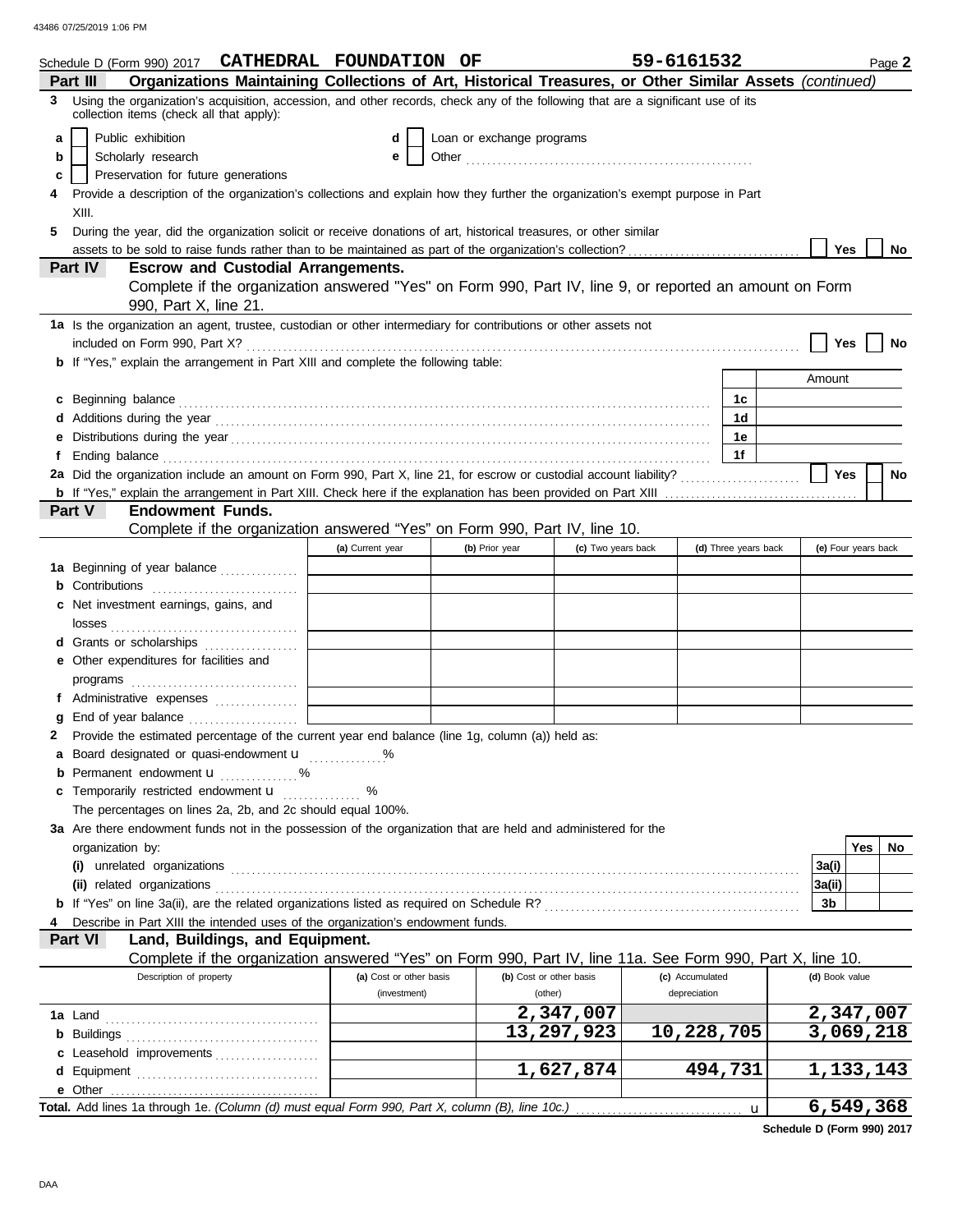|                           | Schedule D (Form 990) 2017 CATHEDRAL FOUNDATION OF                                                         |                | 59-6161532                       | Page 3            |
|---------------------------|------------------------------------------------------------------------------------------------------------|----------------|----------------------------------|-------------------|
| Part VII                  | Investments-Other Securities.                                                                              |                |                                  |                   |
|                           | Complete if the organization answered "Yes" on Form 990, Part IV, line 11b. See Form 990, Part X, line 12. |                |                                  |                   |
|                           | (a) Description of security or category                                                                    | (b) Book value | (c) Method of valuation:         |                   |
|                           | (including name of security)                                                                               |                | Cost or end-of-year market value |                   |
| (1) Financial derivatives |                                                                                                            |                |                                  |                   |
|                           |                                                                                                            |                |                                  |                   |
|                           | $(3)$ Other                                                                                                |                |                                  |                   |
| (A)                       |                                                                                                            |                |                                  |                   |
| (B)                       |                                                                                                            |                |                                  |                   |
| (C)                       |                                                                                                            |                |                                  |                   |
| (D)                       |                                                                                                            |                |                                  |                   |
| (E)                       |                                                                                                            |                |                                  |                   |
| $(\mathsf{F})$            |                                                                                                            |                |                                  |                   |
| (G)<br>(H)                |                                                                                                            |                |                                  |                   |
|                           | Total. (Column (b) must equal Form 990, Part X, col. (B) line 12.) u                                       |                |                                  |                   |
| Part VIII                 | Investments-Program Related.                                                                               |                |                                  |                   |
|                           | Complete if the organization answered "Yes" on Form 990, Part IV, line 11c. See Form 990, Part X, line 13. |                |                                  |                   |
|                           | (a) Description of investment                                                                              | (b) Book value | (c) Method of valuation:         |                   |
|                           |                                                                                                            |                | Cost or end-of-year market value |                   |
| (1)                       |                                                                                                            |                |                                  |                   |
| (2)                       |                                                                                                            |                |                                  |                   |
| (3)                       |                                                                                                            |                |                                  |                   |
| (4)                       |                                                                                                            |                |                                  |                   |
| (5)                       |                                                                                                            |                |                                  |                   |
| (6)                       |                                                                                                            |                |                                  |                   |
| (7)                       |                                                                                                            |                |                                  |                   |
| (8)                       |                                                                                                            |                |                                  |                   |
| (9)                       |                                                                                                            |                |                                  |                   |
|                           | Total. (Column (b) must equal Form 990, Part X, col. (B) line 13.) $\mathbf u$                             |                |                                  |                   |
| Part IX                   | <b>Other Assets.</b>                                                                                       |                |                                  |                   |
|                           | Complete if the organization answered "Yes" on Form 990, Part IV, line 11d. See Form 990, Part X, line 15. |                |                                  |                   |
|                           | (a) Description                                                                                            |                |                                  | (b) Book value    |
| (1)                       | <b>RESERVE</b><br>R&R MAINT<br><b>INVEST FCC</b>                                                           |                |                                  | 1,109,988         |
| (2)                       |                                                                                                            |                |                                  | 700, 224          |
| (3)                       | <b>INVEST PACE PARTNERS</b><br>RESIDUAL RECEIPTS                                                           |                |                                  | 681,073           |
| (4)                       | SECURITY DEPOSITS<br><b>TENANT</b>                                                                         |                |                                  | 239,733<br>95,673 |
| (5)                       | DUE FROM AFFILIATES                                                                                        |                |                                  | 90,537            |
| (6)                       | INSURANCE ESCROW DEPOSITS                                                                                  |                |                                  | 80,336            |
| (7)                       |                                                                                                            |                |                                  |                   |
| (8)<br>(9)                |                                                                                                            |                |                                  |                   |
|                           | Total. (Column (b) must equal Form 990, Part X, col. (B) line 15.)                                         |                | u                                | 2,997,564         |
| Part X                    | Other Liabilities.                                                                                         |                |                                  |                   |
|                           | Complete if the organization answered "Yes" on Form 990, Part IV, line 11e or 11f. See Form 990, Part X,   |                |                                  |                   |
|                           | line $25$ .                                                                                                |                |                                  |                   |
| 1.                        | (a) Description of liability                                                                               | (b) Book value |                                  |                   |
| (1)                       | Federal income taxes                                                                                       |                |                                  |                   |
| (2)                       | ACCRUED INTEREST FLEX                                                                                      | 812,877        |                                  |                   |
| (3)                       | DUE TO AFFILIATES                                                                                          | 652,938        |                                  |                   |
| (4)                       | PLEDGE PAYABLE                                                                                             | 600,000        |                                  |                   |
| (5)                       | <b>ACCRUED PAYROLL</b>                                                                                     | 127,992        |                                  |                   |
| (6)                       | TENANT SECURITY DEPOSITS                                                                                   | 95,332         |                                  |                   |
| ACCRUED<br>(7)            | <b>INTEREST</b>                                                                                            | 7,098          |                                  |                   |
| (8)                       |                                                                                                            |                |                                  |                   |
| (9)                       |                                                                                                            |                |                                  |                   |
|                           | Total. (Column (b) must equal Form 990, Part X, col. (B) line 25.) $\mathbf u$                             | 2,296,237      |                                  |                   |

Liability for uncertain tax positions. In Part XIII, provide the text of the footnote to the organization's financial statements that reports the **2.** organization's liability for uncertain tax positions under FIN 48 (ASC 740). Check here if the text of the footnote has been provided in Part XIII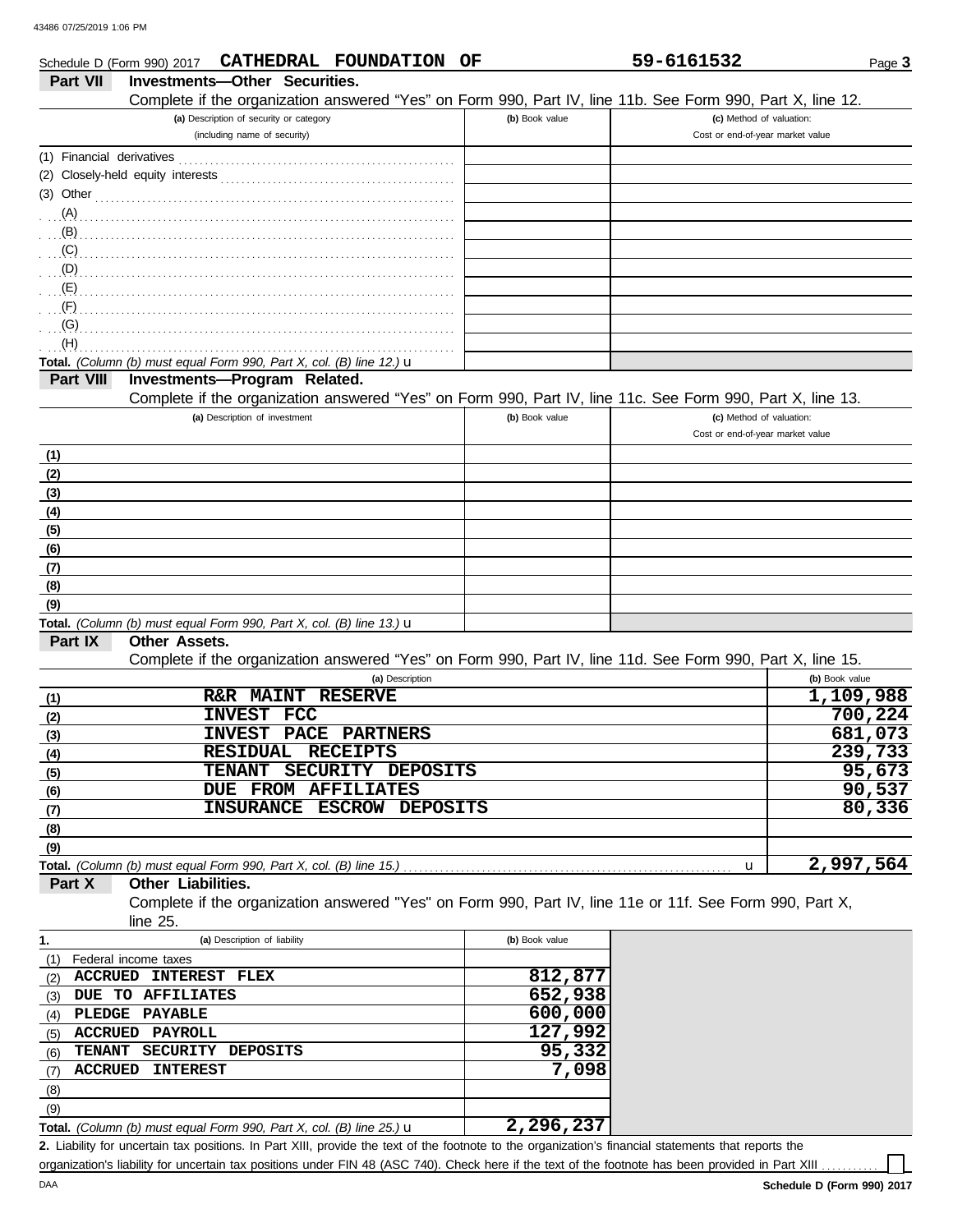|   | Schedule D (Form 990) 2017 CATHEDRAL FOUNDATION OF                                                                                                                                                                             |                | 59-6161532 |             | Page 4 |
|---|--------------------------------------------------------------------------------------------------------------------------------------------------------------------------------------------------------------------------------|----------------|------------|-------------|--------|
|   | Reconciliation of Revenue per Audited Financial Statements With Revenue per Return.<br>Part XI                                                                                                                                 |                |            |             |        |
|   | Complete if the organization answered "Yes" on Form 990, Part IV, line 12a.                                                                                                                                                    |                |            |             |        |
| 1 | Total revenue, gains, and other support per audited financial statements                                                                                                                                                       |                | 1          | 6, 238, 918 |        |
| 2 | Amounts included on line 1 but not on Form 990, Part VIII, line 12:                                                                                                                                                            |                |            |             |        |
| а |                                                                                                                                                                                                                                | 2a             |            |             |        |
| b |                                                                                                                                                                                                                                | 2 <sub>b</sub> |            |             |        |
| c |                                                                                                                                                                                                                                | 2c             |            |             |        |
| d |                                                                                                                                                                                                                                | 2d             |            |             |        |
| е | Add lines 2a through 2d [11] March 20 [11] March 20 [11] March 20 [11] March 20 [11] March 20 [11] March 20 [11] March 20 [11] March 20 [11] March 20 [11] March 20 [11] March 20 [11] March 20 [11] March 20 [11] March 20 [1 |                | 2e         |             |        |
| З |                                                                                                                                                                                                                                |                | 3          | 6,238,918   |        |
| 4 | Amounts included on Form 990, Part VIII, line 12, but not on line 1:                                                                                                                                                           |                |            |             |        |
|   |                                                                                                                                                                                                                                | 4а             |            |             |        |
| b |                                                                                                                                                                                                                                | 4b             |            |             |        |
|   | c Add lines 4a and 4b                                                                                                                                                                                                          |                | 4с         |             |        |
| 5 |                                                                                                                                                                                                                                |                | 5          | 6,238,918   |        |
|   | Reconciliation of Expenses per Audited Financial Statements With Expenses per Return.<br>Part XII                                                                                                                              |                |            |             |        |
|   | Complete if the organization answered "Yes" on Form 990, Part IV, line 12a.                                                                                                                                                    |                |            |             |        |
| 1 | Total expenses and losses per audited financial statements                                                                                                                                                                     |                | 1          | 5,664,920   |        |
| 2 | Amounts included on line 1 but not on Form 990, Part IX, line 25:                                                                                                                                                              |                |            |             |        |
| а |                                                                                                                                                                                                                                | 2a             |            |             |        |
|   |                                                                                                                                                                                                                                | 2 <sub>b</sub> |            |             |        |
| c | Other losses                                                                                                                                                                                                                   | 2c             |            |             |        |
| d |                                                                                                                                                                                                                                | 2d             |            |             |        |
| е |                                                                                                                                                                                                                                |                | 2e         |             |        |
| 3 |                                                                                                                                                                                                                                |                | 3          | 5,664,920   |        |
| 4 | Amounts included on Form 990, Part IX, line 25, but not on line 1:                                                                                                                                                             |                |            |             |        |
|   |                                                                                                                                                                                                                                | 4а             |            |             |        |
|   |                                                                                                                                                                                                                                | 4 <sub>b</sub> |            |             |        |
|   | c Add lines 4a and 4b                                                                                                                                                                                                          |                | 4c         |             |        |
|   |                                                                                                                                                                                                                                |                | 5          | 5,664,920   |        |
|   | Part XIII Supplemental Information.                                                                                                                                                                                            |                |            |             |        |
|   | Provide the descriptions required for Part II, lines 3, 5, and 9; Part III, lines 1a and 4; Part IV, lines 1b and 2b; Part V, line 4; Part X, line                                                                             |                |            |             |        |
|   | 2; Part XI, lines 2d and 4b; and Part XII, lines 2d and 4b. Also complete this part to provide any additional information.                                                                                                     |                |            |             |        |
|   |                                                                                                                                                                                                                                |                |            |             |        |
|   |                                                                                                                                                                                                                                |                |            |             |        |
|   |                                                                                                                                                                                                                                |                |            |             |        |
|   |                                                                                                                                                                                                                                |                |            |             |        |
|   |                                                                                                                                                                                                                                |                |            |             |        |
|   |                                                                                                                                                                                                                                |                |            |             |        |
|   |                                                                                                                                                                                                                                |                |            |             |        |
|   |                                                                                                                                                                                                                                |                |            |             |        |
|   |                                                                                                                                                                                                                                |                |            |             |        |
|   |                                                                                                                                                                                                                                |                |            |             |        |
|   |                                                                                                                                                                                                                                |                |            |             |        |
|   |                                                                                                                                                                                                                                |                |            |             |        |
|   |                                                                                                                                                                                                                                |                |            |             |        |
|   |                                                                                                                                                                                                                                |                |            |             |        |
|   |                                                                                                                                                                                                                                |                |            |             |        |
|   |                                                                                                                                                                                                                                |                |            |             |        |
|   |                                                                                                                                                                                                                                |                |            |             |        |
|   |                                                                                                                                                                                                                                |                |            |             |        |
|   |                                                                                                                                                                                                                                |                |            |             |        |
|   |                                                                                                                                                                                                                                |                |            |             |        |
|   |                                                                                                                                                                                                                                |                |            |             |        |
|   |                                                                                                                                                                                                                                |                |            |             |        |
|   |                                                                                                                                                                                                                                |                |            |             |        |
|   |                                                                                                                                                                                                                                |                |            |             |        |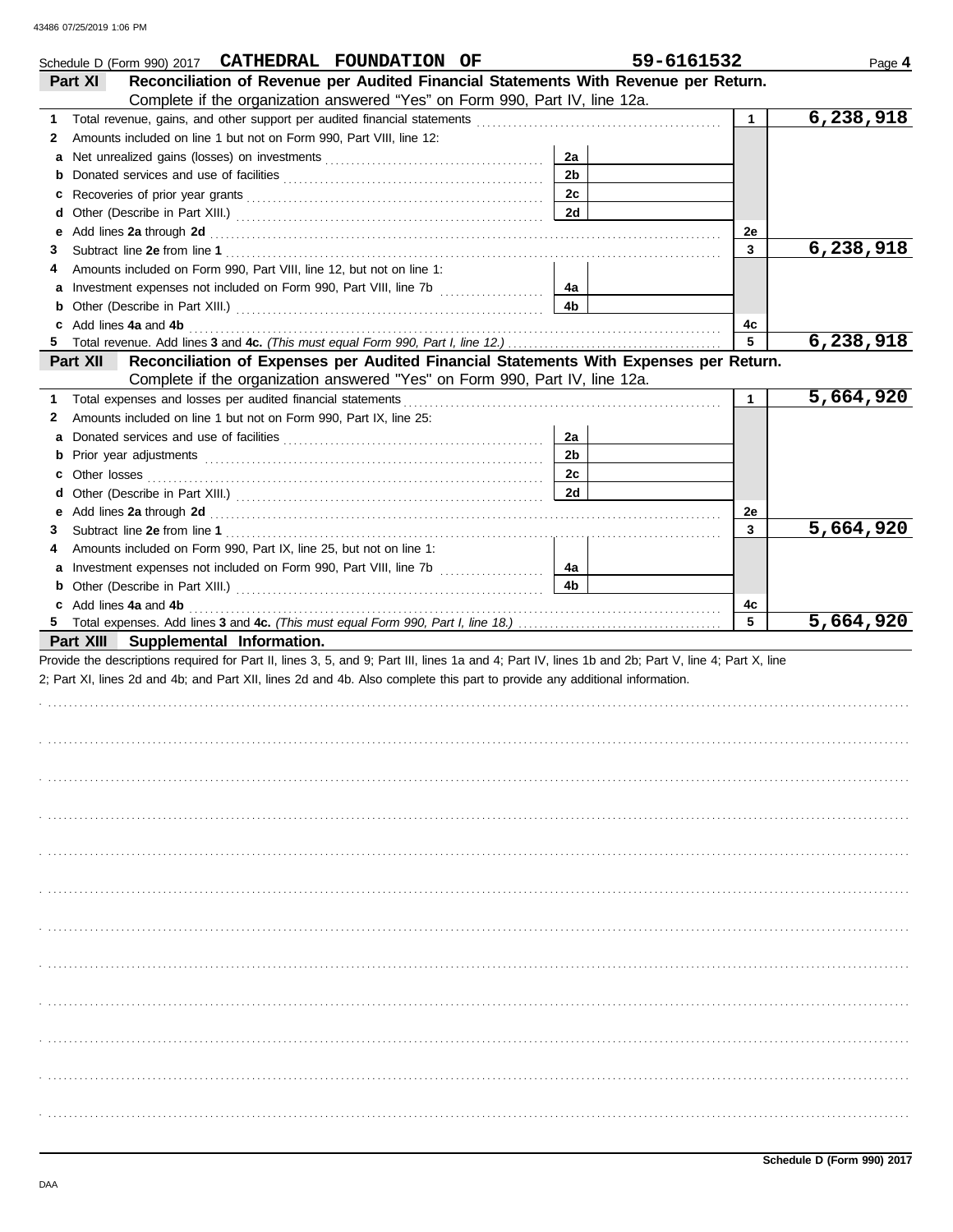|  |                                                | Schedule D (Form 990) 2017 CATHEDRAL FOUNDATION OF | 59-6161532 | Page 5 |
|--|------------------------------------------------|----------------------------------------------------|------------|--------|
|  | Part XIII Supplemental Information (continued) |                                                    |            |        |
|  |                                                |                                                    |            |        |
|  |                                                |                                                    |            |        |
|  |                                                |                                                    |            |        |
|  |                                                |                                                    |            |        |
|  |                                                |                                                    |            |        |
|  |                                                |                                                    |            |        |
|  |                                                |                                                    |            |        |
|  |                                                |                                                    |            |        |
|  |                                                |                                                    |            |        |
|  |                                                |                                                    |            |        |
|  |                                                |                                                    |            |        |
|  |                                                |                                                    |            |        |
|  |                                                |                                                    |            |        |
|  |                                                |                                                    |            |        |
|  |                                                |                                                    |            |        |
|  |                                                |                                                    |            |        |
|  |                                                |                                                    |            |        |
|  |                                                |                                                    |            |        |
|  |                                                |                                                    |            |        |
|  |                                                |                                                    |            |        |
|  |                                                |                                                    |            |        |
|  |                                                |                                                    |            |        |
|  |                                                |                                                    |            |        |
|  |                                                |                                                    |            |        |
|  |                                                |                                                    |            |        |
|  |                                                |                                                    |            |        |
|  |                                                |                                                    |            |        |
|  |                                                |                                                    |            |        |
|  |                                                |                                                    |            |        |
|  |                                                |                                                    |            |        |
|  |                                                |                                                    |            |        |
|  |                                                |                                                    |            |        |
|  |                                                |                                                    |            |        |
|  |                                                |                                                    |            |        |
|  |                                                |                                                    |            |        |
|  |                                                |                                                    |            |        |
|  |                                                |                                                    |            |        |
|  |                                                |                                                    |            |        |
|  |                                                |                                                    |            |        |
|  |                                                |                                                    |            |        |
|  |                                                |                                                    |            |        |
|  |                                                |                                                    |            |        |
|  |                                                |                                                    |            |        |
|  |                                                |                                                    |            |        |
|  |                                                |                                                    |            |        |
|  |                                                |                                                    |            |        |
|  |                                                |                                                    |            |        |
|  |                                                |                                                    |            |        |
|  |                                                |                                                    |            |        |
|  |                                                |                                                    |            |        |
|  |                                                |                                                    |            |        |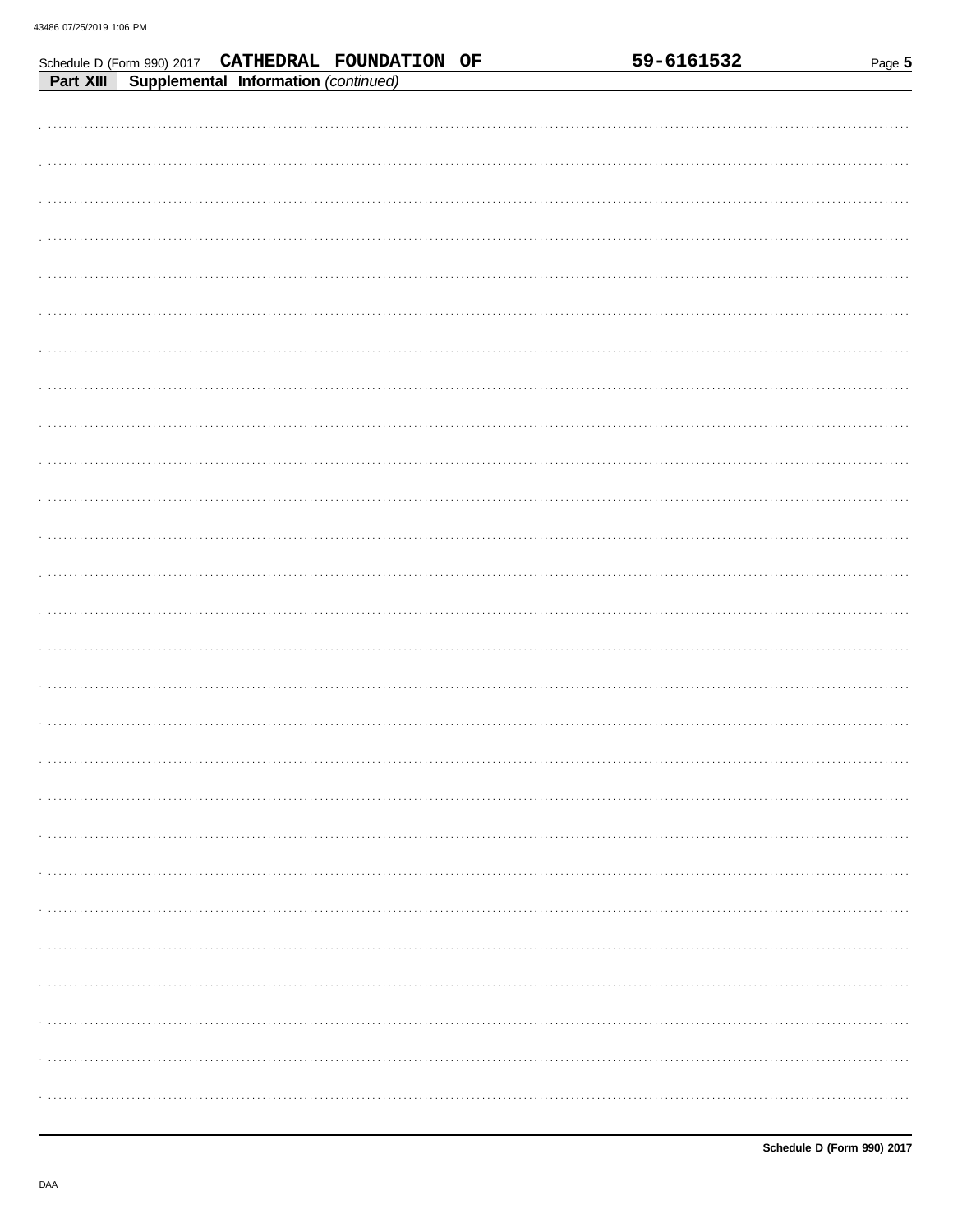|   | <b>SCHEDULE J</b>                                                                                                   |                                                                                                            | <b>Compensation Information</b>                                                                                                                                                                                               |                                | OMB No. 1545-0047          |                |                         |
|---|---------------------------------------------------------------------------------------------------------------------|------------------------------------------------------------------------------------------------------------|-------------------------------------------------------------------------------------------------------------------------------------------------------------------------------------------------------------------------------|--------------------------------|----------------------------|----------------|-------------------------|
|   | For certain Officers, Directors, Trustees, Key Employees, and Highest<br>(Form 990)<br><b>Compensated Employees</b> |                                                                                                            |                                                                                                                                                                                                                               |                                |                            |                |                         |
|   |                                                                                                                     |                                                                                                            | u Complete if the organization answered "Yes" on Form 990, Part IV, line 23.                                                                                                                                                  |                                |                            | Open to Public |                         |
|   | Department of the Treasury<br>Internal Revenue Service                                                              |                                                                                                            | u Attach to Form 990.<br>uGo to www.irs.gov/Form990 for instructions and the latest information.                                                                                                                              |                                |                            | Inspection     |                         |
|   | Name of the organization                                                                                            | CATHEDRAL FOUNDATION OF                                                                                    |                                                                                                                                                                                                                               | Employer identification number |                            |                |                         |
|   |                                                                                                                     | <b>JACKSONVILLE</b>                                                                                        |                                                                                                                                                                                                                               | 59-6161532                     |                            |                |                         |
|   | Part I                                                                                                              | Questions Regarding Compensation                                                                           |                                                                                                                                                                                                                               |                                |                            |                |                         |
|   |                                                                                                                     |                                                                                                            | 1a Check the appropriate box(es) if the organization provided any of the following to or for a person listed on Form                                                                                                          |                                |                            | Yes            | No                      |
|   |                                                                                                                     |                                                                                                            | 990, Part VII, Section A, line 1a. Complete Part III to provide any relevant information regarding these items.                                                                                                               |                                |                            |                |                         |
|   | First-class or charter travel                                                                                       |                                                                                                            | Housing allowance or residence for personal use                                                                                                                                                                               |                                |                            |                |                         |
|   | Travel for companions                                                                                               |                                                                                                            | Payments for business use of personal residence                                                                                                                                                                               |                                |                            |                |                         |
|   |                                                                                                                     | Tax indemnification and gross-up payments                                                                  | Health or social club dues or initiation fees                                                                                                                                                                                 |                                |                            |                |                         |
|   | Discretionary spending account                                                                                      |                                                                                                            | Personal services (such as, maid, chauffeur, chef)                                                                                                                                                                            |                                |                            |                |                         |
|   |                                                                                                                     |                                                                                                            | <b>b</b> If any of the boxes on line 1a are checked, did the organization follow a written policy regarding payment                                                                                                           |                                |                            |                |                         |
|   |                                                                                                                     | or reimbursement or provision of all of the expenses described above? If "No," complete Part III to        |                                                                                                                                                                                                                               |                                |                            |                |                         |
|   |                                                                                                                     |                                                                                                            | explain explain explaintenance and the set of the set of the set of the set of the set of the set of the set of the set of the set of the set of the set of the set of the set of the set of the set of the set of the set of |                                | 1b                         |                |                         |
|   |                                                                                                                     |                                                                                                            |                                                                                                                                                                                                                               |                                |                            |                |                         |
| 2 |                                                                                                                     | Did the organization require substantiation prior to reimbursing or allowing expenses incurred by all      |                                                                                                                                                                                                                               |                                |                            |                |                         |
|   |                                                                                                                     |                                                                                                            | directors, trustees, and officers, including the CEO/Executive Director, regarding the items checked in line                                                                                                                  |                                |                            |                |                         |
|   | 1a?                                                                                                                 |                                                                                                            |                                                                                                                                                                                                                               |                                | 2                          |                |                         |
| 3 |                                                                                                                     | Indicate which, if any, of the following the filing organization used to establish the compensation of the |                                                                                                                                                                                                                               |                                |                            |                |                         |
|   |                                                                                                                     |                                                                                                            | organization's CEO/Executive Director. Check all that apply. Do not check any boxes for methods used by a                                                                                                                     |                                |                            |                |                         |
|   |                                                                                                                     | related organization to establish compensation of the CEO/Executive Director, but explain in Part III.     |                                                                                                                                                                                                                               |                                |                            |                |                         |
|   | Compensation committee                                                                                              |                                                                                                            | Written employment contract                                                                                                                                                                                                   |                                |                            |                |                         |
|   |                                                                                                                     | Independent compensation consultant                                                                        | Compensation survey or study                                                                                                                                                                                                  |                                |                            |                |                         |
|   | Form 990 of other organizations                                                                                     |                                                                                                            | X<br>Approval by the board or compensation committee                                                                                                                                                                          |                                |                            |                |                         |
| 4 |                                                                                                                     |                                                                                                            | During the year, did any person listed on Form 990, Part VII, Section A, line 1a, with respect to the filing                                                                                                                  |                                |                            |                |                         |
|   | organization or a related organization:                                                                             |                                                                                                            |                                                                                                                                                                                                                               |                                |                            |                |                         |
|   |                                                                                                                     |                                                                                                            |                                                                                                                                                                                                                               |                                | 4a                         |                | х                       |
| b |                                                                                                                     |                                                                                                            |                                                                                                                                                                                                                               |                                | 4b                         |                | $\mathbf x$             |
|   |                                                                                                                     |                                                                                                            |                                                                                                                                                                                                                               |                                | 4c                         |                | $\mathbf x$             |
|   |                                                                                                                     |                                                                                                            | If "Yes" to any of lines 4a-c, list the persons and provide the applicable amounts for each item in Part III.                                                                                                                 |                                |                            |                |                         |
|   |                                                                                                                     | Only section $501(c)(3)$ , $501(c)(4)$ , and $501(c)(29)$ organizations must complete lines $5-9$ .        |                                                                                                                                                                                                                               |                                |                            |                |                         |
| 5 |                                                                                                                     | For persons listed on Form 990, Part VII, Section A, line 1a, did the organization pay or accrue any       |                                                                                                                                                                                                                               |                                |                            |                |                         |
|   |                                                                                                                     | compensation contingent on the revenues of:                                                                |                                                                                                                                                                                                                               |                                |                            |                |                         |
|   |                                                                                                                     |                                                                                                            |                                                                                                                                                                                                                               |                                | 5a                         |                | X                       |
|   |                                                                                                                     |                                                                                                            |                                                                                                                                                                                                                               |                                | 5b                         |                | $\overline{\mathbf{x}}$ |
|   | If "Yes" on line 5a or 5b, describe in Part III.                                                                    |                                                                                                            |                                                                                                                                                                                                                               |                                |                            |                |                         |
| 6 |                                                                                                                     | For persons listed on Form 990, Part VII, Section A, line 1a, did the organization pay or accrue any       |                                                                                                                                                                                                                               |                                |                            |                |                         |
|   |                                                                                                                     | compensation contingent on the net earnings of:                                                            |                                                                                                                                                                                                                               |                                |                            |                |                         |
|   |                                                                                                                     |                                                                                                            |                                                                                                                                                                                                                               |                                | 6a                         |                | х                       |
|   |                                                                                                                     |                                                                                                            |                                                                                                                                                                                                                               |                                | 6b                         |                | $\mathbf x$             |
|   | If "Yes" on line 6a or 6b, describe in Part III.                                                                    |                                                                                                            |                                                                                                                                                                                                                               |                                |                            |                |                         |
| 7 |                                                                                                                     | For persons listed on Form 990, Part VII, Section A, line 1a, did the organization provide any nonfixed    |                                                                                                                                                                                                                               |                                |                            |                |                         |
|   |                                                                                                                     |                                                                                                            |                                                                                                                                                                                                                               |                                | 7                          |                | x                       |
| 8 |                                                                                                                     |                                                                                                            | Were any amounts reported on Form 990, Part VII, paid or accrued pursuant to a contract that was subject                                                                                                                      |                                |                            |                |                         |
|   |                                                                                                                     | to the initial contract exception described in Regulations section 53.4958-4(a)(3)? If "Yes," describe     |                                                                                                                                                                                                                               |                                |                            |                |                         |
|   |                                                                                                                     |                                                                                                            | $\ $ n Part III $\ $                                                                                                                                                                                                          |                                | 8                          |                | х                       |
|   |                                                                                                                     |                                                                                                            |                                                                                                                                                                                                                               |                                |                            |                |                         |
| 9 | Regulations section 53.4958-6(c)?                                                                                   | If "Yes" on line 8, did the organization also follow the rebuttable presumption procedure described in     |                                                                                                                                                                                                                               |                                | 9                          |                |                         |
|   |                                                                                                                     | For Paperwork Reduction Act Notice, see the Instructions for Form 990.                                     |                                                                                                                                                                                                                               |                                | Schedule J (Form 990) 2017 |                |                         |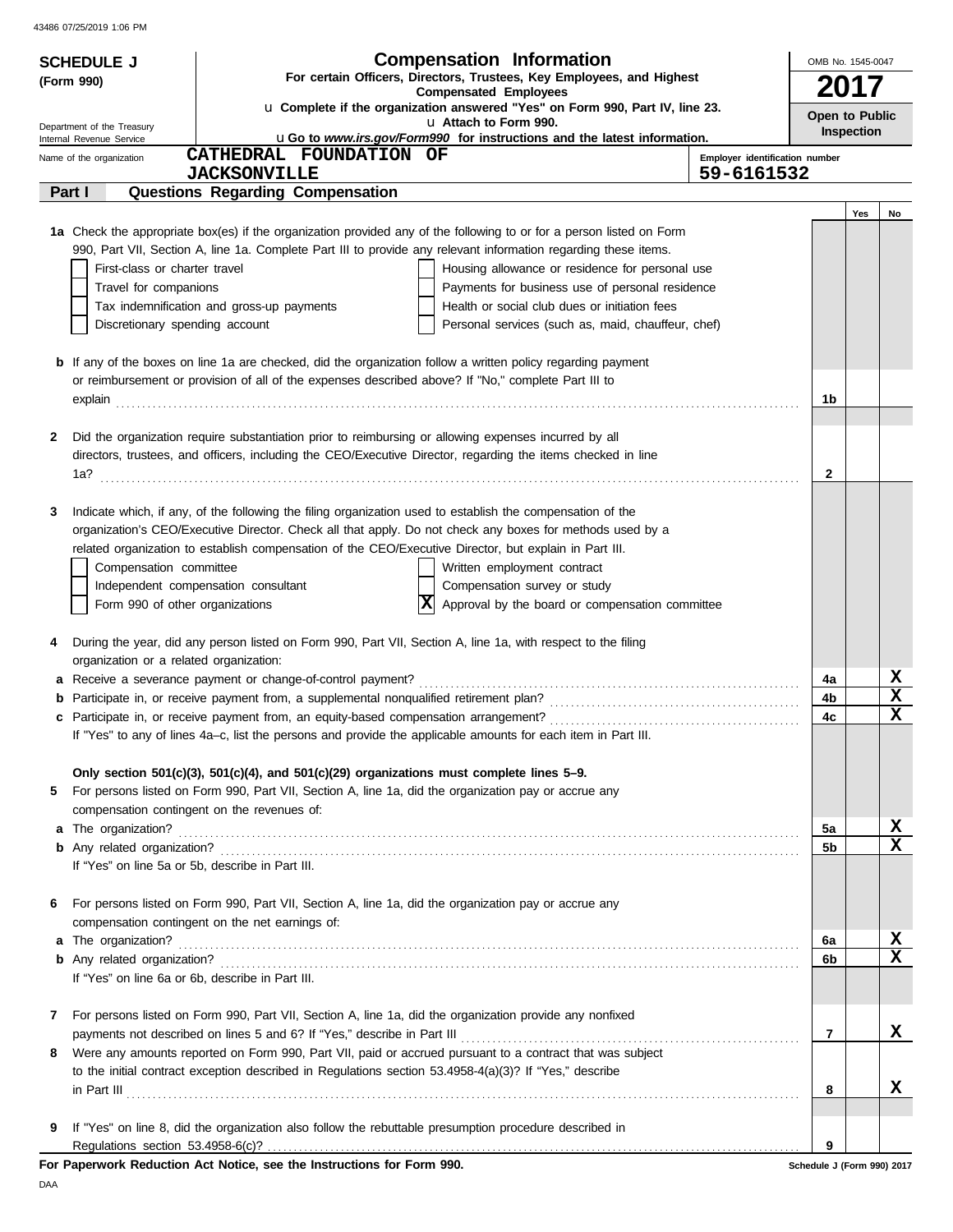#### 59-6161532 Schedule J (Form 990) 2017 CATHEDRAL FOUNDATION OF Part II Officers, Directors, Trustees, Key Employees, and Highest Compensated Employees. Use duplicate copies if additional space is needed.

For each individual whose compensation must be reported on Schedule J, report compensation from the organization on row (i) and from related organizations, described in the instructions, on row (ii). Do not list any individuals that aren't listed on Form 990, Part VII.

Note: The sum of columns (B)(i)-(iii) for each listed individual must equal the total amount of Form 990, Part VII, Section A, line 1a, applicable column (D) and (E) amounts for that individual.

|                         | (B) Breakdown of W-2 and/or 1099-MISC compensation |                                        |                                           | (C) Retirement and<br>(D) Nontaxable |                  | (E) Total of columns | (F) Compensation                                           |  |
|-------------------------|----------------------------------------------------|----------------------------------------|-------------------------------------------|--------------------------------------|------------------|----------------------|------------------------------------------------------------|--|
| (A) Name and Title      | (i) Base<br>compensation                           | (ii) Bonus & incentive<br>compensation | (iii) Other<br>reportable<br>compensation | other deferred<br>compensation       | benefits         | $(B)(i)$ - $(D)$     | in column (B) reported<br>as deferred on prior<br>Form 990 |  |
| TERESA K. BARTON<br>(i) | 220,002                                            | 1,000                                  | 8,551                                     | 11,042                               | $\boxed{25,365}$ | 265,960              | 0                                                          |  |
| $_1$ CEO/EXEC. DIR.     | 0                                                  | n                                      |                                           | O                                    | O                |                      | 0                                                          |  |
| (i)                     |                                                    |                                        |                                           |                                      |                  |                      |                                                            |  |
|                         |                                                    |                                        |                                           |                                      |                  |                      |                                                            |  |
| (i)                     |                                                    |                                        |                                           |                                      |                  |                      |                                                            |  |
|                         |                                                    |                                        |                                           |                                      |                  |                      |                                                            |  |
|                         |                                                    |                                        |                                           |                                      |                  |                      |                                                            |  |
|                         |                                                    |                                        |                                           |                                      |                  |                      |                                                            |  |
| (i)                     |                                                    |                                        |                                           |                                      |                  |                      |                                                            |  |
| 5                       |                                                    |                                        |                                           |                                      |                  |                      |                                                            |  |
| (i)                     |                                                    |                                        |                                           |                                      |                  |                      |                                                            |  |
| 6                       |                                                    |                                        |                                           |                                      |                  |                      |                                                            |  |
| (i)                     |                                                    |                                        |                                           |                                      |                  |                      |                                                            |  |
| $\overline{7}$          |                                                    |                                        |                                           |                                      |                  |                      |                                                            |  |
|                         |                                                    |                                        |                                           |                                      |                  |                      |                                                            |  |
|                         |                                                    |                                        |                                           |                                      |                  |                      |                                                            |  |
|                         |                                                    |                                        |                                           |                                      |                  |                      |                                                            |  |
|                         |                                                    |                                        |                                           |                                      |                  |                      |                                                            |  |
| (i)                     |                                                    |                                        |                                           |                                      |                  |                      |                                                            |  |
| 10                      |                                                    |                                        |                                           |                                      |                  |                      |                                                            |  |
|                         |                                                    |                                        |                                           |                                      |                  |                      |                                                            |  |
| 11                      |                                                    |                                        |                                           |                                      |                  |                      |                                                            |  |
|                         |                                                    |                                        |                                           |                                      |                  |                      |                                                            |  |
| 12                      |                                                    |                                        |                                           |                                      |                  |                      |                                                            |  |
| (i)                     |                                                    |                                        |                                           |                                      |                  |                      |                                                            |  |
| 13                      |                                                    |                                        |                                           |                                      |                  |                      |                                                            |  |
| $\left( i \right)$      |                                                    |                                        |                                           |                                      |                  |                      |                                                            |  |
| 14                      |                                                    |                                        |                                           |                                      |                  |                      |                                                            |  |
|                         |                                                    |                                        |                                           |                                      |                  |                      |                                                            |  |
| 15                      |                                                    |                                        |                                           |                                      |                  |                      |                                                            |  |
|                         |                                                    |                                        |                                           |                                      |                  |                      |                                                            |  |
| 16                      |                                                    |                                        |                                           |                                      |                  |                      |                                                            |  |

Schedule J (Form 990) 2017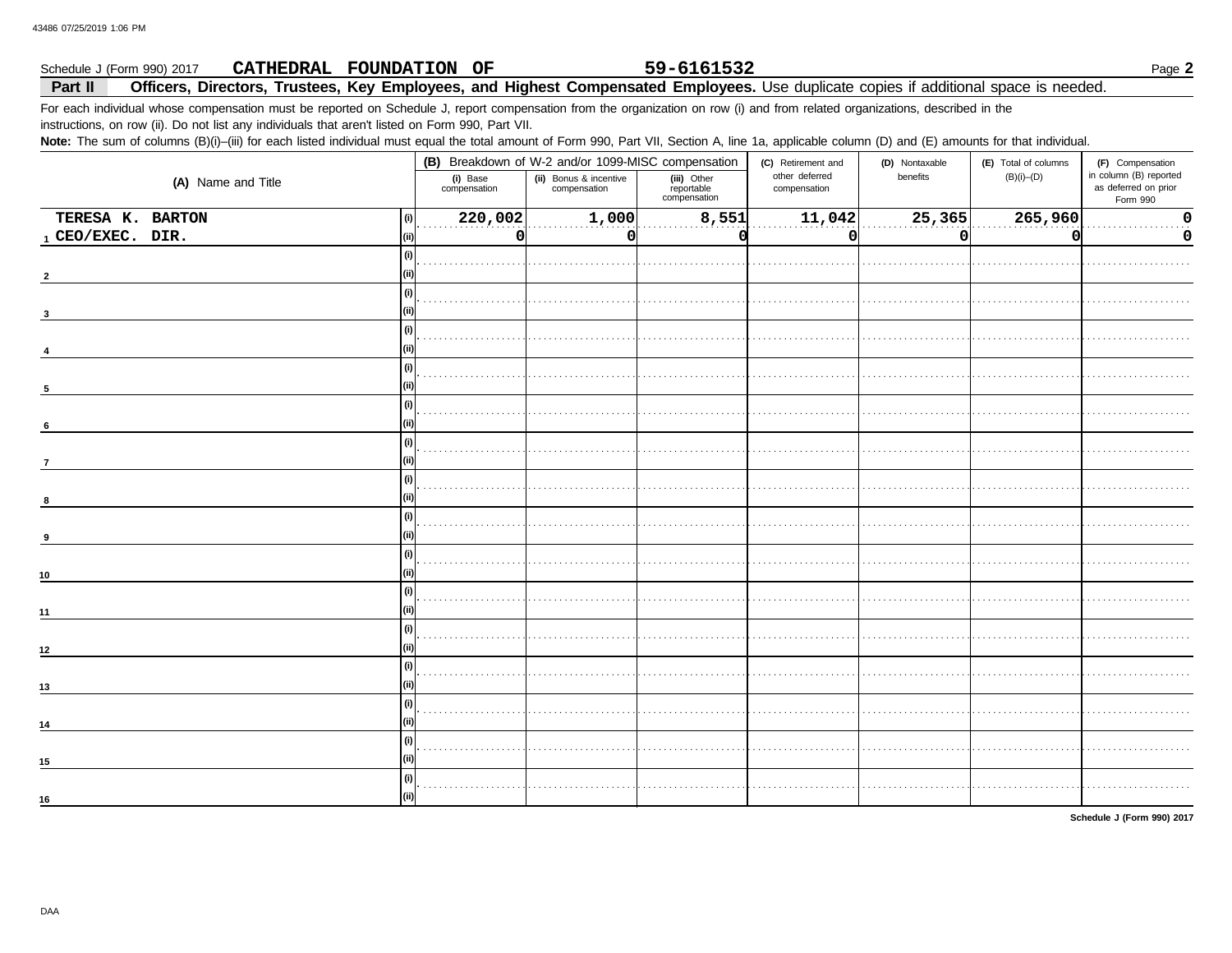|          |                                 |                          | Schedule J (Form 990) 2017 CATHEDRAL FOUNDATION OF |  | 59-6161532 |                                                                                                                                                                            | Page 3                     |
|----------|---------------------------------|--------------------------|----------------------------------------------------|--|------------|----------------------------------------------------------------------------------------------------------------------------------------------------------------------------|----------------------------|
| Part III | for any additional information. | Supplemental Information |                                                    |  |            | Provide the information, explanation, or descriptions required for Part I, lines 1a, 1b, 3, 4a, 4b, 4c, 5a, 5b, 6a, 6b, 7, and 8, and for Part II. Also complete this part |                            |
|          |                                 |                          |                                                    |  |            |                                                                                                                                                                            |                            |
|          |                                 |                          |                                                    |  |            |                                                                                                                                                                            |                            |
|          |                                 |                          |                                                    |  |            |                                                                                                                                                                            |                            |
|          |                                 |                          |                                                    |  |            |                                                                                                                                                                            |                            |
|          |                                 |                          |                                                    |  |            |                                                                                                                                                                            |                            |
|          |                                 |                          |                                                    |  |            |                                                                                                                                                                            |                            |
|          |                                 |                          |                                                    |  |            |                                                                                                                                                                            |                            |
|          |                                 |                          |                                                    |  |            |                                                                                                                                                                            |                            |
|          |                                 |                          |                                                    |  |            |                                                                                                                                                                            |                            |
|          |                                 |                          |                                                    |  |            |                                                                                                                                                                            |                            |
|          |                                 |                          |                                                    |  |            |                                                                                                                                                                            |                            |
|          |                                 |                          |                                                    |  |            |                                                                                                                                                                            |                            |
|          |                                 |                          |                                                    |  |            |                                                                                                                                                                            |                            |
|          |                                 |                          |                                                    |  |            |                                                                                                                                                                            |                            |
|          |                                 |                          |                                                    |  |            |                                                                                                                                                                            |                            |
|          |                                 |                          |                                                    |  |            |                                                                                                                                                                            |                            |
|          |                                 |                          |                                                    |  |            |                                                                                                                                                                            |                            |
|          |                                 |                          |                                                    |  |            |                                                                                                                                                                            |                            |
|          |                                 |                          |                                                    |  |            |                                                                                                                                                                            |                            |
|          |                                 |                          |                                                    |  |            |                                                                                                                                                                            | Schedule J (Form 990) 2017 |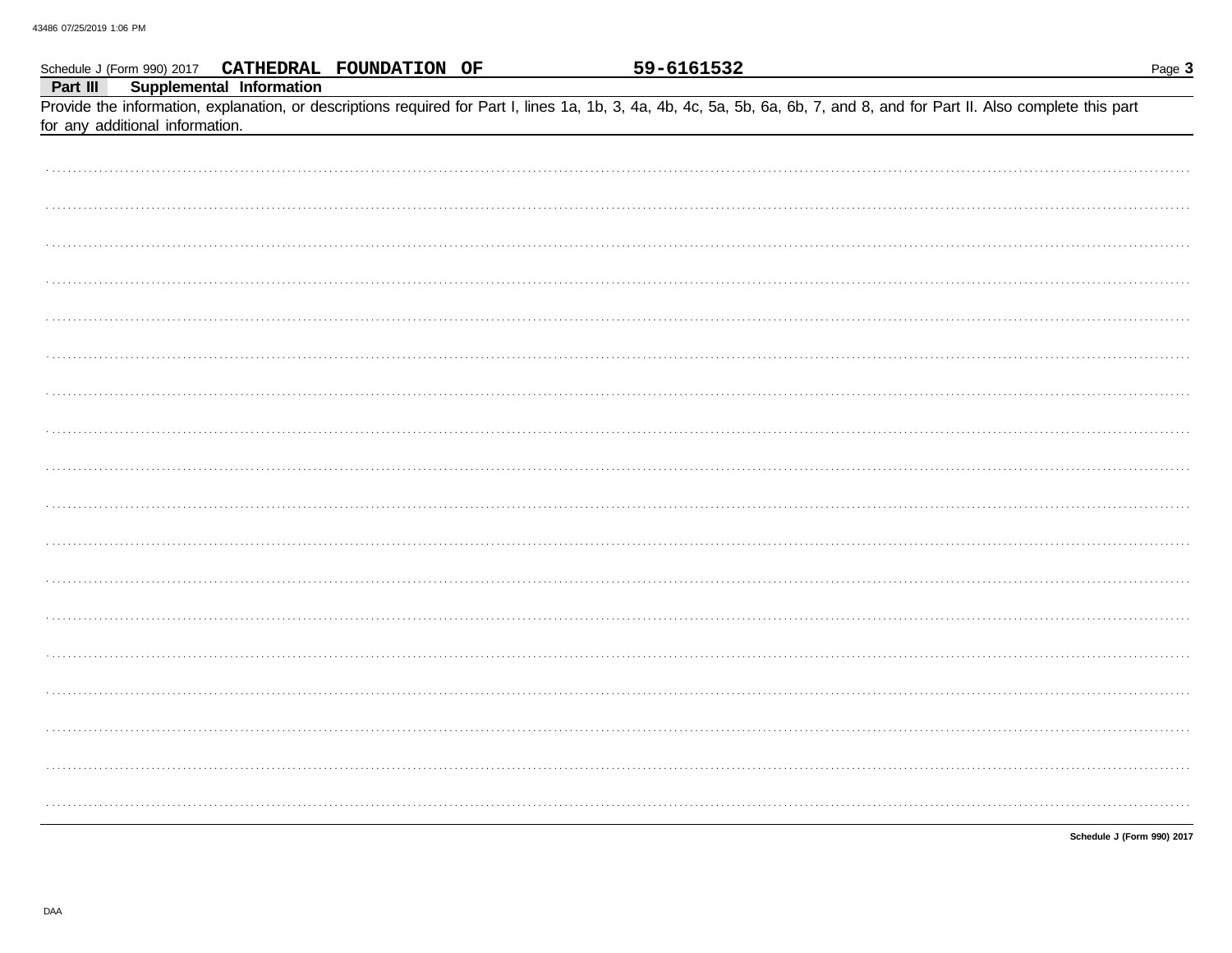| 43486 07/25/2019 1:06 PM |  |
|--------------------------|--|
| SCHEDIJI E I             |  |

# **SCHEDULE L Transactions With Interested Persons**

**(Form 990 or 990-EZ)** u Complete if the organization answered "Yes" on Form 990, Part IV, line 25a, 25b, 26, 27, 28a,<br>28b, or 28c, or Form 990-EZ, Part V, line 38a or 40b.<br>**2017** 

| 28b, or 28c, or Form 990-EZ, Part V, line 38a or 40b. |  |
|-------------------------------------------------------|--|
| La Attach to Form 990 or Form 990-EZ.                 |  |

| OMB No. 1545-0047 |
|-------------------|
|                   |

| La Attach to Form 990 or Form 990-EZ.<br>Department of the Treasury<br><b>uGo to www.irs.gov/Form990 for instructions and the latest information.</b><br>Internal Revenue Service |                    |                                          |                                                                                                                                                                                        |                                |                                | Open To Public<br>Inspection |    |  |
|-----------------------------------------------------------------------------------------------------------------------------------------------------------------------------------|--------------------|------------------------------------------|----------------------------------------------------------------------------------------------------------------------------------------------------------------------------------------|--------------------------------|--------------------------------|------------------------------|----|--|
| Name of the organization                                                                                                                                                          |                    | CATHEDRAL FOUNDATION OF                  |                                                                                                                                                                                        |                                | Employer identification number |                              |    |  |
|                                                                                                                                                                                   |                    | <b>JACKSONVILLE</b>                      |                                                                                                                                                                                        |                                | 59-6161532                     |                              |    |  |
| Part I                                                                                                                                                                            |                    |                                          | <b>Excess Benefit Transactions</b> (section $501(c)(3)$ , section $501(c)(4)$ , and $501(c)(29)$ organizations only).                                                                  |                                |                                |                              |    |  |
|                                                                                                                                                                                   |                    |                                          | Complete if the organization answered "Yes" on Form 990, Part IV, line 25a or 25b, or Form 990-EZ, Part V, line 40b.                                                                   |                                |                                |                              |    |  |
|                                                                                                                                                                                   |                    |                                          | (b) Relationship between disqualified person and                                                                                                                                       | (c) Description of transaction |                                | (d) Corrected?               |    |  |
|                                                                                                                                                                                   |                    | (a) Name of disqualified person          | organization                                                                                                                                                                           |                                |                                | Yes                          | No |  |
| (1)                                                                                                                                                                               |                    |                                          |                                                                                                                                                                                        |                                |                                |                              |    |  |
| (2)                                                                                                                                                                               |                    |                                          |                                                                                                                                                                                        |                                |                                |                              |    |  |
| (3)                                                                                                                                                                               |                    |                                          |                                                                                                                                                                                        |                                |                                |                              |    |  |
| (4)                                                                                                                                                                               |                    |                                          |                                                                                                                                                                                        |                                |                                |                              |    |  |
| (5)                                                                                                                                                                               |                    |                                          |                                                                                                                                                                                        |                                |                                |                              |    |  |
| (6)                                                                                                                                                                               |                    |                                          |                                                                                                                                                                                        |                                |                                |                              |    |  |
| 2                                                                                                                                                                                 | under section 4958 |                                          | Enter the amount of tax incurred by the organization managers or disqualified persons during the year                                                                                  |                                | $u \$ $\qquad$                 |                              |    |  |
| З.                                                                                                                                                                                |                    |                                          | Enter the amount of tax, if any, on line 2, above, reimbursed by the organization <i>maturemanances</i> in the system of tax, if any, on line 2, above, reimbursed by the organization |                                | u \$                           |                              |    |  |
| Part II                                                                                                                                                                           |                    | Loans to and/or From Interested Persons. | Complete if the organization answered "Yes" on Form 990-F7 Part V line 38a or Form 990 Part IV line 26; or if the                                                                      |                                |                                |                              |    |  |

ation answered "Yes" on Form 990-EZ, Part V, line 38a or Form 990, Part IV, line 26; or if the

| organization reported an amount on Form 990, Part X, line 5, 6, or 22. |                           |  |  |
|------------------------------------------------------------------------|---------------------------|--|--|
| .                                                                      | ta en un tanto e la total |  |  |

| (a) Name of interested person | (b) Relationship  | (c) Purpose of | (d) Loan to |                      | (e) Original     | (f) Balance due | (g) In default? (h) Approved |    |     |                           | (i) Written |            |
|-------------------------------|-------------------|----------------|-------------|----------------------|------------------|-----------------|------------------------------|----|-----|---------------------------|-------------|------------|
|                               | with organization | loan           |             | or from the<br>org.? | principal amount |                 |                              |    |     | by board or<br>committee? |             | agreement? |
|                               |                   |                |             |                      |                  |                 |                              |    |     |                           |             |            |
|                               |                   |                |             | To From              |                  |                 | Yes                          | No | Yes | No                        | Yes         | No         |
|                               |                   |                |             |                      |                  |                 |                              |    |     |                           |             |            |
| (1)                           |                   |                |             |                      |                  |                 |                              |    |     |                           |             |            |
|                               |                   |                |             |                      |                  |                 |                              |    |     |                           |             |            |
| (2)                           |                   |                |             |                      |                  |                 |                              |    |     |                           |             |            |
|                               |                   |                |             |                      |                  |                 |                              |    |     |                           |             |            |
|                               |                   |                |             |                      |                  |                 |                              |    |     |                           |             |            |
| (3)                           |                   |                |             |                      |                  |                 |                              |    |     |                           |             |            |
|                               |                   |                |             |                      |                  |                 |                              |    |     |                           |             |            |
| (4)                           |                   |                |             |                      |                  |                 |                              |    |     |                           |             |            |
|                               |                   |                |             |                      |                  |                 |                              |    |     |                           |             |            |
| (5)                           |                   |                |             |                      |                  |                 |                              |    |     |                           |             |            |
|                               |                   |                |             |                      |                  |                 |                              |    |     |                           |             |            |
|                               |                   |                |             |                      |                  |                 |                              |    |     |                           |             |            |
| (6)                           |                   |                |             |                      |                  |                 |                              |    |     |                           |             |            |
|                               |                   |                |             |                      |                  |                 |                              |    |     |                           |             |            |
| (7)                           |                   |                |             |                      |                  |                 |                              |    |     |                           |             |            |
|                               |                   |                |             |                      |                  |                 |                              |    |     |                           |             |            |
| (8)                           |                   |                |             |                      |                  |                 |                              |    |     |                           |             |            |
|                               |                   |                |             |                      |                  |                 |                              |    |     |                           |             |            |
|                               |                   |                |             |                      |                  |                 |                              |    |     |                           |             |            |
| (9)                           |                   |                |             |                      |                  |                 |                              |    |     |                           |             |            |
|                               |                   |                |             |                      |                  |                 |                              |    |     |                           |             |            |
| (10)                          |                   |                |             |                      |                  |                 |                              |    |     |                           |             |            |
| <b>Total</b>                  |                   |                |             |                      | $u$ \$           |                 |                              |    |     |                           |             |            |

**Part III Grants or Assistance Benefiting Interested Persons.** Complete if the organization answered "Yes" on Form 990, Part IV, line 27.

|                  | (a) Name of interested person | (b) Relationship between interested (c) Amount of assistance<br>person and the organization | (d) Type of assistance | (e) Purpose of assistance |
|------------------|-------------------------------|---------------------------------------------------------------------------------------------|------------------------|---------------------------|
| (1)              |                               |                                                                                             |                        |                           |
| (2)              |                               |                                                                                             |                        |                           |
| (3)              |                               |                                                                                             |                        |                           |
| (4)              |                               |                                                                                             |                        |                           |
| (5)              |                               |                                                                                             |                        |                           |
| (6)              |                               |                                                                                             |                        |                           |
| $\left(7\right)$ |                               |                                                                                             |                        |                           |
| (8)              |                               |                                                                                             |                        |                           |
| (9)              |                               |                                                                                             |                        |                           |
| (10)             |                               |                                                                                             |                        |                           |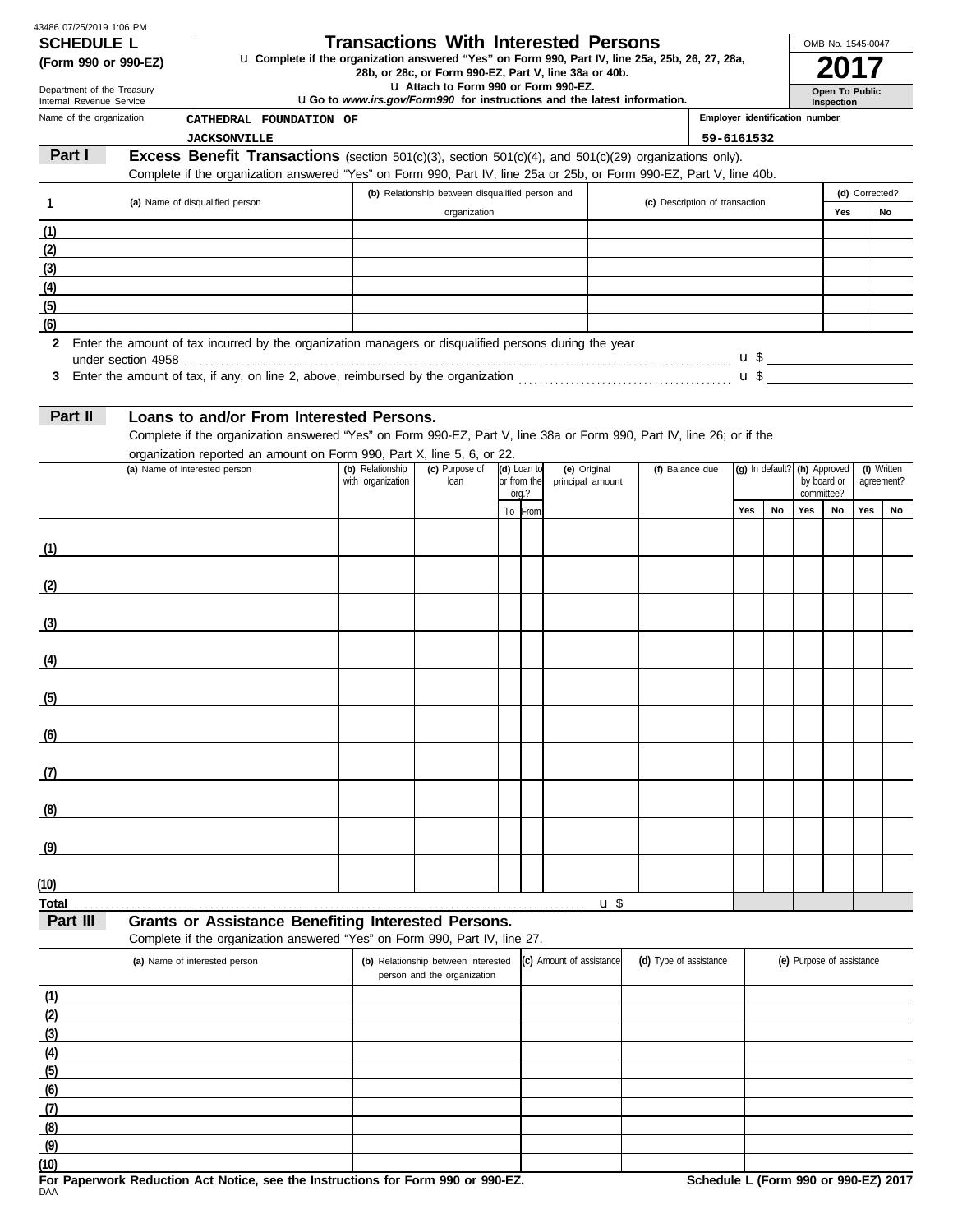## **Schedule L (Form 990 or 990-EZ) 2017 CATHEDRAL FOUNDATION OF** 59-6161532 Page 2

Part IV Business Transactions Involving Interested Persons.

┰

**(e)** Sharing

| Complete if the organization answered "Yes" on Form 990, Part IV, line 28a, 28b, or 28c. |                          |               |
|------------------------------------------------------------------------------------------|--------------------------|---------------|
| (a) Name of interested person                                                            | (b) Relationship between | (c) Amount of |

| (a) Name of interested person | (b) Relationship between<br>interested person and the | (c) Amount of<br>transaction | (d) Description of transaction |     | $\mathbf{v}$<br>of org.<br>revenues? |
|-------------------------------|-------------------------------------------------------|------------------------------|--------------------------------|-----|--------------------------------------|
|                               | organization                                          |                              |                                | Yes | No                                   |
| $(1)$ JOHN T<br><b>SEFTON</b> | <b>FORMER</b><br><b>CHAIR</b>                         | 1,817,203                    | SEE BELOW                      |     | х                                    |
| (2)                           |                                                       |                              |                                |     |                                      |
| (3)                           |                                                       |                              |                                |     |                                      |
| (4)                           |                                                       |                              |                                |     |                                      |
| (5)                           |                                                       |                              |                                |     |                                      |
| (6)                           |                                                       |                              |                                |     |                                      |
| (7)                           |                                                       |                              |                                |     |                                      |
| (8)                           |                                                       |                              |                                |     |                                      |
| (9)                           |                                                       |                              |                                |     |                                      |
| (10)                          |                                                       |                              |                                |     |                                      |

#### **Part V** Supplemental Information

Provide additional information for responses to questions on Schedule L (see instructions).

#### **SCHEDULE L, PART V - ADDITIONAL INFORMATION**

**JOHN T. SEFTON IS A FORMER CHAIRMAN OF THE BOARD OF THE ORGANIZATION AND IS**

**CURRENTLY CHAIRMAN OF THE BOARD OF DIRECTORS OF CATHEDRAL GERONTOLOGY**

#### **CENTER, INC.**

**TRANSACTIONS BETWEEN CATHEDRAL FOUNDATION OF JACKSONVILLE, INC. ("CFI") AND**

**CATHEDRAL GERONTOLOGY CENTER, INC. ("CGC") FOR THE YEAR ENDED 9/30/18:**

**CFI PROVIDES ADMINISTRATIVE AND ACCOUNTING SERVICES TO CGC UNDER A CONTRACT**

#### **AGREEMENT - \$648,582.**

**FOOD SERVICES - CFI PROVIDES MEAL SERVICES TO CGC RESIDENTS UNDER A**

**CONTRACT AGREEMENT - \$742,673.**

**RENT FOR THE NURSING HOME BUILDING - CFI RECEIVES RENT FROM CGC (CFI OWNS**

**THE NURSING HOME BUILDING) - \$258,000.**

**INTEREST ON DEBT - CFI RECEIVES INTEREST FROM CGC ON A \$4 MILLION NOTE**

**PAYABLE OWED TO CFI - \$167,948.**

**TOTAL TRANSACTIONS - \$1,817,203.**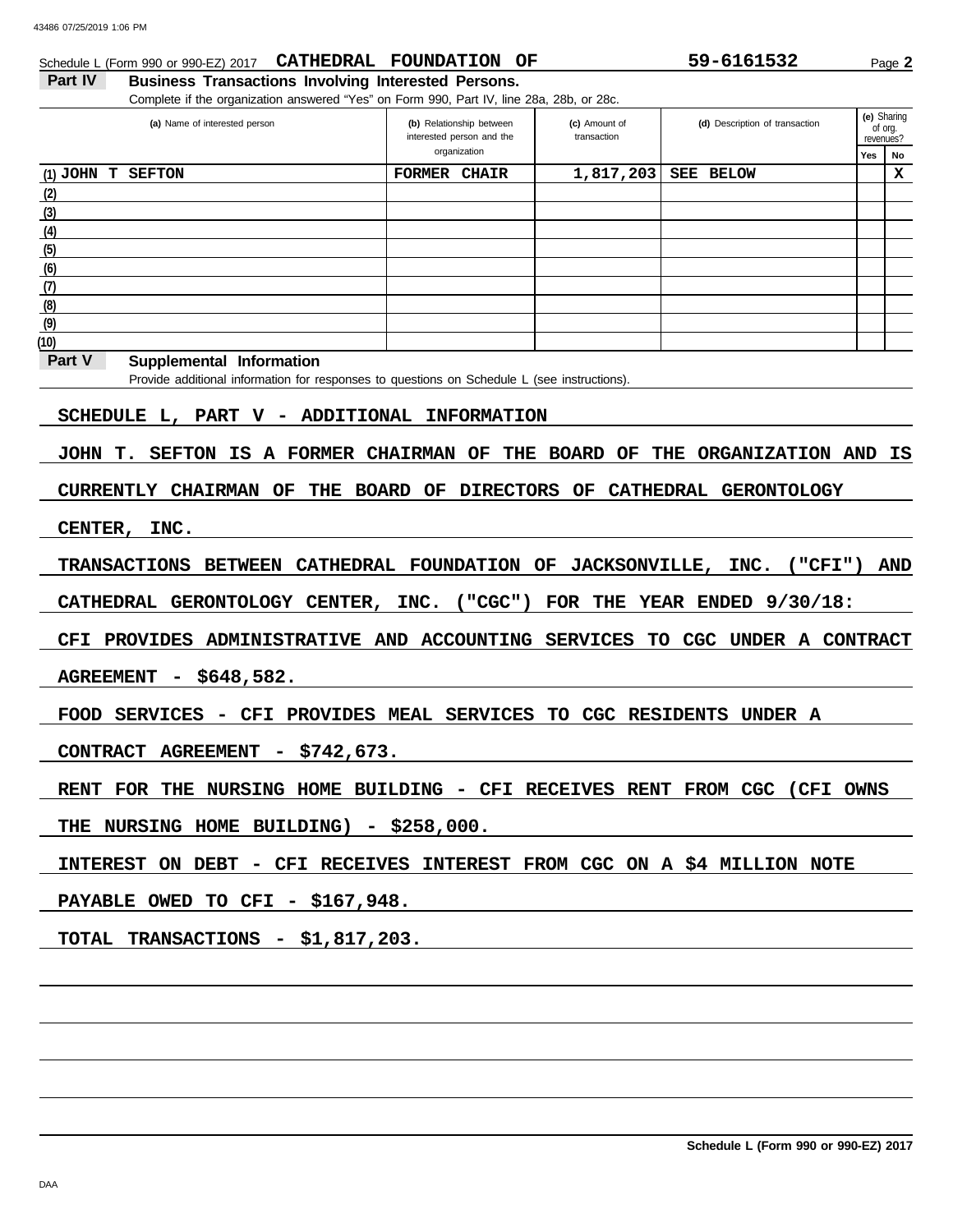| <b>SCHEDULE O</b>                                                                                                                                              | Supplemental Information to Form 990 or 990-EZ                                                                                                                                                                                                                                                                                                                                                                                                                                                                                                                                                                                      |                                                                                                  | OMB No. 1545-0047                                                              |  |  |  |
|----------------------------------------------------------------------------------------------------------------------------------------------------------------|-------------------------------------------------------------------------------------------------------------------------------------------------------------------------------------------------------------------------------------------------------------------------------------------------------------------------------------------------------------------------------------------------------------------------------------------------------------------------------------------------------------------------------------------------------------------------------------------------------------------------------------|--------------------------------------------------------------------------------------------------|--------------------------------------------------------------------------------|--|--|--|
| (Form 990 or 990-EZ)<br>Complete to provide information for responses to specific questions on<br>Form 990 or 990-EZ or to provide any additional information. |                                                                                                                                                                                                                                                                                                                                                                                                                                                                                                                                                                                                                                     |                                                                                                  |                                                                                |  |  |  |
| Department of the Treasury                                                                                                                                     |                                                                                                                                                                                                                                                                                                                                                                                                                                                                                                                                                                                                                                     | <b>Open to Public</b>                                                                            |                                                                                |  |  |  |
| Internal Revenue Service<br>Name of the organization                                                                                                           | <b>u</b> Go to www.irs.gov/Form990 for the latest information.<br>CATHEDRAL<br>FOUNDATION                                                                                                                                                                                                                                                                                                                                                                                                                                                                                                                                           | Employer identification number                                                                   | <b>Inspection</b>                                                              |  |  |  |
|                                                                                                                                                                | OF<br><b>JACKSONVILLE</b>                                                                                                                                                                                                                                                                                                                                                                                                                                                                                                                                                                                                           | 59-6161532                                                                                       |                                                                                |  |  |  |
| <b>FORM 990</b><br><b>MISSION</b><br>THE<br><b>RESOURCES</b><br>SUPPORT<br>OPERATION<br>PROVIDING ACCOUNTING,<br><b>NON-PROFIT</b><br>FORM 990, PART<br>THE    | ORGANIZATION'S MISSION<br>ORGANIZATION<br><b>ESSENTIAL AND</b><br>OF<br>THE<br>IS<br>TО<br><b>PROVIDE</b><br>FOR<br>INDIVIDUALS,<br><b>FAMILIES,</b><br>AND COMMUNITIES<br>TO<br><b>AGING.</b><br><b>ACCOMPLISHED</b><br><b>GRACEFUL</b><br>THIS<br>ΙS<br>THROUGH<br><b>SUBSIDIZED</b><br>SENIOR HOUSING AND<br>HANDICAPPED<br>OF<br>ADMINISTRATIVE AND<br><b>SUPPORT</b><br><b>OTHER</b><br><b>ENTITIES</b><br><b>PROVIDE</b><br><b>SERVICES</b><br><b>ELDERS</b><br><b>THAT</b><br>TO.<br>ΙN<br>- ALL OTHER ACCOMPLISHMENT<br>III,<br><b>LINE</b><br>4D -<br>ORGANIZATION PROVIDES<br>ACCOUNTING,<br><b>ADMINISTRATIVE</b><br>AND | <b>PREPARE</b><br><b>OWNERSHIP</b><br>AND<br>HOUSING<br><b>SERVICES</b><br><b>NEED.</b><br>OTHER | <b>INNOVATIVE</b><br>FOR AND<br>AND BY<br><b>OTHER</b><br>TO<br><b>SUPPORT</b> |  |  |  |
| SERVICES<br>TO.<br>NEED.                                                                                                                                       | OTHER NON-PROFIT<br><b>THAT</b><br><b>SERVICES</b><br><b>ENTITIES</b><br><b>PROVIDE</b>                                                                                                                                                                                                                                                                                                                                                                                                                                                                                                                                             | TО                                                                                               | <b>ELDERS</b><br>ΙN                                                            |  |  |  |
| FORM 990, PART VI,                                                                                                                                             | LINE<br>3<br><b>MANAGEMENT</b><br><b>DELEGATED</b>                                                                                                                                                                                                                                                                                                                                                                                                                                                                                                                                                                                  |                                                                                                  |                                                                                |  |  |  |
|                                                                                                                                                                | GENERAL MANAGEMENT AND BOOKKEEPING FOR ONE OF CFI'S PROPERTIES, CATHEDRAL                                                                                                                                                                                                                                                                                                                                                                                                                                                                                                                                                           |                                                                                                  |                                                                                |  |  |  |
|                                                                                                                                                                | TOWNHOUSE DIVISION WHICH IS A RENTAL PROPERTY OPERATING UNDER AGREEMENTS                                                                                                                                                                                                                                                                                                                                                                                                                                                                                                                                                            |                                                                                                  |                                                                                |  |  |  |
|                                                                                                                                                                | WITH HUD UNDER SECTION 8 HOUSING ASSISTANCE PAYMENTS AGREEMENTS.                                                                                                                                                                                                                                                                                                                                                                                                                                                                                                                                                                    |                                                                                                  |                                                                                |  |  |  |
|                                                                                                                                                                | FORM 990, PART VI, LINE 6 - CLASSES OF MEMBERS OR STOCKHOLDERS                                                                                                                                                                                                                                                                                                                                                                                                                                                                                                                                                                      |                                                                                                  |                                                                                |  |  |  |
|                                                                                                                                                                | THE MEMBERS ARE THE VESTRY OF ST. JOHN'S CATHEDRAL.                                                                                                                                                                                                                                                                                                                                                                                                                                                                                                                                                                                 |                                                                                                  |                                                                                |  |  |  |
|                                                                                                                                                                | FORM 990, PART VI, LINE 7A - ELECTION OF MEMBERS AND THEIR RIGHTS                                                                                                                                                                                                                                                                                                                                                                                                                                                                                                                                                                   |                                                                                                  |                                                                                |  |  |  |
|                                                                                                                                                                | THE MEMBERS OF THE ORGANIZATION APPROVE ALL BOARD MEMBERS.                                                                                                                                                                                                                                                                                                                                                                                                                                                                                                                                                                          |                                                                                                  |                                                                                |  |  |  |
|                                                                                                                                                                | FORM 990, PART VI, LINE 11B - ORGANIZATION'S PROCESS TO REVIEW FORM 990                                                                                                                                                                                                                                                                                                                                                                                                                                                                                                                                                             |                                                                                                  |                                                                                |  |  |  |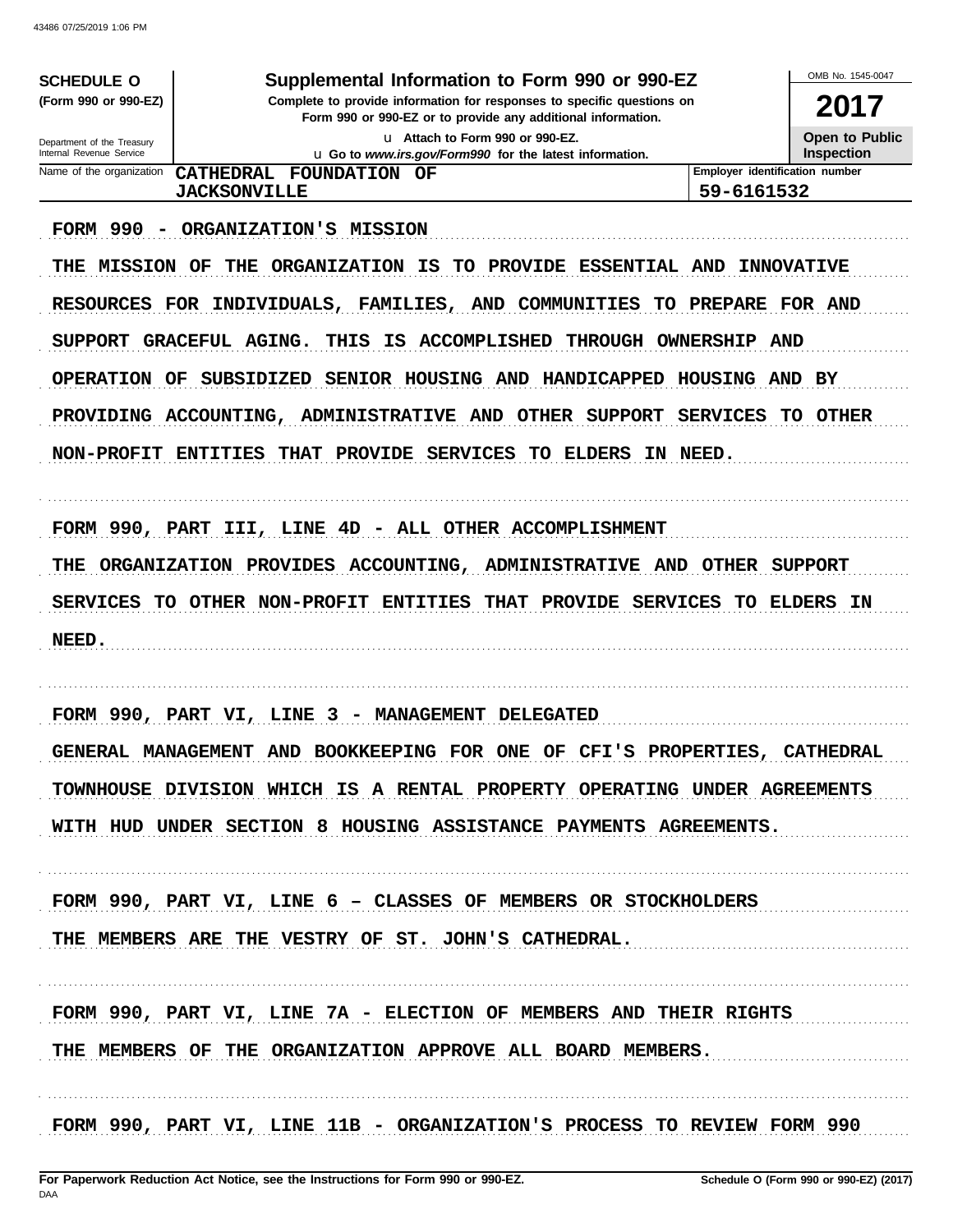| Schedule O (Form 990 or 990-EZ) (2017) |    | Page,                          |
|----------------------------------------|----|--------------------------------|
| Name of the organization               |    | Employer identification number |
| CATHEDRAL FOUNDATION                   | ОF | 59-6161532                     |

THE FINAL VERSION OF THE FORM 990 IS EMAILED TO, AND REVIEWED BY, THE CHIEF FINANCIAL OFFICER, THE CEO/EXECUTIVE DIRECTOR, AND ALL MEMBERS OF THE BOARD OF DIRECTORS BEFORE IT IS FILED.

FORM 990, PART VI, LINE 12C - ENFORCEMENT OF CONFLICTS POLICY THE ORGANIZATION HAS A FORMAL CONFLICT OF INTEREST POLICY AND CONFLICT DISCLOSURE PROCEDURE. EACH NEW BOARD MEMBER AND OFFICER RECEIVES AS PART OF THEIR ORIENTATION MATERIALS A COPY OF THE CONFILCT OF INTEREST POLICY AND CONFLICT DISCLOSURE PROCEDURE AND RECEIVES TRAINING ON WHAT CONSTITUTES A CONFLICT OF INTEREST. EACH BOARD MEMBER AND OFFICER MUST COMPLETE AN ANNUAL AFFIRMATION OF COMPLIANCE AND DISCLOSURE STATEMENT, AND AGREES TO REPORT ANY FUTURE POTENTIAL CONFLICTS OF INTEREST TO THE CHAIRMAN OF THE BOARD. IN CONNECTION WITH ANY ACTUAL OR POSSIBLE CONFLICT OF INTEREST, THE BOARD MEMBER OR OFFICER MUST DISCLOSE ALL MATERIAL FACTS TO THE BOARD OF DIRECTORS FOR THEIR REVIEW AND CONSIDERATION. WHEN A MOTION OR ISSUE IS RAISED IN A BOARD MEETING WHICH CONTAINS POSSIBLE CONFLICTS, THE SPECIFIC BOARD MEMBER MUST ABSTAIN FROM ALL DELIBERATIONS AND VOTING ON THE ISSUE OR TRANSACTION. ALL ACTUAL OR POSSIBLE CONFLICTS OF INTEREST BY OTHER MANAGERS OR EMPLOYEES OTHER THAN BOARD MEMBERS OR OFFICERS MUST BE DISCLOSED TO A COMPLIANCE COMMITTEE, WHO THEN WOULD REPORT ANY SIGNIFICANT ISSUES TO THE **BOARD.** 

FORM 990, PART VI, LINE 15A - COMPENSATION PROCESS FOR TOP OFFICIAL THE ORGANIZATION'S EXECUTIVE COMMITTEE OF THE BOARD OF DIRECTORS REVIEWS THE COMPENSATION AND BENEFITS FOR THE TWO PAID OFFICERS OF THE ORGANIZATION, THE CEO/EXECUTIVE DIRECTOR AND THE CHIEF FINANCIAL OFFICER. THERE ARE PRESENTLY NO KEY EMPLOYEES AS DEFINED BY THE IRS. THE EXECUTIVE

PAGE 1 OF 2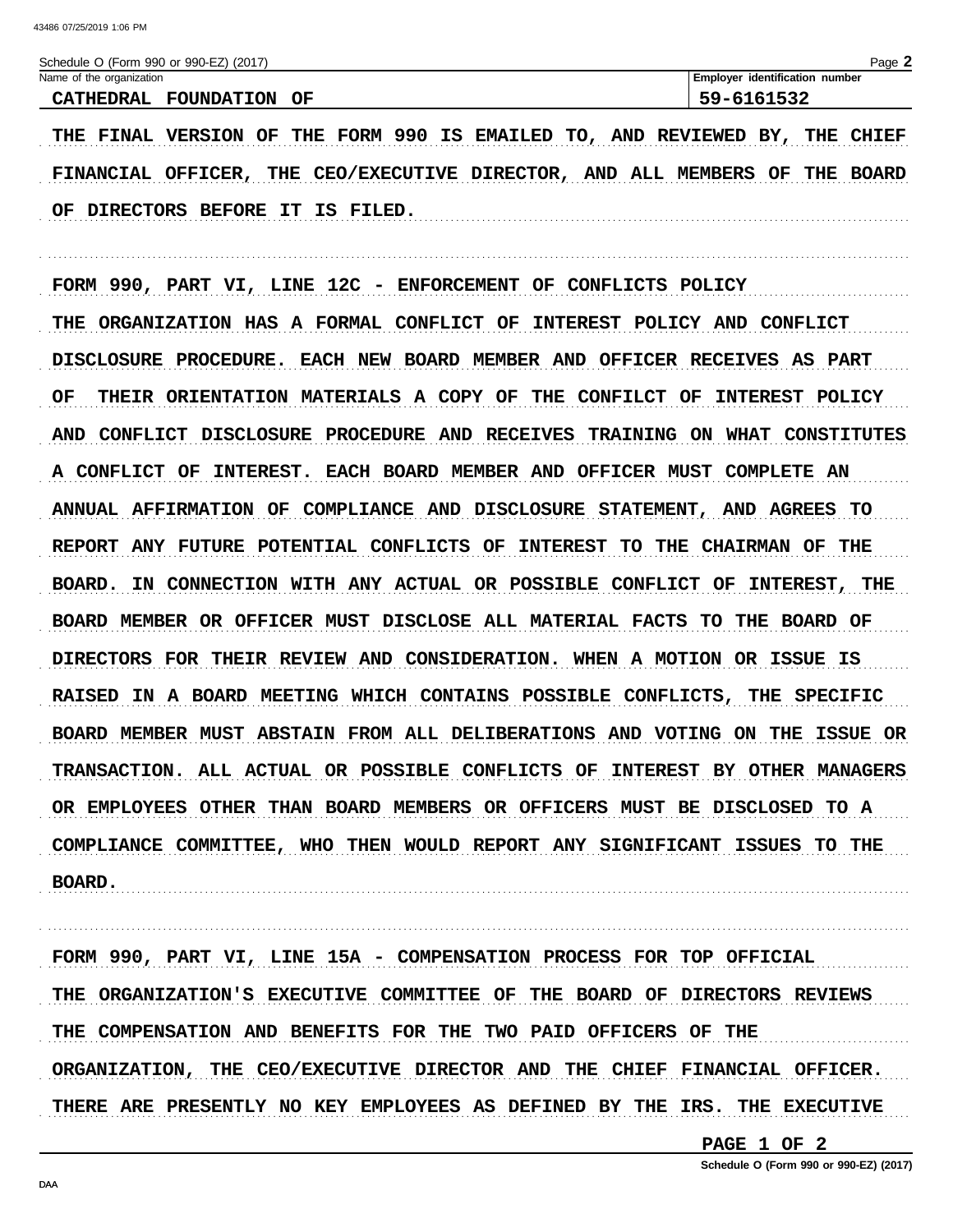| Schedule O (Form 990 or 990-EZ) (2017)                                                                                         | Page 2                                |
|--------------------------------------------------------------------------------------------------------------------------------|---------------------------------------|
| Name of the organization                                                                                                       | Employer identification number        |
| <b>FOUNDATION OF</b><br><b>CATHEDRAL</b>                                                                                       | 59-6161532                            |
| COMPARABLE INFORMATION<br><b>MOST</b><br>CONSIDERS<br>FROM<br>THE<br>COMMITTEE                                                 | <b>RECENT</b><br><b>GUIDESTAR</b>     |
| NON-PROFIT COMPANIES<br><b>SURVEY</b><br><b>COMPENSATION</b><br>OF.                                                            | AND FROM FORM 90 COMPENSATION         |
| OTHER NON-PROFIT COMPANIES IN NORTHEST FLORIDA.<br>DATA OF<br>DETERMINES AND APPORVES CHANGES IN COMPENSATION AND<br>COMMITTEE | THE EXECUTIVE<br><b>BENEFITS. THE</b> |
| YEAR 2016 WAS THE MOST RECENT YEAR THIS REVIEW AND APPROVAL PROCESS WAS                                                        |                                       |
| COMPENSATION<br>COMPLETED<br>AND<br>ADJUSTED.                                                                                  |                                       |
|                                                                                                                                |                                       |
| FORM 990, PART VI, LINE 15B - COMPENSATION PROCESS FOR OFFICERS                                                                |                                       |

THE ORGANIZATION'S EXECUTIVE COMMITTEE OF THE BOARD OF DIRECTORS REVIEWS THE COMPENSATION AND BENEFITS FOR THE TWO PAID OFFICERS OF THE ORGANIZATION, THE CEO/EXECUTIVE DIRECTOR AND THE CHIEF FINANCIAL OFFICER. THERE ARE PRESENTLY NO KEY EMPLOYEES AS DEFINED BY THE IRS. THE EXECUTIVE COMMITTEE CONSIDERS COMPARBLE INFORMATION FROM THE MOST RECENT GUIDESTAR COMPNESATION SURVEY OF NON-PROFIT COMPANIES AND FROM FORM 990 COMPENSATION DATA OF OTHER NON-PROFIT COMPANIES IN NORTHEAST FLORIDA. THE EXECUTIVE COMMITTEE DETERMINES AND APPROVES CHANGES IN COMPENSATION AND BENEFITS. THE YEAR 2016 WAS THE MOST RECENT YEAR THIS REVIEW AND APPROVAL PROCESS WAS COMPLETED AND COMPENSATION ADJUSTED.

FORM 990, PART VI, LINE 19 - GOVERNING DOCUMENTS DISCLOSURE EXPLANATION THE ORGANIZATION MAKES ITS GOVERNING DOCUMENTS, CONFLICT OF INTEREST POLICY AND FINANCIAL STATEMENTS AVAILABLE TO THE PUBLIC UPON REQUEST.

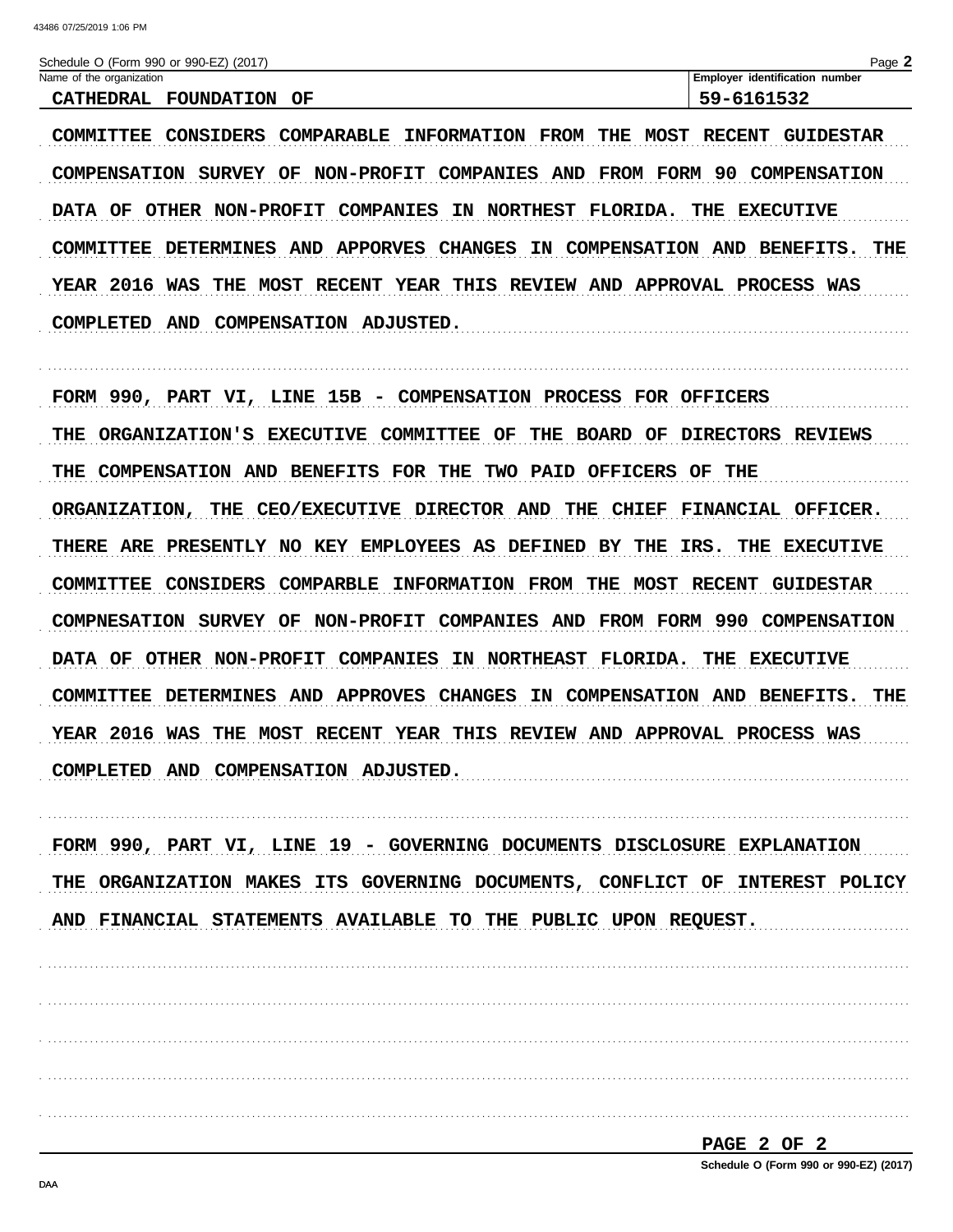| <b>SCHEDULE R</b><br>(Form 990)                                            |                                                                                                                                                                                                                   |                         | <b>Related Organizations and Unrelated Partnerships</b>                                           |                            |                                                           |                                     | OMB No. 1545-0047                                              |
|----------------------------------------------------------------------------|-------------------------------------------------------------------------------------------------------------------------------------------------------------------------------------------------------------------|-------------------------|---------------------------------------------------------------------------------------------------|----------------------------|-----------------------------------------------------------|-------------------------------------|----------------------------------------------------------------|
| Department of the Treasury<br>Internal Revenue Service                     | u Complete if the organization answered "Yes" on Form 990, Part IV, line 33, 34, 35b, 36, or 37.                                                                                                                  |                         | u Attach to Form 990.<br>u Go to www.irs.gov/Form990 for instructions and the latest information. |                            |                                                           |                                     | 2017<br>Open to Public<br><b>Inspection</b>                    |
| Name of the organization                                                   | CATHEDRAL FOUNDATION OF                                                                                                                                                                                           |                         |                                                                                                   |                            |                                                           |                                     | Employer identification number                                 |
|                                                                            | <b>JACKSONVILLE</b>                                                                                                                                                                                               |                         |                                                                                                   |                            |                                                           | 59-6161532                          |                                                                |
| Part I                                                                     | Identification of Disregarded Entities. Complete if the organization answered "Yes" on Form 990, Part IV, line 33.                                                                                                |                         |                                                                                                   |                            |                                                           |                                     |                                                                |
|                                                                            | (a)<br>Name, address, and EIN (if applicable) of disregarded entity                                                                                                                                               | (b)<br>Primary activity | (c)<br>Legal domicile (state<br>or foreign country)                                               |                            | (d)<br>Total income                                       | (e)<br>End-of-year assets           | (f)<br>Direct controlling<br>entity                            |
| (1)                                                                        |                                                                                                                                                                                                                   |                         |                                                                                                   |                            |                                                           |                                     |                                                                |
|                                                                            |                                                                                                                                                                                                                   |                         |                                                                                                   |                            |                                                           |                                     |                                                                |
| (2)                                                                        |                                                                                                                                                                                                                   |                         |                                                                                                   |                            |                                                           |                                     |                                                                |
| (3)                                                                        |                                                                                                                                                                                                                   |                         |                                                                                                   |                            |                                                           |                                     |                                                                |
|                                                                            |                                                                                                                                                                                                                   |                         |                                                                                                   |                            |                                                           |                                     |                                                                |
| (4)                                                                        |                                                                                                                                                                                                                   |                         |                                                                                                   |                            |                                                           |                                     |                                                                |
| (5)                                                                        |                                                                                                                                                                                                                   |                         |                                                                                                   |                            |                                                           |                                     |                                                                |
| Part II                                                                    | Identification of Related Tax-Exempt Organizations. Complete if the organization answered "Yes" on Form 990, Part IV, line 34 because it had<br>one or more related tax-exempt organizations during the tax year. |                         |                                                                                                   |                            |                                                           |                                     |                                                                |
|                                                                            | (a)<br>Name, address, and EIN of related organization                                                                                                                                                             | (b)<br>Primary activity | (c)<br>Legal domicile (state<br>or foreign country)                                               | (d)<br>Exempt Code section | (e)<br>Public charity status<br>(if section $501(c)(3)$ ) | (f)<br>Direct controlling<br>entity | (g)<br>Section $512(b)(13)$<br>controlled entity?<br>Yes<br>No |
| (1)<br>4250 LAKESIDE DRIVE                                                 | URBAN JACKSONVILLE, INC.<br>23-7024899                                                                                                                                                                            |                         |                                                                                                   |                            |                                                           |                                     |                                                                |
| <b>JACKSONVILLE</b><br>CATHEDRAL TERRACE, INC.<br>(2)                      | FL 32210                                                                                                                                                                                                          | COMMUNITY               | FL                                                                                                | 501C                       | 10                                                        | N/A                                 | x                                                              |
| 4250 LAKESIDE DRIVE<br><b>JACKSONVILLE</b>                                 | 23-7301688<br>FL 32210                                                                                                                                                                                            | <b>HOUSING</b>          | FL                                                                                                | 501C                       | 10                                                        | N/A                                 | x                                                              |
| (3) CATHEDRAL COURT, INC.<br>4250 LAKESIDE DRIVE<br><b>JACKSONVILLE</b>    | 59-1842385<br>FL 32210                                                                                                                                                                                            | HOUSING                 | FL.                                                                                               | 501C                       | 10                                                        | N/A                                 | x                                                              |
| (4) CATHEDRAL TOWERS 2, INC.<br>4250 LAKESIDE DRIVE<br><b>JACKSONVILLE</b> | 47-4251993<br>FL 33210                                                                                                                                                                                            | HOUSING                 | FL.                                                                                               | 501C                       | 10                                                        | N/A                                 | x                                                              |
| (5)                                                                        |                                                                                                                                                                                                                   |                         |                                                                                                   |                            |                                                           |                                     |                                                                |

DAA **For Paperwork Reduction Act Notice, see the Instructions for Form 990. Schedule R (Form 990) 2017**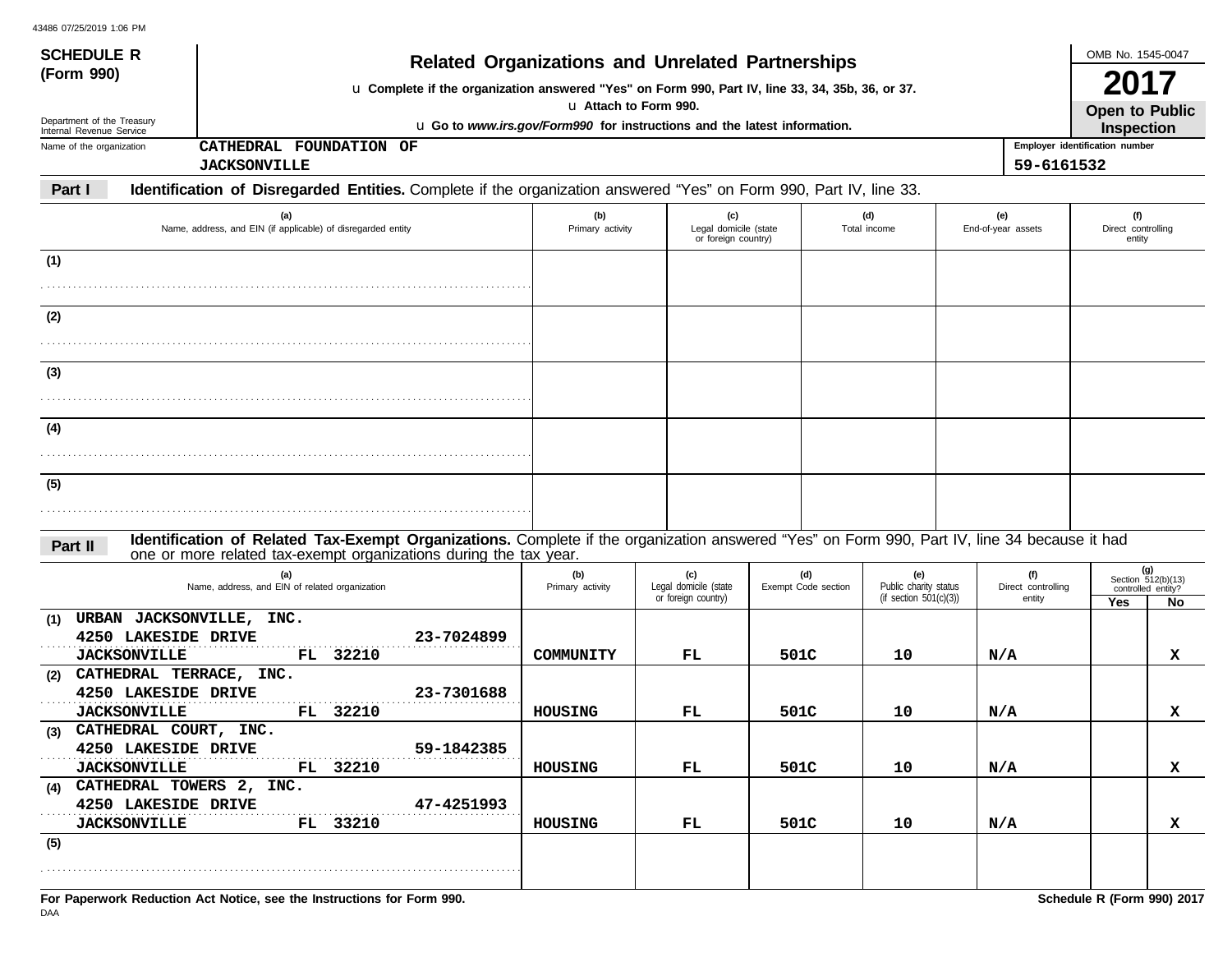#### Schedule R (Form 990) 2017 Page **2 CATHEDRAL FOUNDATION OF 59-6161532 (a) (b) (c) (d) (e) (f)** . . . . . . . . . . . . . . . . . . . . . . . . . . . . . . . . . . . . . . . . . . . . . . . . . . . . . . . . . . . . . . . . . Name, address, and EIN of **Primary activity** Legal domicile (state o foreign country) Direct controlling entity Predominant income (related, unrelated, Share of total portionate alloc.? General or managing partner? **Yes No Yes No (g) (h)** . Share of end-ofyear assets Dispro-**Part III Identification of Related Organizations Taxable as a Partnership.** Complete if the organization answered "Yes" on Form 990, Part IV, line 34 **(i)** of Schedule K-1 Code V—UBI **(j)** . . . . . . . . . . . . . . . . . . . . . . . . . . . . . . . . . . . . . . . . . . . . . . . . . . . . . . . . . . . . . . . . . . . . . . . . . . . . . . . . . . . . . . . . . . . . . . . . . . . . . . . . . . . . . . . . . . . . . . . . . . . . . . . . . . . . . . . . . . . . . . . . . . . . . . . . . . . . . . . . . . . . . . . . . . . . . . . . . . . . . . . . . . . . . . . . . . . **Identification of Related Organizations Taxable as a Corporation or Trust.** Complete if the organization answered "Yes" on Form 990, Part IV, Part IV, line 24 because it had one or more related organizations treated as a **(a) (b) (c) (d) (e) (f) (g) (h)** Name, address, and EIN of related organization **Primary activity** Legal domicile (state or foreign country) Direct controlling entity Type of entity (C corp, S corp, or trust) Share of total Share of end-of-year assets Percentage ownership amount in box 20 (Form 1065) because it had one or more related organizations treated as a partnership during the tax year. excluded from tax under sections 512-514) line 34 because it had one or more related organizations treated as a corporation or trust during the tax year. **(4) (3) (2) (1)** ownership Percentage **(k)** income income related organization 512(b)(13) Section **(i)** entity? controlled 43486 07/25/2019 1:06 PM

**Yes No**

**(1)**

**(2)**

**(3)**

**(4)**

. . . . . . . . . . . . . . . . . . . . . . . . . . . . . . . . . . . . . . . . . . . . . . . . . . . . . . . . . . . . . . . . . .

. . . . . . . . . . . . . . . . . . . . . . . . . . . . . . . . . . . . . . . . . . . . . . . . . . . . . . . . . . . . . . . . . .

. . . . . . . . . . . . . . . . . . . . . . . . . . . . . . . . . . . . . . . . . . . . . . . . . . . . . . . . . . . . . . . . . .

. . . . . . . . . . . . . . . . . . . . . . . . . . . . . . . . . . . . . . . . . . . . . . . . . . . . . . . . . . . . . . . . . .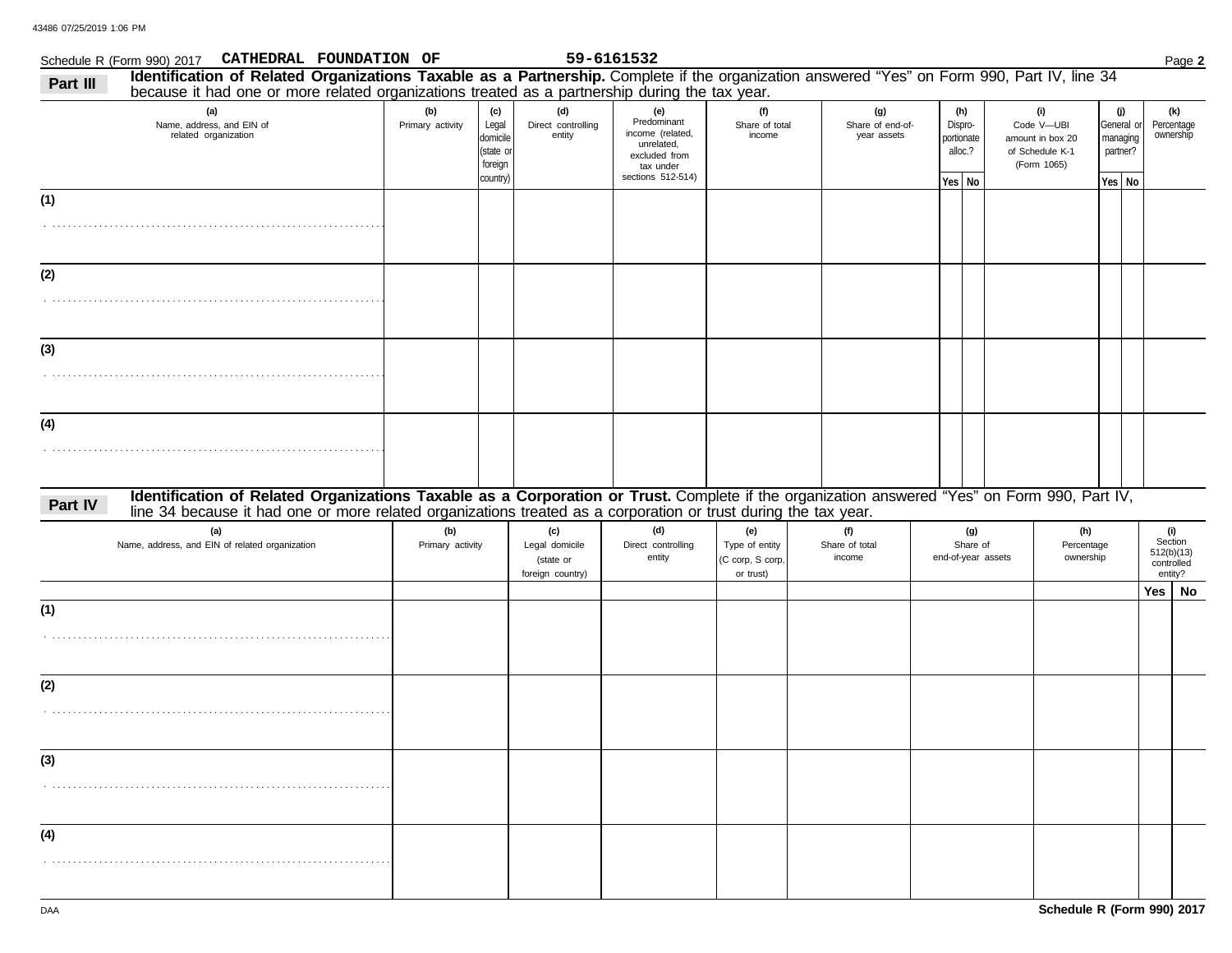#### Schedule R (Form 990) 2017 Page **3 CATHEDRAL FOUNDATION OF 59-6161532**

#### **Part V Transactions With Related Organizations.** Complete if the organization answered "Yes" on Form 990, Part IV, line 34, 35b, or 36.

| Note: Complete line 1 if any entity is listed in Parts II, III, or IV of this schedule.                                                                                                                                        |              |     |     |                | Yes | <b>No</b>    |  |
|--------------------------------------------------------------------------------------------------------------------------------------------------------------------------------------------------------------------------------|--------------|-----|-----|----------------|-----|--------------|--|
| 1 During the tax year, did the organization engage in any of the following transactions with one or more related organizations listed in Parts II-IV?                                                                          |              |     |     |                |     |              |  |
|                                                                                                                                                                                                                                |              |     |     | 1a             |     | $\mathbf{x}$ |  |
|                                                                                                                                                                                                                                |              |     |     | 1b             |     | x            |  |
|                                                                                                                                                                                                                                |              |     |     | 1c             |     | x            |  |
|                                                                                                                                                                                                                                |              |     |     | 1d             |     | x            |  |
| d Loans or loan guarantees to or for related organization(s) encourance contains an account of the container and container and container and container and container and container and container and container and container a |              |     |     | 1e             |     | $\mathbf{x}$ |  |
|                                                                                                                                                                                                                                |              |     |     |                |     |              |  |
|                                                                                                                                                                                                                                |              |     |     | 1f             |     | x            |  |
|                                                                                                                                                                                                                                |              |     |     | 1g             |     | $\mathbf{x}$ |  |
|                                                                                                                                                                                                                                |              |     |     | 1 <sub>h</sub> |     | $\mathbf{x}$ |  |
|                                                                                                                                                                                                                                |              |     |     | 11             |     | $\mathbf{x}$ |  |
| i Exchange of assets with related organization(s) exchange contained as a series and contained and contained and contained and contained and contained and contained and contained and contained and contained and contained a |              |     |     |                |     |              |  |
|                                                                                                                                                                                                                                |              |     |     |                |     |              |  |
|                                                                                                                                                                                                                                |              |     |     | 1 <sup>k</sup> |     | x            |  |
|                                                                                                                                                                                                                                |              |     |     | 11             | X   |              |  |
|                                                                                                                                                                                                                                |              |     |     | 1 <sub>m</sub> |     | $\mathbf{x}$ |  |
|                                                                                                                                                                                                                                |              |     |     | 1n             |     | x            |  |
| o Sharing of paid employees with related organization(s) contact the contract contact the contract contact organization (s) contact the contact contact contact contact contact contact contact contact contact contact contac |              |     |     | 1o             |     | $\mathbf x$  |  |
|                                                                                                                                                                                                                                |              |     |     |                |     |              |  |
|                                                                                                                                                                                                                                |              |     |     | 1p             |     | x            |  |
|                                                                                                                                                                                                                                |              |     |     | 1q             |     | $\mathbf{x}$ |  |
|                                                                                                                                                                                                                                |              |     |     |                |     |              |  |
|                                                                                                                                                                                                                                |              |     |     | 1r             | x   |              |  |
|                                                                                                                                                                                                                                |              |     |     | 1s             | x   |              |  |
| 2 If the answer to any of the above is "Yes," see the instructions for information on who must complete this line, including covered relationships and transaction thresholds.                                                 |              |     |     |                |     |              |  |
| (a)                                                                                                                                                                                                                            | (b)          | (c) | (d) |                |     |              |  |
| Name of related organization<br>Method of determining amount involved<br>Transaction<br>Amount involved                                                                                                                        |              |     |     |                |     |              |  |
|                                                                                                                                                                                                                                | type $(a-s)$ |     |     |                |     |              |  |
|                                                                                                                                                                                                                                |              |     |     |                |     |              |  |

URBAN JACKSONVILLE, INC.  $\begin{vmatrix} R & 131,631 & 201 \end{vmatrix}$  ACTUAL PAYMENT

URBAN JACKSONVILLE, INC.  $J$   $J$   $J$   $160,200$  ACTUAL PAYMENT

| URBAN JACKSONVILLE, INC. |   | 420,000 | <b>ACTUAL PAYMENT</b>      |  |
|--------------------------|---|---------|----------------------------|--|
| CATHEDRAL TERRACE, INC   | s | 500,000 | <b>ACTUAL PAYMENT</b>      |  |
|                          |   |         |                            |  |
|                          |   |         |                            |  |
|                          |   |         | Schedule R (Form 990) 2017 |  |

DAA

**(1)**

**(2)**

**(3)**

**(4)**

**(5)**

**(6)**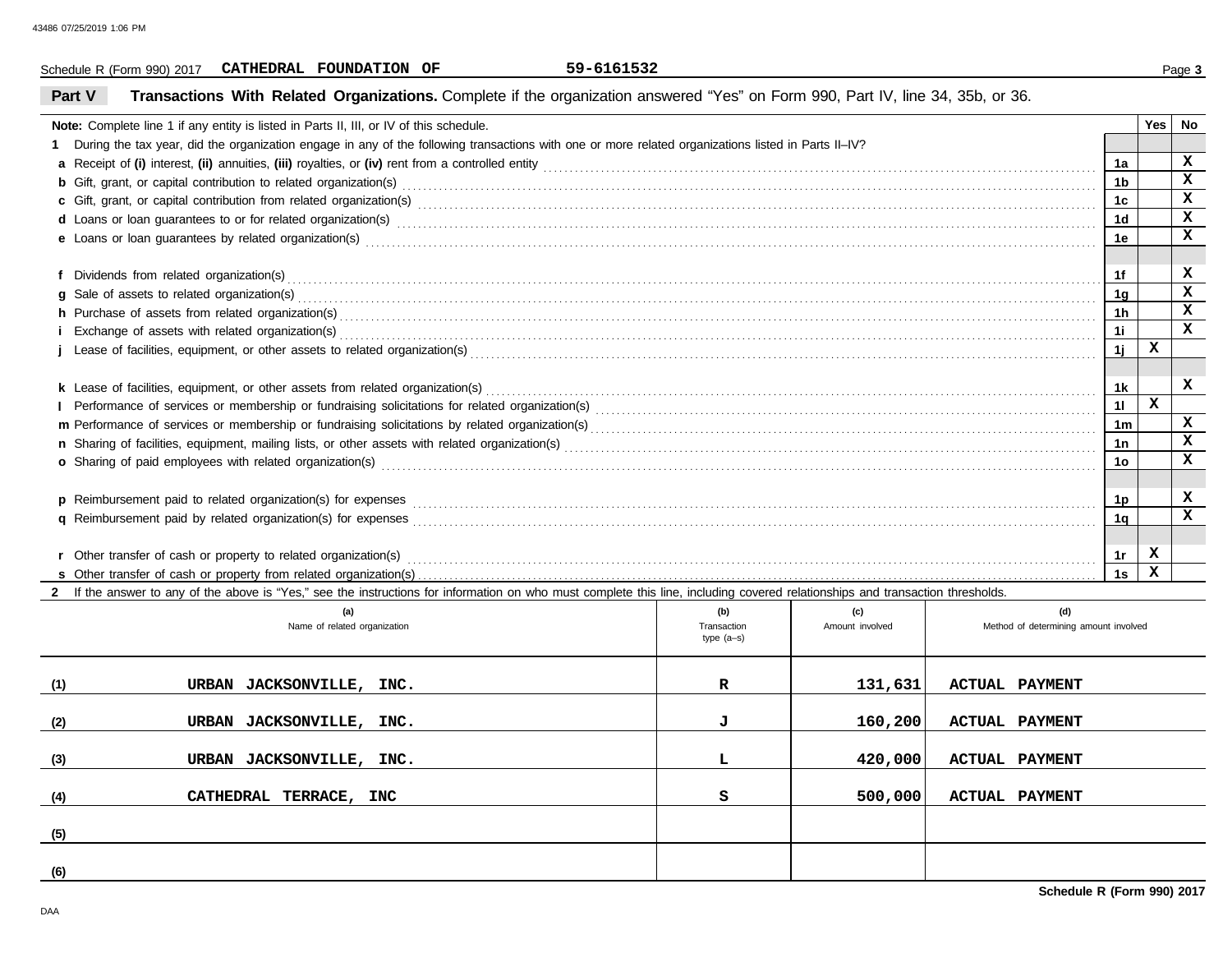#### Schedule R (Form 990) 2017 Page **4 CATHEDRAL FOUNDATION OF 59-6161532**

#### Part VI Unrelated Organizations Taxable as a Partnership. Complete if the organization answered "Yes" on Form 990, Part IV, line 37.

Provide the following information for each entity taxed as a partnership through which the organization conducted more than five percent of its activities (measured by total assets or gross revenue) that was not a related organization. See instructions regarding exclusion for certain investment partnerships.

| $\sim$<br>(a)<br>Name, address, and EIN of entity | ັ<br>(b)<br>Primary activity | (c)<br>Legal<br>domicile<br>(state or<br>foreign | (d)<br>Predominant<br>income (related,<br>unrelated, excluded<br>from tax under | (e)<br>Are all partners<br>section<br>501(c)(3)<br>organizations? |  | (f)<br>Share of<br>total income | (g)<br>Share of<br>end-of-year<br>assets |     | (h)<br>Disproportionate<br>allocations? | (i)<br>Code V-UBI<br>amount in box 20<br>of Schedule K-1<br>(Form 1065) | (j)<br>General or<br>managing<br>partner? |    | (k)<br>Percentage<br>ownership |
|---------------------------------------------------|------------------------------|--------------------------------------------------|---------------------------------------------------------------------------------|-------------------------------------------------------------------|--|---------------------------------|------------------------------------------|-----|-----------------------------------------|-------------------------------------------------------------------------|-------------------------------------------|----|--------------------------------|
|                                                   |                              | country)                                         | sections 512-514)                                                               | Yes   No                                                          |  |                                 |                                          | Yes | No                                      |                                                                         | Yes                                       | No |                                |
| (1)                                               |                              |                                                  |                                                                                 |                                                                   |  |                                 |                                          |     |                                         |                                                                         |                                           |    |                                |
| .                                                 |                              |                                                  |                                                                                 |                                                                   |  |                                 |                                          |     |                                         |                                                                         |                                           |    |                                |
| (2)                                               |                              |                                                  |                                                                                 |                                                                   |  |                                 |                                          |     |                                         |                                                                         |                                           |    |                                |
| .                                                 |                              |                                                  |                                                                                 |                                                                   |  |                                 |                                          |     |                                         |                                                                         |                                           |    |                                |
| (3)                                               |                              |                                                  |                                                                                 |                                                                   |  |                                 |                                          |     |                                         |                                                                         |                                           |    |                                |
|                                                   |                              |                                                  |                                                                                 |                                                                   |  |                                 |                                          |     |                                         |                                                                         |                                           |    |                                |
|                                                   |                              |                                                  |                                                                                 |                                                                   |  |                                 |                                          |     |                                         |                                                                         |                                           |    |                                |
| (4)                                               |                              |                                                  |                                                                                 |                                                                   |  |                                 |                                          |     |                                         |                                                                         |                                           |    |                                |
|                                                   |                              |                                                  |                                                                                 |                                                                   |  |                                 |                                          |     |                                         |                                                                         |                                           |    |                                |
| (5)                                               |                              |                                                  |                                                                                 |                                                                   |  |                                 |                                          |     |                                         |                                                                         |                                           |    |                                |
|                                                   |                              |                                                  |                                                                                 |                                                                   |  |                                 |                                          |     |                                         |                                                                         |                                           |    |                                |
| (6)                                               |                              |                                                  |                                                                                 |                                                                   |  |                                 |                                          |     |                                         |                                                                         |                                           |    |                                |
|                                                   |                              |                                                  |                                                                                 |                                                                   |  |                                 |                                          |     |                                         |                                                                         |                                           |    |                                |
|                                                   |                              |                                                  |                                                                                 |                                                                   |  |                                 |                                          |     |                                         |                                                                         |                                           |    |                                |
| (7)                                               |                              |                                                  |                                                                                 |                                                                   |  |                                 |                                          |     |                                         |                                                                         |                                           |    |                                |
|                                                   |                              |                                                  |                                                                                 |                                                                   |  |                                 |                                          |     |                                         |                                                                         |                                           |    |                                |
| (8)                                               |                              |                                                  |                                                                                 |                                                                   |  |                                 |                                          |     |                                         |                                                                         |                                           |    |                                |
|                                                   |                              |                                                  |                                                                                 |                                                                   |  |                                 |                                          |     |                                         |                                                                         |                                           |    |                                |
|                                                   |                              |                                                  |                                                                                 |                                                                   |  |                                 |                                          |     |                                         |                                                                         |                                           |    |                                |
| (9)                                               |                              |                                                  |                                                                                 |                                                                   |  |                                 |                                          |     |                                         |                                                                         |                                           |    |                                |
|                                                   |                              |                                                  |                                                                                 |                                                                   |  |                                 |                                          |     |                                         |                                                                         |                                           |    |                                |
| (10)                                              |                              |                                                  |                                                                                 |                                                                   |  |                                 |                                          |     |                                         |                                                                         |                                           |    |                                |
|                                                   |                              |                                                  |                                                                                 |                                                                   |  |                                 |                                          |     |                                         |                                                                         |                                           |    |                                |
| (11)                                              |                              |                                                  |                                                                                 |                                                                   |  |                                 |                                          |     |                                         |                                                                         |                                           |    |                                |
|                                                   |                              |                                                  |                                                                                 |                                                                   |  |                                 |                                          |     |                                         |                                                                         |                                           |    |                                |
|                                                   |                              |                                                  |                                                                                 |                                                                   |  |                                 |                                          |     |                                         |                                                                         |                                           |    |                                |

**Schedule R (Form 990) 2017**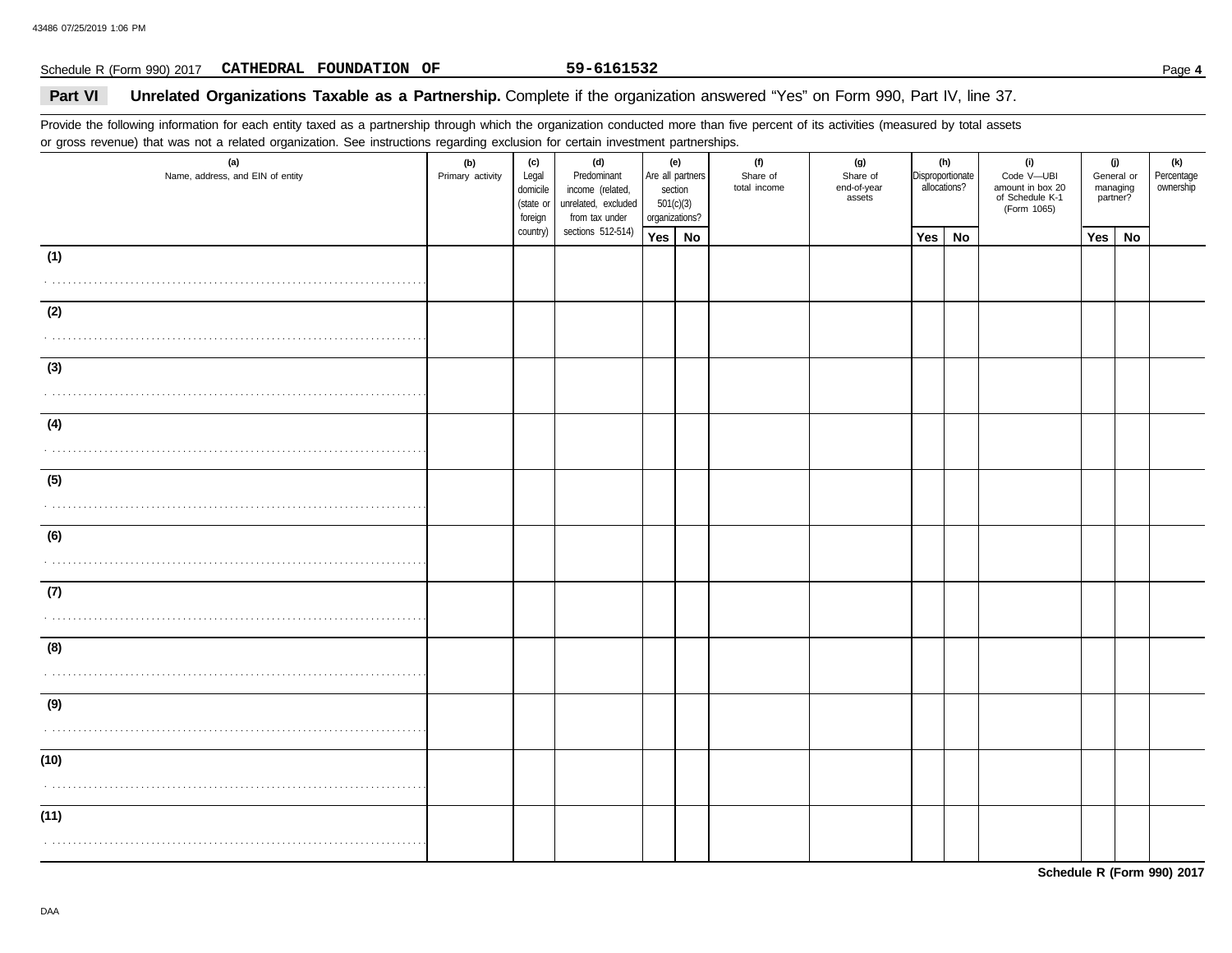|          |                           | Schedule R (Form 990) 2017 CATHEDRAL FOUNDATION OF |  | 59-6161532                                                                                 | Page 5 |
|----------|---------------------------|----------------------------------------------------|--|--------------------------------------------------------------------------------------------|--------|
| Part VII | Supplemental Information. |                                                    |  | Provide additional information for responses to questions on Schedule R. See Instructions. |        |
|          |                           |                                                    |  |                                                                                            |        |
|          |                           |                                                    |  |                                                                                            |        |
|          |                           |                                                    |  |                                                                                            |        |
|          |                           |                                                    |  |                                                                                            |        |
|          |                           |                                                    |  |                                                                                            |        |
|          |                           |                                                    |  |                                                                                            |        |
|          |                           |                                                    |  |                                                                                            |        |
|          |                           |                                                    |  |                                                                                            |        |
|          |                           |                                                    |  |                                                                                            |        |
|          |                           |                                                    |  |                                                                                            |        |
|          |                           |                                                    |  |                                                                                            |        |
|          |                           |                                                    |  |                                                                                            |        |
|          |                           |                                                    |  |                                                                                            |        |
|          |                           |                                                    |  |                                                                                            |        |
|          |                           |                                                    |  |                                                                                            |        |
|          |                           |                                                    |  |                                                                                            |        |
|          |                           |                                                    |  |                                                                                            |        |
|          |                           |                                                    |  |                                                                                            |        |
|          |                           |                                                    |  |                                                                                            |        |
|          |                           |                                                    |  |                                                                                            |        |
|          |                           |                                                    |  |                                                                                            |        |
|          |                           |                                                    |  |                                                                                            |        |
|          |                           |                                                    |  |                                                                                            |        |
|          |                           |                                                    |  |                                                                                            |        |
|          |                           |                                                    |  |                                                                                            |        |
|          |                           |                                                    |  |                                                                                            |        |
|          |                           |                                                    |  |                                                                                            |        |
|          |                           |                                                    |  |                                                                                            |        |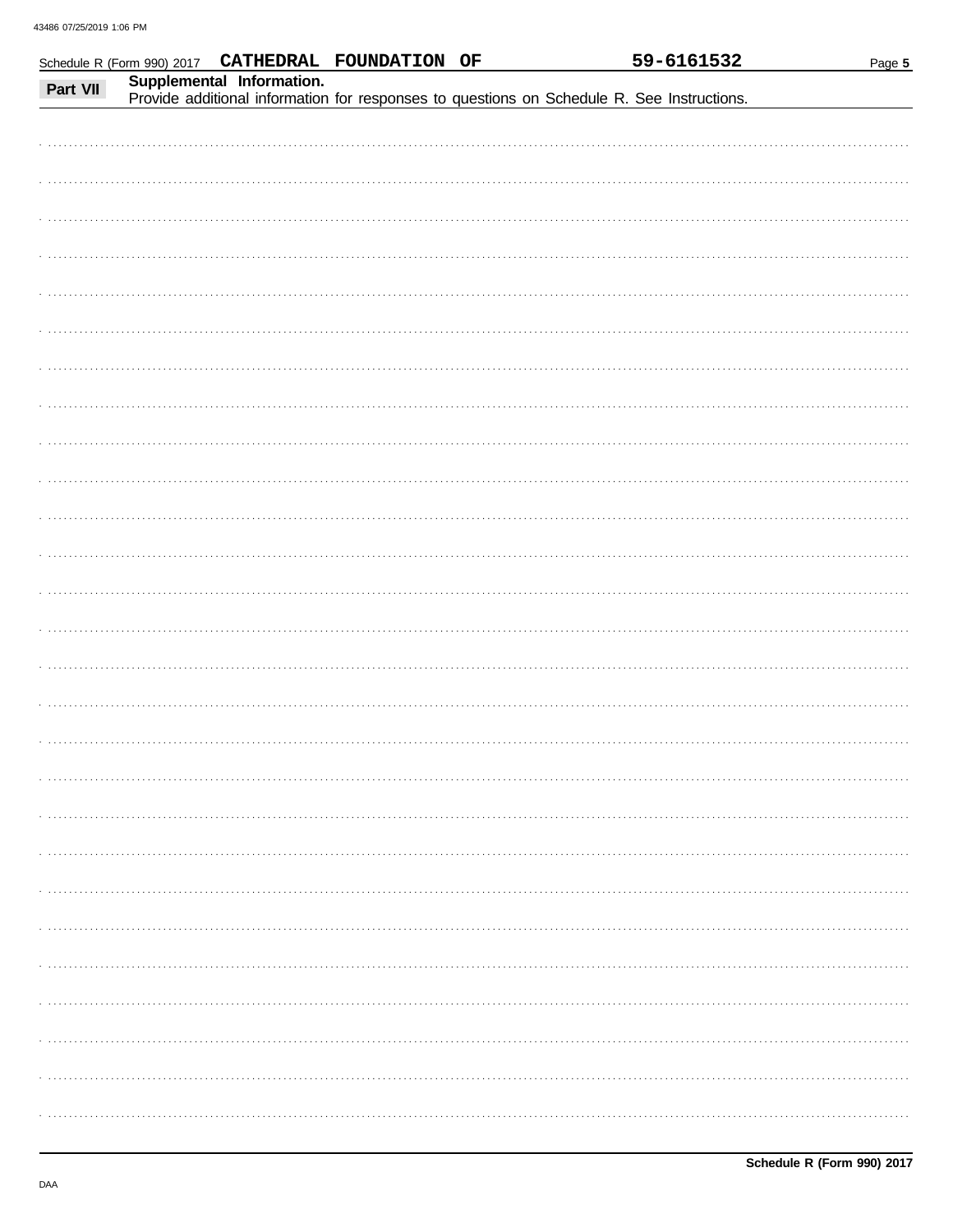|              |                                           |       |                                                                                      |                                                                                                                                                                                               |                               |          |                |                                       |                 | OMB No. 1545-0687               |
|--------------|-------------------------------------------|-------|--------------------------------------------------------------------------------------|-----------------------------------------------------------------------------------------------------------------------------------------------------------------------------------------------|-------------------------------|----------|----------------|---------------------------------------|-----------------|---------------------------------|
|              | Form 990-T                                |       |                                                                                      | <b>Exempt Organization Business Income Tax Return</b><br>(and proxy tax under section 6033(e))                                                                                                |                               |          |                |                                       |                 | 2017                            |
|              | Department of the Treasury                |       |                                                                                      | For calendar year 2017 or other tax year beginning $10/01/17$ , and ending $09/30/18$<br><b>uGo</b> to www.irs.gov/Form990T for instructions and the latest information.                      |                               |          |                |                                       |                 | Open to Public Inspection for   |
|              | Internal Revenue Service                  |       |                                                                                      | $\bf{u}$ Do not enter SSN numbers on this form as it may be made public if your organization is a 501(c)(3).                                                                                  |                               |          |                |                                       |                 | 501(c)(3) Organizations Only    |
|              | Check box if<br>address changed           |       | Name of organization                                                                 | Check box if name changed and see instructions.)                                                                                                                                              |                               |          |                | D Employer identification number      |                 |                                 |
| в            | Exempt under section                      |       |                                                                                      | CATHEDRAL FOUNDATION OF                                                                                                                                                                       |                               |          |                | (Employees' trust, see instructions.) |                 |                                 |
|              | X<br>501( $C$ )(<br>3 <sub>1</sub>        | Print | <b>JACKSONVILLE</b>                                                                  |                                                                                                                                                                                               |                               |          |                |                                       |                 |                                 |
|              | 408(e)<br>220(e)                          | or    |                                                                                      | Number, street, and room or suite no. If a P.O. box, see instructions.                                                                                                                        |                               |          |                | 59-6161532                            |                 |                                 |
|              | 530(a)<br>408A                            | Type  |                                                                                      | 4250 LAKESIDE DRIVE, SUITE 300                                                                                                                                                                |                               |          |                | E Unrelated business activity codes   |                 |                                 |
|              | 529(a)                                    |       |                                                                                      | City or town, state or province, country, and ZIP or foreign postal code                                                                                                                      |                               |          |                | (See instructions.)                   |                 |                                 |
| C            | Book value of all assets                  |       | <b>JACKSONVILLE</b>                                                                  |                                                                                                                                                                                               |                               | FL 32210 |                | 531120                                |                 |                                 |
|              | at end of year                            |       | F Group exemption number (See instructions.) $\mathbf u$                             |                                                                                                                                                                                               |                               |          |                |                                       |                 |                                 |
|              | 17,061,801                                |       | G Check organization type u                                                          | $ \mathbf{X} $ 501(c) corporation                                                                                                                                                             |                               |          | $501(c)$ trust | $401(a)$ trust                        |                 | Other trust                     |
| н.           | u                                         |       | Describe the organization's primary unrelated business activity.                     |                                                                                                                                                                                               |                               |          |                |                                       |                 |                                 |
|              |                                           |       |                                                                                      |                                                                                                                                                                                               |                               |          |                |                                       |                 | $ {\bf x} $<br>Yes<br>No        |
|              |                                           |       | If "Yes," enter the name and identifying number of the parent corporation.           |                                                                                                                                                                                               |                               |          |                |                                       |                 |                                 |
|              | u                                         |       |                                                                                      |                                                                                                                                                                                               |                               |          |                |                                       |                 |                                 |
| J            |                                           |       | The books are in care of <b>u</b> LEE E. WILSON, CFO                                 |                                                                                                                                                                                               |                               |          |                |                                       |                 | Telephone number u 904-807-1203 |
|              | Part I                                    |       | Unrelated Trade or Business Income                                                   |                                                                                                                                                                                               |                               |          | (A) Income     | (B) Expenses                          |                 | (C) Net                         |
| 1a           | Gross receipts or sales                   |       |                                                                                      |                                                                                                                                                                                               |                               |          |                |                                       |                 |                                 |
| b            | Less returns and allowances               |       |                                                                                      | <b>C</b> Balance <b>Example 1 C</b> Balance <b>Example 1</b>                                                                                                                                  | 1c                            |          |                |                                       |                 |                                 |
| $\mathbf{2}$ |                                           |       |                                                                                      |                                                                                                                                                                                               | $\mathbf{2}$                  |          |                |                                       |                 |                                 |
| 3            |                                           |       |                                                                                      |                                                                                                                                                                                               | $\overline{\mathbf{3}}$<br>4a |          |                |                                       |                 |                                 |
| 4a           |                                           |       |                                                                                      |                                                                                                                                                                                               | 4 <sub>b</sub>                |          |                |                                       |                 |                                 |
| b            |                                           |       | Net gain (loss) (Form 4797, Part II, line 17) (attach Form 4797)                     |                                                                                                                                                                                               | 4c                            |          |                |                                       |                 |                                 |
| C<br>5       |                                           |       |                                                                                      |                                                                                                                                                                                               | 5                             |          |                |                                       |                 |                                 |
| 6            |                                           |       |                                                                                      |                                                                                                                                                                                               | 6                             |          |                |                                       |                 |                                 |
| 7            |                                           |       |                                                                                      |                                                                                                                                                                                               | $\overline{7}$                |          |                |                                       |                 |                                 |
| 8            |                                           |       | Interest, annuities, royalties, and rents from controlled organizations (Schedule F) |                                                                                                                                                                                               | 8                             |          |                |                                       |                 |                                 |
| 9            |                                           |       | Investment income of a section 501(c)(7), (9), or (17) organization (Schedule G)     |                                                                                                                                                                                               | 9                             |          |                |                                       |                 |                                 |
| 10           |                                           |       | Exploited exempt activity income (Schedule I)                                        |                                                                                                                                                                                               | 10                            |          |                |                                       |                 |                                 |
| 11           |                                           |       |                                                                                      |                                                                                                                                                                                               | 11                            |          |                |                                       |                 |                                 |
| 12           |                                           |       | Other income (See instructions; attach schedule) SEE STMT 1                          |                                                                                                                                                                                               | 12                            |          | 262,150        |                                       |                 | 262,150                         |
| 13           |                                           |       |                                                                                      |                                                                                                                                                                                               | 13                            |          | 262,150        |                                       |                 | 262,150                         |
|              | Part II                                   |       |                                                                                      | <b>Deductions Not Taken Elsewhere</b> (See instructions for limitations on deductions.) (Except for contributions,                                                                            |                               |          |                |                                       |                 |                                 |
|              |                                           |       |                                                                                      | deductions must be directly connected with the unrelated business income.)                                                                                                                    |                               |          |                |                                       |                 |                                 |
| 14           |                                           |       |                                                                                      |                                                                                                                                                                                               |                               |          |                |                                       | 14              |                                 |
| 15           | Salaries and wages                        |       |                                                                                      |                                                                                                                                                                                               |                               |          |                |                                       | 15              |                                 |
| 16           |                                           |       |                                                                                      | Repairs and maintenance communications are all the main and maintenance and maintenance communications and maintenance                                                                        |                               |          |                |                                       | 16              | 41,815                          |
| 17           | Bad debts                                 |       |                                                                                      |                                                                                                                                                                                               |                               |          |                |                                       | 17<br>18        | 31,584                          |
| 18<br>19     | Taxes and licenses                        |       |                                                                                      | Interest (attach schedule) Material SEE STATEMENT 2                                                                                                                                           |                               |          |                |                                       | 19              | 31,388                          |
| 20           |                                           |       |                                                                                      |                                                                                                                                                                                               |                               |          |                |                                       | 20              |                                 |
| 21           |                                           |       |                                                                                      |                                                                                                                                                                                               |                               |          |                | 56,581                                |                 |                                 |
| 22           |                                           |       |                                                                                      |                                                                                                                                                                                               |                               |          |                | 56,581                                | 22 <sub>b</sub> | 0                               |
| 23           | Depletion                                 |       |                                                                                      |                                                                                                                                                                                               |                               |          |                |                                       | 23              |                                 |
| 24           |                                           |       |                                                                                      |                                                                                                                                                                                               |                               |          |                |                                       | 24              |                                 |
| 25           |                                           |       |                                                                                      |                                                                                                                                                                                               |                               |          |                |                                       | 25              |                                 |
| 26           |                                           |       |                                                                                      |                                                                                                                                                                                               |                               |          |                |                                       | 26              |                                 |
| 27           |                                           |       |                                                                                      |                                                                                                                                                                                               |                               |          |                |                                       | 27              |                                 |
| 28           |                                           |       |                                                                                      | Excess readership costs (Schedule J)<br>Other deductions (attach schedule)<br>SEE STATEMENT 3                                                                                                 |                               |          |                |                                       | 28              | 174,996                         |
| 29           | Total deductions. Add lines 14 through 28 |       |                                                                                      |                                                                                                                                                                                               |                               |          |                |                                       | 29              | 279,783                         |
| 30           |                                           |       |                                                                                      |                                                                                                                                                                                               |                               |          |                |                                       | 30              | $-17,633$                       |
| 31           |                                           |       | Net operating loss deduction (limited to the amount on line 30)                      |                                                                                                                                                                                               |                               |          |                |                                       | 31              |                                 |
| 32           |                                           |       |                                                                                      | Unrelated business taxable income before specific deduction. Subtract line 31 from line 30 [1] [1] Unrelated business taxable income before specific deduction. Subtract line 31 from line 30 |                               |          |                |                                       | 32              | $-17,633$                       |
| 33           |                                           |       |                                                                                      | Specific deduction (Generally \$1,000, but see line 33 instructions for exceptions) [[[[[[[[[[[[[[[[[[[[[[[[[[[                                                                               |                               |          |                |                                       | 33              | 1,000                           |
| 34           |                                           |       |                                                                                      | Unrelated business taxable income. Subtract line 33 from line 32. If line 33 is greater than line 32,                                                                                         |                               |          |                |                                       |                 |                                 |
|              |                                           |       |                                                                                      |                                                                                                                                                                                               |                               |          |                |                                       | 34              | $-17,633$                       |

**For Paperwork Reduction Act Notice, see instructions.** DAA Form **990-T** (2017)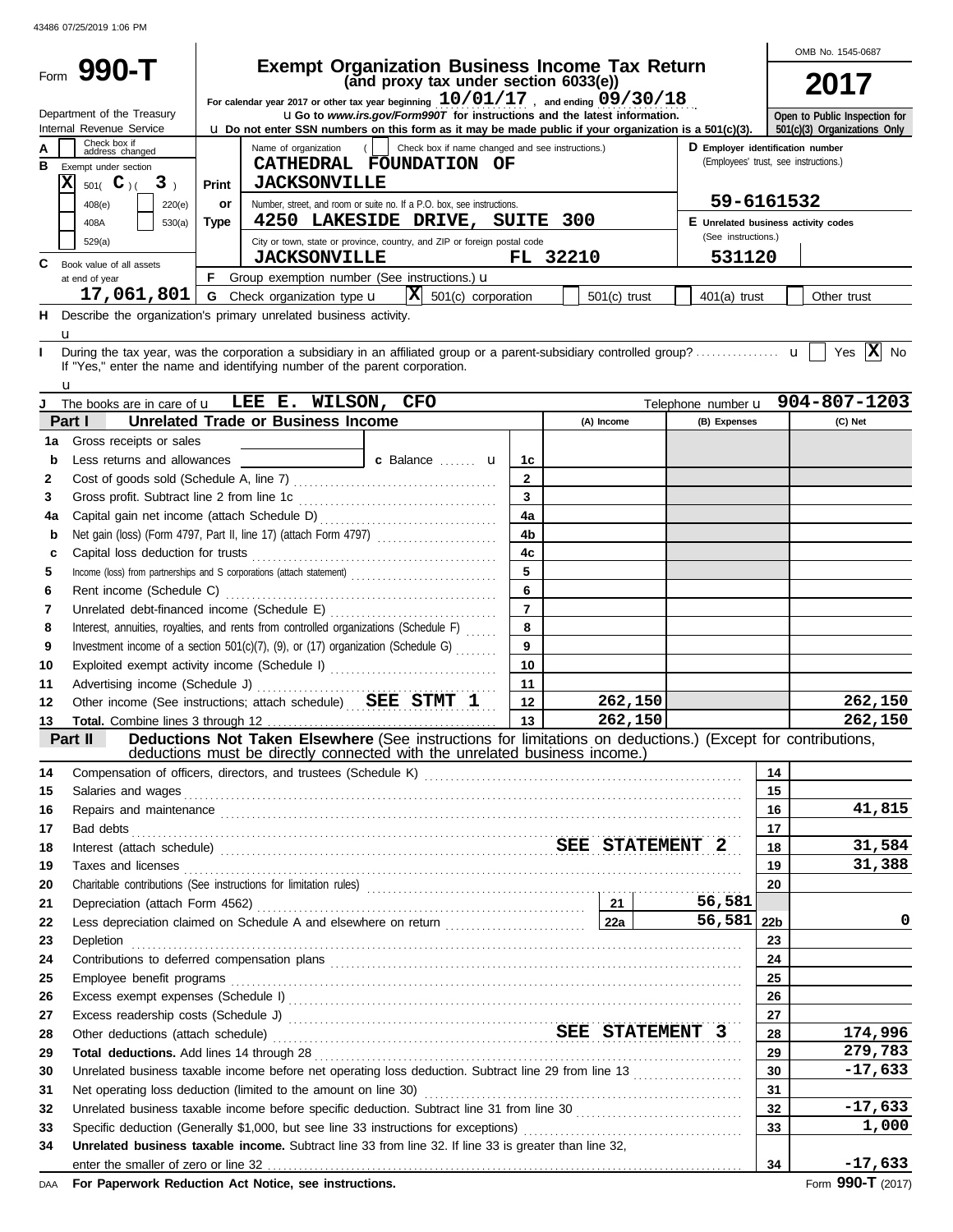| 43486 07/25/2019 1:06 PM |  |  |
|--------------------------|--|--|
|                          |  |  |

|             |                | Form 990-T (2017) CATHEDRAL FOUNDATION OF                                                                                                                                                                                                                                                                                 | 59-6161532      |            |                |                                                                  |           | Page 2      |
|-------------|----------------|---------------------------------------------------------------------------------------------------------------------------------------------------------------------------------------------------------------------------------------------------------------------------------------------------------------------------|-----------------|------------|----------------|------------------------------------------------------------------|-----------|-------------|
|             | Part III       | <b>Tax Computation</b>                                                                                                                                                                                                                                                                                                    |                 |            |                |                                                                  |           |             |
| 35          |                | Organizations Taxable as Corporations. See instructions for tax computation. Controlled group                                                                                                                                                                                                                             |                 |            |                |                                                                  |           |             |
|             |                | members (sections 1561 and 1563) check here $\mathbf{u}$   See instructions and:                                                                                                                                                                                                                                          |                 |            |                |                                                                  |           |             |
|             |                | a Enter your share of the \$50,000, \$25,000, and \$9,925,000 taxable income brackets (in that order):                                                                                                                                                                                                                    |                 |            |                |                                                                  |           |             |
|             | $(1)$ $ $ \$   | $\vert$ (2) $\vert$ \$<br>$\vert$ (3) $\vert$ \$                                                                                                                                                                                                                                                                          |                 |            |                |                                                                  |           |             |
|             |                | <b>b</b> Enter organization's share of: (1) Additional 5% tax (not more than \$11,750)                                                                                                                                                                                                                                    |                 |            |                |                                                                  |           |             |
|             |                |                                                                                                                                                                                                                                                                                                                           |                 |            |                |                                                                  |           |             |
| c           |                |                                                                                                                                                                                                                                                                                                                           |                 |            | 35c            |                                                                  |           |             |
| 36          |                | Trusts Taxable at Trust Rates. See instructions for tax computation. Income tax on                                                                                                                                                                                                                                        |                 |            |                |                                                                  |           |             |
|             |                | the amount on line 34 from: $\begin{vmatrix} 1 \\ 1 \end{vmatrix}$ Tax rate schedule or                                                                                                                                                                                                                                   |                 |            | 36             |                                                                  |           |             |
| 37          |                |                                                                                                                                                                                                                                                                                                                           |                 |            | 37             |                                                                  |           |             |
| 38          |                |                                                                                                                                                                                                                                                                                                                           |                 |            | 38             |                                                                  |           |             |
| 39          |                |                                                                                                                                                                                                                                                                                                                           |                 |            | 39             |                                                                  |           |             |
| 40          |                |                                                                                                                                                                                                                                                                                                                           |                 |            | 40             |                                                                  |           |             |
|             | <b>Part IV</b> | <b>Tax and Payments</b>                                                                                                                                                                                                                                                                                                   |                 |            |                |                                                                  |           |             |
| 41a         |                | Foreign tax credit (corporations attach Form 1118; trusts attach Form 1116)                                                                                                                                                                                                                                               | 41a             |            |                |                                                                  |           |             |
| b           |                |                                                                                                                                                                                                                                                                                                                           | 41 <sub>b</sub> |            |                |                                                                  |           |             |
| c           |                | General business credit. Attach Form 3800 (see instructions)                                                                                                                                                                                                                                                              | 41c             |            |                |                                                                  |           |             |
| d           |                |                                                                                                                                                                                                                                                                                                                           |                 |            |                |                                                                  |           |             |
| е           |                |                                                                                                                                                                                                                                                                                                                           |                 |            | 41e            |                                                                  |           |             |
| 42          |                |                                                                                                                                                                                                                                                                                                                           |                 |            | 42             |                                                                  |           |             |
| 43          |                | Other taxes.<br>Form 8611 Form 8697 Form 8866 Other (att. sch.)<br>Form 4255<br>Check if from:                                                                                                                                                                                                                            |                 |            | 43             |                                                                  |           |             |
| 44          |                |                                                                                                                                                                                                                                                                                                                           |                 |            | 44             |                                                                  |           | 0           |
| 45a         |                |                                                                                                                                                                                                                                                                                                                           | 45a             |            |                |                                                                  |           |             |
| b           |                |                                                                                                                                                                                                                                                                                                                           | 45b             |            |                |                                                                  |           |             |
| c           |                |                                                                                                                                                                                                                                                                                                                           | 45с             |            |                |                                                                  |           |             |
| d           |                | Foreign organizations: Tax paid or withheld at source (see instructions)                                                                                                                                                                                                                                                  | 45d             |            |                |                                                                  |           |             |
| е           |                |                                                                                                                                                                                                                                                                                                                           | 45e             |            |                |                                                                  |           |             |
| f           |                | Credit for small employer health insurance premiums (Attach Form 8941)                                                                                                                                                                                                                                                    | 45f             |            |                |                                                                  |           |             |
| g           |                |                                                                                                                                                                                                                                                                                                                           |                 |            |                |                                                                  |           |             |
|             |                |                                                                                                                                                                                                                                                                                                                           |                 |            |                |                                                                  |           |             |
| 46          |                |                                                                                                                                                                                                                                                                                                                           |                 |            | 46             |                                                                  |           |             |
| 47          |                |                                                                                                                                                                                                                                                                                                                           |                 |            | 47             |                                                                  |           |             |
| 48          |                | Tax due. If line 46 is less than the total of lines 44 and 47, enter amount owed <i></i>                                                                                                                                                                                                                                  |                 | u          | 48             |                                                                  |           |             |
| 49          |                |                                                                                                                                                                                                                                                                                                                           |                 | u          | 49             |                                                                  |           |             |
| 50          |                | Enter the amount of line 49 you want: Credited to 2018 estimated tax $\mathbf u$                                                                                                                                                                                                                                          |                 | Refunded u | 50             |                                                                  |           |             |
|             | Part V         | Statements Regarding Certain Activities and Other Information (see instructions)                                                                                                                                                                                                                                          |                 |            |                |                                                                  |           |             |
| 51          |                | At any time during the 2017 calendar year, did the organization have an interest in or a signature or other authority                                                                                                                                                                                                     |                 |            |                |                                                                  | Yes       | No          |
|             |                | over a financial account (bank, securities, or other) in a foreign country? If YES, the organization may have to file                                                                                                                                                                                                     |                 |            |                |                                                                  |           |             |
|             |                | FinCEN Form 114, Report of Foreign Bank and Financial Accounts. If YES, enter the name of the foreign country                                                                                                                                                                                                             |                 |            |                |                                                                  |           |             |
|             |                |                                                                                                                                                                                                                                                                                                                           |                 |            |                |                                                                  |           | X           |
| 52          |                | During the tax year, did the organization receive a distribution from, or was it the grantor of, or transferor to, a foreign trust?                                                                                                                                                                                       |                 |            |                |                                                                  |           | $\mathbf x$ |
|             |                | If YES, see instructions for other forms the organization may have to file.                                                                                                                                                                                                                                               |                 |            |                |                                                                  |           |             |
| 53          |                | Enter the amount of tax-exempt interest received or accrued during the tax year $\mathbf{u}$ \$                                                                                                                                                                                                                           |                 |            |                |                                                                  |           |             |
|             |                | Under penalties of perjury, I declare that I have examined this return, including accompanying schedules and statements, and to the best of my knowledge and belief, it is<br>true, correct, and complete. Declaration of preparer (other than taxpayer) is based on all information of which preparer has any knowledge. |                 |            |                |                                                                  |           |             |
| <b>Sign</b> |                |                                                                                                                                                                                                                                                                                                                           |                 |            |                | May the IRS discuss this return<br>with the preparer shown below |           |             |
| <b>Here</b> |                | u<br><b>U</b> CFO                                                                                                                                                                                                                                                                                                         |                 |            |                | (see instructions)?<br>$X$ Yes                                   |           | No          |
|             |                | Signature of officer<br>Title<br>Date                                                                                                                                                                                                                                                                                     |                 |            |                |                                                                  |           |             |
|             |                | Preparer's signature<br>Print/Type preparer's name                                                                                                                                                                                                                                                                        | Date            |            | Check          | <b>PTIN</b><br>if                                                |           |             |
| Paid        |                | S. KEITH WINFIELD, CPA                                                                                                                                                                                                                                                                                                    |                 |            | self-employed  |                                                                  | P00245943 |             |
| Preparer    |                | WATKINS, WARD<br>AND STAFFORD,<br>Firm's name                                                                                                                                                                                                                                                                             | PLLC            |            | Firm's $EIN$ } | 64-0394922                                                       |           |             |
| Use Only    |                | PO BOX 1345                                                                                                                                                                                                                                                                                                               |                 |            |                |                                                                  |           |             |
|             |                | 39760<br><b>STARKVILLE,</b><br>MS<br>Firm's address                                                                                                                                                                                                                                                                       |                 | Phone no.  |                | 662-323-9071                                                     |           |             |

Form **990-T** (2017)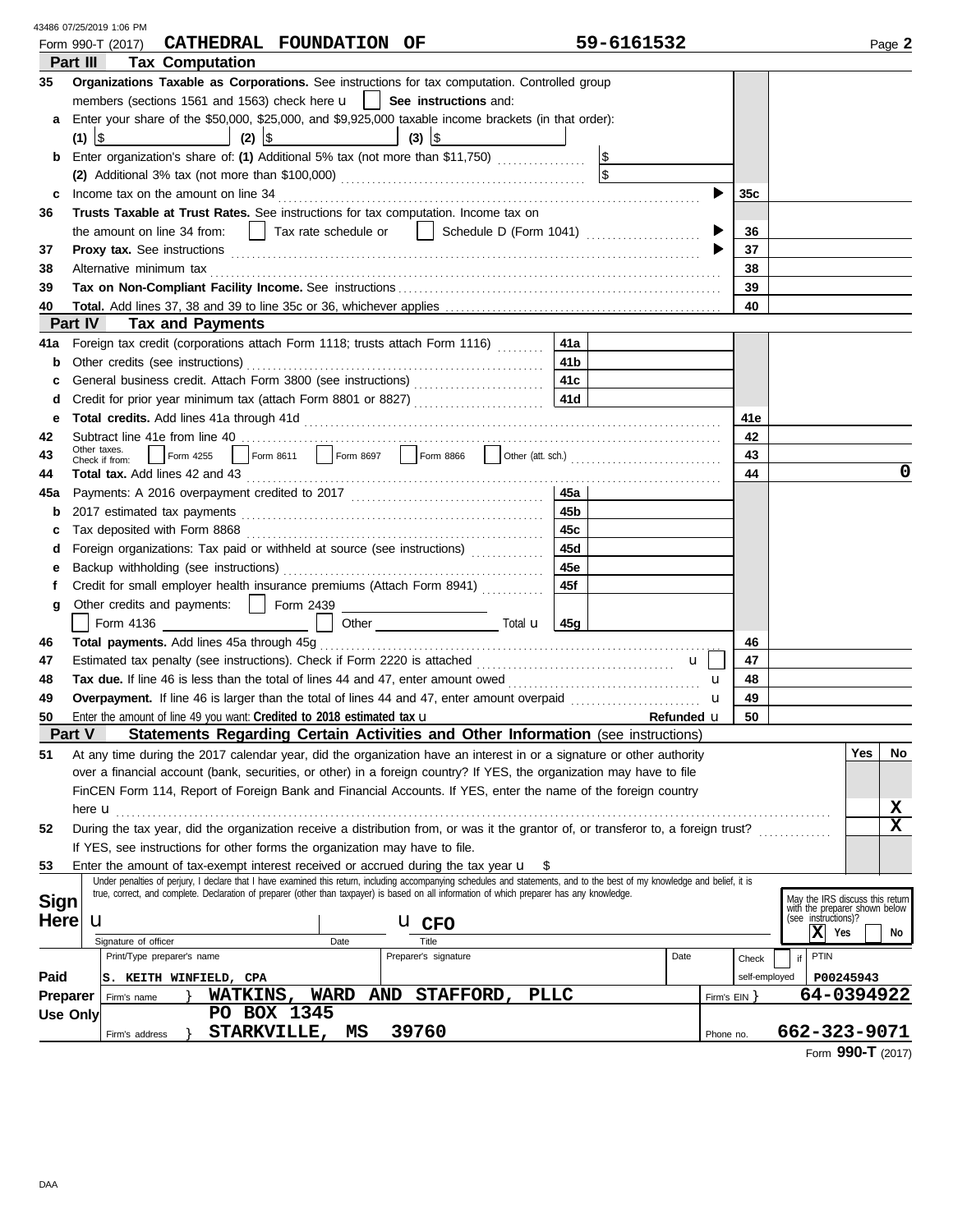|              | Form 990-T (2017) CATHEDRAL FOUNDATION OF                                                                      |                                             |       |                                                                                                 |                                    | 59-6161532                                                          |                        |                                                                                                  | Page 3 |
|--------------|----------------------------------------------------------------------------------------------------------------|---------------------------------------------|-------|-------------------------------------------------------------------------------------------------|------------------------------------|---------------------------------------------------------------------|------------------------|--------------------------------------------------------------------------------------------------|--------|
|              | Schedule A - Cost of Goods Sold. Enter method of inventory valuation u                                         |                                             |       |                                                                                                 |                                    |                                                                     |                        |                                                                                                  |        |
| 1            | Inventory at beginning of year                                                                                 | 1                                           |       | 6                                                                                               |                                    |                                                                     | 6                      |                                                                                                  |        |
| 2            | Purchases                                                                                                      | $\mathbf{2}$                                |       | $\mathbf{7}$                                                                                    | Cost of goods sold. Subtract       |                                                                     |                        |                                                                                                  |        |
| 3            | Cost of labor                                                                                                  | $\overline{\mathbf{3}}$                     |       |                                                                                                 | line 6 from line 5. Enter here and |                                                                     |                        |                                                                                                  |        |
| 4a           | Additional sec. 263A costs                                                                                     |                                             |       |                                                                                                 |                                    |                                                                     | 7                      |                                                                                                  |        |
|              | (attach schedule)                                                                                              | 4a                                          |       | 8                                                                                               |                                    | Do the rules of section 263A (with respect to                       |                        | Yes                                                                                              | No.    |
| b            | Other costs                                                                                                    | 4b                                          |       |                                                                                                 |                                    | property produced or acquired for resale) apply                     |                        |                                                                                                  |        |
| 5            | <b>Total.</b> Add lines 1 through 4b                                                                           | 5                                           |       |                                                                                                 | to the organization?               |                                                                     |                        |                                                                                                  |        |
|              | Schedule C - Rent Income (From Real Property and Personal Property Leased With Real Property)                  |                                             |       |                                                                                                 |                                    |                                                                     |                        |                                                                                                  |        |
|              | (see instructions)                                                                                             |                                             |       |                                                                                                 |                                    |                                                                     |                        |                                                                                                  |        |
|              | 1. Description of property                                                                                     |                                             |       |                                                                                                 |                                    |                                                                     |                        |                                                                                                  |        |
| (1)          | N/A                                                                                                            |                                             |       |                                                                                                 |                                    |                                                                     |                        |                                                                                                  |        |
| (2)          |                                                                                                                |                                             |       |                                                                                                 |                                    |                                                                     |                        |                                                                                                  |        |
| (3)          |                                                                                                                |                                             |       |                                                                                                 |                                    |                                                                     |                        |                                                                                                  |        |
| (4)          |                                                                                                                |                                             |       |                                                                                                 |                                    |                                                                     |                        |                                                                                                  |        |
|              |                                                                                                                | 2. Rent received or accrued                 |       |                                                                                                 |                                    |                                                                     |                        |                                                                                                  |        |
|              |                                                                                                                |                                             |       |                                                                                                 |                                    |                                                                     |                        |                                                                                                  |        |
|              | (a) From personal property (if the percentage of rent<br>for personal property is more than 10% but not        |                                             |       | (b) From real and personal property (if the<br>percentage of rent for personal property exceeds |                                    |                                                                     |                        | 3(a) Deductions directly connected with the income<br>in columns 2(a) and 2(b) (attach schedule) |        |
|              | more than 50%)                                                                                                 |                                             |       | 50% or if the rent is based on profit or income)                                                |                                    |                                                                     |                        |                                                                                                  |        |
|              |                                                                                                                |                                             |       |                                                                                                 |                                    |                                                                     |                        |                                                                                                  |        |
| (1)          |                                                                                                                |                                             |       |                                                                                                 |                                    |                                                                     |                        |                                                                                                  |        |
| (2)          |                                                                                                                |                                             |       |                                                                                                 |                                    |                                                                     |                        |                                                                                                  |        |
| (3)          |                                                                                                                |                                             |       |                                                                                                 |                                    |                                                                     |                        |                                                                                                  |        |
| (4)<br>Total |                                                                                                                |                                             | Total |                                                                                                 |                                    |                                                                     |                        |                                                                                                  |        |
|              |                                                                                                                |                                             |       |                                                                                                 |                                    | (b) Total deductions.                                               |                        |                                                                                                  |        |
|              | (c) Total income. Add totals of columns 2(a) and 2(b). Enter<br>here and on page 1, Part I, line 6, column (A) |                                             |       |                                                                                                 |                                    | Enter here and on page 1,<br>Part I, line 6, column (B) $\mathbf u$ |                        |                                                                                                  |        |
|              | Schedule E - Unrelated Debt-Financed Income (see instructions)                                                 |                                             |       |                                                                                                 |                                    |                                                                     |                        |                                                                                                  |        |
|              |                                                                                                                |                                             |       |                                                                                                 |                                    |                                                                     |                        |                                                                                                  |        |
|              |                                                                                                                |                                             |       | 2. Gross income from or                                                                         |                                    | 3. Deductions directly connected with or allocable to               | debt-financed property |                                                                                                  |        |
|              | 1. Description of debt-financed property                                                                       |                                             |       | allocable to debt-financed                                                                      |                                    |                                                                     |                        |                                                                                                  |        |
|              |                                                                                                                |                                             |       | property                                                                                        |                                    | (a) Straight line depreciation<br>(attach schedule)                 |                        | (b) Other deductions<br>(attach schedule)                                                        |        |
|              | N/A                                                                                                            |                                             |       |                                                                                                 |                                    |                                                                     |                        |                                                                                                  |        |
| (1)          |                                                                                                                |                                             |       |                                                                                                 |                                    |                                                                     |                        |                                                                                                  |        |
| (2)          |                                                                                                                |                                             |       |                                                                                                 |                                    |                                                                     |                        |                                                                                                  |        |
| (3)          |                                                                                                                |                                             |       |                                                                                                 |                                    |                                                                     |                        |                                                                                                  |        |
| (4)          | 4. Amount of average                                                                                           | 5. Average adjusted basis                   |       |                                                                                                 |                                    |                                                                     |                        |                                                                                                  |        |
|              | acquisition debt on or                                                                                         | of or allocable to                          |       | 6. Column<br>4 divided                                                                          |                                    | 7. Gross income reportable                                          |                        | 8. Allocable deductions<br>(column 6 x total of columns                                          |        |
|              | allocable to debt-financed<br>property (attach schedule)                                                       | debt-financed property<br>(attach schedule) |       | by column 5                                                                                     |                                    | (column 2 x column 6)                                               |                        | $3(a)$ and $3(b)$ )                                                                              |        |
|              |                                                                                                                |                                             |       |                                                                                                 |                                    |                                                                     |                        |                                                                                                  |        |
| (1)          |                                                                                                                |                                             |       |                                                                                                 | %                                  |                                                                     |                        |                                                                                                  |        |
| (2)          |                                                                                                                |                                             |       |                                                                                                 | %                                  |                                                                     |                        |                                                                                                  |        |
| (3)          |                                                                                                                |                                             |       |                                                                                                 | %                                  |                                                                     |                        |                                                                                                  |        |
| (4)          |                                                                                                                |                                             |       |                                                                                                 | %                                  |                                                                     |                        |                                                                                                  |        |
|              |                                                                                                                |                                             |       |                                                                                                 |                                    | Enter here and on page 1,<br>Part I, line 7, column (A).            |                        | Enter here and on page 1,<br>Part I, line 7, column (B).                                         |        |
|              |                                                                                                                |                                             |       |                                                                                                 |                                    |                                                                     |                        |                                                                                                  |        |
| Totals       |                                                                                                                |                                             |       |                                                                                                 | u                                  |                                                                     |                        |                                                                                                  |        |
|              |                                                                                                                |                                             |       |                                                                                                 |                                    | u                                                                   |                        |                                                                                                  |        |

Form **990-T** (2017)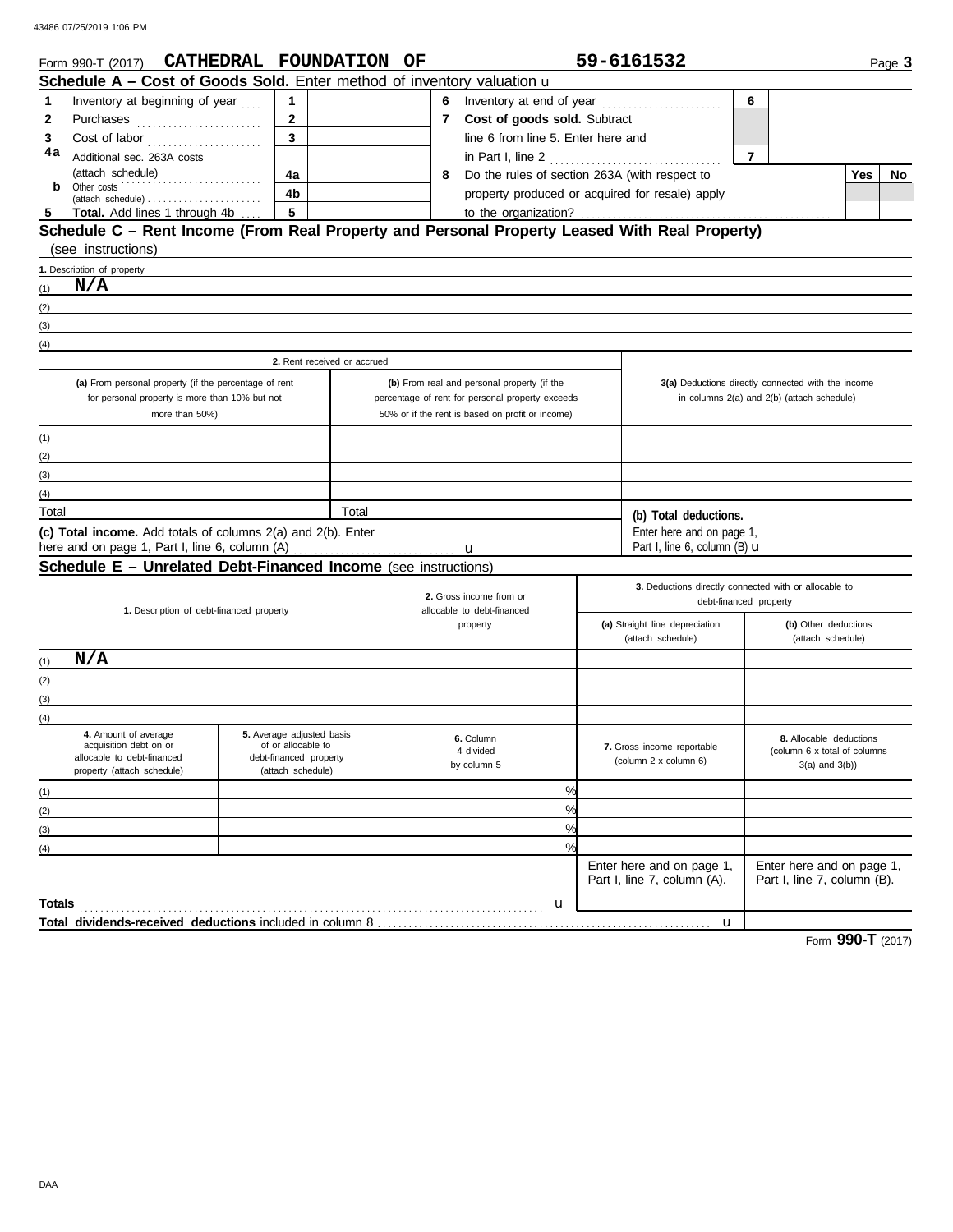| 43486 07/25/2019 1:06 PM |  |
|--------------------------|--|
|--------------------------|--|

| Form 990-T (2017)                                                                                       |                                                                       | CATHEDRAL FOUNDATION OF                                                                    |                                        |                                                                                                                                       |                                                                                                | 59-6161532                                                                                 |                                                                                   |                                                                                           |                                                                                                 | Page 4                                                                            |
|---------------------------------------------------------------------------------------------------------|-----------------------------------------------------------------------|--------------------------------------------------------------------------------------------|----------------------------------------|---------------------------------------------------------------------------------------------------------------------------------------|------------------------------------------------------------------------------------------------|--------------------------------------------------------------------------------------------|-----------------------------------------------------------------------------------|-------------------------------------------------------------------------------------------|-------------------------------------------------------------------------------------------------|-----------------------------------------------------------------------------------|
| Schedule F - Interest, Annuities, Royalties, and Rents From Controlled Organizations (see instructions) |                                                                       |                                                                                            |                                        |                                                                                                                                       |                                                                                                |                                                                                            |                                                                                   |                                                                                           |                                                                                                 |                                                                                   |
| 1. Name of controlled<br>organization                                                                   |                                                                       | 2. Employer<br>identification number                                                       |                                        | Exempt Controlled Organizations<br>3. Net unrelated income<br>(loss) (see instructions)                                               |                                                                                                | 4. Total of specified<br>payments made                                                     |                                                                                   | 5. Part of column 4 that is<br>included in the controlling<br>organization's gross income |                                                                                                 | 6. Deductions directly<br>connected with income<br>in column 5                    |
| $(1)$ N/A                                                                                               |                                                                       |                                                                                            |                                        |                                                                                                                                       |                                                                                                |                                                                                            |                                                                                   |                                                                                           |                                                                                                 |                                                                                   |
|                                                                                                         |                                                                       |                                                                                            |                                        |                                                                                                                                       |                                                                                                |                                                                                            |                                                                                   |                                                                                           |                                                                                                 |                                                                                   |
| (2)                                                                                                     |                                                                       |                                                                                            |                                        |                                                                                                                                       |                                                                                                |                                                                                            |                                                                                   |                                                                                           |                                                                                                 |                                                                                   |
| (3)                                                                                                     |                                                                       |                                                                                            |                                        |                                                                                                                                       |                                                                                                |                                                                                            |                                                                                   |                                                                                           |                                                                                                 |                                                                                   |
| (4)                                                                                                     |                                                                       |                                                                                            |                                        |                                                                                                                                       |                                                                                                |                                                                                            |                                                                                   |                                                                                           |                                                                                                 |                                                                                   |
| Nonexempt Controlled Organizations                                                                      |                                                                       |                                                                                            |                                        |                                                                                                                                       |                                                                                                |                                                                                            |                                                                                   |                                                                                           |                                                                                                 |                                                                                   |
| 7. Taxable Income                                                                                       |                                                                       | 8. Net unrelated income<br>(loss) (see instructions)                                       | 9. Total of specified<br>payments made |                                                                                                                                       |                                                                                                | 10. Part of column 9 that is<br>included in the controlling<br>organization's gross income |                                                                                   |                                                                                           | 11. Deductions directly<br>connected with income in<br>column 10                                |                                                                                   |
| (1)<br>the control of the control of the control of the control of the control of the control of        |                                                                       |                                                                                            |                                        |                                                                                                                                       |                                                                                                |                                                                                            |                                                                                   |                                                                                           |                                                                                                 |                                                                                   |
| (2)                                                                                                     |                                                                       |                                                                                            |                                        |                                                                                                                                       |                                                                                                |                                                                                            |                                                                                   |                                                                                           |                                                                                                 |                                                                                   |
| (3)                                                                                                     |                                                                       |                                                                                            |                                        |                                                                                                                                       |                                                                                                |                                                                                            |                                                                                   |                                                                                           |                                                                                                 |                                                                                   |
| (4)                                                                                                     |                                                                       |                                                                                            |                                        |                                                                                                                                       |                                                                                                |                                                                                            |                                                                                   |                                                                                           |                                                                                                 |                                                                                   |
|                                                                                                         |                                                                       |                                                                                            |                                        |                                                                                                                                       |                                                                                                |                                                                                            | Add columns 5 and 10.<br>Enter here and on page 1,<br>Part I, line 8, column (A). |                                                                                           |                                                                                                 | Add columns 6 and 11.<br>Enter here and on page 1,<br>Part I, line 8, column (B). |
|                                                                                                         |                                                                       |                                                                                            |                                        |                                                                                                                                       |                                                                                                |                                                                                            |                                                                                   |                                                                                           |                                                                                                 |                                                                                   |
| 1. Description of income                                                                                |                                                                       | 2. Amount of income                                                                        |                                        |                                                                                                                                       | 3. Deductions<br>4. Set-asides<br>directly connected<br>(attach schedule)<br>(attach schedule) |                                                                                            |                                                                                   |                                                                                           |                                                                                                 | 5. Total deductions<br>and set-asides (col. 3<br>plus col.4)                      |
| (1) $N/A$                                                                                               |                                                                       |                                                                                            |                                        |                                                                                                                                       |                                                                                                |                                                                                            |                                                                                   |                                                                                           |                                                                                                 |                                                                                   |
| (2)                                                                                                     |                                                                       |                                                                                            |                                        |                                                                                                                                       |                                                                                                |                                                                                            |                                                                                   |                                                                                           |                                                                                                 |                                                                                   |
| (3)                                                                                                     |                                                                       |                                                                                            |                                        |                                                                                                                                       |                                                                                                |                                                                                            |                                                                                   |                                                                                           |                                                                                                 |                                                                                   |
| (4)                                                                                                     |                                                                       |                                                                                            |                                        |                                                                                                                                       |                                                                                                |                                                                                            |                                                                                   |                                                                                           |                                                                                                 |                                                                                   |
|                                                                                                         |                                                                       | Enter here and on page 1,<br>Part I, line 9, column (A).                                   |                                        |                                                                                                                                       |                                                                                                |                                                                                            |                                                                                   |                                                                                           |                                                                                                 | Enter here and on page 1,<br>Part I, line 9, column (B).                          |
|                                                                                                         |                                                                       |                                                                                            |                                        |                                                                                                                                       |                                                                                                |                                                                                            |                                                                                   |                                                                                           |                                                                                                 |                                                                                   |
| Schedule I - Exploited Exempt Activity Income, Other Than Advertising Income (see instructions)         |                                                                       |                                                                                            |                                        |                                                                                                                                       |                                                                                                |                                                                                            |                                                                                   |                                                                                           |                                                                                                 |                                                                                   |
| 1. Description of exploited activity                                                                    | 2. Gross<br>unrelated<br>business income<br>from trade or<br>business | 3. Expenses<br>directly<br>connected with<br>production of<br>unrelated<br>business income |                                        | 4. Net income (loss)<br>from unrelated trade<br>or business (column<br>2 minus column 3).<br>If a gain, compute<br>cols. 5 through 7. |                                                                                                | 5. Gross income<br>from activity that<br>is not unrelated<br>business income               | 6. Expenses<br>attributable to<br>column 5                                        |                                                                                           | 7. Excess exempt<br>expenses<br>(column 6 minus<br>column 5, but not<br>more than<br>column 4). |                                                                                   |
| $(1)$ N/A                                                                                               |                                                                       |                                                                                            |                                        |                                                                                                                                       |                                                                                                |                                                                                            |                                                                                   |                                                                                           |                                                                                                 |                                                                                   |
| (2)                                                                                                     |                                                                       |                                                                                            |                                        |                                                                                                                                       |                                                                                                |                                                                                            |                                                                                   |                                                                                           |                                                                                                 |                                                                                   |
| (3)                                                                                                     |                                                                       |                                                                                            |                                        |                                                                                                                                       |                                                                                                |                                                                                            |                                                                                   |                                                                                           |                                                                                                 |                                                                                   |
| (4)                                                                                                     |                                                                       |                                                                                            |                                        |                                                                                                                                       |                                                                                                |                                                                                            |                                                                                   |                                                                                           |                                                                                                 |                                                                                   |
|                                                                                                         | Enter here and on<br>page 1, Part I,<br>line 10, col. (A).            | Enter here and on<br>page 1, Part I,<br>line 10, col. (B).                                 |                                        |                                                                                                                                       |                                                                                                |                                                                                            |                                                                                   |                                                                                           |                                                                                                 | Enter here and<br>on page 1,<br>Part II, line 26.                                 |
| Schedule J - Advertising Income (see instructions)                                                      |                                                                       |                                                                                            |                                        |                                                                                                                                       |                                                                                                |                                                                                            |                                                                                   |                                                                                           |                                                                                                 |                                                                                   |
| Income From Periodicals Reported on a Consolidated Basis<br>Part I                                      |                                                                       |                                                                                            |                                        |                                                                                                                                       |                                                                                                |                                                                                            |                                                                                   |                                                                                           |                                                                                                 |                                                                                   |
| 1. Name of periodical                                                                                   | 2. Gross<br>advertising<br>income                                     | 3. Direct<br>advertising costs                                                             |                                        | 4. Advertising<br>gain or (loss) (col.<br>2 minus col. 3). If<br>a gain, compute                                                      |                                                                                                | 5. Circulation<br>income                                                                   |                                                                                   | 6. Readership<br>costs                                                                    |                                                                                                 | 7. Excess readership<br>costs (column 6<br>minus column 5, but<br>not more than   |
|                                                                                                         |                                                                       |                                                                                            |                                        | cols. 5 through 7.                                                                                                                    |                                                                                                |                                                                                            |                                                                                   |                                                                                           |                                                                                                 | column 4).                                                                        |
| $(1)$ N/A                                                                                               |                                                                       |                                                                                            |                                        |                                                                                                                                       |                                                                                                |                                                                                            |                                                                                   |                                                                                           |                                                                                                 |                                                                                   |
| (2)                                                                                                     |                                                                       |                                                                                            |                                        |                                                                                                                                       |                                                                                                |                                                                                            |                                                                                   |                                                                                           |                                                                                                 |                                                                                   |
| (3)                                                                                                     |                                                                       |                                                                                            |                                        |                                                                                                                                       |                                                                                                |                                                                                            |                                                                                   |                                                                                           |                                                                                                 |                                                                                   |
| (4)                                                                                                     |                                                                       |                                                                                            |                                        |                                                                                                                                       |                                                                                                |                                                                                            |                                                                                   |                                                                                           |                                                                                                 |                                                                                   |
| Totals (carry to Part II, line $(5)$ ) . $\mathbf u$                                                    |                                                                       |                                                                                            |                                        |                                                                                                                                       |                                                                                                |                                                                                            |                                                                                   |                                                                                           |                                                                                                 |                                                                                   |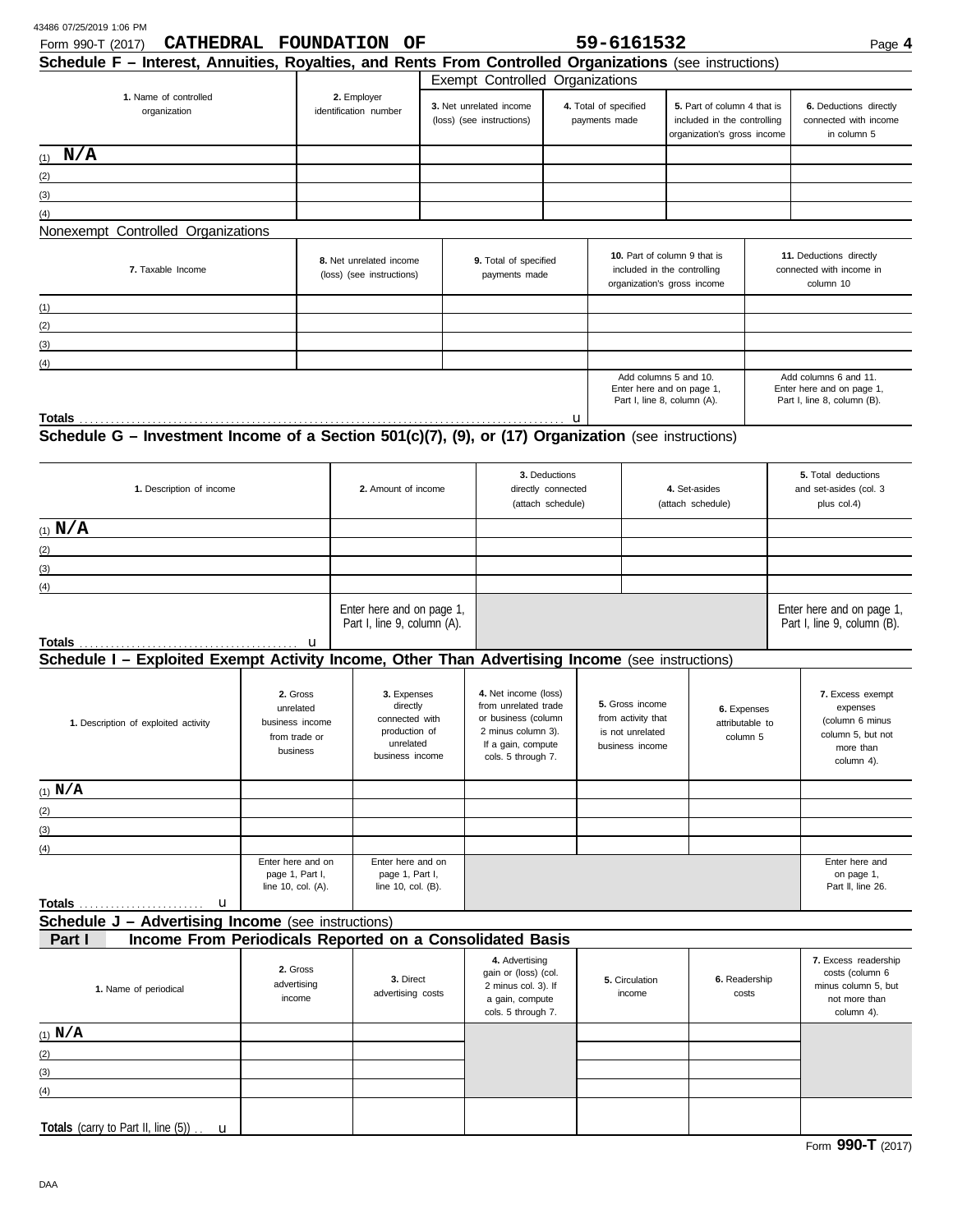(1) **N/A** (2)  $(3)$  $(4)$ 

**Totals, Part II (lines 1-5).** 

u

**Schedule K – Compensation of Officers, Directors, and Trustees** (see instructions)

**Total.** Enter here and on page 1, Part ll, line 14

page 1, Part I, page 1, Part I, on page 1,

line 11, col. (A). line 11, col. (B). Part ll, line 27. Enter here and on Enter here and on Enter here and on Enter here and on Enter here and on Enter here and on Enter here and on Enter here and on Enter here and on Enter here and on Enter here and on Enter here and on Enter

business unrelated business **1.** Name **2.** Title time devoted to **4.** Compensation attributable to **3.** Percent of

| <b>CATHEDRAL</b><br>Form 990-T (2017)                                                                                   | <b>FOUNDATION OF</b>              |                                |                                                                                                        | 59-6161532               |                        | Page 5                                                                                        |  |
|-------------------------------------------------------------------------------------------------------------------------|-----------------------------------|--------------------------------|--------------------------------------------------------------------------------------------------------|--------------------------|------------------------|-----------------------------------------------------------------------------------------------|--|
| Part II<br>Income From Periodicals Reported on a Separate Basis (For each periodical listed in Part II, fill in columns |                                   |                                |                                                                                                        |                          |                        |                                                                                               |  |
| 2 through 7 on a line-by-line basis.)                                                                                   |                                   |                                |                                                                                                        |                          |                        |                                                                                               |  |
| 1. Name of periodical                                                                                                   | 2. Gross<br>advertising<br>income | 3. Direct<br>advertising costs | 4. Advertising<br>gain or (loss) (col.<br>2 minus col. 3). If<br>a gain, compute<br>cols. 5 through 7. | 5. Circulation<br>income | 6. Readership<br>costs | 7. Excess readership<br>costs (column 6<br>minus column 5, but<br>not more than<br>column 4). |  |
| (1) $N/A$                                                                                                               |                                   |                                |                                                                                                        |                          |                        |                                                                                               |  |
| (2)                                                                                                                     |                                   |                                |                                                                                                        |                          |                        |                                                                                               |  |
| (3)                                                                                                                     |                                   |                                |                                                                                                        |                          |                        |                                                                                               |  |
| (4)                                                                                                                     |                                   |                                |                                                                                                        |                          |                        |                                                                                               |  |
| Totals from Part I.<br>u                                                                                                |                                   |                                |                                                                                                        |                          |                        |                                                                                               |  |

Form **990-T** (2017)

u

% % % %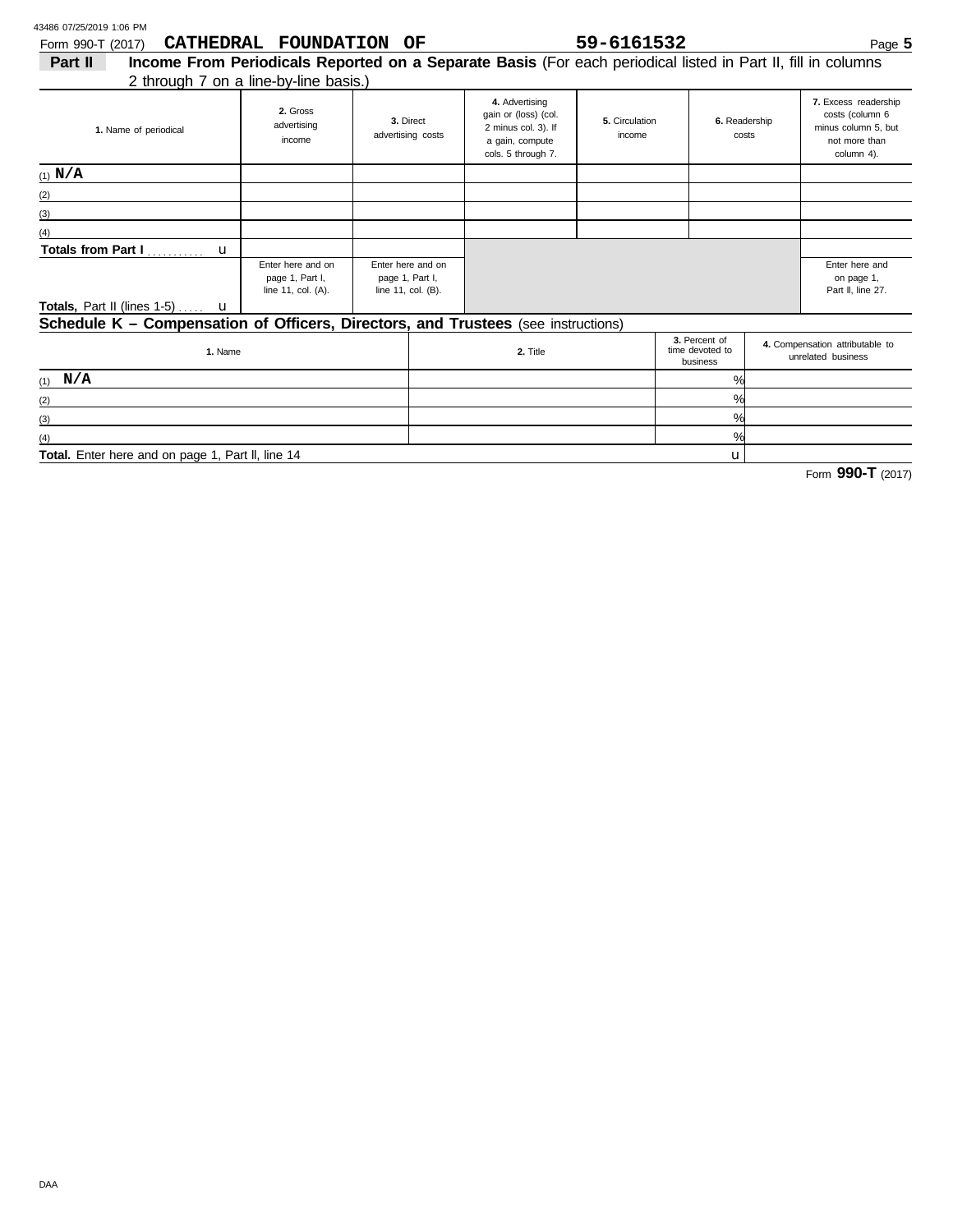FYE: 9/30/2018

# **Statement 1 - Form 990-T, Part I, Line 12 - Other Income**

| Description |       | Amount                      |  |  |         |
|-------------|-------|-----------------------------|--|--|---------|
|             |       | BAY POINTE, JACKSONVILLE FL |  |  | 262,150 |
|             | TOTAL |                             |  |  | 262,150 |

# **Statement 2 - Form 990-T, Part II, Line 18 - Interest**

| <b>Description</b> |       |                             | Amount |        |
|--------------------|-------|-----------------------------|--------|--------|
|                    |       | BAY POINTE, JACKSONVILLE FL |        | 31,584 |
|                    | TOTAL |                             |        | 31,584 |

# **Statement 3 - Form 990-T, Part II, Line 28 - Other Deductions**

| <b>Description</b>         | Amount        |
|----------------------------|---------------|
| SALARIES                   | \$<br>52,644  |
| CHARGES<br>BANK            | 85            |
| PAYROLL<br>TAXES           | 3,662         |
| INSURANCE<br><b>GROUP</b>  | 5,705         |
| RENTAL SUITE PREP          | 9,267         |
| TELEPHONE                  | 2,119         |
| INSURANCE                  | 11,743        |
| <b>SUPPLIES</b>            | 1,015         |
| UTILITIES                  | 32,175        |
| DEPRECIATION<br>INVESTMENT | 56,581        |
| TOTAL                      | \$<br>174,996 |